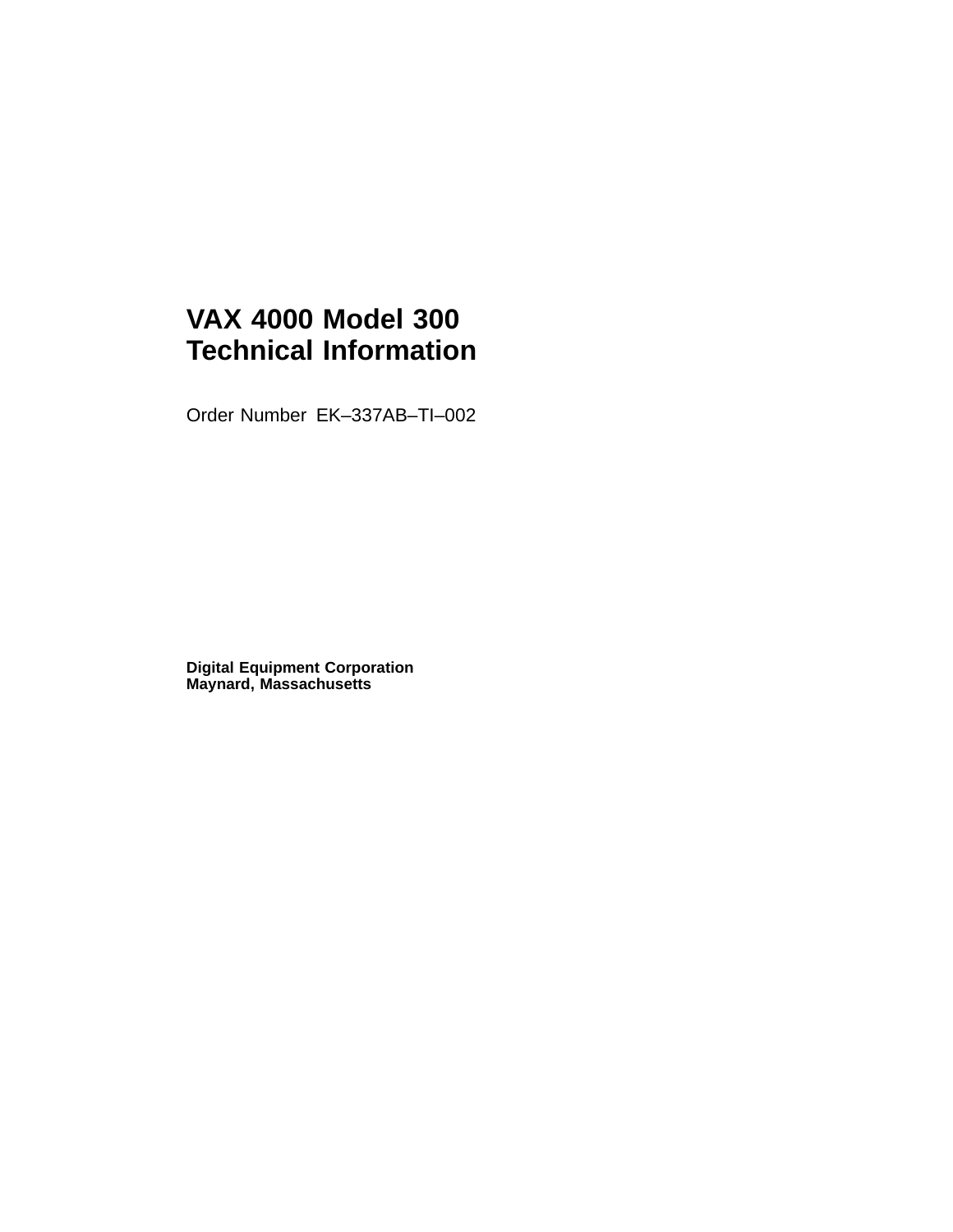**First Printing, March 1990 Revised, June 1991**

The information in this document is subject to change without notice and should not be construed as a commitment by Digital Equipment Corporation.

Digital Equipment Corporation assumes no responsibility for any errors that may appear in this document.

The software, if any, described in this document is furnished under a license and may be used or copied only in accordance with the terms of such license. No responsibility is assumed for the use or reliability of software or equipment that is not supplied by Digital Equipment Corporation or its affiliated companies.

Restricted Rights: Use, duplication or disclosure by the U.S. Government is subject to restrictions as set forth in subparagraph (c)(1)(ii) of the Rights in Technical Data and Computer Software clause at DFARS 252.227–7013.

©Digital Equipment Corporation, 1990, 1991. All rights reserved.

Printed in U.S.A.

The Reader's Comments form at the end of this document requests your critical evaluation to assist in preparing future documentation.

The following are trademarks of Digital Equipment Corporation: CompacTape, CX, DDCMP, DEC, DECconnect, DECdirect, DECnet, DECscan, DECserver, DECUS, DECwindows, DELNI, DEMPR, DESQA, DESTA, DSRVB, DSSI, IVAX, KDA, KLESI, MicroVAX, MSCP, Q-bus, Q22-bus, RA, RQDX, RV20, SA, SDI, ThinWire, TK, TMSCP, TQK, TS05, TU, VAX, VAX 4000, VAXcluster, VAX DOCUMENT, VAXELN, VAXlab, VAXserver, VMS, VT, and the DIGITAL logo.

Amphenol is a trademark of Amphenol Corporation. Bell is a trademark of Bell telephone companies. CHAMP is a registered trademark of AMP Inc. IBM is a trademark of International Business Machines Corporation.

**FCC NOTICE:** The equipment described in this manual generates, uses, and may emit radio frequency energy. The equipment has been type tested and found to comply with the limits for a Class A computing device pursuant to Subpart J of Part 15 of FCC Rules, which are designed to provide reasonable protection against such radio frequency interference when operated in a commercial environment. Operation of this equipment in a residential area may cause interference, in which case the user at his own expense may be required to take measures to correct the interference.

S1687

This document was prepared using VAX DOCUMENT, Version 1.2.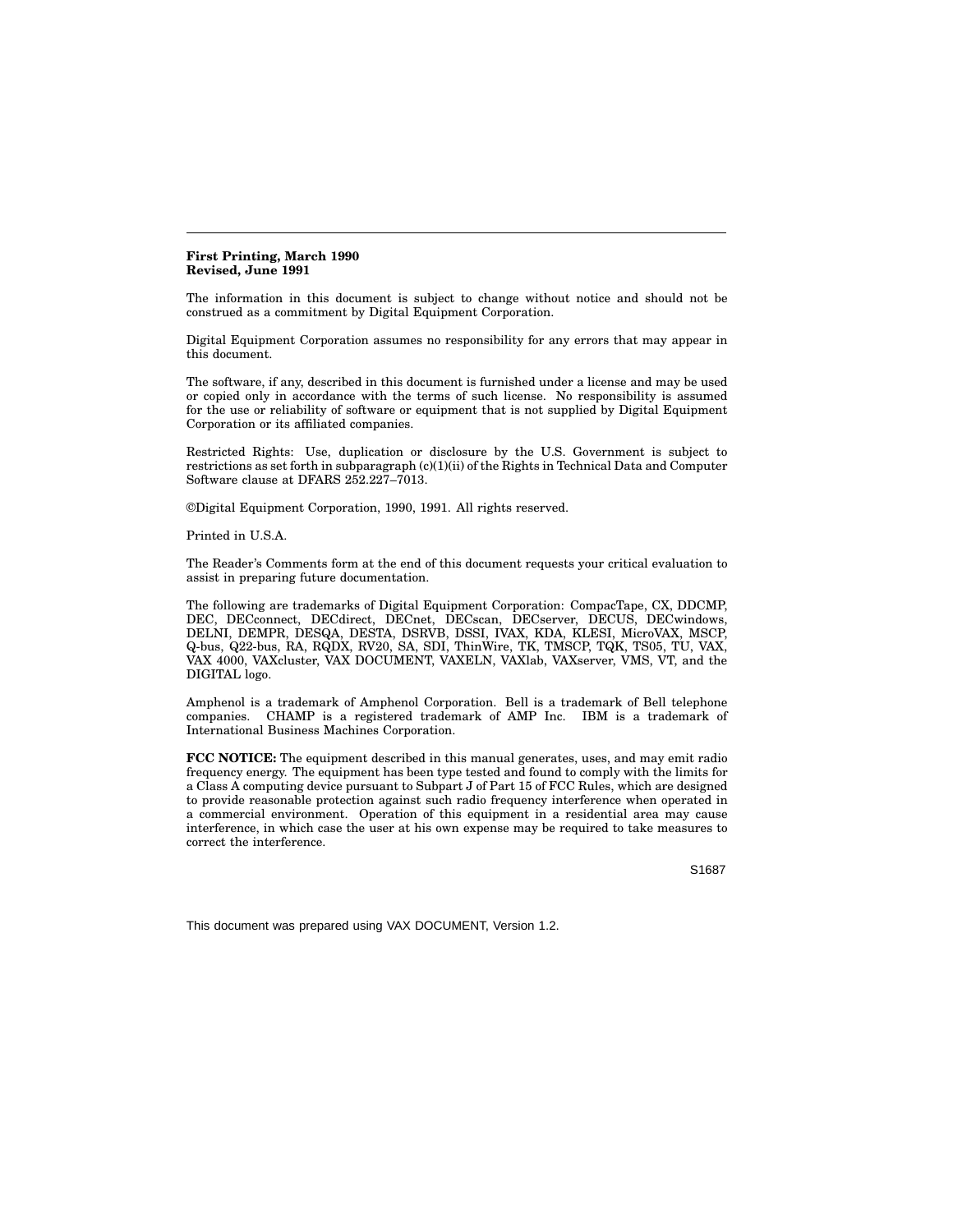### Preface vii

### Chapter 1 Base System Description

| 1.1     |                                              |  |
|---------|----------------------------------------------|--|
| 1.2     |                                              |  |
| $1.3\,$ |                                              |  |
| 1.4     |                                              |  |
| 1.4.1   |                                              |  |
| 1.4.2   |                                              |  |
| $1.5\,$ |                                              |  |
| $1.6\,$ |                                              |  |
| 1.7     | MS670–BA and –CA Memory Specifications  1–17 |  |

### Chapter 2 Option Specifications

| 2.1    | Options Overview      | $2 - 2$  |
|--------|-----------------------|----------|
| 2.1.1  |                       | $2 - 2$  |
| 2.2    | Mass Storage Options  | $2 - 3$  |
| 2.2.1  | KDA50 Controller      | $2 - 4$  |
| 2.2.2  | KFQSA Storage Adapter | $2 - 5$  |
| 2.2.3  |                       | $2 - 6$  |
| 2.2.4  | KZQSA Storage Adapter | $2 - 7$  |
| 2.2.5  | RA60 Disk Drive       | $2 - 8$  |
| 2.2.6  | RA70E Disk Drive      | $2 - 9$  |
| 227    | RA81 Disk Drive       | $2 - 10$ |
| 2.2.8  | RA82 Disk Drive       | $2 - 11$ |
| 229    | RA90 Disk Drive       | $2 - 12$ |
| 2.2.10 | RA92 Disk Drive       | $2 - 13$ |
| 2.2.11 |                       |          |

### **iii**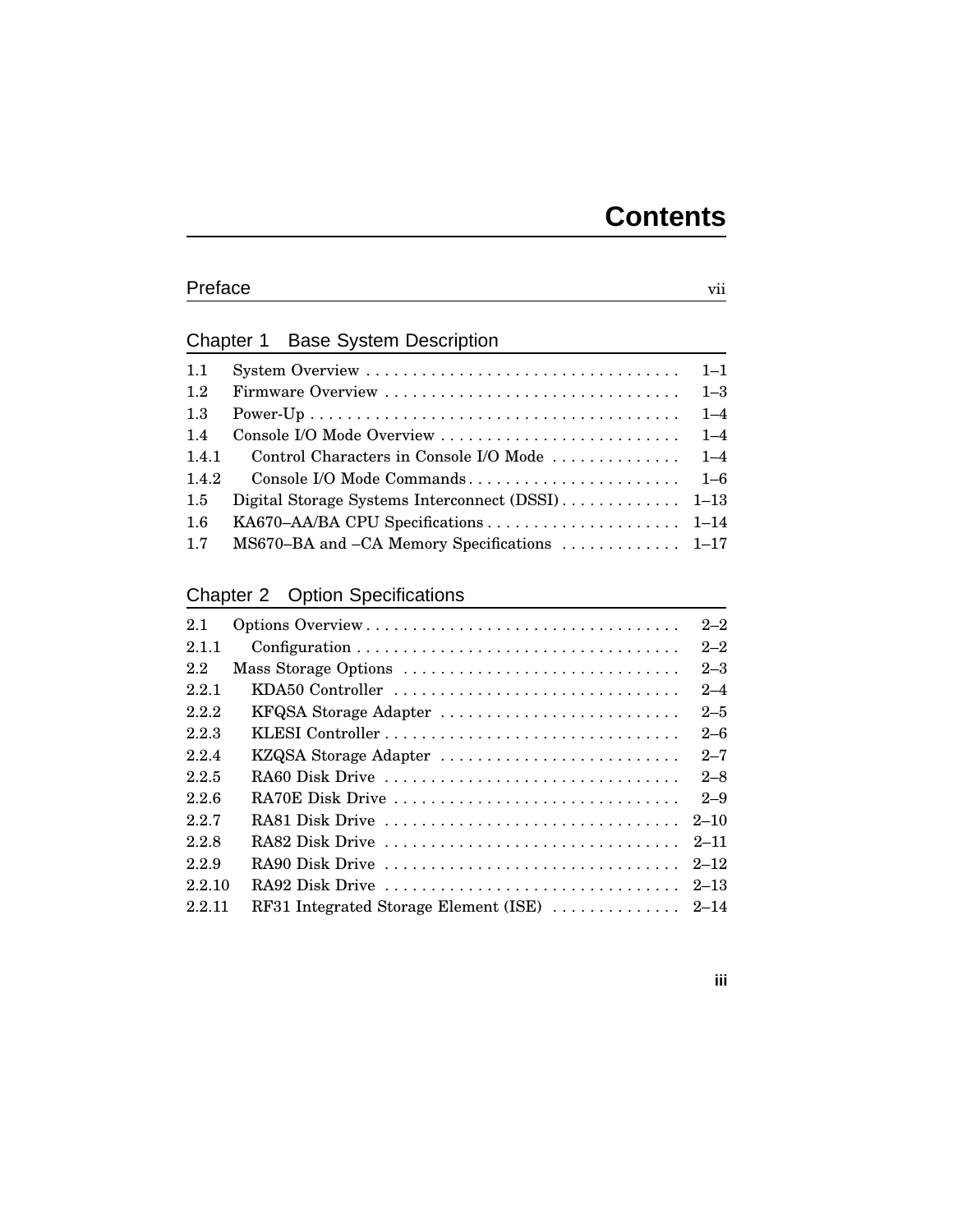| RF31F Integrated Storage Element<br>2.2.12<br>$2 - 15$ |                                                   |          |
|--------------------------------------------------------|---------------------------------------------------|----------|
| RF71 Integrated Storage Element (ISE)<br>2.2.13        |                                                   | $2 - 17$ |
| RF72 Integrated Storage Element (ISE)<br>2.2.14        |                                                   | $2 - 18$ |
| 2.2.15                                                 |                                                   | $2 - 19$ |
| 2.2.16                                                 | RRD42 Optical Compact-Disc Subsystem              | $2 - 20$ |
| 2.2.17                                                 | TF85 Tape Drive                                   | $2 - 21$ |
| 2.2.18                                                 | TK50 Tape Drive                                   | $2 - 23$ |
| 2.2.19                                                 | TK70 Tape Drive                                   | $2 - 25$ |
| 2.2.20                                                 | TLZ04 Tape Drive                                  | $2 - 27$ |
| 2.2.21                                                 | TQK70 Controller                                  | $2 - 29$ |
| 2.2.22                                                 | TSZ07 Tape Drive                                  | $2 - 30$ |
| 2.2.23                                                 | TSV05 Tape Drive                                  | $2 - 32$ |
| 2.2.24                                                 |                                                   | $2 - 33$ |
| 2.2.25                                                 | TU81-Plus Tape Drive                              | $2 - 34$ |
| 2.3                                                    | Communications Options                            | $2 - 36$ |
| 2.3.1                                                  | CXA16 Asynchronous Multiplexer (16 lines)         | $2 - 37$ |
| 2.3.2                                                  | CXB16 Asynchronous Multiplexer (16 lines)         | $2 - 40$ |
| 2.3.3                                                  | CXY08 Asynchronous Multiplexer (8 Lines)          | $2 - 43$ |
| 2.3.4                                                  |                                                   | $2 - 45$ |
| DESQA Ethernet Controller<br>2.3.5                     |                                                   | $2 - 47$ |
| 2.3.6                                                  | DFA01 Asynchronous Controller with Integral Modem | $2 - 48$ |
| 2.3.7                                                  | DPV11 Synchronous Controller                      | $2 - 50$ |
| 2.3.8                                                  | DSRVB DECserver 200                               | $2 - 51$ |
| 2.3.9                                                  | DSV11 Synchronous Controller                      | $2 - 53$ |
| 2.4                                                    |                                                   | $2 - 54$ |
| 2.4.1                                                  | AAV11-S Digital-to-Analog Converter               | $2 - 55$ |
| 2.4.2                                                  | ADV11-S Analog-to-Digital Converter               | $2 - 57$ |
| 2.4.3                                                  |                                                   | $2 - 59$ |
| 2.4.4                                                  |                                                   | $2 - 61$ |
| 2.4.5                                                  | DRQ3B Parallel Interface                          | $2 - 62$ |
| 2.4.6                                                  | DRV1W Parallel Interface                          | $2 - 63$ |
| 2.4.7                                                  |                                                   | $2 - 65$ |
| 2.4.8                                                  | IEQ11 Controller                                  | $2 - 66$ |
| 2.4.9                                                  | KWV11-S Programmable Real-Time Clock              | $2 - 67$ |
| 2.5                                                    | Printer Interface                                 | $2 - 69$ |
| 2.5.1                                                  | LPV11-SA Printer Interface                        | $2 - 69$ |

**iv**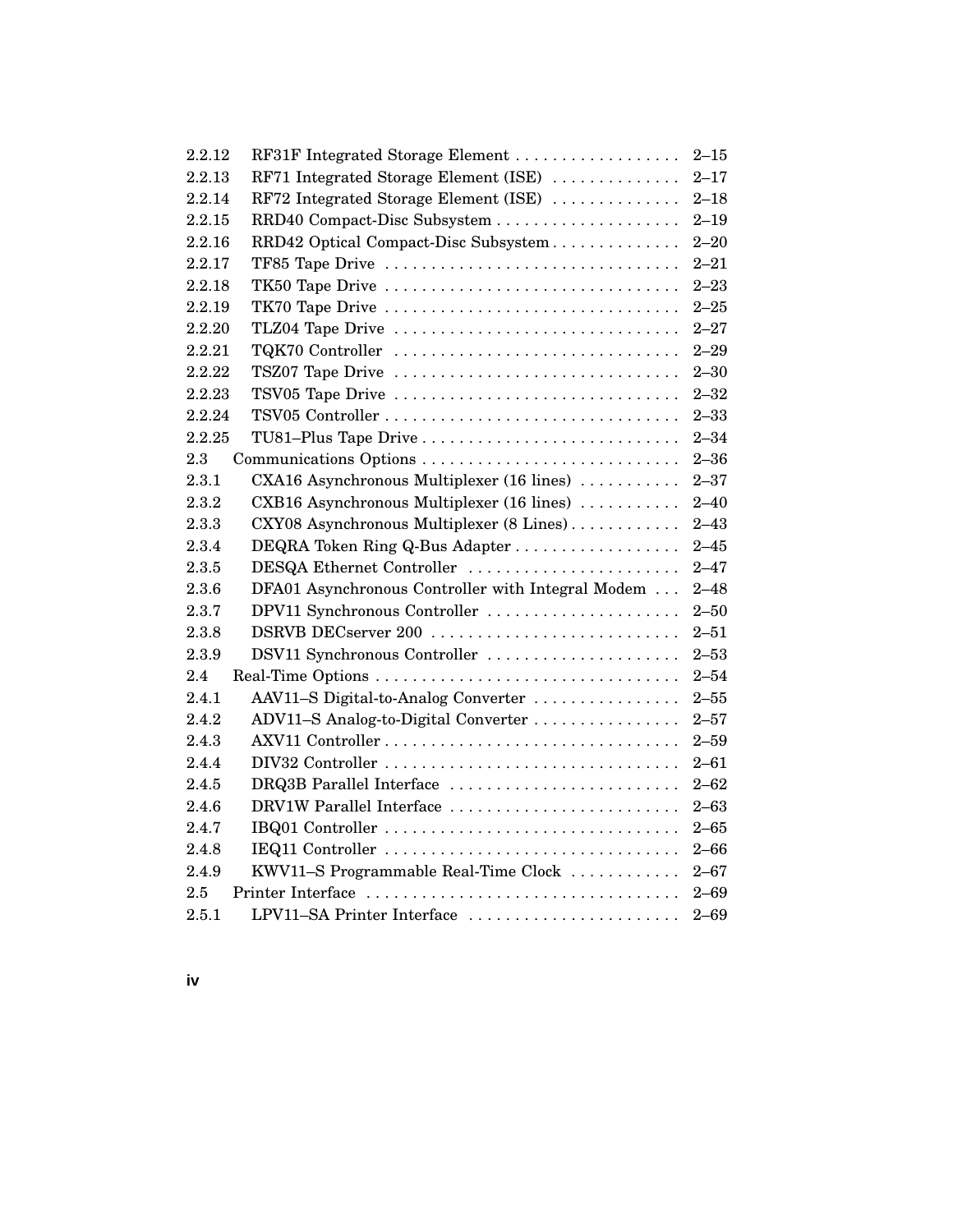## Chapter 3 System Expansion

| 3.2 Completing the VAX 4000 Model 300 Configuration |  |
|-----------------------------------------------------|--|
|                                                     |  |

### Index

## **Examples**

### Figures

|               | 3-1 VAX 4000 Model 300 (BA440 Enclosure) Configuration |  |
|---------------|--------------------------------------------------------|--|
|               |                                                        |  |
| <b>Tables</b> |                                                        |  |
|               |                                                        |  |

**v**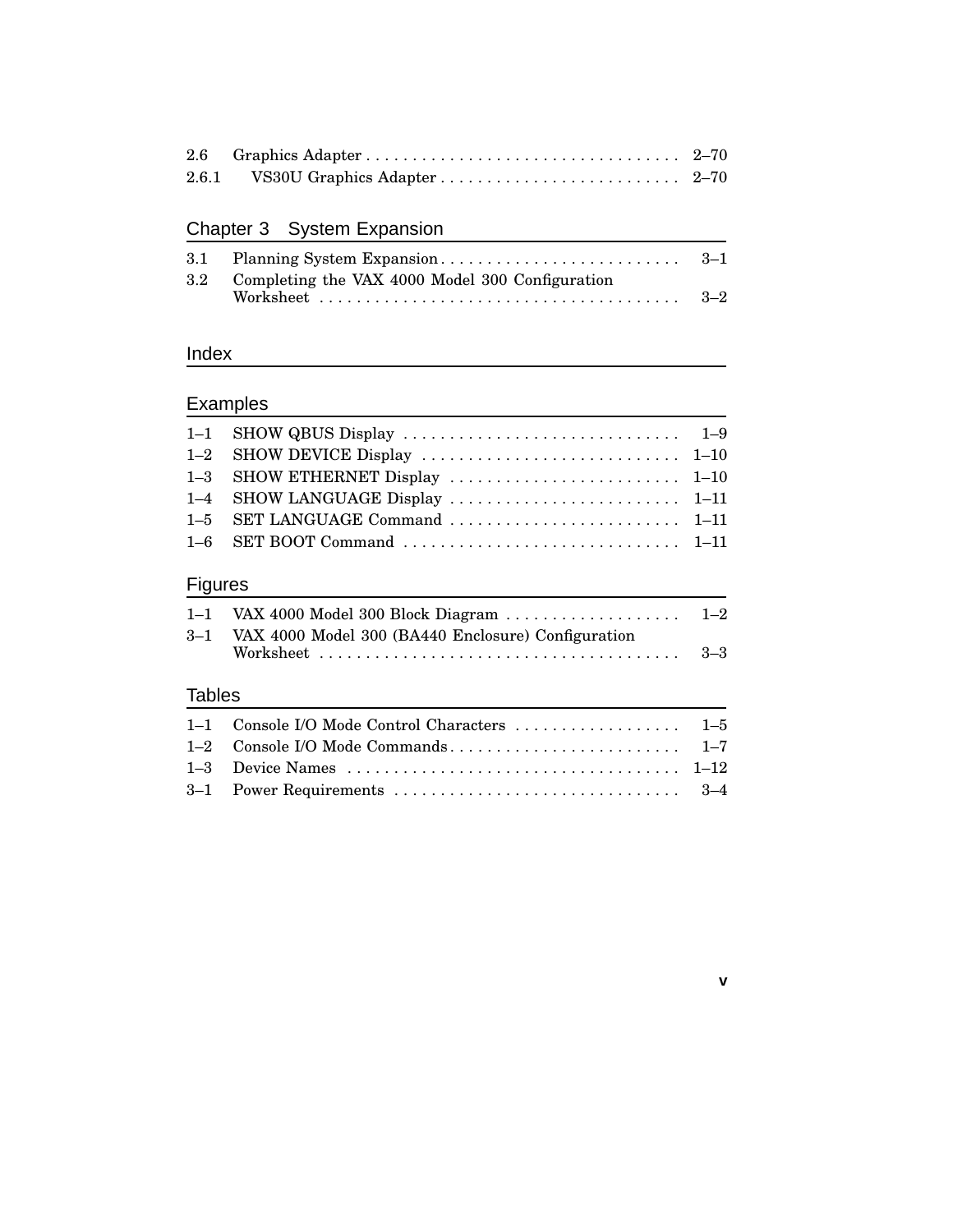This manual provides a summary of technical information about the VAX 4000 Model 300 system.

The manual is organized as follows:

- Chapter 1 describes the base system and lists specifications for the KA670–AA/–BA CPU module and MS670–BA memory modules.
- Chapter 2 describes optional components available for your system and lists their specifications.

**NOTE:** *You will find a glossary in the Operation manual to help with word definitions and acronyms.*

### **Conventions**

| Convention     | <b>Meaning</b>                                                                                                   |  |
|----------------|------------------------------------------------------------------------------------------------------------------|--|
| Return         | A key name is shown enclosed to indicate that you press a named<br>key on the keyboard.                          |  |
| Ctrl/x         | A sequence such as Ctrl/x indicates that you must hold down the<br>key labeled Ctrl while you press another key. |  |
| <b>BOLD</b>    | This bold type indicates user input. For example:                                                                |  |
|                | $>>$ BOOT MUAO                                                                                                   |  |
|                | This line shows that the user must enter BOOT MUAO at the<br>console prompt.                                     |  |
| <b>NOTE</b>    | Notes provide general information about the current topic.                                                       |  |
| <b>CAUTION</b> | Cautions provide information to prevent damage to equipment<br>or software. Read these carefully.                |  |
| WARNING        | Warnings provide information to prevent personal injury. Read<br>these carefully.                                |  |

The following conventions are used in this manual:

#### **vii**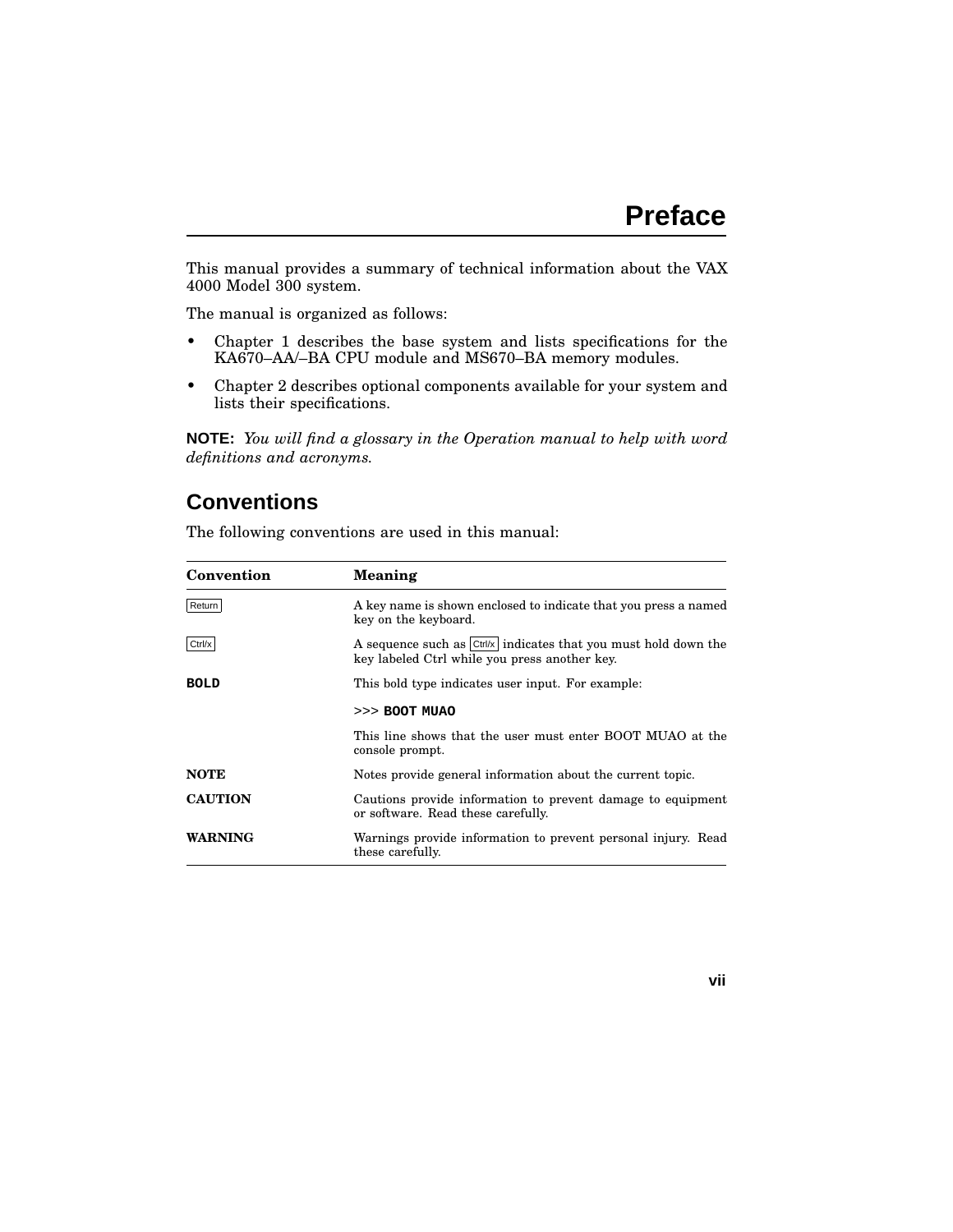# **Chapter 1 Base System Description**

This chapter describes the VAX 4000 Model 300 base system, including the following:

- Power-up self-tests
- Digital Storage Systems Interconnect (DSSI) architecture
- Specifications for the KA670–AA/–BA CPU and MS670–BA and –CA memory

### **1.1 System Overview**

All VAX 4000 Model 300 base system components are housed in a BA440 enclosure, which contains a 12-slot backplane.

Each base system contains the following:

- A KA670–AA/–BA (L4000–A/–B) central processing unit (CPU) module
- From one to four MS670–BA or –CA memory modules.

The base system modules are located in the following BA440 card slots:

- Any MS670 memory modules are installed in slots 1 through 4.
- The KA670 CPU module is installed in slot 5.

The base system operates from the KA670 CPU firmware and the controls on the console module. The firmware is described in Section 1.2. Base system operation also integrates Digital Storage Systems Interconnect (DSSI) technology, which is discussed in Section 1.5.

Figure 1–1 is a block diagram of the VAX 4000 Model 300 system.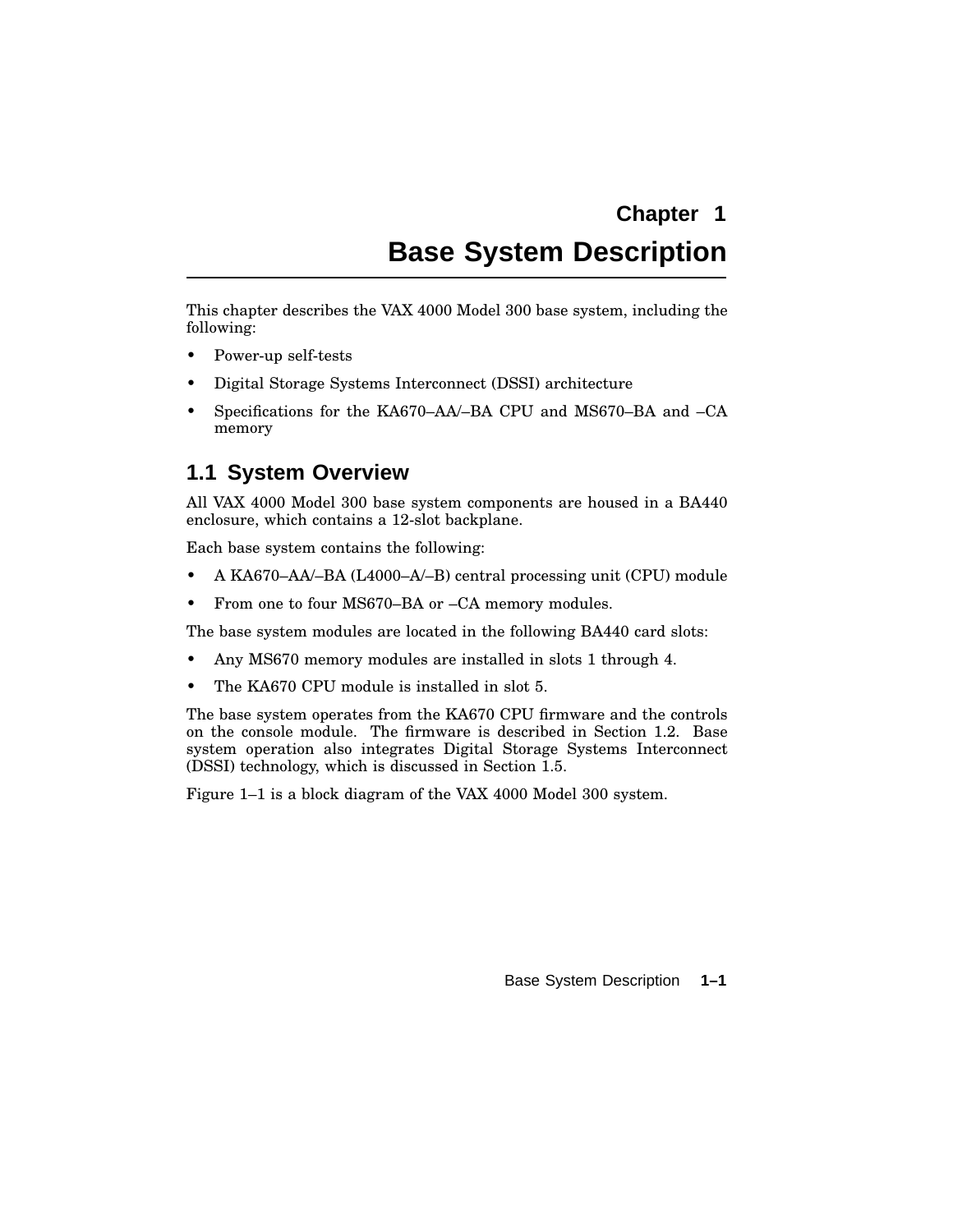

**Figure 1–1: VAX 4000 Model 300 Block Diagram**

**1–2** VAX 4000 Model 300 Technical Information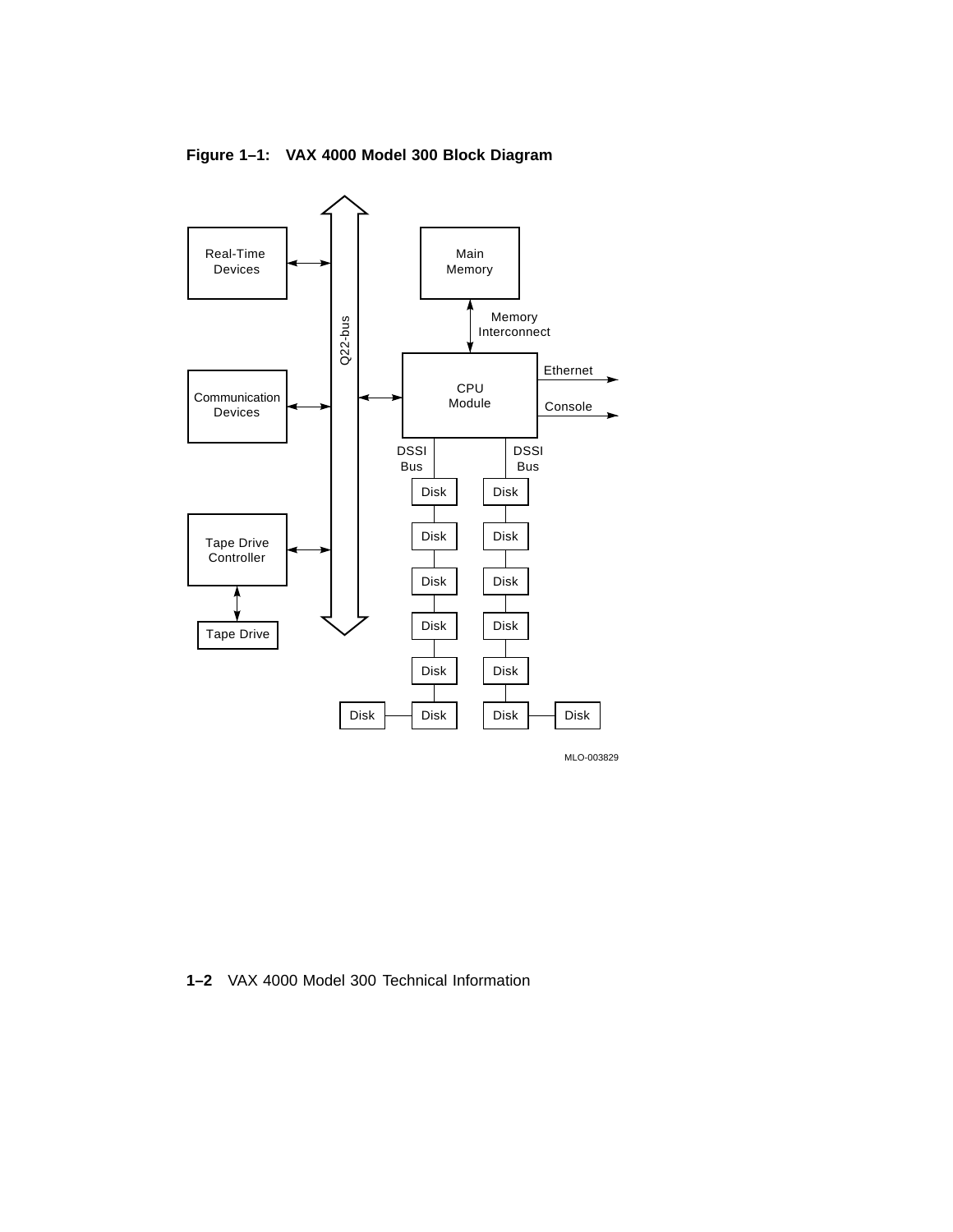### **1.2 Firmware Overview**

Two electrically programmable read-only memory (EPROM) chips on the KA670 CPU module contain the firmware. This firmware consists of the following three major programs, which perform the system power-up selftests and diagnostics:

- A console program
- A set of self-tests for the CPU and memory
- A primary bootstrap program (VMB)

The console program receives control whenever the processor halts. In a processor halt, processor control passes to the console program and instruction execution continues. The standard VAX console functionality is emulated whenever you execute a program in ROM.

Control passes to the firmware under any of the following conditions:

- You turn on the system.
- You press the Restart button.
- You assert the Q22-bus BHALT signal by pressing the Halt button.
- You enter a break when the Break Enable/Disable switch is set to enable.
- A HALT instruction is executed.
- A system error occurs.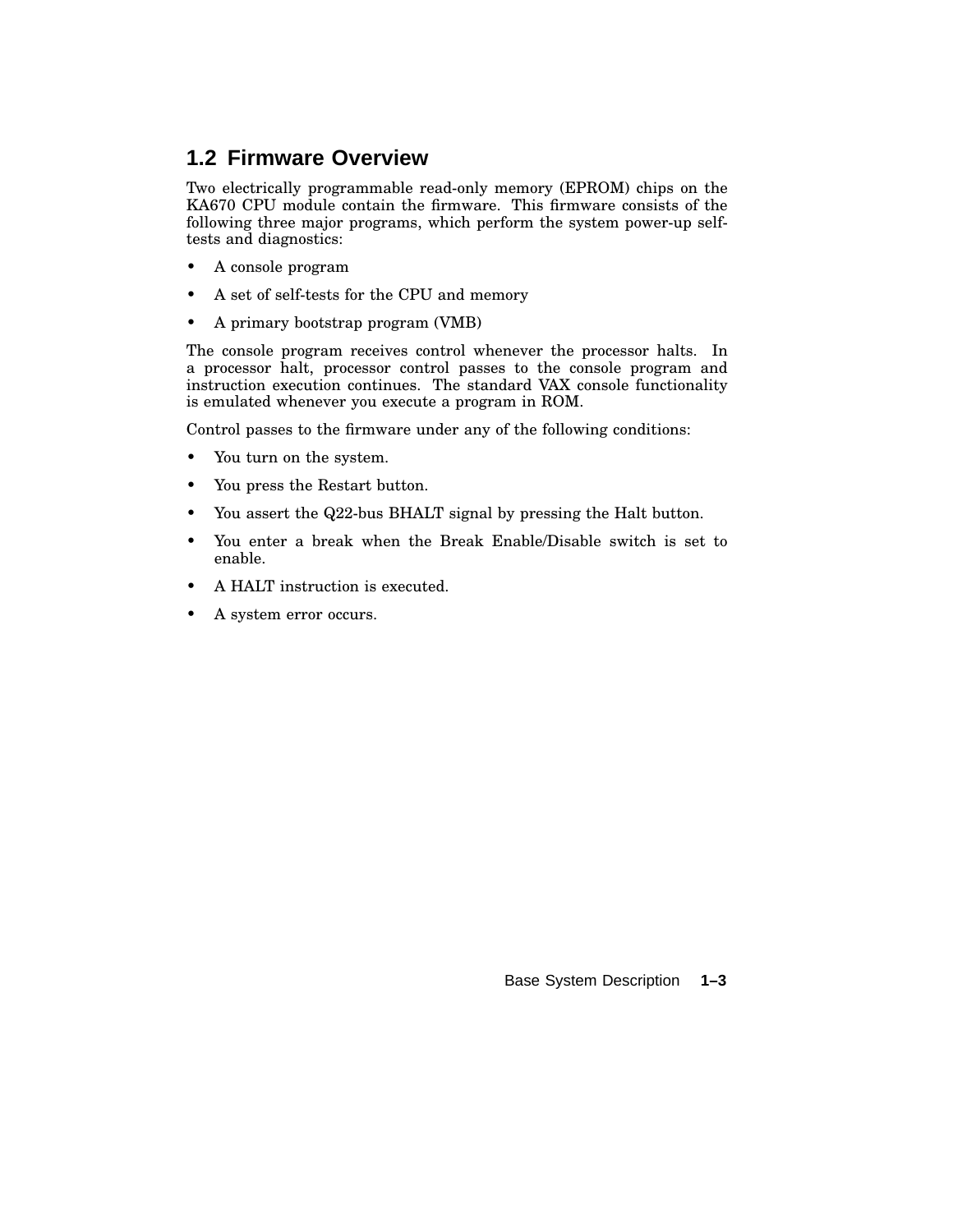### **1.3 Power-Up**

At power-up, the console program determines the console device type and console language, then runs the self-tests for the CPU and memory. You choose the console language when you perform the set-up operations during your console terminal installation procedure.

You determine the type of power-up mode by setting the Power-Up Mode switch on the CPU console module. See your *VAX 4000 Dual-Host Systems* manual for the following power-up information:

- Power-up procedures
- Power-Up Mode and Break Enable/Disable switch settings
- Examples of successful power-up sequences
- Boot and autoboot procedures

See the *VAX 4000 Troubleshooting and Diagnostics* manual for examples of problems you may encounter during power-up.

### **1.4 Console I/O Mode Overview**

If you set the Break Enable/Disable switch on the console module to enable, the console program enters Console I/O mode after the power-up self-tests are completed successfully. The console program also enters Console I/O mode in response to any external halt condition.

**CAUTION:** *Do not press the Restart button while the console program is in console mode. Doing so destroys the system state and prevents normal operation.*

Console I/O mode allows you to control the system by typing commands at the console prompt (>>>). You may enter these commands in either uppercase or lowercase letters. Enter each command, then press Return.

### **1.4.1 Control Characters in Console I/O Mode**

Table 1–1 lists the keypad control characters that have special meaning in Console I/O mode.

**1–4** VAX 4000 Model 300 Technical Information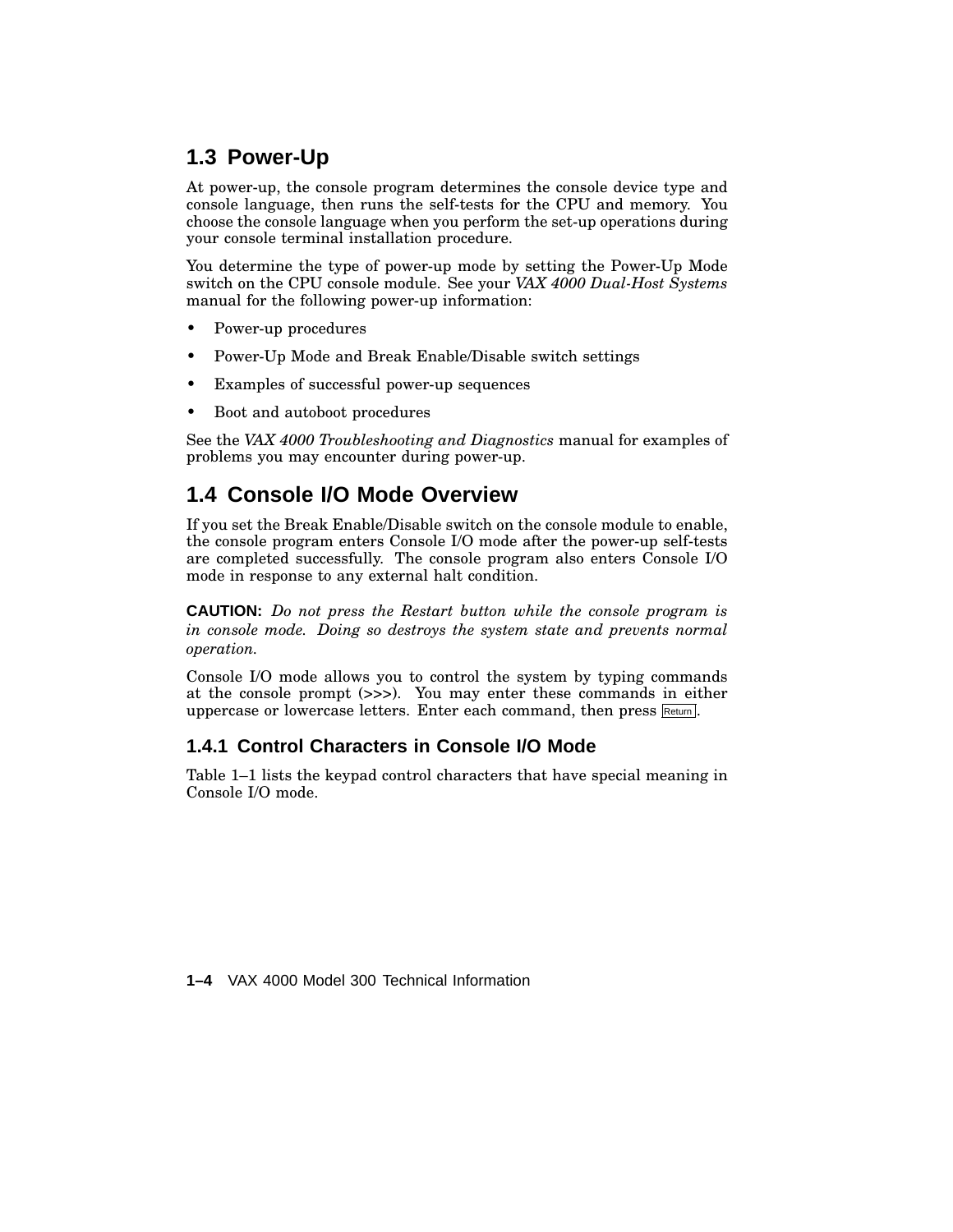**Character Action** Return also <CR> The carriage return ends a command line. No action is taken on a command until after it is terminated by a carriage return. A null line terminated by a carriage return is treated as a valid, null command. No action is taken, and the console prompts for input. Carriage return is echoed as carriage return, line feed (<CR><LF>).  $[\overline{x}]$  (rubout) When you press  $[\overline{x}]$  (rubout), the console deletes the previously typed character. The resulting display differs, depending on whether the console is a video or a hardcopy terminal. **For hardcopy terminals**, the console echoes a backslash (\) followed by the character being deleted. If you press additional rubouts, the additional deleted characters are echoed. If you type a non-rubout character, the console echoes another backslash, followed by the character typed. The result is to echo the characters deleted, surrounding them with backslashes. For example:  $EXAMI; E \times X NE < CR$ The console echoes: EXAMI;E\E;\NE<CR> The console sees the command line: EXAMINE<CR> **For video terminals**, the previous character is erased and the cursor is restored to its previous position. The console does not delete characters past the beginning of a command line. If you press more rubouts than there are characters on the line, the extra rubouts are ignored. A rubout entered on a blank line is ignored.  $\boxed{\text{Ctrl/A}}$  or  $\boxed{\text{F14}}$  Toggles insertion/overstrike mode for command line editing. By default, the console powers up to overstrike mode. Ctrl/C Echoes ^C<CR> and aborts processing of a command. Has no effect as part of a binary load data stream. Clears Ctrl/S and reenables output stopped by Ctrl/O . Ctrl/D  $\text{or}$   $\leftarrow$ Moves the cursor one position to the left. Ctrl/E Moves the cursor to the end of the line. Ctrl/F or  $\rightarrow$ Moves the cursor one position to the right. <u>Ctrl/B , I 1 ,</u> or <u>I l</u> Recalls the previous commands. Ctrl/H,  $X$  (rubout), or F12 Deletes the previously typed character. Same function as  $\overline{X}$ (rubout), above. Ctrl/O **Ignores transmissions to the console until you enter Ctrl/O . Echoes** ^O when disabling output, which is not echoed when it reenables output. Output is reenabled if the console prints an error message, or if it prompts for a command from the terminal. Output is also enabled by entering Maintenance mode: press Break or enter Ctrl/C. Ctrl/Q Resumes output to the console terminal. Not echoed.

**Table 1–1: Console I/O Mode Control Characters**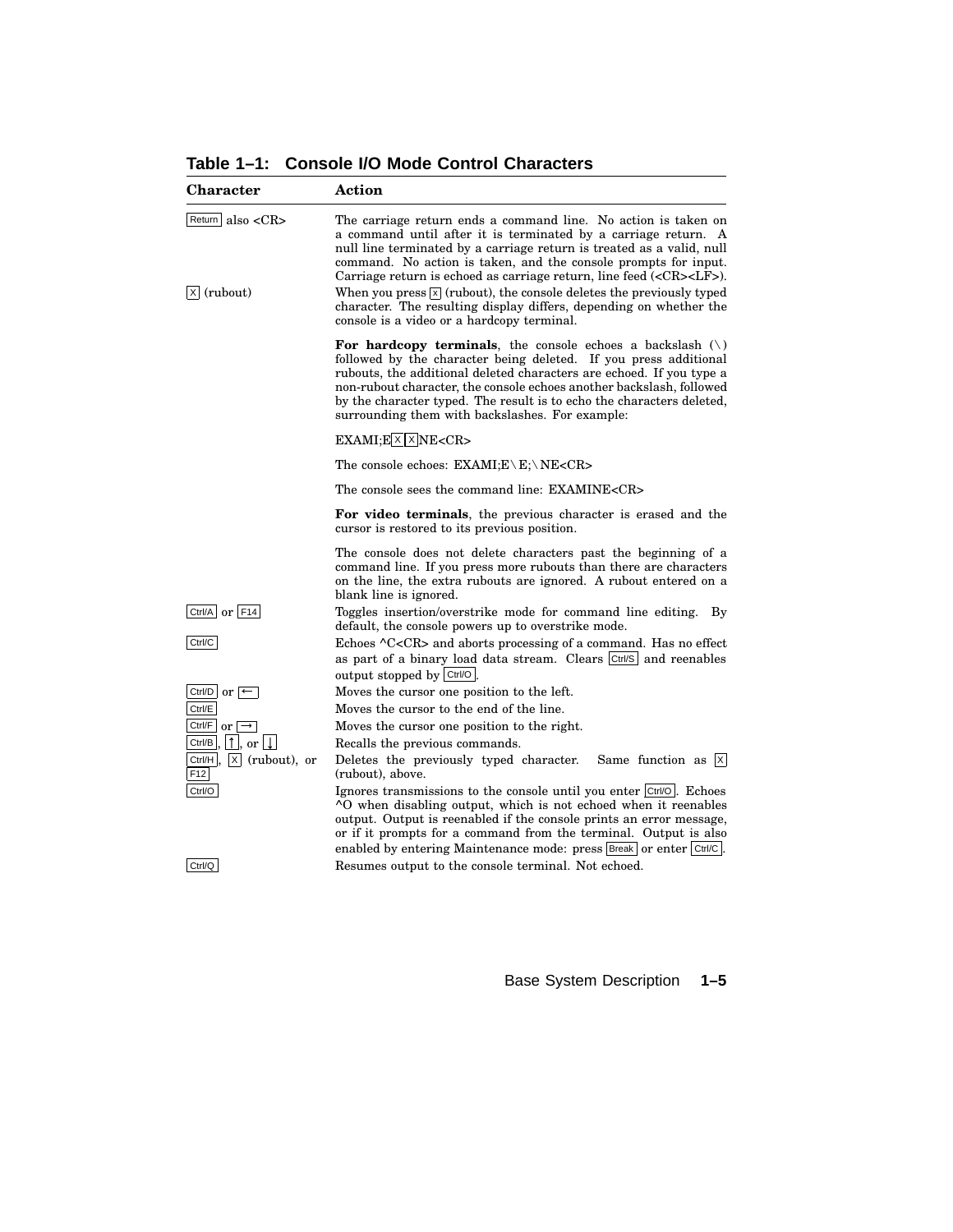**Table 1–1 (Cont.): Console I/O Mode Control Characters**

| <b>Character</b> | Action                                                                                                                                                          |
|------------------|-----------------------------------------------------------------------------------------------------------------------------------------------------------------|
| Ctrl/R           | Echoes <cr><lf>, followed by the current command line. Can be<br/>used to improve the readability of a command line that has been<br/>heavily edited.</lf></cr> |
| Ctrl/S           | Stops output to the console terminal until you enter $\vert$ Ctrl/Q. Not<br>echoed.                                                                             |
| Ctrl/U           | Echoes ^U <cr>. Entered, but otherwise ignored if typed on an<br/>empty line.</cr>                                                                              |

The console accepts Console I/O mode commands up to 80 characters long. Longer commands produce error messages. The character count does not include rubouts, rubbed-out characters, or the <CR> at the end of the command.

Two or more consecutive spaces and tabs are treated as a single space. Leading and trailing spaces and tabs are ignored. You can place command qualifiers after the command keyword or after any symbol or number in the command.

All numbers (addresses, data, counts) are hexadecimal, but symbolic register names contain decimal register numbers. The hexadecimal digits are 0 through 9 and A through F. You can use uppercase and lowercase letters in hexadecimal numbers (A through F) and commands.

The following symbols are qualifier and argument conventions:

[] = an optional qualifier or argument

 $\{\}$  = a required qualifier or argument

### **1.4.2 Console I/O Mode Commands**

Table 1–2 lists and describes the Console I/O mode commands. You can display the list of commands by entering **HELP** at the console prompt (>>>).

For a complete explanation of how to use the commands, along with information on qualifiers and arguments, refer to the *KA670 CPU Technical Manual* (EK–KA670–TM).

**1–6** VAX 4000 Model 300 Technical Information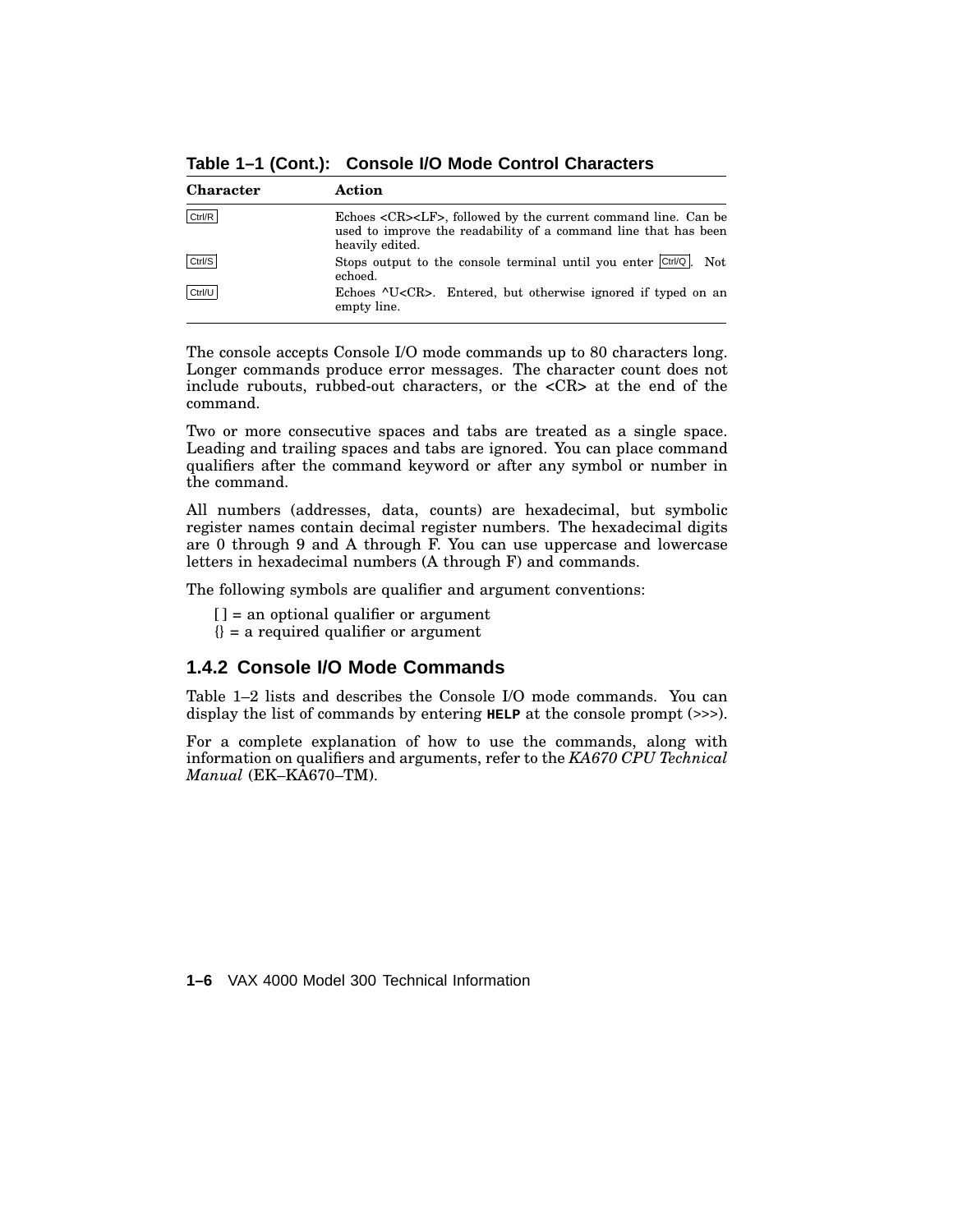**Table 1–2: Console I/O Mode Commands**

| Command                         | <b>Action</b>                                                                                                                                                                                                                             |
|---------------------------------|-------------------------------------------------------------------------------------------------------------------------------------------------------------------------------------------------------------------------------------------|
| <b>BOOT</b><br><b>CONFIGURE</b> | Initializes the processor and transfers execution to the VMB.<br>Invokes an interactive mode that permits you to enter Q22-bus<br>device names, then generates a table of Q22-bus I/O page device<br>CSR addresses and interrupt vectors. |
| <b>CONTINUE</b>                 | Causes the processor to begin instruction execution at the address<br>currently contained in the program counter (PC). Does not perform<br>a processor initialization.                                                                    |
| <b>DEPOSIT</b>                  | Deposits data into the address you specify. If you do not specify<br>an address space or data size qualifier, the console uses the last<br>address space and data size used in a DEPOSIT, EXAMINE,<br>MOVE, or SEARCH command.            |
| <b>EXAMINE</b>                  | Examines the contents of the memory location or register of the<br>address you specify. If you do not specify an address, + is assumed.                                                                                                   |
| <b>FIND</b>                     | Searches main memory starting at address 0 (zero) for a page-<br>aligned 128-Kbyte segment of good memory, or a restart parameter<br>block (RPB).                                                                                         |
| <b>HALT</b>                     | The HALT command has no effect. It is included for compatibility<br>with other VAX consoles.                                                                                                                                              |
| <b>HELP</b>                     | Displays the correct syntax for all console commands.                                                                                                                                                                                     |
| <b>INITIALIZE</b>               | Performs a processor initialization.                                                                                                                                                                                                      |
| <b>MOVE</b>                     | Copies the block of memory starting at the source address to a<br>block beginning at the destination address.                                                                                                                             |
| <b>NEXT</b>                     | Executes the number of macro instructions you specify. If you do<br>not specify a number, 1 (one) is assumed.                                                                                                                             |
| <b>REPEAT</b>                   | Repeatedly displays and executes the command you specify. Press<br>Ctrl/C to stop the command. You can specify any valid console<br>command except the REPEAT command.                                                                    |
| <b>SEARCH</b>                   | Finds all occurrences of a pattern and reports the addresses where<br>the pattern was found. If you include the /NOT qualifier, the<br>command reports all addresses for which the pattern did not<br>match.                              |
| <b>SET BFLAG</b>                | Sets the default R5 boot flags. The value must be a hexadecimal<br>number of up to eight digits.                                                                                                                                          |
| <b>SET BOOT</b>                 | Sets the default boot device. The value must be a valid device<br>name.                                                                                                                                                                   |
| <b>SET CONTROLP</b>             | Sets Control-P as the console halt condition, instead of a BREAK.                                                                                                                                                                         |
| <b>SET HOST</b>                 | Connects to the DUP or MAINTENANCE driver on the node or<br>device you specify.                                                                                                                                                           |
| <b>SET LANGUAGE</b>             | Sets the console language and keyboard type.                                                                                                                                                                                              |
| <b>SET HALT</b>                 | Sets the halt action you define. Acceptable values are the following<br>keywords: default, restart, reboot, halt, restart_reboot, or a<br>number in the range 0 to 4 inclusive.                                                           |
| <b>SET RECALL</b>               | Sets command recall state to either ENABLED (1) or DISABLED<br>(0).                                                                                                                                                                       |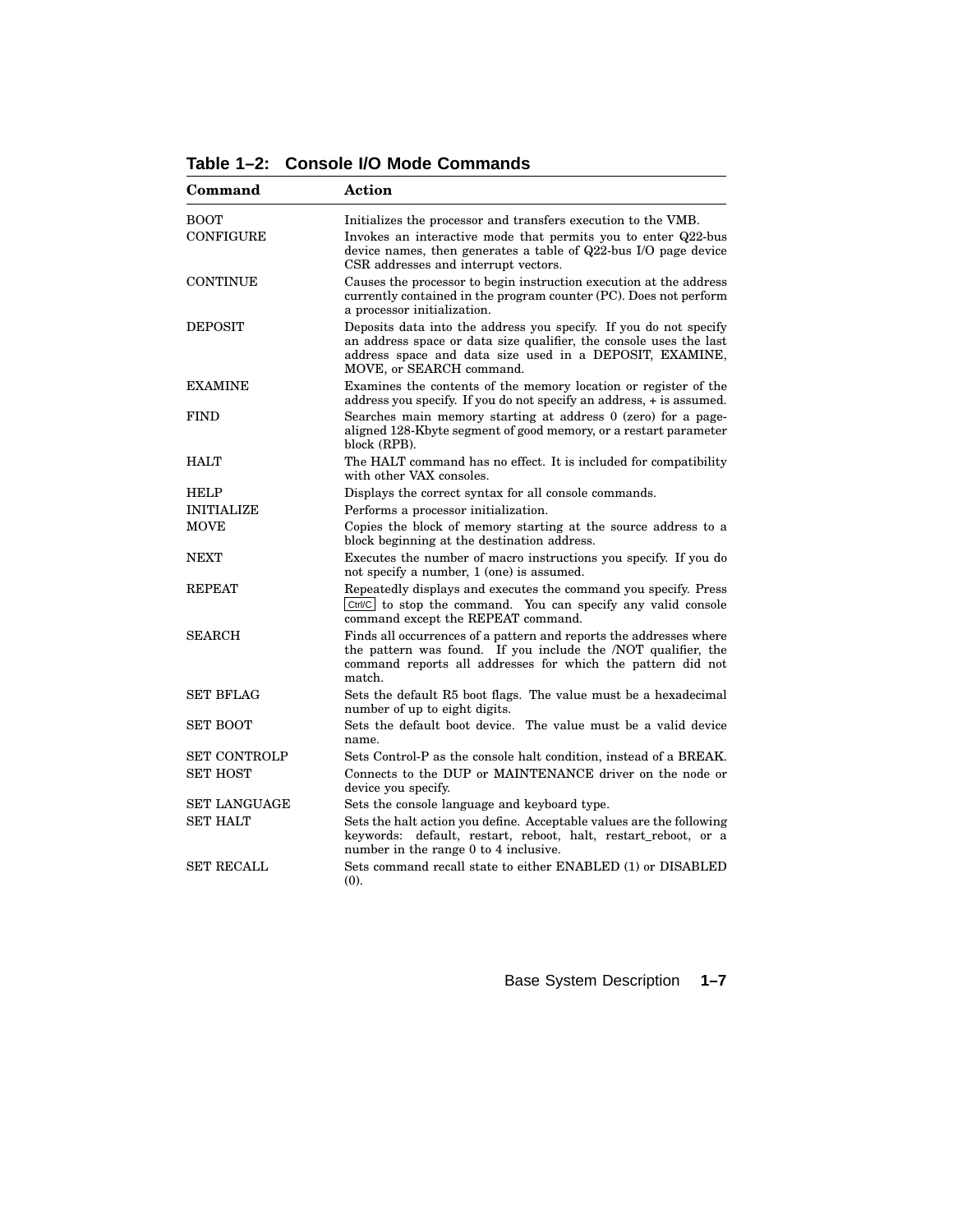**Table 1–2 (Cont.): Console I/O Mode Commands**

| Command                 | <b>Action</b>                                                                                                                                                                                                                                                                                                                                                                                                                                             |
|-------------------------|-----------------------------------------------------------------------------------------------------------------------------------------------------------------------------------------------------------------------------------------------------------------------------------------------------------------------------------------------------------------------------------------------------------------------------------------------------------|
| <b>SHOW BFLAG</b>       | Displays the default R5 boot flags.                                                                                                                                                                                                                                                                                                                                                                                                                       |
| <b>SHOW BOOT</b>        | Displays the default boot device.                                                                                                                                                                                                                                                                                                                                                                                                                         |
| <b>SHOW CONTROLP</b>    | Shows the current state of Control-P halt recognition, either<br>ENABLED or DISABLED.                                                                                                                                                                                                                                                                                                                                                                     |
| <b>SHOW DEVICE</b>      | Displays all devices displayed by the SHOW DSSI, SHOW<br>ETHERNET, and SHOW UQSSP commands.                                                                                                                                                                                                                                                                                                                                                               |
| <b>SHOW DSSI</b>        | Displays the status of all nodes that can be found on the DSSI<br>bus. For each node on the DSSI bus, the firmware displays the<br>node number, the node name, and the boot name and type of the<br>device, if available. Does not indicate whether the device contains<br>a bootable image.                                                                                                                                                              |
| <b>SHOW ETHERNET</b>    | Displays the hardware Ethernet address for all Ethernet adapters<br>that can be found, both on-board and on the Q22-bus.                                                                                                                                                                                                                                                                                                                                  |
| <b>SHOW LANGUAGE</b>    | Displays console language and keyboard type.                                                                                                                                                                                                                                                                                                                                                                                                              |
| <b>SHOW MEMORY</b>      | Displays main memory configuration, board by board.                                                                                                                                                                                                                                                                                                                                                                                                       |
| <b>SHOW QBUS</b>        | Displays all Q22-bus I/O addresses that respond to an aligned<br>word read, plus vector and device name information. For each<br>address, the console displays the address in the VAX I/O space in<br>hexadecimal, the address as it would appear in the Q22-bus I/O<br>space in octal, and the word that was read in hexadecimal. Also<br>displays the vector that you should set up, and device name or<br>names that could be associated with the CSR. |
| <b>SHOW RECALL</b>      | Displays the current state of command recall, either ENABLED or<br>DISABLED.                                                                                                                                                                                                                                                                                                                                                                              |
| <b>SHOW HALT</b>        | Displays the halt action.<br>Keywords include: default, restart,<br>reboot, halt, restart_reboot or a number in the range 0 to 4<br>inclusive.                                                                                                                                                                                                                                                                                                            |
| <b>SHOW RLV12</b>       | Displays all RL01 and RL02 disks that appear on the Q22-bus.                                                                                                                                                                                                                                                                                                                                                                                              |
| <b>SHOW SCSI</b>        | Shows any SCSI devices in the system.                                                                                                                                                                                                                                                                                                                                                                                                                     |
| <b>SHOW TRANSLATION</b> | Shows any virtual addresses that map to the specified physical<br>address.                                                                                                                                                                                                                                                                                                                                                                                |
| <b>SHOW UQSSP</b>       | Displays the status of all disks and tapes that can be found on the<br>Q22-bus that support the UQSSP protocol. For each such disk or<br>tape on the Q22-bus, the firmware displays the controller number,<br>the controller CSR address, and the boot name and type of each<br>device connected to the controller. The command does not indicate<br>whether the device contains a bootable image.                                                        |
| <b>SHOW VERSION</b>     | Displays the current firmware version.                                                                                                                                                                                                                                                                                                                                                                                                                    |
| <b>START</b>            | Starts instruction execution at the address you specify. If you<br>do not give an address, the current program counter is used. If<br>memory mapping is enabled, macro instructions are executed from<br>virtual memory, and the address is treated as a virtual address.<br>Equivalent to a DEPOSIT to PC, followed by a CONTINUE. Does<br>not perform a processor initialization.                                                                       |

**1–8** VAX 4000 Model 300 Technical Information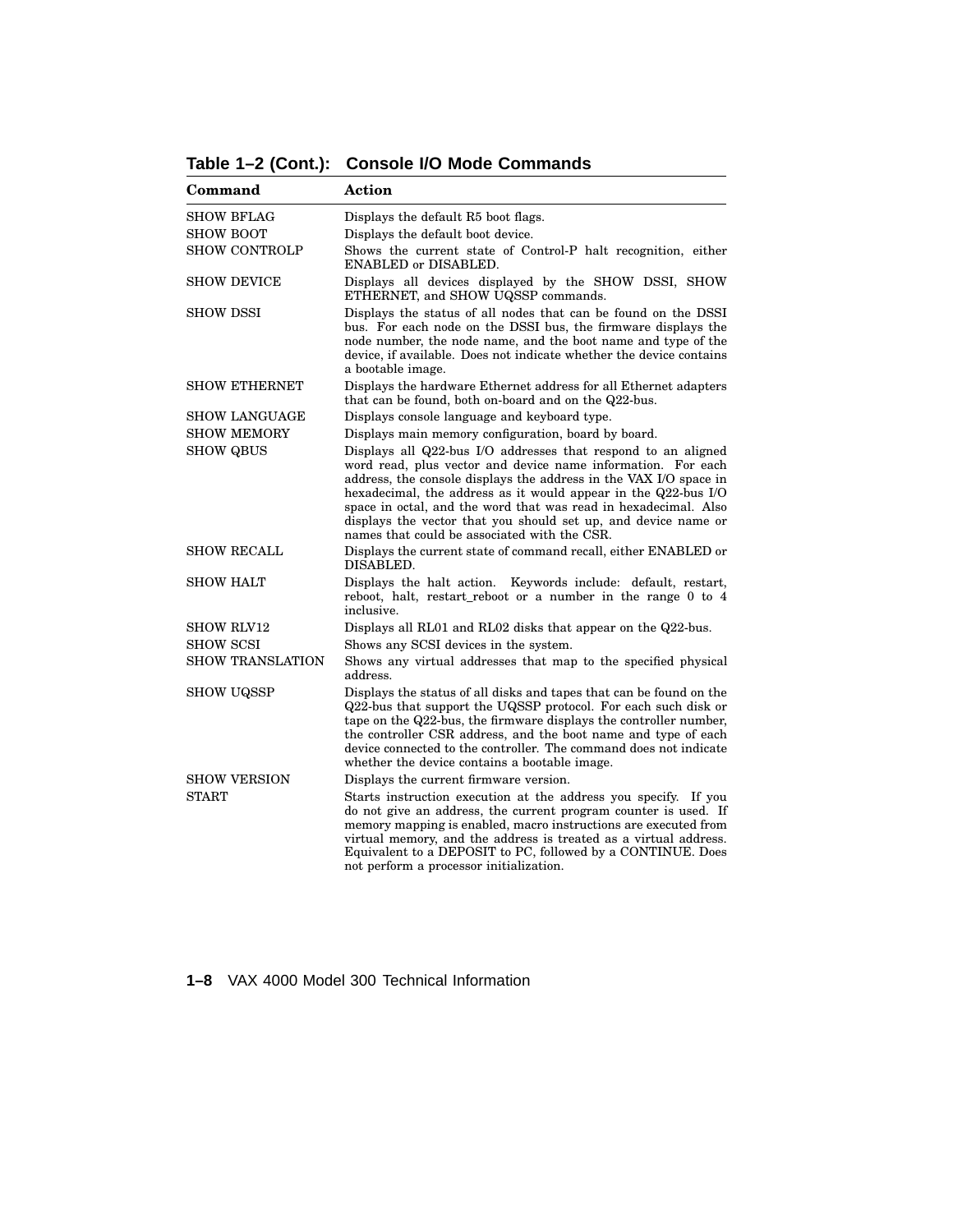**Command Action** TEST Invokes a diagnostic test program specified by the test number you enter. If you enter a test number of 0 (zero), all tests allowed to be executed from the console terminal are executed. The console accepts an optional list of up to five additional hexadecimal arguments. UNJAM Performs an I/O bus reset, by writing a 1 (one) to IPR 55 (decimal). X Loads or unloads (that is, writes to memory or reads from memory) the specified number of data bytes through the console serial line (regardless of console type), starting at the specified address. For use by automatic systems communicating with the console.

**Table 1–2 (Cont.): Console I/O Mode Commands**

Examples 1–1 through 1–6 show sample displays for the commonly used commands SHOW and SET.

The SET command sets the parameter to the value you specify. The SHOW command displays the console parameter you specify.

#### **Example 1–1: SHOW QBUS Display**

```
>>> SHOW QBUS
Scan of Qbus I/O Space
-200000DC (760334) = 0000 (300) RQDX3/KDA50/RRD50/RQC25/KFQSA-DISK
-200000DE (760336) = 0AA0
-200000E0 (760340) = 0000 (304) RQDX3/KDA50/RRD50/RQC25/KFQSA-DISK
-200000E2 (760342) = 0AA0
-200000E4 (760344) = 0000 (310) RQDX3/KDA50/RRD50/RQC25/KFQSA-DISK
-200000E6 (760346) = 0AA0
-20001468 (772150) = 0000 (154) RQDX3/KDA50/RRD50/RQC25/KFQSA-DISK
-2000146A (772152) = 0AA0
-20001F40 (777500) = 0020 (004) IPCR
Scan of Qbus Memory Space
>>>
```
For each address, the console displays the address in the VAX I/O space in hexadecimal, the address as it would appear in the Q22-bus I/O space in octal, and the word data that was read in hexadecimal.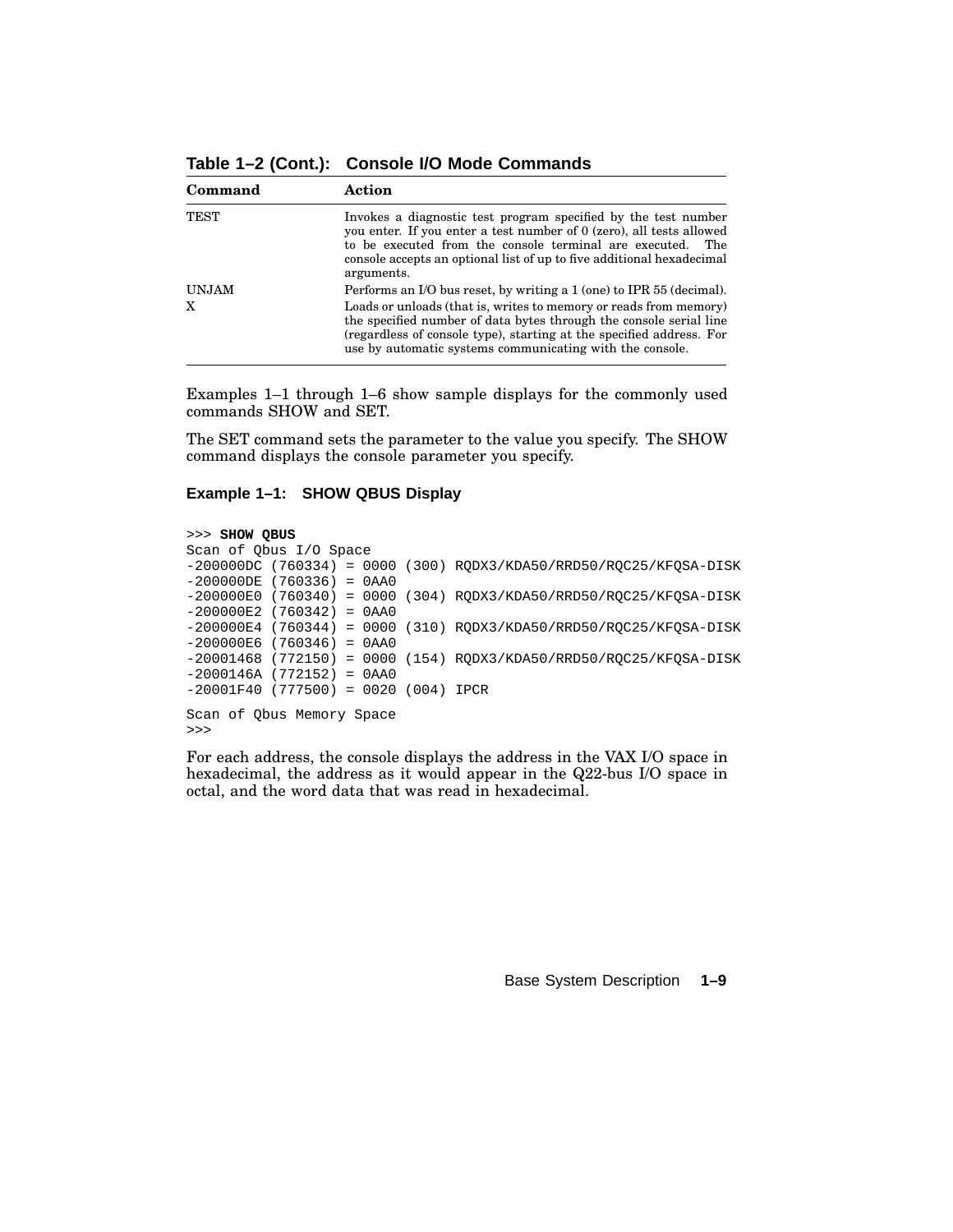#### **Example 1–2: SHOW DEVICE Display**

```
>>>SHOW DEVICE
DSSI Bus 0 Node 0 (BARNEY)
-DIA10 (RF71)
DSSI Bus 0 Node 1 (BETTY)
-DIA11 (RF71)
DSSI Bus 0 Node 2 (FRED)
-DIA12 (RF71)
DSSI Bus 0 Node 7 (*)
DSSI Bus 1 Node 0 (SNEEZY)
-DIB0 (RF71)
DSSI Bus 1 Node 1 (DOPEY)
-DIB1 (RF71)
DSSI Bus 1 Node 2 (SLEEPY)
-DIB2 (RF71)
DSSI Bus 1 Node 3 (GRUMPY)
-DIB3 (RF71)
DSSI Bus 1 Node 4 (BASHFUL)
-DIB4 (RF71)
DSSI Bus 1 Node 5 (HAPPY)
-DIB5 (RF71)
DSSI Bus 1 Node 6 (DOC)
-DIB6 (RF71)
DSSI Bus 1 Node 7 (*)
UQSSP Tape Controller 0 (774500)
-MUA0 (TK70)
Ethernet Adapter
-EZA0 (08-00-2B-06-10-42)
```
For each device, the console displays the controller, the node, and the address on the first line, and the device name and option on the second line.

#### **Example 1–3: SHOW ETHERNET Display**

```
>>> SHOW ETHERNET
Ethernet Adapter
-EZA0 (08-00-2B-0B-29-14)
```
**1–10** VAX 4000 Model 300 Technical Information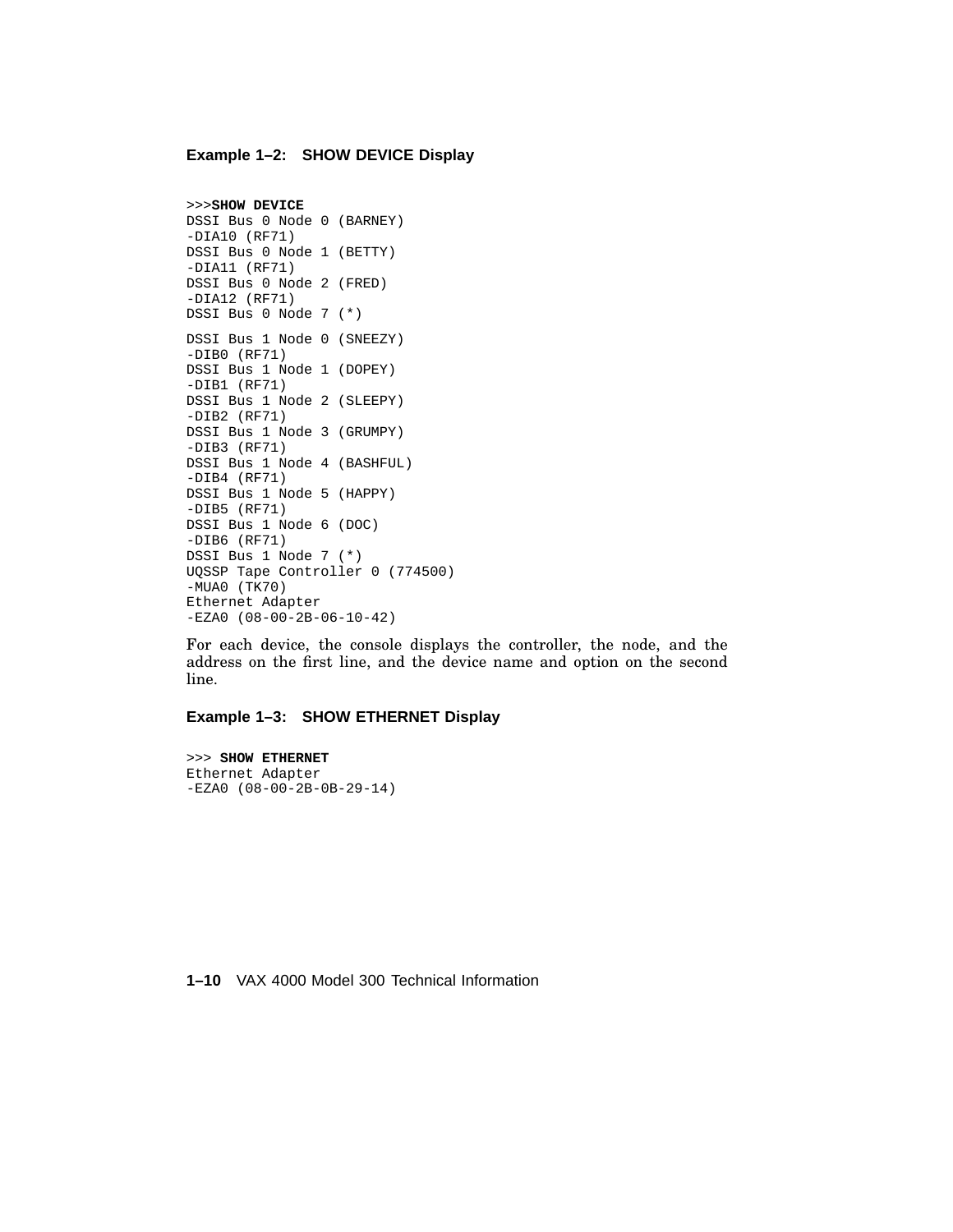#### **Example 1–4: SHOW LANGUAGE Display**

```
>>> SHOW LANGUAGE
English (United States/Canada)
>>>
```
#### **Example 1–5: SET LANGUAGE Command**

>>> **SET LANGUAGE 5** >>>

In this example, selection 5 is English, chosen from the language selection menu that displays at power-up.

#### **Example 1–6: SET BOOT Command**

>>> **SET BOOT MUA0** >>>

In this example, entering MUA0 sets the tape drive as the default boot device. Table 1–3 lists all supported device names.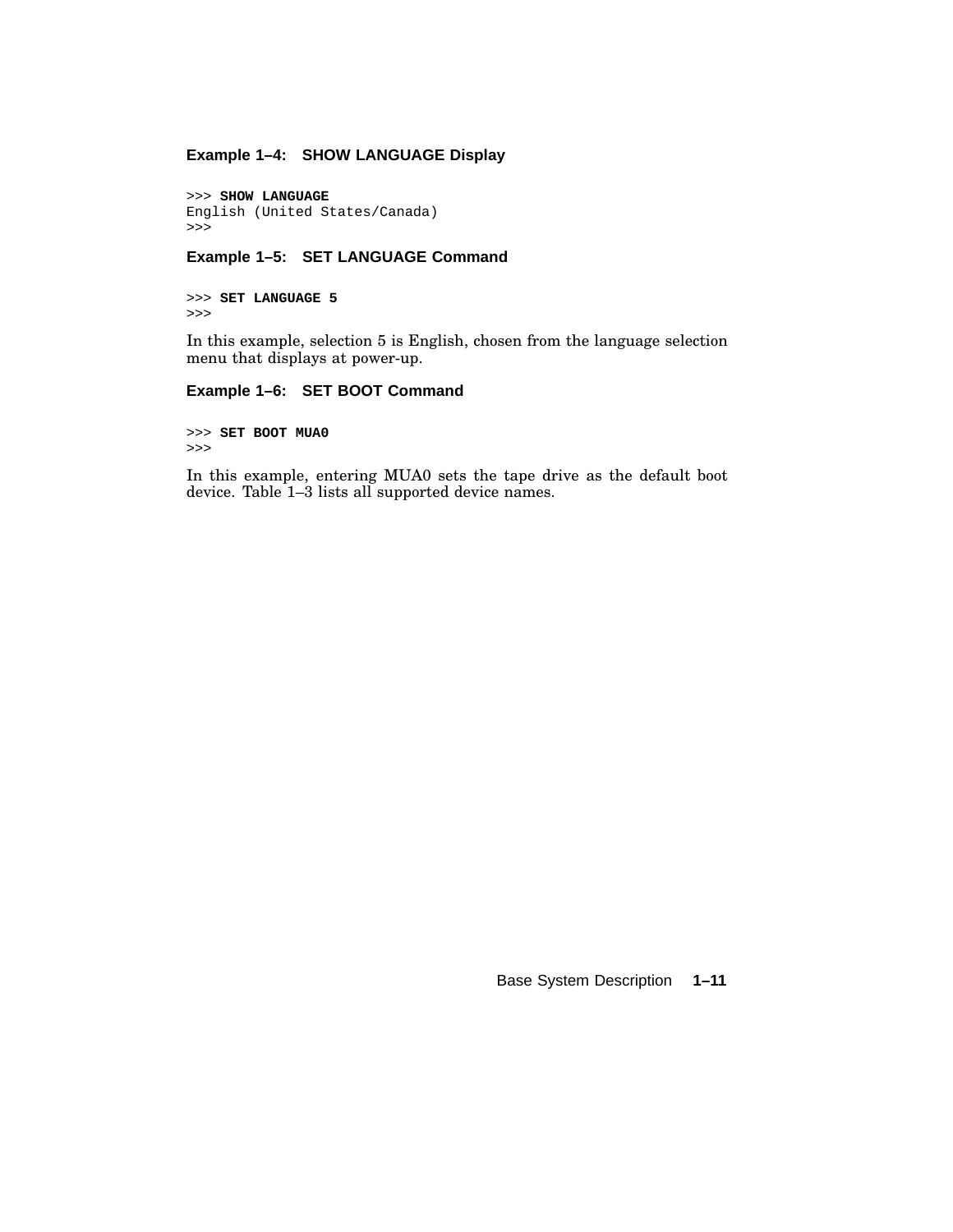#### **Table 1–3: Device Names**

| <b>Device Type</b>                      | Controller/Adapter                          | Device Logical<br>Name |
|-----------------------------------------|---------------------------------------------|------------------------|
| RF-series ISE                           | Embedded DSSI host adapter<br>(part of CPU) | $DImn^1$               |
| RF-series ISE                           | KFQSA storage adapter                       | $DI$ Icn <sup>2</sup>  |
| TF85 tape drive                         | Embedded DSSI adapter                       | MImu <sup>1</sup>      |
| TK70 tape drive                         | TQK70                                       | $\rm MIIcm^{3}$        |
| PROM (programmable read<br>only memory) | MRV11 module                                | PRAn                   |
| Ethernet adapter                        | On-board (part of CPU)                      | EZA0                   |
| Ethernet adapter                        | DESQA Ethernet controller                   | XQAn                   |
| RA-series drives                        | KDA50                                       | $DI$ Icn <sup>2</sup>  |

 $1<sup>m</sup>$  = DSSI bus adapter (A = first bus (0), B = second bus (1), etc.)

n = unit number

When under operating system control, DIBn devices are recognized as DIAn devices.

 $2c = MSCP$  controller designator (A = first, B = second, etc.)

 $n =$  unit number

 $3c = TMSCP$  controller designator (A = first, B = second, etc.)

n = unit number

**1–12** VAX 4000 Model 300 Technical Information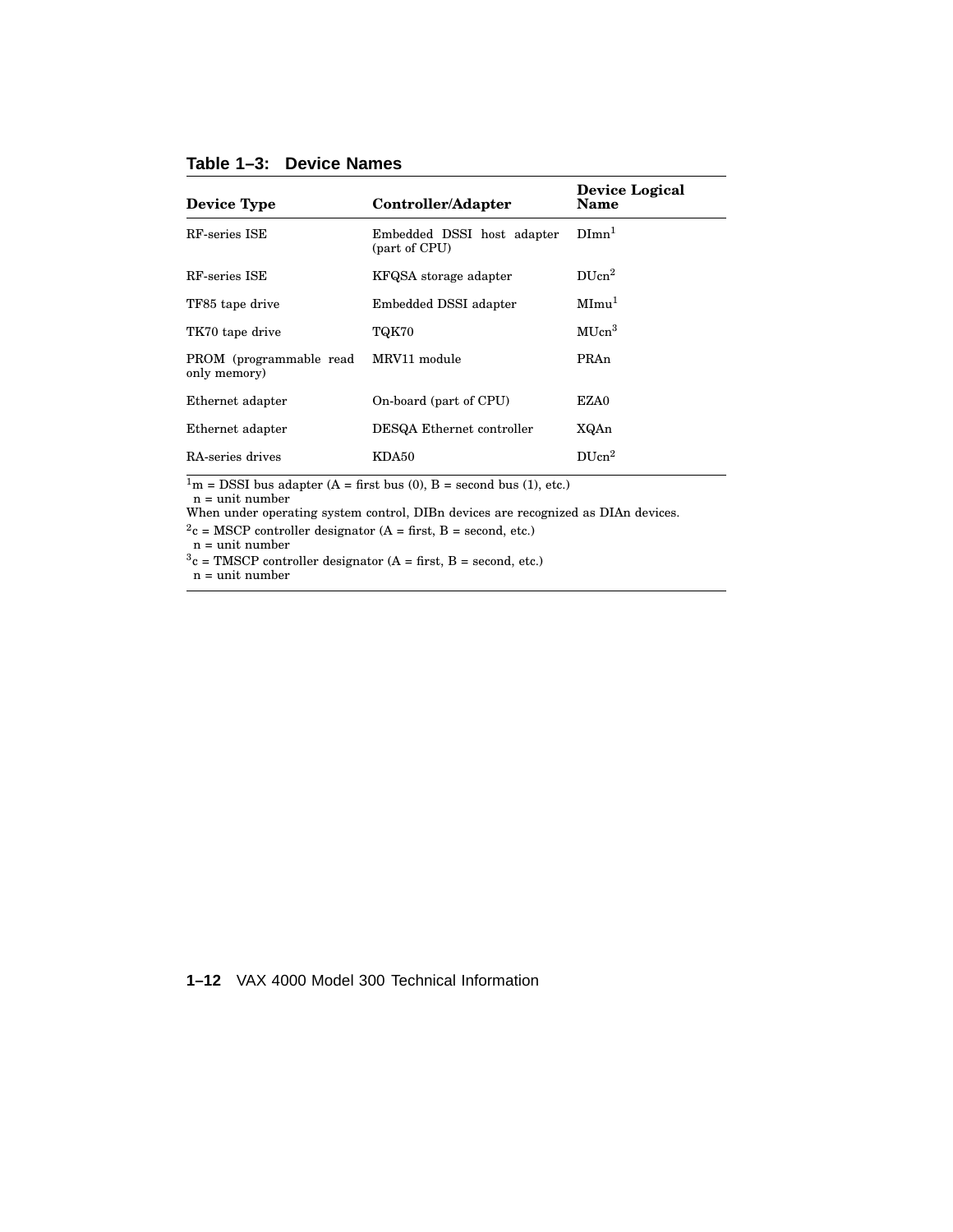### **1.5 Digital Storage Systems Interconnect (DSSI)**

The KA670 CPU module contains two DSSI bus interfaces that are dedicated to the mass storage devices in the VAX 4000 Model 300 system.

Each DSSI bus interface connects to a DSSI integrated storage element (ISE). An ISE is a 5.25-inch integrated storage element that is housed in a special mounting bracket for simplified enclosure installation and upgrading.

Each DSSI bus has the following characteristics:

- A 4-Mbytes-per-second bandwidth
- Up to eight nodes (one interface and up to seven ISEs)
- Eight data lines
- One parity line
- Eight control lines

DSSI architecture improves system performance as follows:

- The DSSI bus handles all mass storage transactions.
- Mass storage devices can act independently, since each device contains its own controller. Several devices can work simultaneously.

The two DSSI bus interfaces support up to 16 nodes. These 16 nodes include the 2 DSSI interfaces and 14 ISEs.

An ISE can maintain connections to more than one DSSI interface. In a dual-host configuration in which multiple CPUs can be connected to the DSSI bus interfaces, two VAX 4000 Model 300 systems have access to each ISE on the DSSI busses.

For more information about dual hosting VAX 4000 Model 300 systems and the advantages of such configurations, see the section on dual-host capability in the *VAX 4000 Model 300 Operation* manual.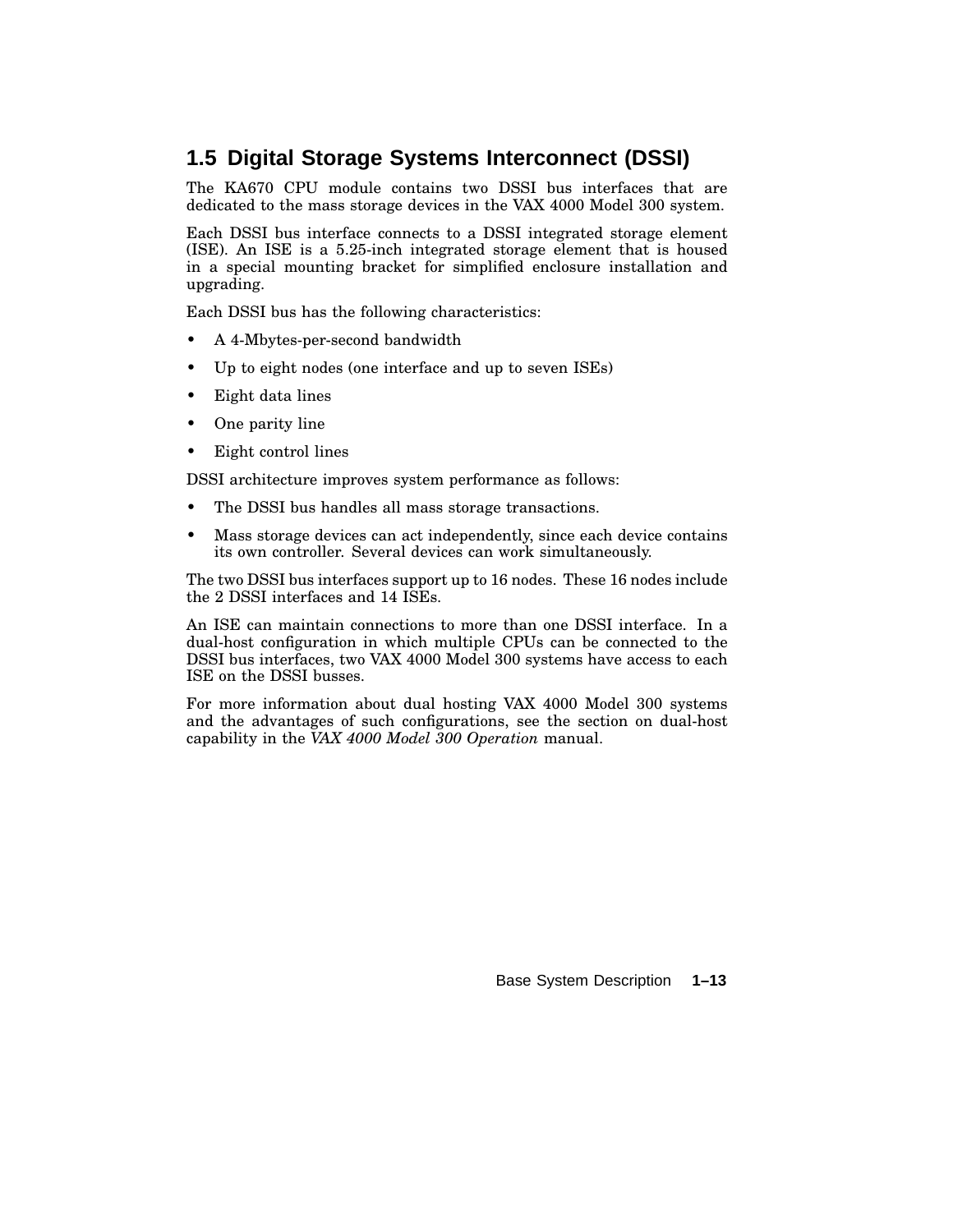### **1.6 KA670–AA/BA CPU Specifications**

The VAX 4000 Model 300 system uses the KA670–AA central processing unit. The VAXserver 4000 Model 300 uses the KA670–BA central processing unit.

#### **Central Processing Unit**

| Addressing modes          | General register: 8                       |
|---------------------------|-------------------------------------------|
| Clock rate                | 143 MHz                                   |
| Data path width           | 64 bits                                   |
| Number of data types      | Hardware: 9                               |
|                           | Software emulated: 7                      |
| Number of instructions    | Hardware: 272                             |
|                           | Software emulated: 32                     |
| General purpose registers | 16 (32-bit wide)                          |
|                           | Program counter: 4                        |
|                           | Index: $9$                                |
| PDP-11 compatibility mode | Emulated in software                      |
| Time bases                | Time-of-year clock: 1 (battery backup)    |
|                           | Interval timer: 1 (10 milliseconds)       |
|                           | Programmable timers: 2                    |
| I/O bus interface         | One Q22-bus interface with 8192 entry map |
| Backplane termination     | 240 $\Omega$                              |

#### **Memory Management and Control**

| Page size                | 512 bytes   |
|--------------------------|-------------|
| Virtual address space    | 4 gigabytes |
| Physical memory space    | 512 Mbytes  |
| Number of memory modules | 4 maximum   |

#### **Performance**

Instruction prefetch buffer size 12 bytes On-chip cache Size 2 Kbyte Speed 28 nanoseconds Associativity Direct mapped On-board cache Size 128 Kbytes Speed 84 nanoseconds

**1–14** VAX 4000 Model 300 Technical Information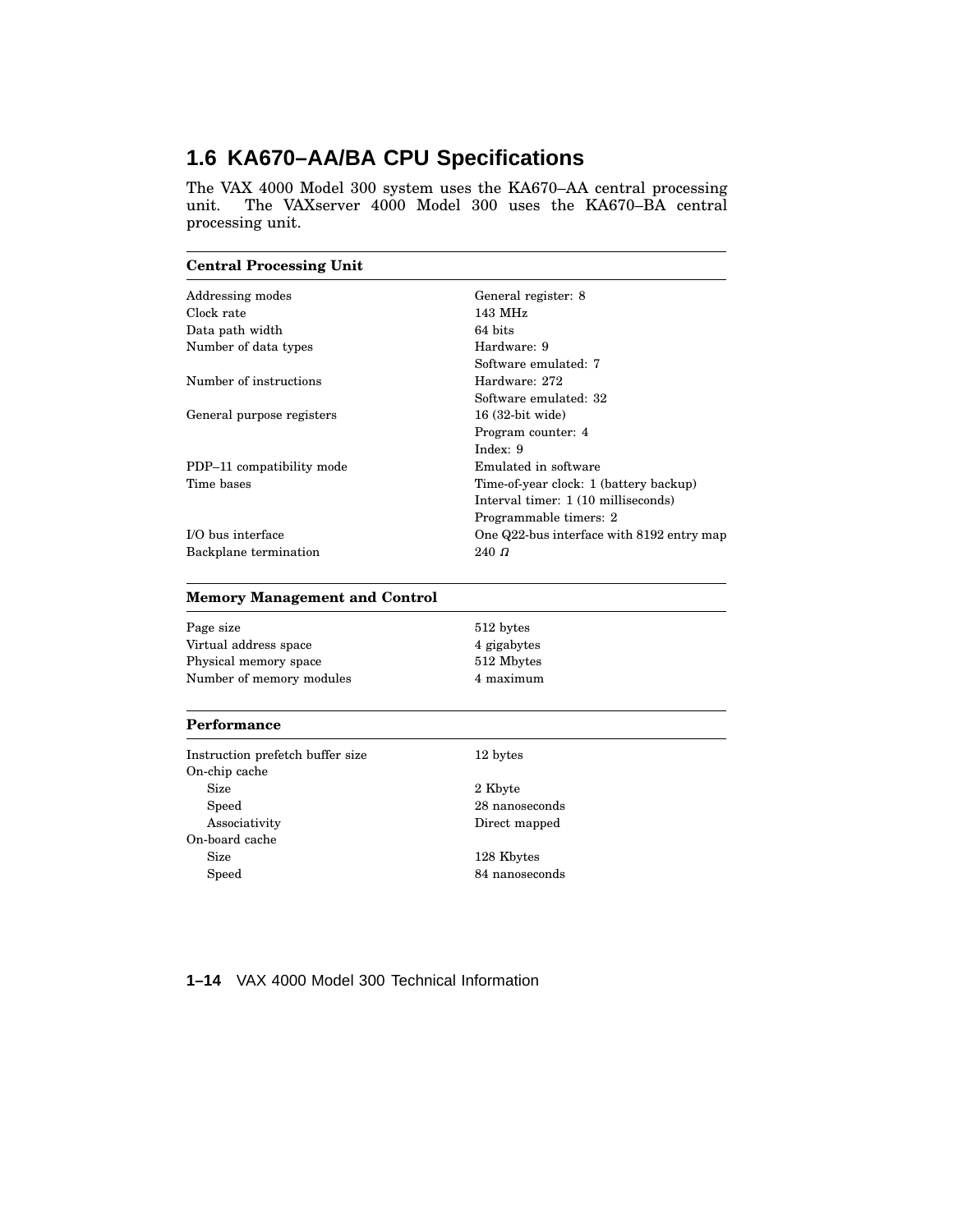#### **Performance**

| Associativity               | Direct mapped     |
|-----------------------------|-------------------|
| Translation buffer          |                   |
| <b>Size</b>                 | 64 entry          |
| Associativity               | Fully associative |
| Q22-bus address translation |                   |
| map cache                   |                   |
| <b>Size</b>                 | 16 entry          |
| Associativity               | Fully associative |
| I/O bus buffer size         |                   |
| Input                       | 32 bytes          |
| Output                      | 4 bytes           |
| Maximum I/O bandwidth       |                   |
| Block mode DMA read         | 2.4 Mbytes/second |
| Block mode DMA write        | 3.3 Mbytes/second |

#### **Ethernet Port**

Supported protocols Ethernet V2.0 Supported media types Standard or ThinWire Data path width 1 bit Maximum bandwidth 10 Mbits/second Buffer size Transmit buffer 128 bytes/second Receiver buffer 128 bytes/second

#### **Digital Storage Systems Interconnect (DSSI) Connector**

Maximum number of supported devices 14 Data path width 8 bits 8 bits Maximum bandwidth 4 Mbytes/second Maximum queue I/O 800/second Buffer size Transmit buffer 128 bytes/second Receiver buffer 128 bytes/second

#### **Console Serial Line**

Interface standards EIA RS–423–A/CCITT V.10 X.26 EIA RS–232–C/CCITT V.28 DEC–423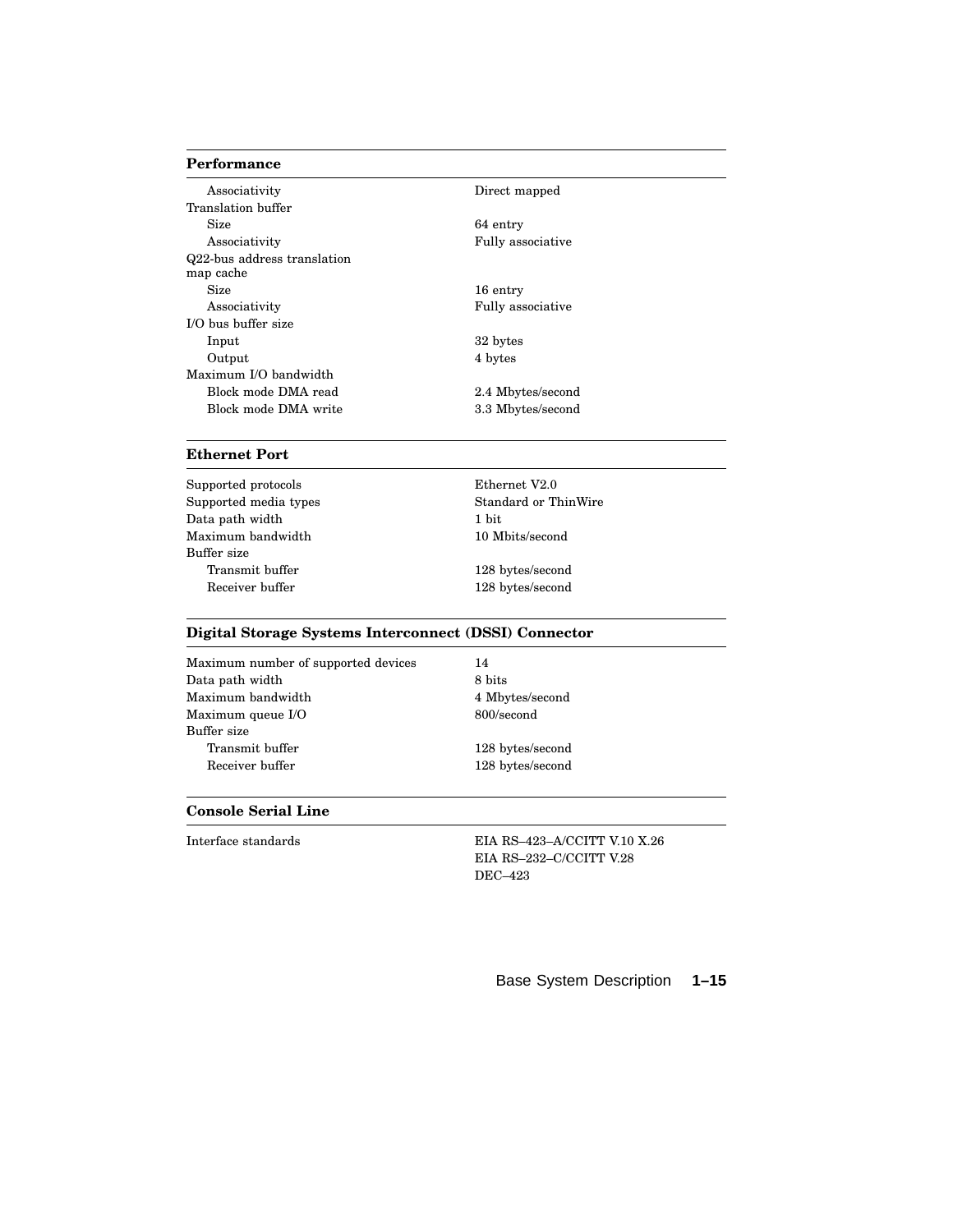#### **Console Serial Line**

Data format 1 start bit, 8 data bits, 0 parity bits, 1 stop bit Baud rates 300; 600; 1200; 2400; 4800; 9600; 19,200; 4800; 9600; 19,200; 38,400

#### **Ordering Information**

Included as part of base system

#### **Configuration Information**

Form factor **COVID-2008** Quad height

Power consumption 42.6 W Bus loads 4.0 ac; 1.0 dc

Power requirements +5 Vdc, 7.4 A; +3.3 Vdc, 0.27 A +12 Vdc, 0.35 A; –12 Vdc, 0.04 A

#### **Operating System Support**

VAXELN

VMS Version 5.3–2 and later

#### **Diagnostic Support**

MicroVAX Diagnostic Monitor Release 131 and later Self-tests Yes

#### **Related Documentation**

EK–KA670–TM KA670 CPU Technical Manual EK–347AB–MG KA670 CPU System Maintenance

**1–16** VAX 4000 Model 300 Technical Information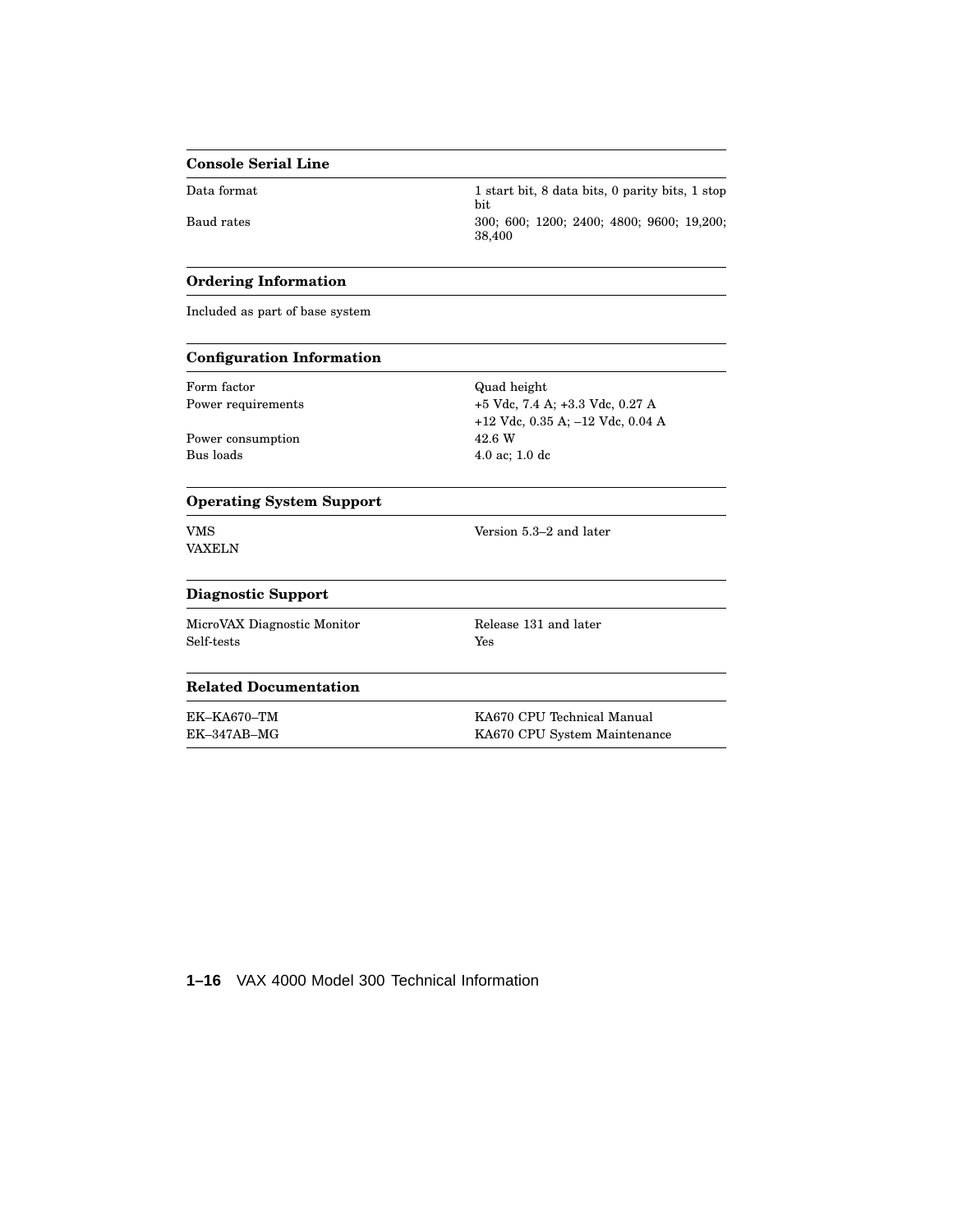### **1.7 MS670–BA and –CA Memory Specifications**

The MS670–BA is a 32-Mbyte memory module that provides memory expansion for the KA670–AA/–BA CPU module. The MS670–CA is a 64-Mbyte memory module. The MS670 modules interface with the CPU through the MS670 local memory interconnect.

You can use up to four MS670 modules in the VAX 4000 Model 300 system.

Operating system support and diagnostic support are the same as for the KA670 CPU module, as listed in Section 1.6.

| Performance                      |                                      |  |
|----------------------------------|--------------------------------------|--|
|                                  | Memory Cycle Time at 28 nanoseconds: |  |
| Memory Read (Octaword):          |                                      |  |
| Page mode memory read            | 392 nanoseconds                      |  |
| Non-page mode memory read        | 756 nanoseconds                      |  |
| Memory write (Octaword):         |                                      |  |
| Page mode memory write           | 308 nanoseconds                      |  |
| Non-page mode memory write       | 504 nanoseconds                      |  |
| Memory masked write (Longword):  |                                      |  |
| Page mode memory write           | 399 nanoseconds                      |  |
| Non-page mode memory write       | 504 nanoseconds                      |  |
| <b>Ordering Information</b>      |                                      |  |
| <b>MS670-BA</b>                  | 32-Mbyte field-installed kit         |  |
| $MS670 - CA$                     | 64-Mbyte field-installed kit         |  |
| <b>Configuration Information</b> |                                      |  |
| Form factor                      | Quad height                          |  |
| Power requirements               | +5 Vdc, 2.52 A; +12 Vdc, 0.0 A       |  |
| Power consumption                | 12.6 W                               |  |
| Bus loads                        | $0.0$ ac; $0.0$ dc                   |  |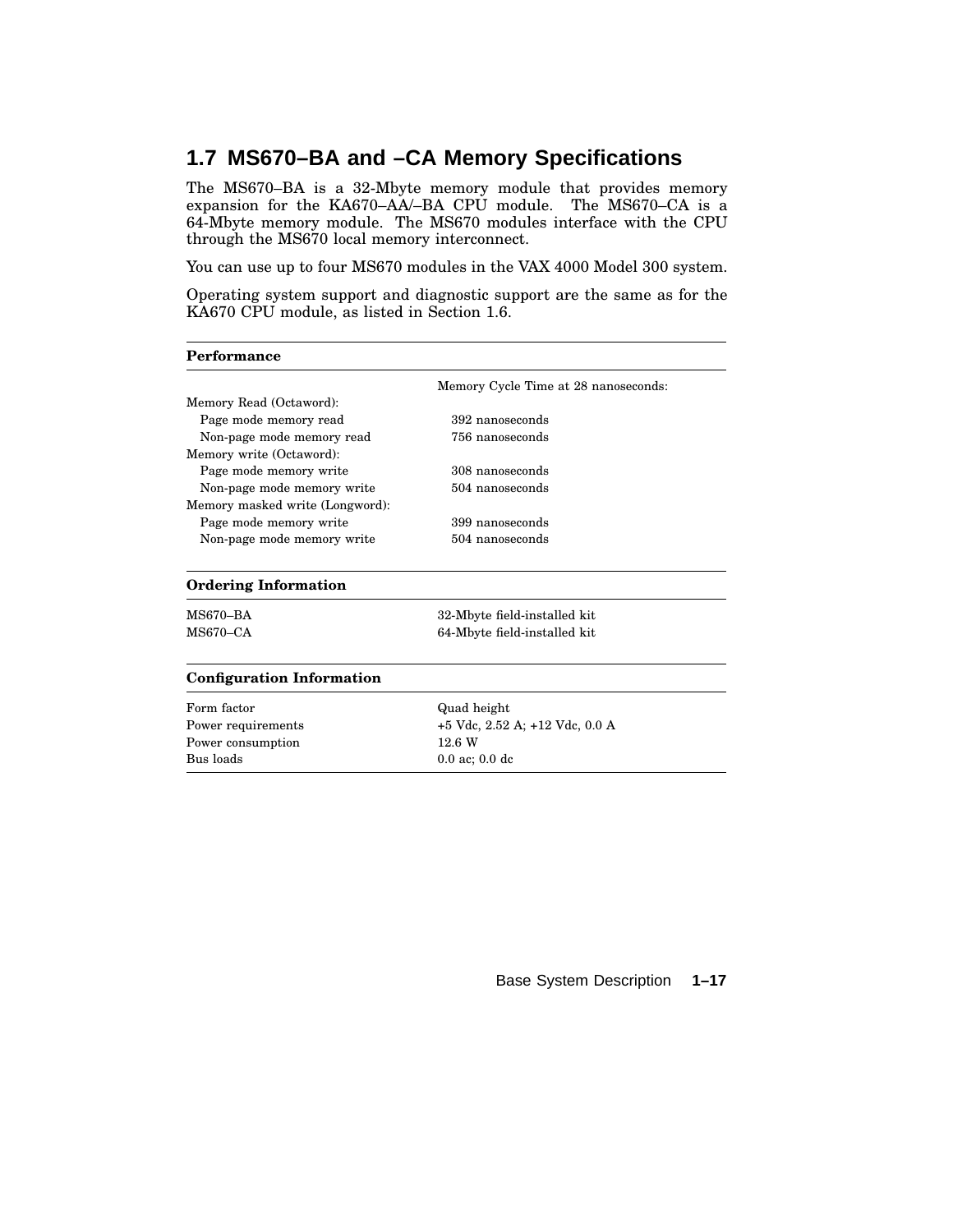# **Chapter 2 Option Specifications**

This chapter lists specifications for the options currently supported in the VAX 4000 Model 300 system, grouped as follows:

- Mass storage
- Communications
- Real-time
- Printer
- Graphics

The specifications appear in alphanumerical order within each of the above groups. All weights are approximate.

Some of the options are already installed in your system. If you want to add other options, your Digital sales representative can advise you.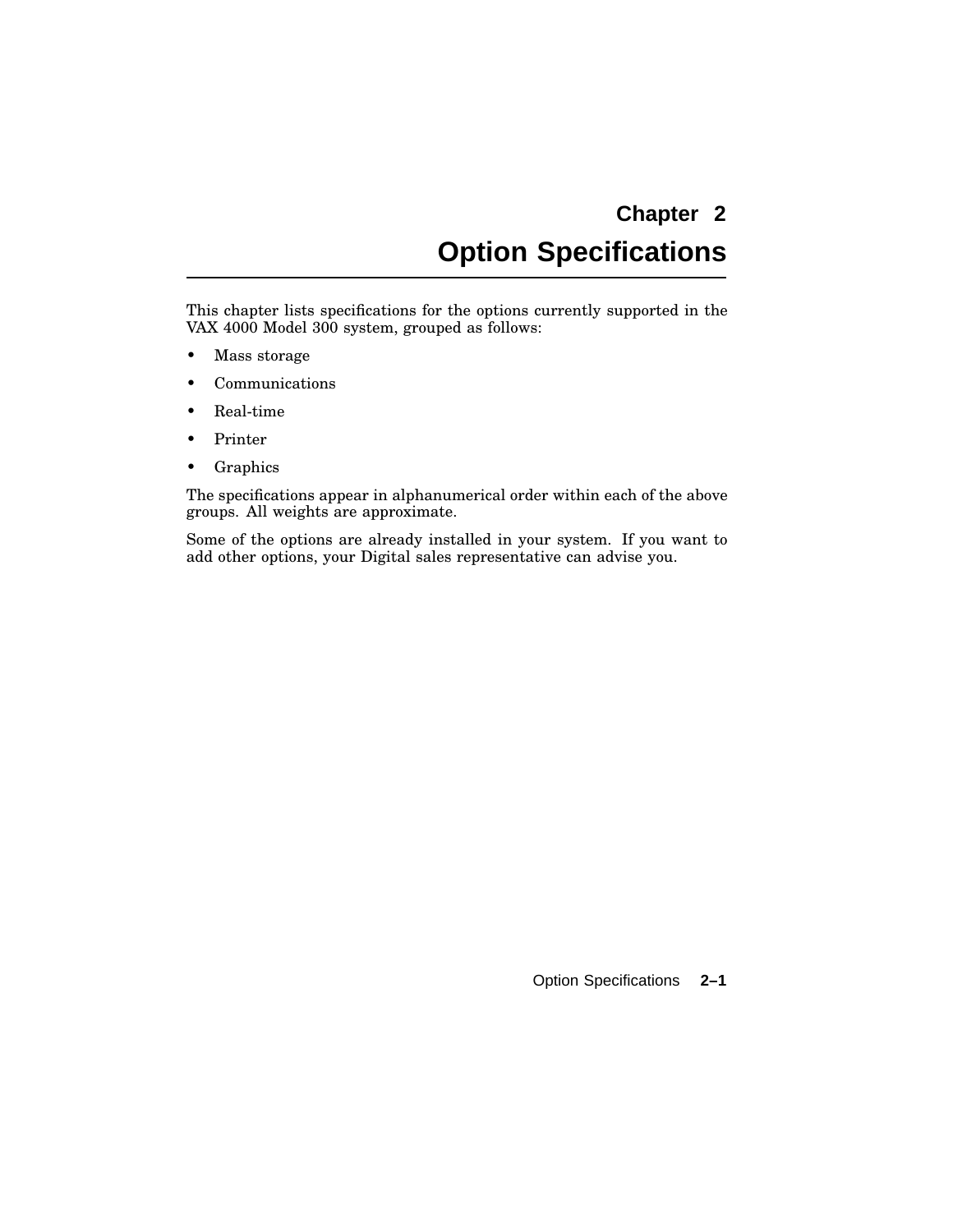### **2.1 Options Overview**

The option specifications include the following, where applicable:

- Functional information
- Ordering information
- Performance
- Configuration information
- Related documentation

Unless otherwise noted, operating system support and diagnostic support for all options are the same as for the KA670 CPU module, as listed in Section 1.6.

### **2.1.1 Configuration**

Options must be properly configured so that the system recognizes them.

Each option in a system has a device address, commonly referred to as a control and status register (CSR) address, and an interrupt vector that must be set when the option is installed. Options are usually configured by setting switches or jumpers on modules already configured at the factory or Digital service representatives configure the option when they install it in your system.

Self-maintenance customers can find information on setting CSR addresses and interrupt vectors in the *Microsystems Options* volume of the *Entry Systems Service* kit.

**2–2** VAX 4000 Model 300 Technical Information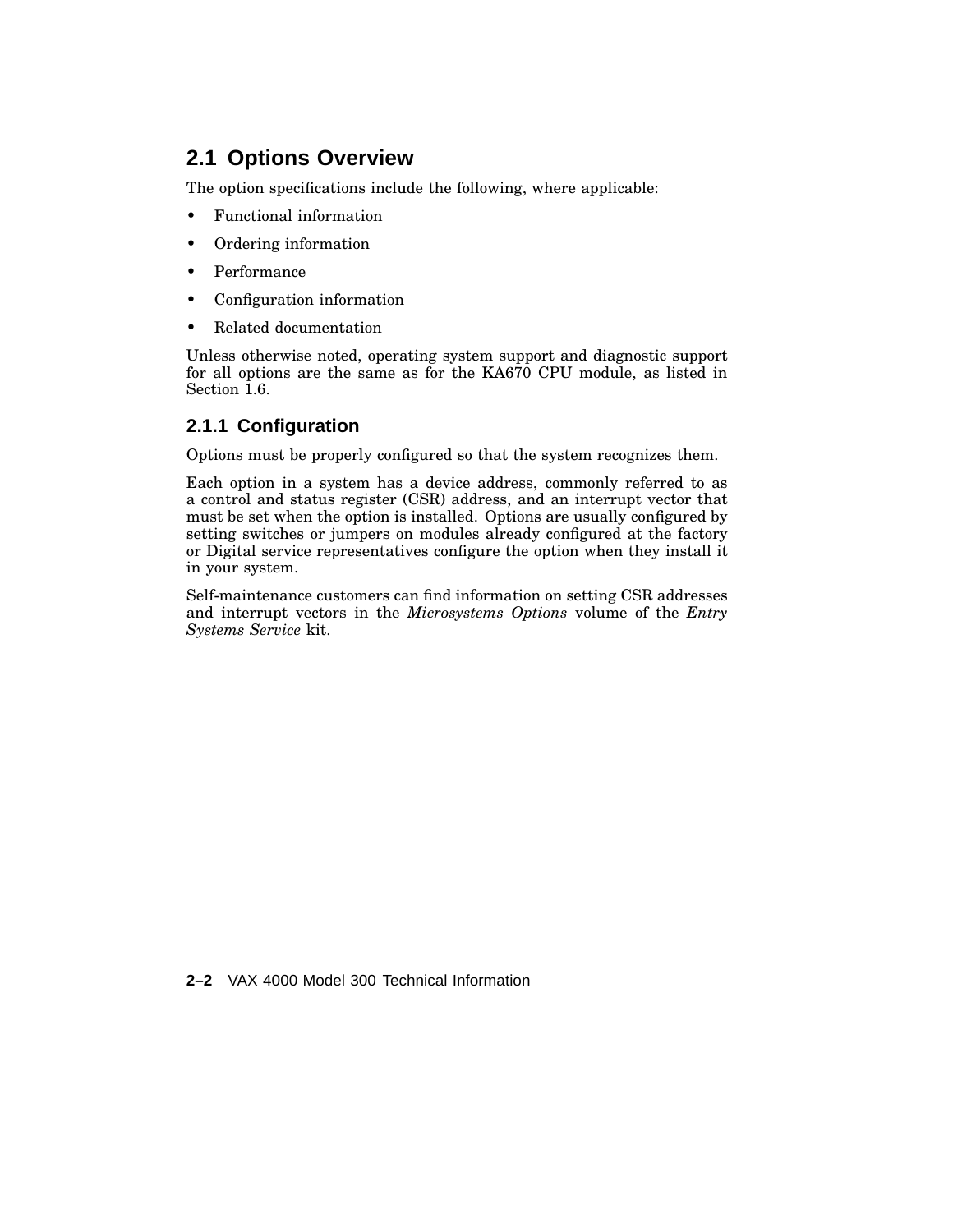### **2.2 Mass Storage Options**

The VAX 4000 Model 300 system supports the following mass storage devices:

• Internal to the BA440 enclosure:

TK-series tape drive TF-series tape drive TLZ-series tape RF-series integrated storage element (ISE)

• External to the BA440 enclosure:

RRD-series compact disk subsystem (tabletop) TU81–Plus tape TSV-series tape TLZ-series tape RA-series disks

Four RA-series drives are supported by one KDA50 controller. The system supports up to eight RF-series drives with embedded and/or KFQSA controllers. You can put only two disk controllers in the Q-bus backplane, two KDA50s, two KFQSAs, or one of each.

Up to four RF-series ISEs can be installed in your system. The CPU communicates with the ISEs through a Digital Storage Systems Interconnect (DSSI) adapter, which is built into the CPU. Your VAX 4000 system has two DSSI adapters, and hence, two separate DSSI busses. Each DSSI bus is capable of supporting seven integrated storage elements.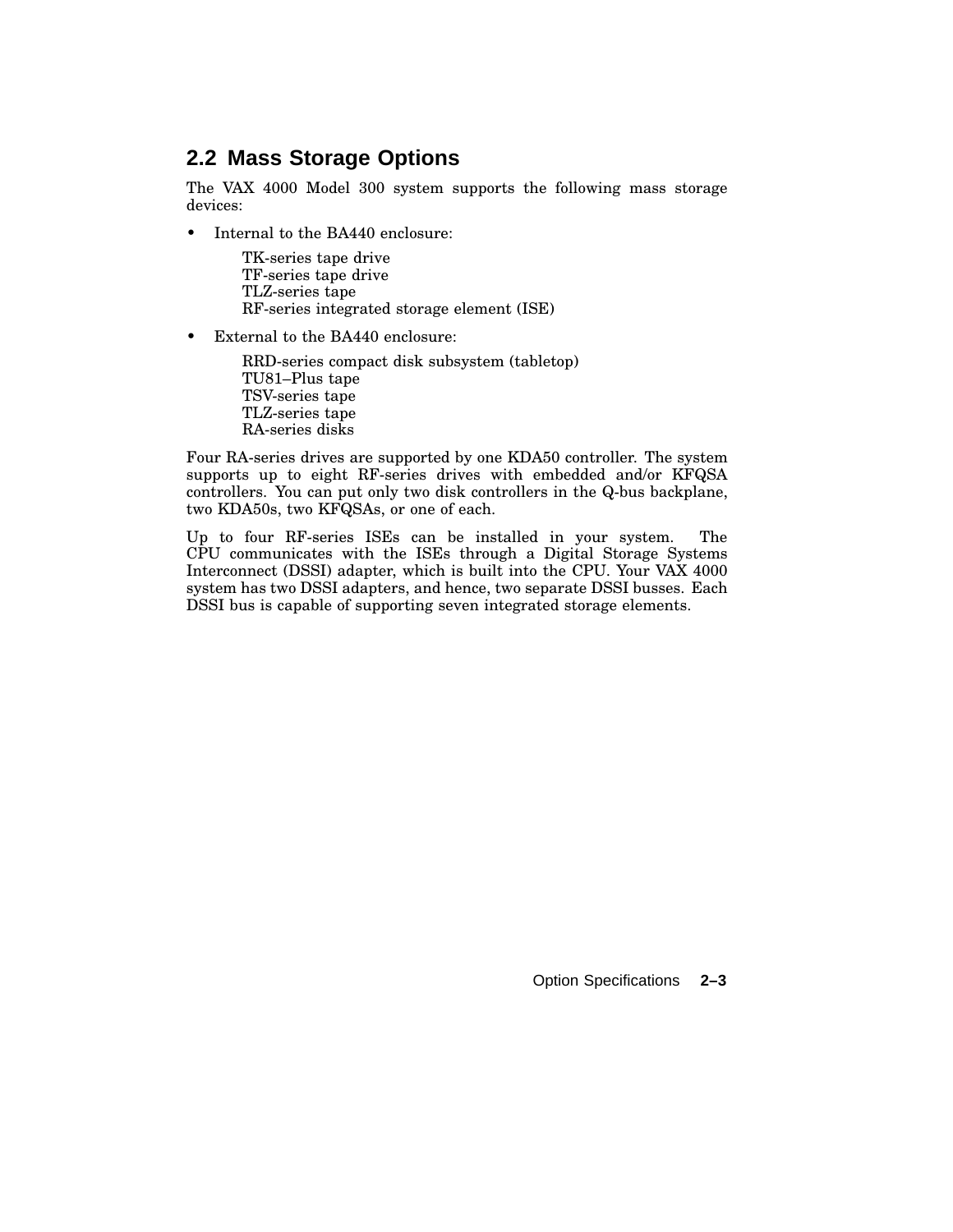### **2.2.1 KDA50 Controller**

The KDA50 is an intelligent controller that interfaces with up to four SDIcompatible mass storage devices on the Q22-bus.

| <b>Functional Information</b>        |                                                                                                     |
|--------------------------------------|-----------------------------------------------------------------------------------------------------|
| Controller protocol                  | <b>MSCP</b>                                                                                         |
| Bad block replacement                | Software dependent                                                                                  |
| Supported drives                     | RA60, RA70, RA81, RA82, RA90                                                                        |
| Drives per controller                | 4                                                                                                   |
| Controllers per system               | 1 maximum for VMS 5.1<br>2 maximum for VMS V5.2 and later                                           |
| Drive interconnect                   | Transformer-coupled radial                                                                          |
| <b>Ordering Information</b>          |                                                                                                     |
| KDA50-SF                             | RA-series disk drive controller, controls up to a<br>maximum of four RA-series devices <sup>1</sup> |
| KDA50-SG                             | Second KDA50 controller, for support of up to four<br>RA-series devices, uses three Q-bus slots     |
| Performance                          |                                                                                                     |
| Read/Write data transfers            | Up to 16-byte block mode DMA                                                                        |
| Data buffering                       | 32 Kbytes                                                                                           |
| Command buffering                    | 20 command and response ring buffers                                                                |
| <b>Configuration Information</b>     |                                                                                                     |
| Form factor                          | Two quad height                                                                                     |
| Power requirements                   | +5 Vdc, 13.5 A (typ); +12 Vdc, 0.03 A (typ)                                                         |
| Power consumption                    | 67.86 W                                                                                             |
| Bus loads                            | $3.0$ ac; $0.5$ dc                                                                                  |
| <b>Related Documentation</b>         |                                                                                                     |
| EK-KDA5Q-UG                          | KDA50-Q User's Guide                                                                                |
| <sup>1</sup> Field installed option. |                                                                                                     |
|                                      |                                                                                                     |

### **2–4** VAX 4000 Model 300 Technical Information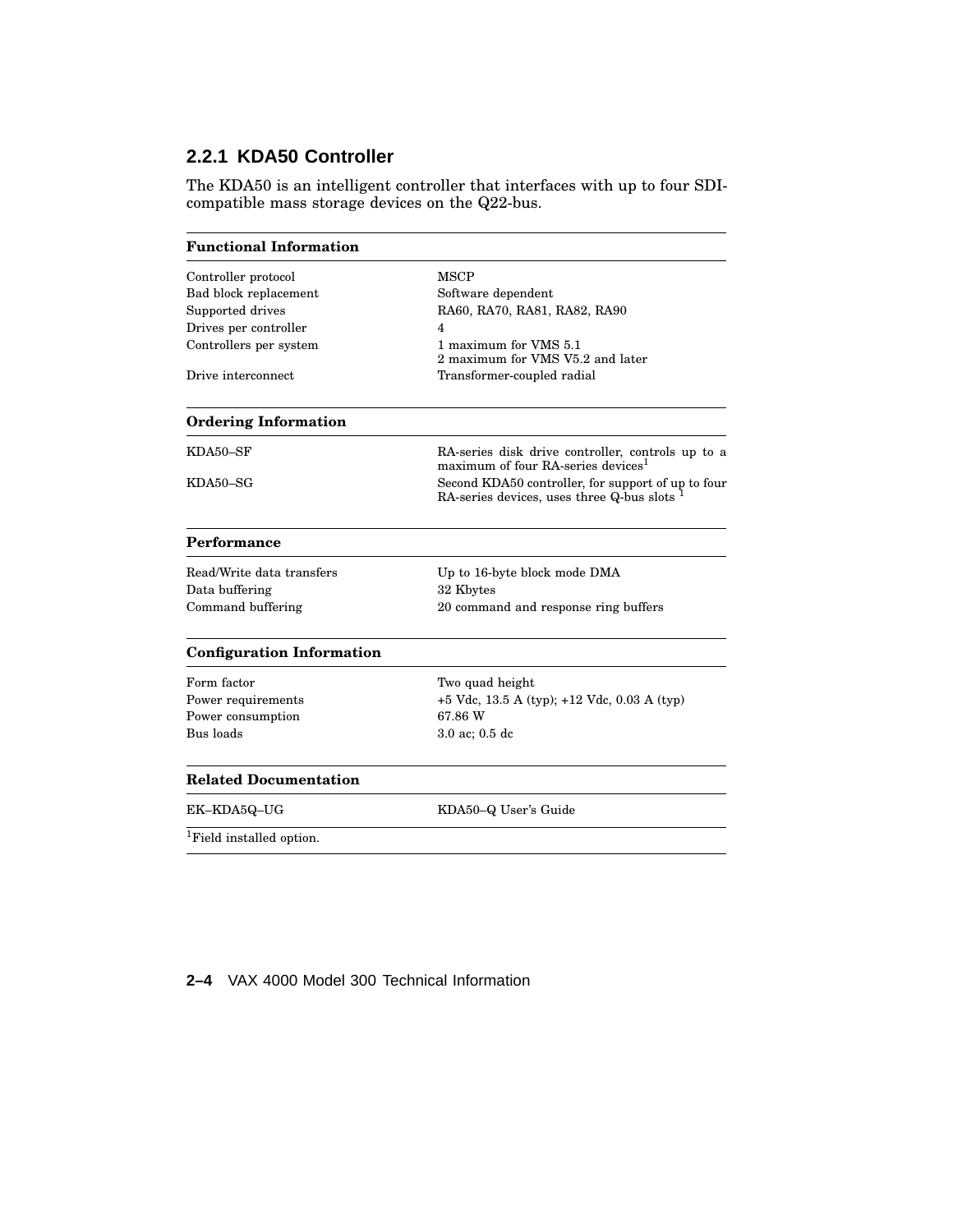### **2.2.2 KFQSA Storage Adapter**

The KFQSA is an intelligent storage adapter that allows Q22-bus systems to communicate with storage peripherals based on the Digital Storage System Interconnect (DSSI).

| <b>Functional Information</b>    |                                                                        |  |
|----------------------------------|------------------------------------------------------------------------|--|
| Controller protocol              | SSP: to and from Q22-bus host<br>DSSI: to and from ISEs                |  |
| Supported drive                  | RF-series ISEs                                                         |  |
| Drives per adapter               | 7                                                                      |  |
| Drive interconnect               | Direct                                                                 |  |
| Controllers per system           | 2 maximum                                                              |  |
| <b>Ordering Information</b>      |                                                                        |  |
| KFQSA-SG                         | RF-series ISE adapter, controls up to a maximum<br>of 7 RF-series ISEs |  |
| Performance                      |                                                                        |  |
| Peak transfer rate               | 4 Mbytes/second                                                        |  |
| Sustained transfer rate          | 1.5 Mbytes/second                                                      |  |
| I/O request throughput           | 190 I/O requests/second (single-sector reads)                          |  |
| Error detection                  | DSSI bus parity and check character,<br>all<br>transmissions           |  |
| <b>Configuration Information</b> |                                                                        |  |
| Form factor                      | Quad height                                                            |  |
| Power requirements               | $+5$ Vdc, 5.5 A (typ)                                                  |  |
| Power consumption                | 27.5 W                                                                 |  |
| Bus loads                        | 4.4 ac; 0.5 dc                                                         |  |
| <b>Related Documentation</b>     |                                                                        |  |
| <b>EK-KFQSA-IN</b>               | KFQ Storage Adapter Installation and User<br>Manual                    |  |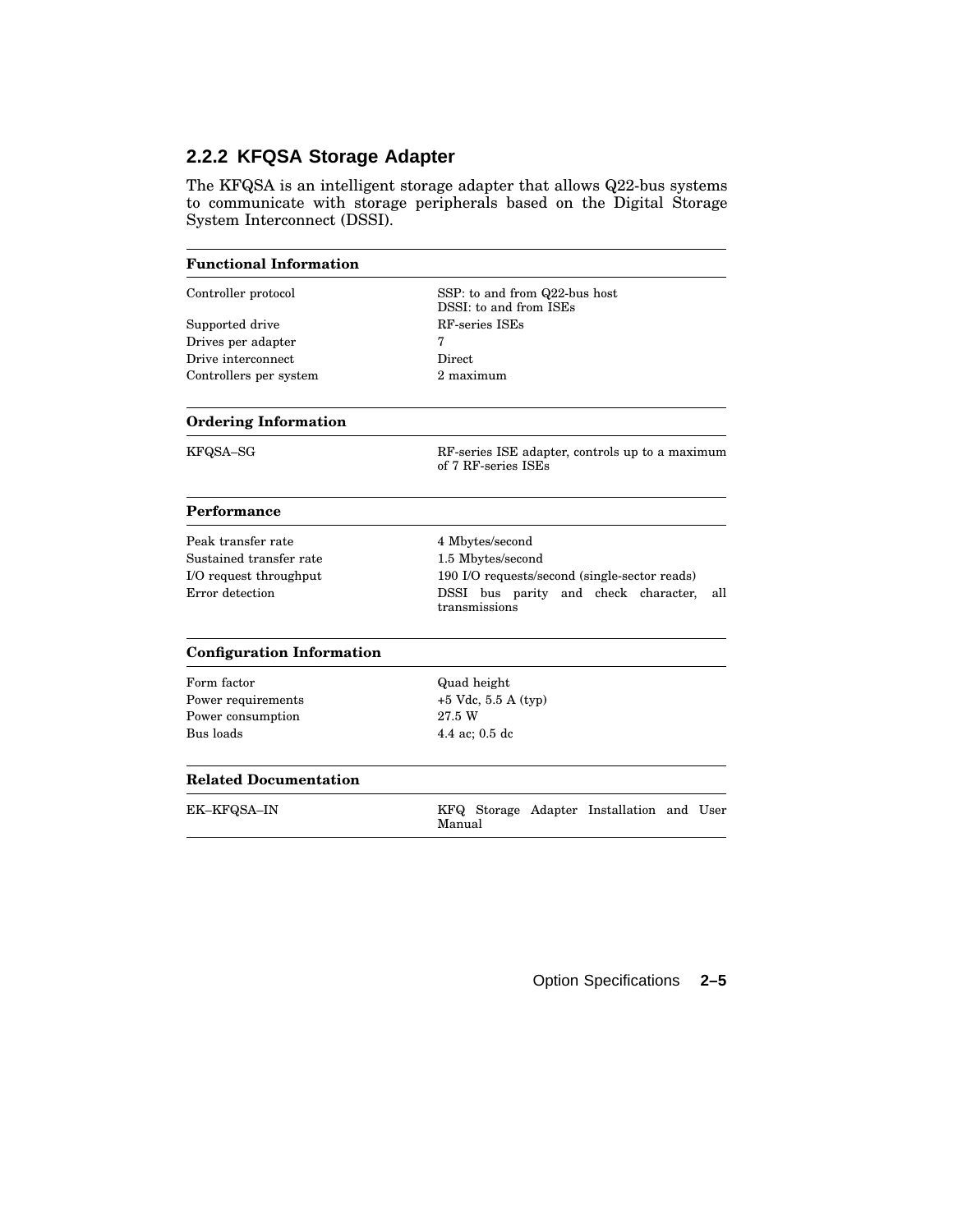### **2.2.3 KLESI Controller**

The KLESI–SA is a controller that interfaces with the TU81–Plus tape drive on the Q22-bus.

| <b>Functional Information</b> |              |
|-------------------------------|--------------|
| Controller protocol           | <b>TMSCP</b> |
| Supported drive               | TU81-Plus    |
| Drives per adapter            |              |
| Drive interconnect            | Direct       |
| Controllers per system        | maximum      |

#### **Ordering Information**

Included with the TU81–Plus tape drive

| <b>Configuration Information</b> |  |
|----------------------------------|--|
|----------------------------------|--|

| Dual                                          |
|-----------------------------------------------|
| $+5$ Vdc, 4.0 A (typ); $+12$ Vdc, 0.0 A (typ) |
| 20.0 W                                        |
| $0.5$ ac: 1.0 dc                              |
|                                               |
|                                               |

#### **Related Documentation**

| EK-LESIB-UG | KLESI-B Module User's and Installation Guide |
|-------------|----------------------------------------------|
|             |                                              |

**2–6** VAX 4000 Model 300 Technical Information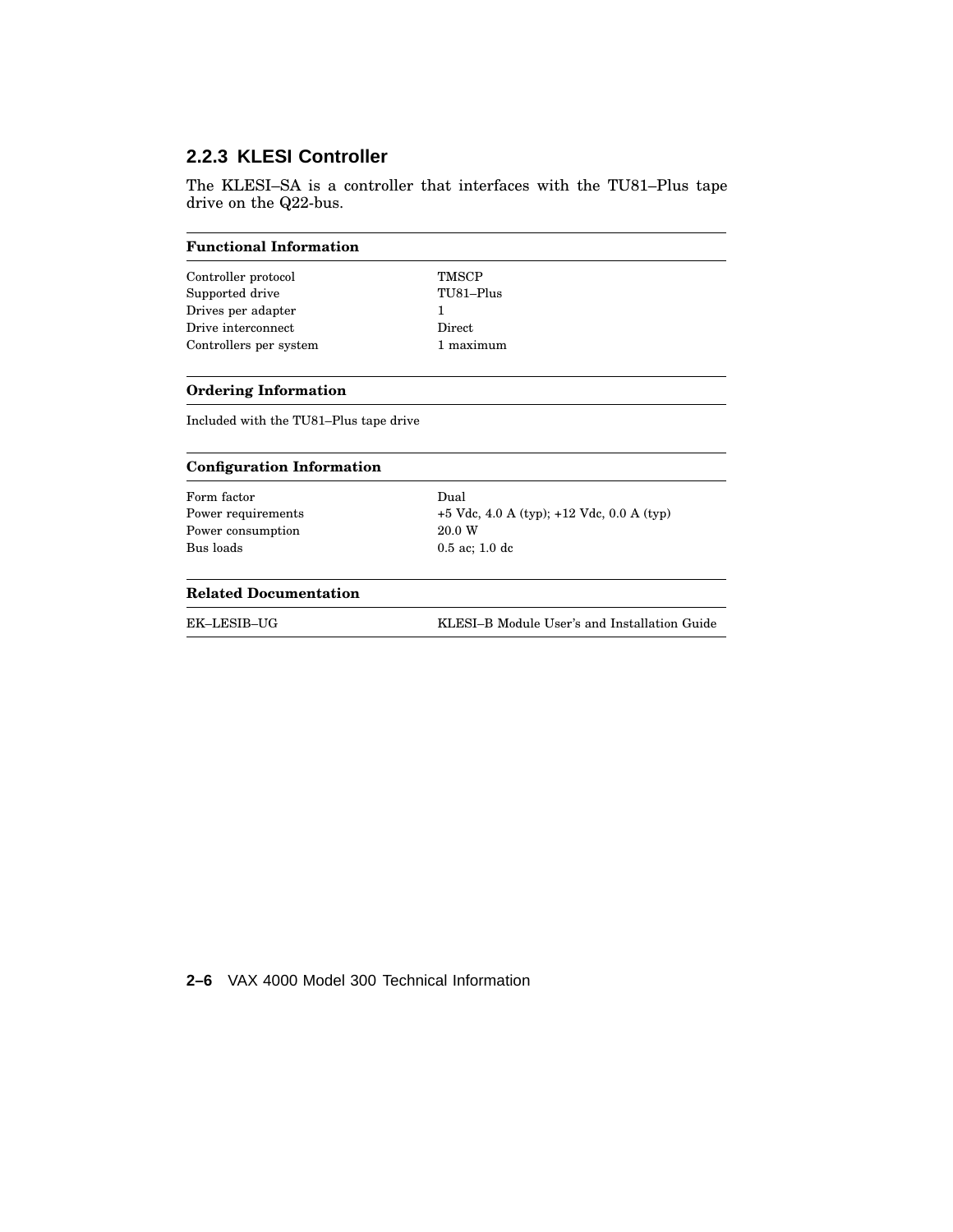### **2.2.4 KZQSA Storage Adapter**

The KZQSA storage adapter controls the TLZ04 and RRD-series devices on the Q22-bus.

| <b>Functional Information</b>    |                                                       |
|----------------------------------|-------------------------------------------------------|
| Adapter protocol                 | <b>TMSCP</b>                                          |
| Supported drive                  | TLZ04; two external cables or two devices             |
| Controllers per system           | $\overline{2}$                                        |
| <b>Ordering Information</b>      |                                                       |
| KZQSA–SA                         | Factory-installed                                     |
| KZQSA-SF                         | Field-installed                                       |
| <b>Performance Information</b>   |                                                       |
| Peak transfer rate               | 4 Mbytes synchronous                                  |
| Error detection                  | Q-bus parity                                          |
| <b>Configuration Information</b> |                                                       |
| Form factor                      | Quad height                                           |
| Power requirements               | $+5$ Vdc, 5.5 A (typ); $+12$ Vdc, 0.0 A (typ)         |
| Power consumption                | 27.5 W                                                |
| Bus loads                        | 4.4 ac; 1.0 dc                                        |
| <b>Related Documentation</b>     |                                                       |
| EK-KZQSA-IN                      | KZQSA Storage Adapter Installation and User<br>Manual |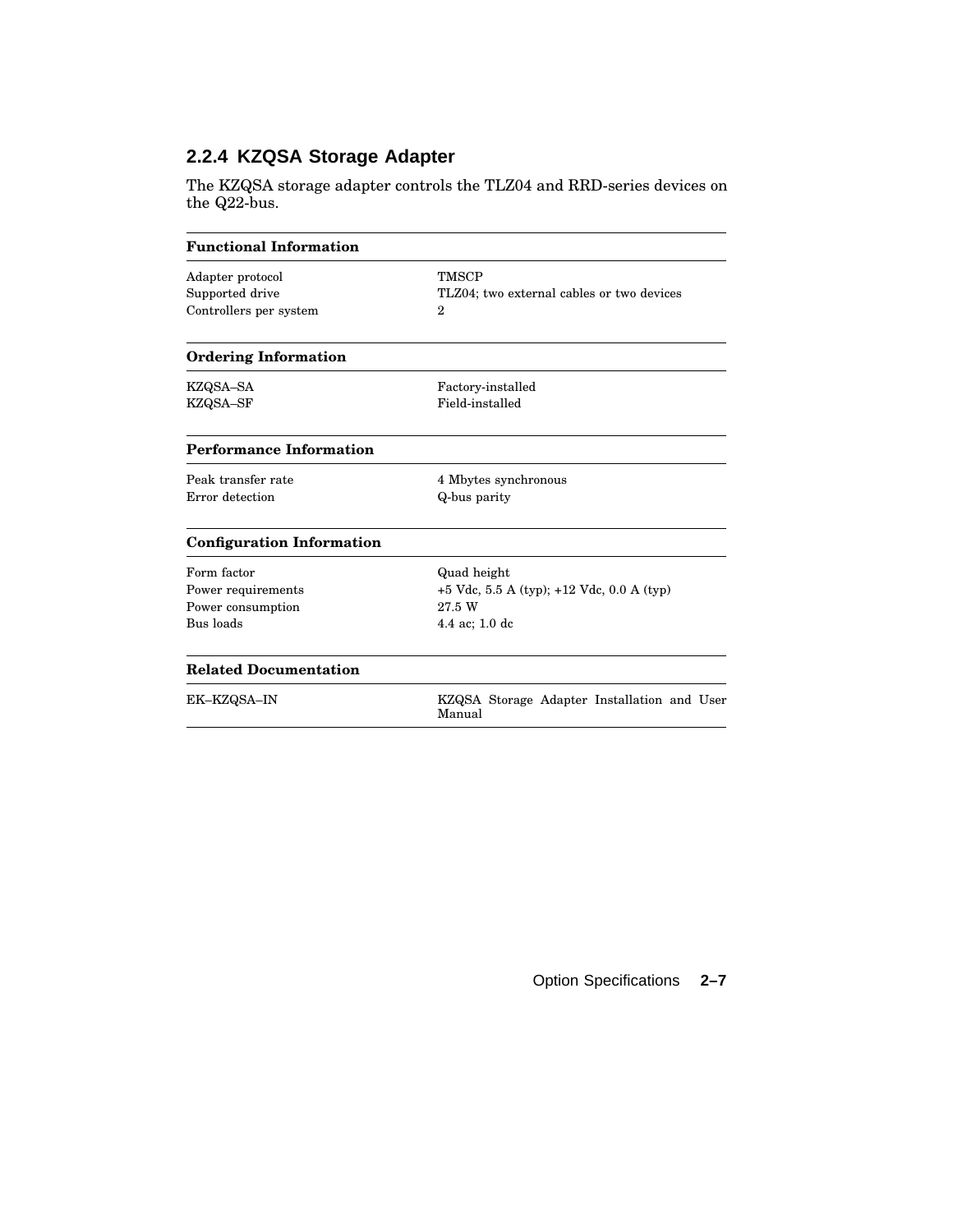### **2.2.5 RA60 Disk Drive**

The RA60 disk drive is a high-capacity removable disk drive that provides 205 Mbytes of formatted storage space. The VAX 4000 Model 300 supports these drives in separate storage expansion enclosures only.

| <b>Storage Capacity</b>          |                                         |  |
|----------------------------------|-----------------------------------------|--|
| User capacity                    | 205 Mbytes                              |  |
| User capacity (blocks)           | 400,176                                 |  |
| <b>Ordering Information</b>      |                                         |  |
| $RA60 - AF$                      | RA60 disk drive and cables              |  |
| BC26V-06                         | Interconnect cable with connector block |  |
| Performance                      |                                         |  |
| Average seek time                | 41.67 milliseconds                      |  |
| Average rotational latency       | 8.33 milliseconds                       |  |
| Average access time              | 50.30 milliseconds                      |  |
| Peak transfer rate               | 15.84 Mbits/second                      |  |
| <b>Physical Specifications</b>   |                                         |  |
| Height                           | $26.52$ cm $(10.44$ in)                 |  |
| Width                            | 48.26 cm (19 in)                        |  |
| Depth                            | 85.09 cm (33.75 in)                     |  |
| Weight                           | 68.95 kg (152 lb)                       |  |
| <b>Configuration Information</b> |                                         |  |
| Form factor                      | 10.5-in high, full rack width           |  |
| <b>Related Documentation</b>     |                                         |  |
| EK-ORA60-UG                      | RA60 Disk Drive User's Guide            |  |

**2–8** VAX 4000 Model 300 Technical Information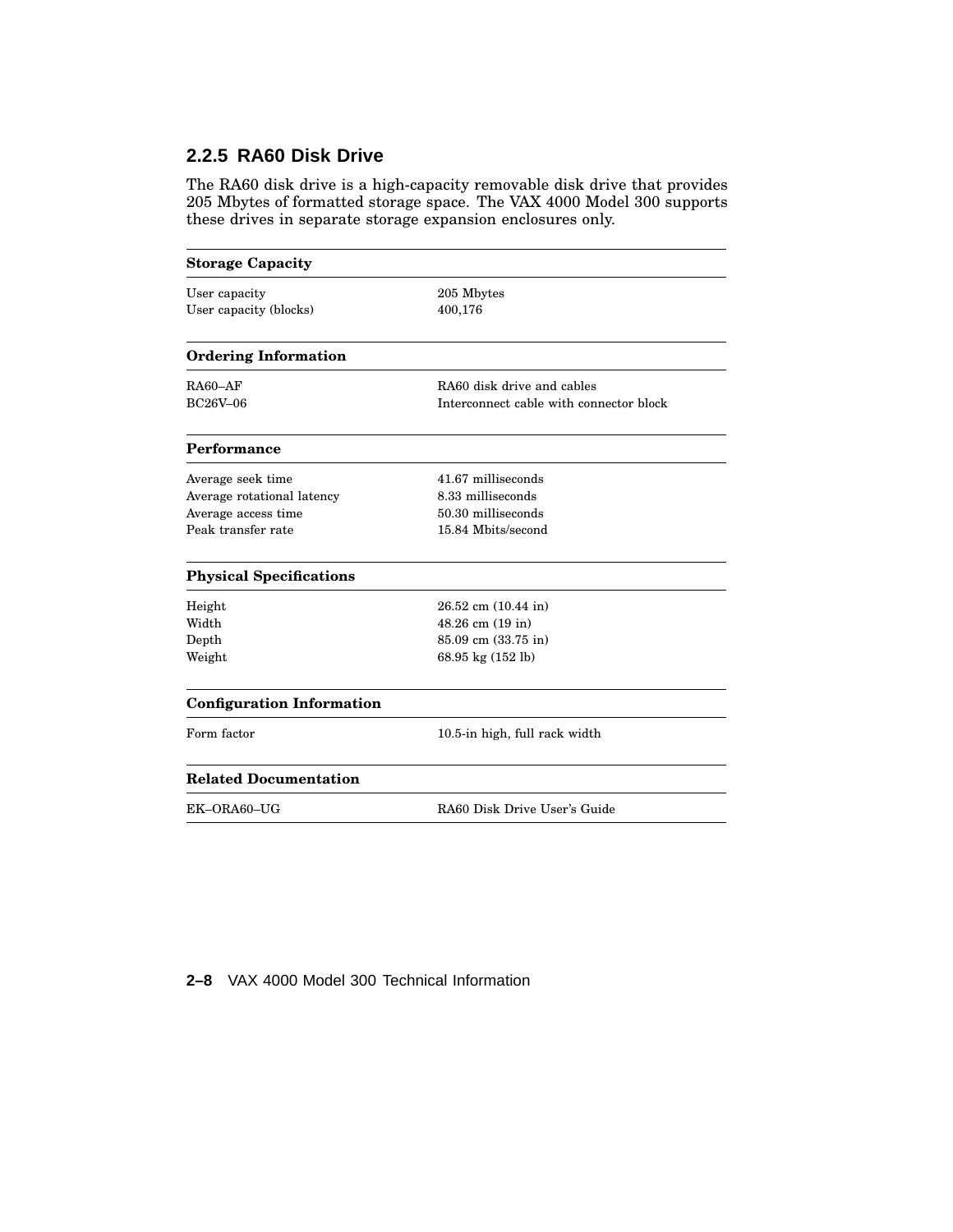### **2.2.6 RA70E Disk Drive**

The RA70E disk drive is a high-capacity fixed-disk drive that provides 280 Mbytes of formatted storage space. The VAX 4000 Model 300 supports these drives in separate storage expansion enclosures only.

| <b>Storage Capacity</b>        |                                                                          |  |
|--------------------------------|--------------------------------------------------------------------------|--|
| User capacity                  | 280 Mbytes                                                               |  |
| <b>Ordering Information</b>    |                                                                          |  |
| RA70E-SA<br>RA70E-SF           | RA70E disk drive, factory installed<br>RA70E disk drive, field installed |  |
| Performance                    |                                                                          |  |
| Average seek time              | 19.5 milliseconds                                                        |  |
| Average rotational latency     | 7.5 milliseconds                                                         |  |
| Average access time            | 27.0 milliseconds                                                        |  |
| Peak transfer rate             | 1.4 Mbytes/second                                                        |  |
| <b>Physical Specifications</b> |                                                                          |  |
| Height                         | $26.3$ cm $(10.38$ in)                                                   |  |
| Width                          | 44.5 cm $(17.5 \text{ in})$                                              |  |
| Depth                          | $67.3$ cm $(26.5$ in)                                                    |  |
| Weight                         | 61.2 kg $(135 \text{ lb})$                                               |  |
| Form factor                    | 5.25-in high, full rack width                                            |  |
| <b>Related Documentation</b>   |                                                                          |  |
| EK-ORA70-SV                    | RA70 Disk Drive Service Manual                                           |  |
| EK-ORA70-PS                    | RA70 Disk Drive Pocket Reference                                         |  |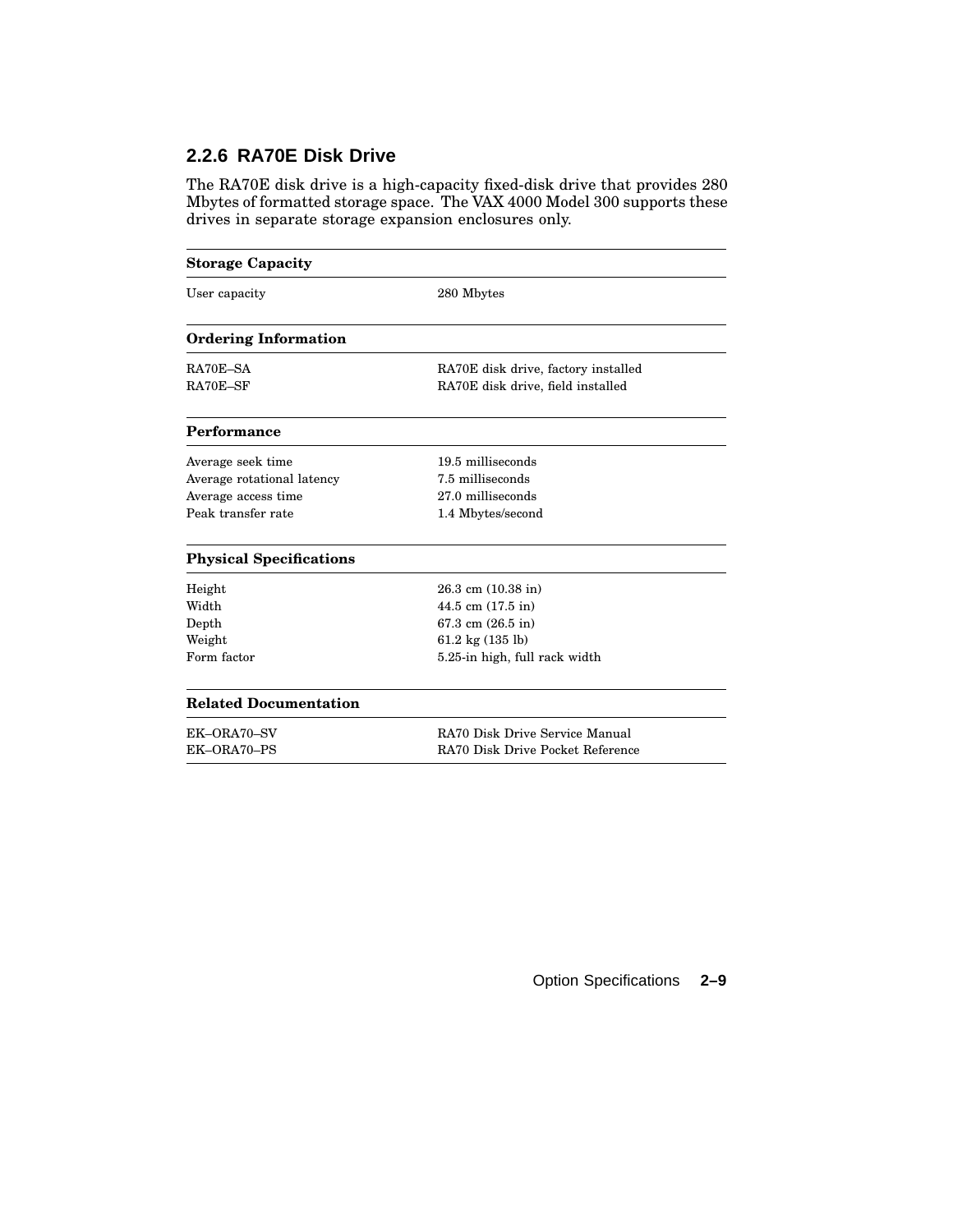### **2.2.7 RA81 Disk Drive**

The RA81 disk drive is a high-capacity fixed-disk drive that provides 456 Mbytes of formatted storage space. The VAX 4000 Model 300 supports these drives in separate storage expansion enclosures only.

| <b>Storage Capacity</b>        |                                                                     |  |
|--------------------------------|---------------------------------------------------------------------|--|
| User capacity                  | 456 Mbytes                                                          |  |
| User capacity (blocks)         | 891,070                                                             |  |
| <b>Ordering Information</b>    |                                                                     |  |
| $RA81-HA/HD$                   | RA81 disk drive (120 V/240 V)                                       |  |
| RQA81-AA                       | RA81 disk drive (120 V) with KDA50 controller<br>and BC26V-06 cable |  |
| RQA81-AD                       | RA81 disk drive (240 V) with KDA50 controller<br>and BC26V-6D cable |  |
| $BC26V-6D$                     | Interconnect cable with connector block                             |  |
| Performance                    |                                                                     |  |
| Average seek time              | 28.00 milliseconds                                                  |  |
| Average rotational latency     | 8.32 milliseconds                                                   |  |
| Average access time            | 36.30 milliseconds                                                  |  |
| Peak transfer rate             | 17.4 Mbits/second                                                   |  |
| <b>Physical Specifications</b> |                                                                     |  |
| Height                         | $26.3$ cm $(10.38$ in)                                              |  |
| Width                          | $44.5$ cm $(17.5$ in)                                               |  |
| Depth                          | $67.3 \text{ cm}$ (26.5 in)                                         |  |
| Form factor                    | 10.5-in high, full rack width                                       |  |
| Weight                         | 61.2 kg $(135 \text{ lb})$                                          |  |
| <b>Related Documentation</b>   |                                                                     |  |
| EK-ORA81-SV                    | RA81 Disk Drive Service Guide                                       |  |
| EK-ORA81-UG                    | RA81 Disk Drive User's Guide                                        |  |

### **2–10** VAX 4000 Model 300 Technical Information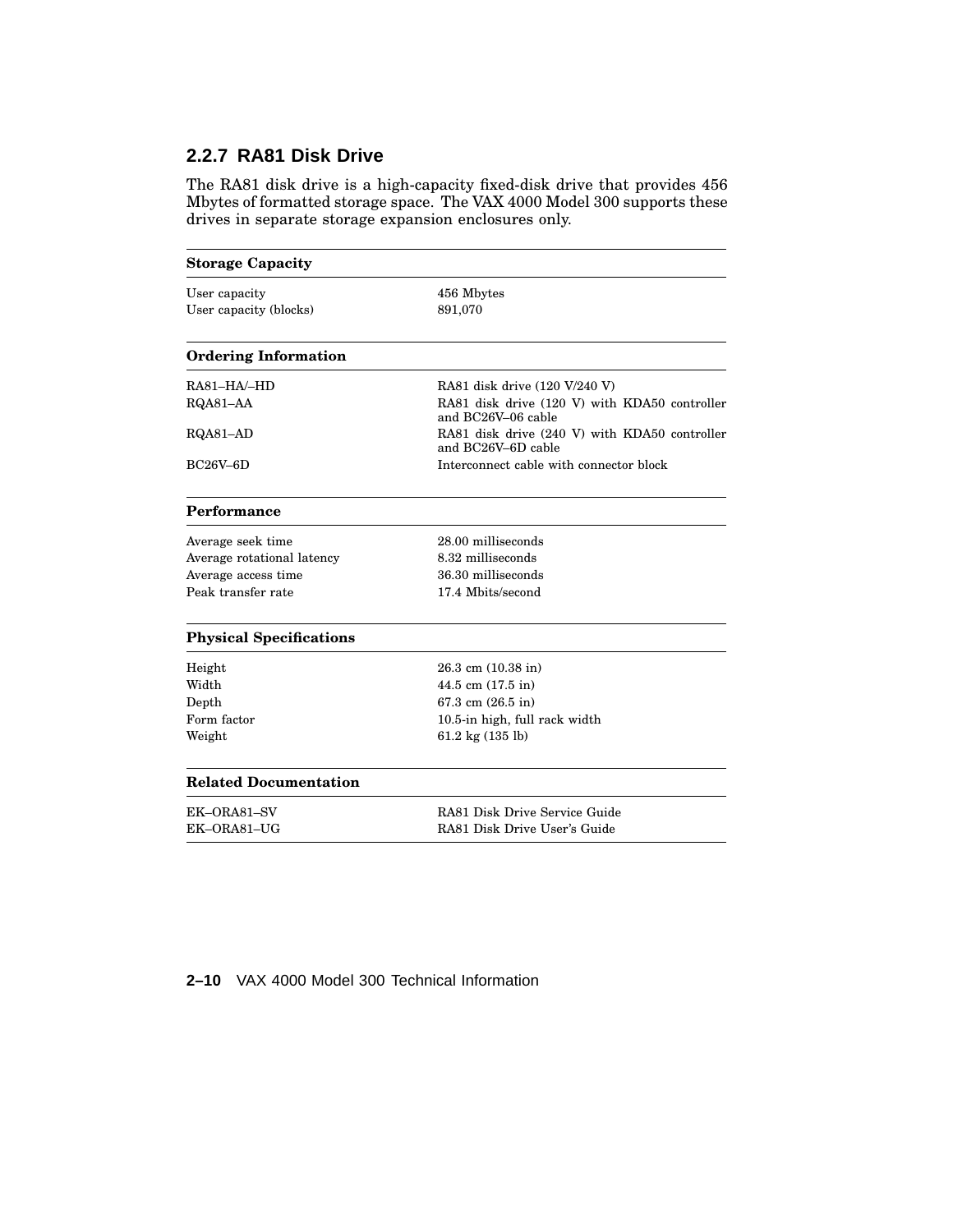### **2.2.8 RA82 Disk Drive**

The RA82 disk drive is a high-capacity fixed-disk drive that provides 623 Mbytes of formatted storage space. The VAX 4000 Model 300 supports these drives in separate storage expansion enclosures only.

| <b>Storage Capacity</b>          |                                                 |  |
|----------------------------------|-------------------------------------------------|--|
| User capacity                    | 623 Mbytes                                      |  |
| User capacity (blocks)           | 1,216,660                                       |  |
| <b>Ordering Information</b>      |                                                 |  |
| RA82-AA                          | RA82 disk drive (120 V) with one BC26V-12 cable |  |
| RA82-AD                          | RA82 disk drive (240 V) with one BC26V-12 cable |  |
| <b>BC26V-06</b>                  | Interconnect cable with connector block         |  |
| Performance                      |                                                 |  |
| Average seek time                | 24.00 milliseconds                              |  |
| Average rotational latency       | 8.33 milliseconds                               |  |
| Average access time              | 32.33 milliseconds                              |  |
| Peak transfer rate               | 19.2 Mbits/second                               |  |
| <b>Physical Specifications</b>   |                                                 |  |
| Height                           | $26.3$ cm $(10.38$ in)                          |  |
| Width                            | 44.5 cm (17.5 in)                               |  |
| $\operatorname{Depth}$           | 67.3 cm (26.5 in)                               |  |
| Weight                           | 61.2 kg $(135 \text{ lb})$                      |  |
| <b>Configuration Information</b> |                                                 |  |
| Form factor                      | 10.5-in high, full rack width                   |  |
| <b>Related Documentation</b>     |                                                 |  |
| EK–ORA82–SV                      | RA82 Disk Drive Service Guide                   |  |
| EK-ORA82-UG                      | RA82 Disk Drive User's Guide                    |  |
|                                  |                                                 |  |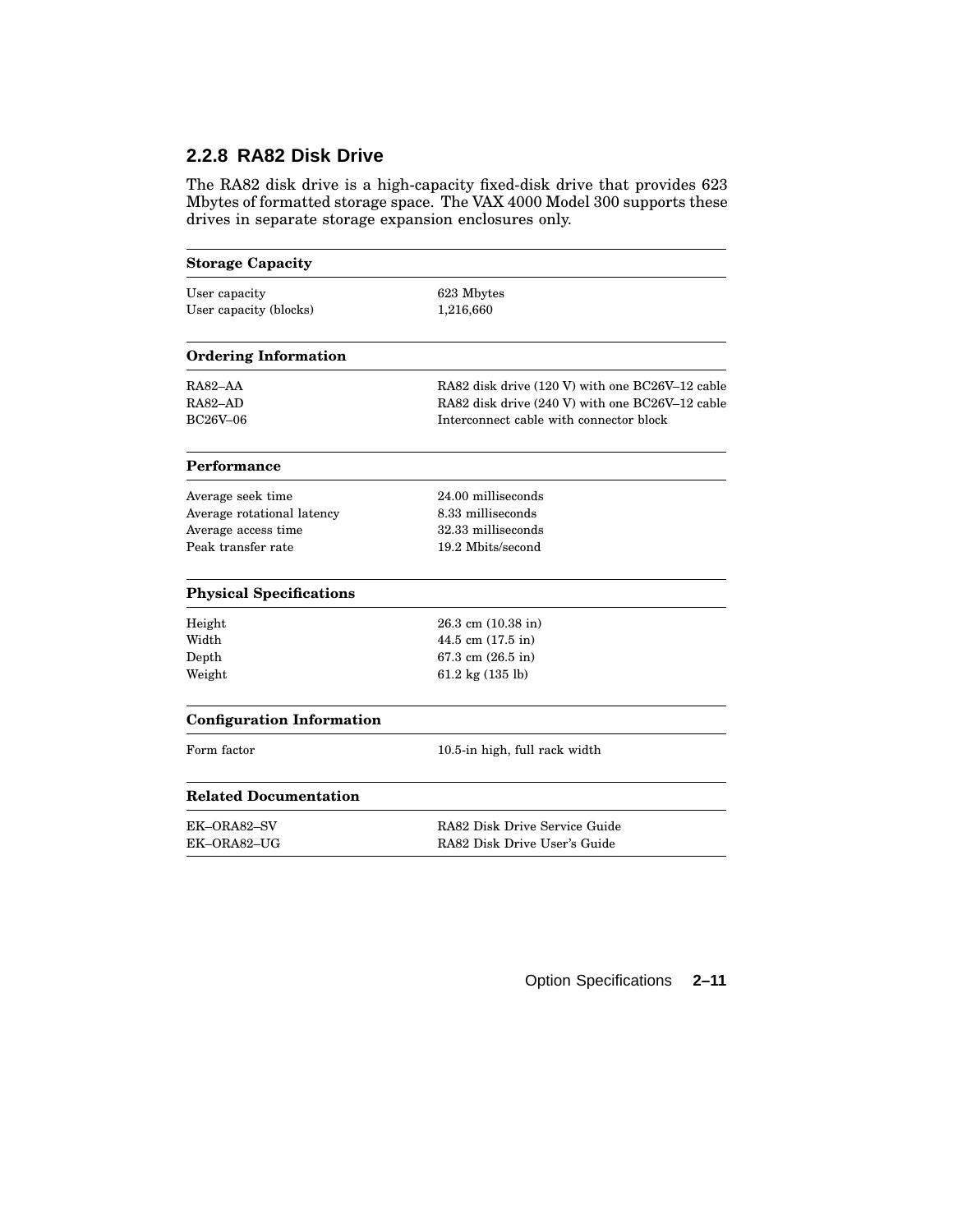### **2.2.9 RA90 Disk Drive**

The RA90 disk drive is a high-capacity fixed-disk drive that provides 1.2 gigabytes of formatted storage space. The VAX 4000 Model 300 supports these drives in separate storage expansion enclosures only.

| <b>Storage Capacity</b>          |                                         |  |
|----------------------------------|-----------------------------------------|--|
| User capacity                    | 1.2 gigabytes                           |  |
| User capacity (blocks)           | 2,376,153                               |  |
|                                  |                                         |  |
| <b>Ordering Information</b>      |                                         |  |
| RA90–NA                          | RA90 disk drive (120 V)                 |  |
| RA90-ND                          | RA90 disk drive (240 V)                 |  |
| BC26V-12                         | Interconnect cable with connector block |  |
| Performance                      |                                         |  |
| Average seek time                | 18.5 milliseconds                       |  |
| Average access time              | 8.33 milliseconds                       |  |
| Peak transfer rate               | 22.2 Mbits/second                       |  |
| <b>Physical Specifications</b>   |                                         |  |
| Height                           | $26.6$ cm $(10.4$ in)                   |  |
| Width                            | $23.0 \text{ cm } (8.7 \text{ in})$     |  |
| Depth                            | 68.5 cm (27.0 in)                       |  |
| Weight                           | 13.6 kg $(62 \text{ lb})$               |  |
| <b>Configuration Information</b> |                                         |  |
| Form factor                      | 10.5-in high, full rack width           |  |
| Power requirements               | +5 Vdc, 1.3 A; +12 Vdc, 2.21 A          |  |
| Power consumption                | 18.7 W                                  |  |
| <b>Related Documentation</b>     |                                         |  |
| EK-ORA90-SV                      | RA90 Disk Drive Service Guide           |  |
| EK-ORA90-UG                      | RA90 Disk Drive User's Guide            |  |

**2–12** VAX 4000 Model 300 Technical Information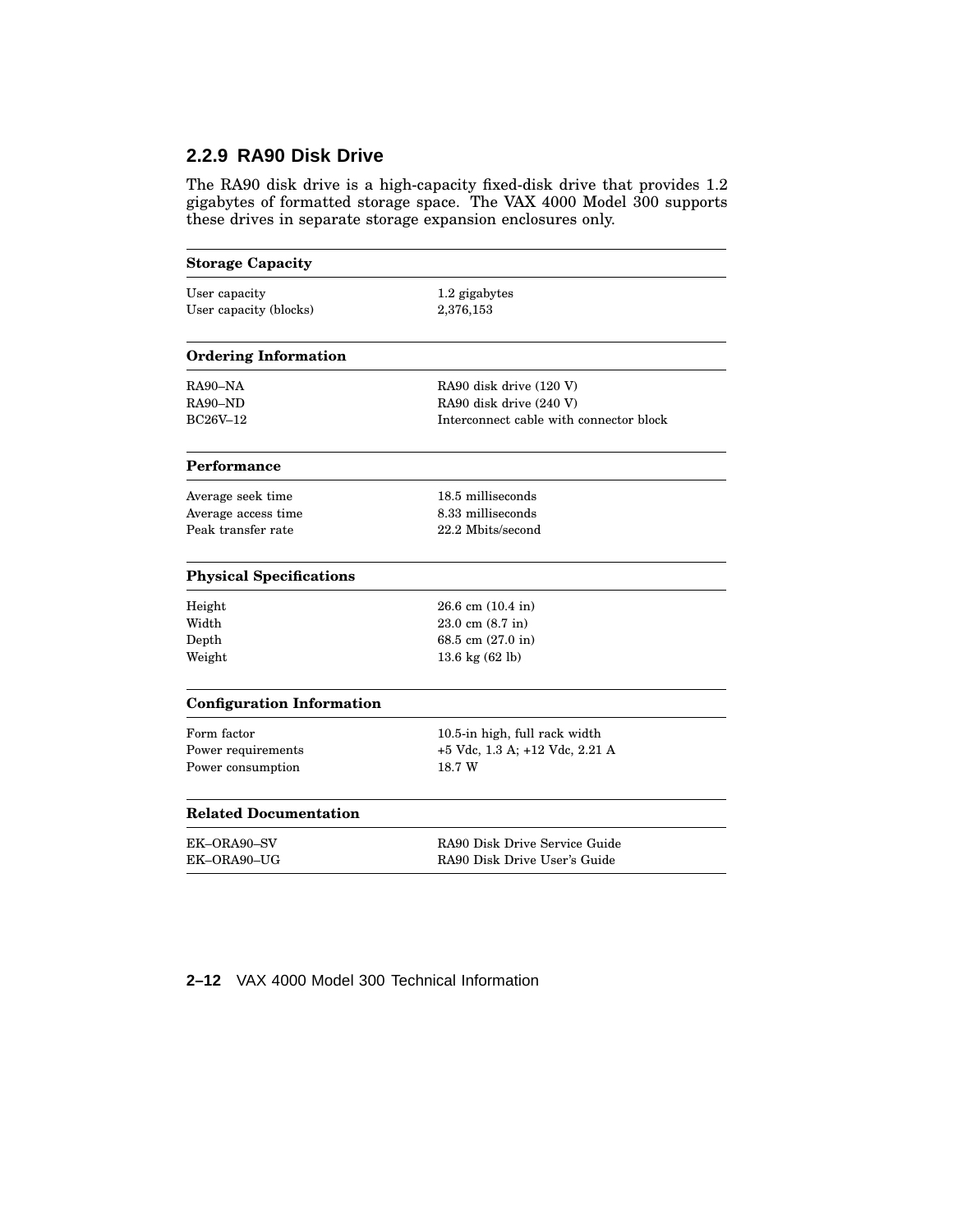### **2.2.10 RA92 Disk Drive**

The RA92 disk drive provides 1.5 Gbytes of formatted storage space. The VAX 4000 Model 300 supports the RA92 only in separate storage expansion enclosures.

| <b>Storage Capacity</b>          |                                                       |  |  |
|----------------------------------|-------------------------------------------------------|--|--|
| User capacity                    | 1.5 gigabytes                                         |  |  |
| User capacity (blocks)           | 2,940,952                                             |  |  |
| <b>Ordering Information</b>      |                                                       |  |  |
| RA92-CA/CD                       | RA92 disk drive (120 V @ 60 Hz; 240 V @ 50 Hz)        |  |  |
| $BC26J - xx$                     | 12-, 25-, 50, or 80-ft. interconnect cable            |  |  |
| $BC27V - xx$                     | 12-, 15-, 25-, 35-, 50-, or 80-ft. interconnect cable |  |  |
| Performance                      |                                                       |  |  |
| Average seek time                | 16.5 milliseconds                                     |  |  |
| Single track seek                | 3.0 milliseconds                                      |  |  |
| Peak transfer rate               | 22.2 Mbits/second                                     |  |  |
| <b>Physical Specifications</b>   |                                                       |  |  |
| Height                           | $26.6$ cm $(10.42$ in)                                |  |  |
| Width                            | 23.0 cm (8.75 in)                                     |  |  |
| Depth                            | 60.96 cm (24.0 in)                                    |  |  |
| Weight                           | $31.8 \text{ kg} (70 \text{ lb})$                     |  |  |
| <b>Configuration Information</b> |                                                       |  |  |
| Form factor                      | $10.5$ -in high                                       |  |  |
| Power requirements               | +5 Vdc, 1.3 A; +12 Vdc, 2.21 A                        |  |  |
| Power consumption                | 18.7 W                                                |  |  |
| <b>Related Documentation</b>     |                                                       |  |  |
| EK-ORA92-UG-02                   | RA90/RA92 User's Guide                                |  |  |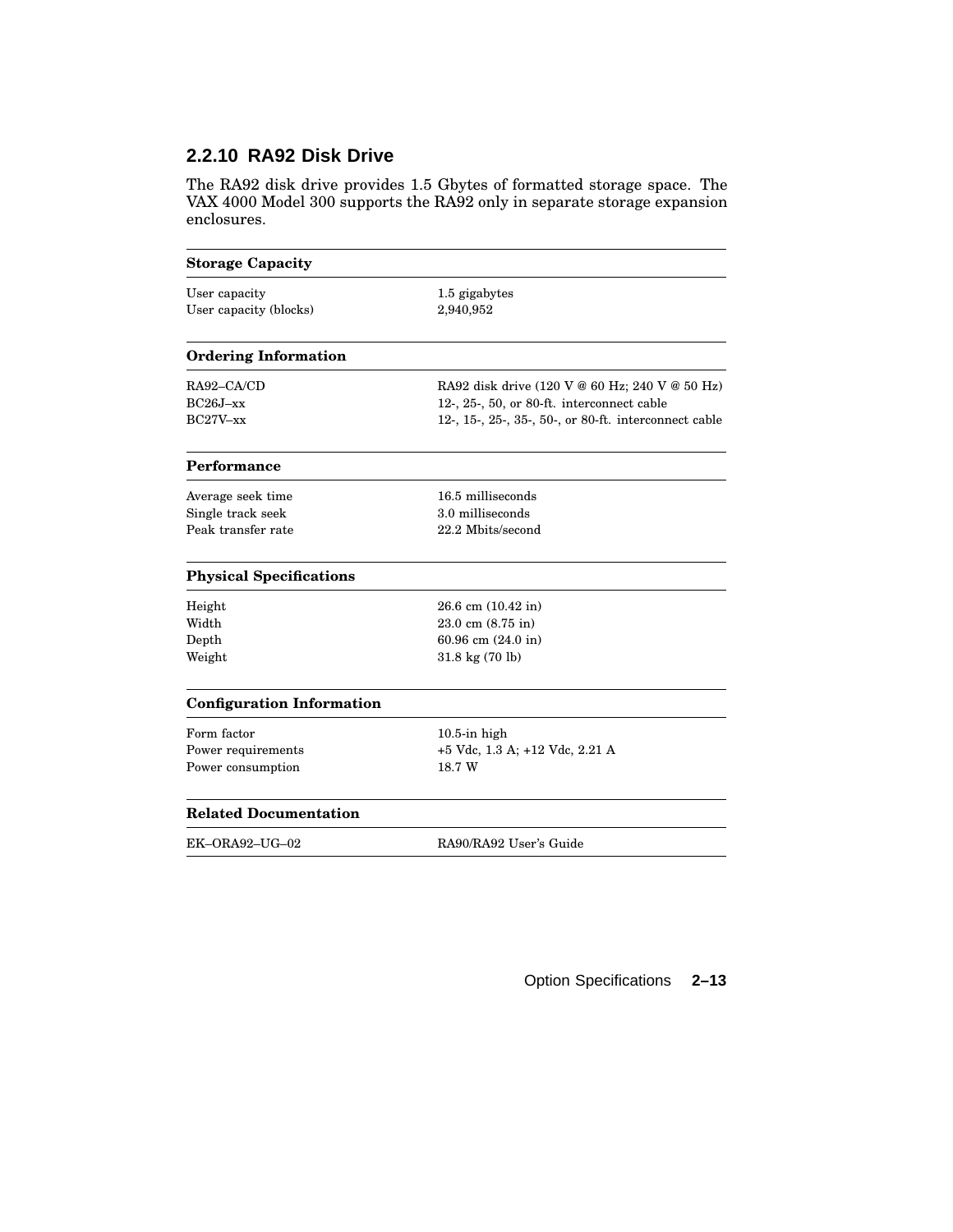# **2.2.11 RF31 Integrated Storage Element (ISE)**

The RF31 is a DSSI integrated storage element (ISE) that provides 381 Mbytes of formatted storage space. An ISE is a 5.25-inch integrated storage element that is housed in a special mounting bracket for simplified installation and upgrading.

| <b>Storage Capacity</b>          |                                            |  |
|----------------------------------|--------------------------------------------|--|
| Data storage capacity            | 381 Mbytes, formatted                      |  |
| <b>Ordering Information</b>      |                                            |  |
| $RF31E-AF$                       | 381 Mbyte half-height ISE, field-installed |  |
| Performance                      |                                            |  |
| Average seek time                | 14.7 milliseconds                          |  |
| Average access time              | 23 milliseconds                            |  |
| Peak transfer rate               | 4.0 Mbytes/second                          |  |
| <b>Physical Specifications</b>   |                                            |  |
| Height                           | $4.40 \text{ cm } (1.75 \text{ in})$       |  |
| Width                            | 14.60 cm $(5.75$ in)                       |  |
| Depth                            | $20.45$ cm $(8.25$ in)                     |  |
| Weight                           | 1.81 kg $(4.0 \text{ lb})$                 |  |
| <b>Configuration Information</b> |                                            |  |
| Form factor                      | Standard 5.25-in footprint                 |  |
| Power requirements               | +5 Vdc, 1.0 A; +12 Vdc, 2.80 A             |  |
| Power consumption                | 38.6 W                                     |  |

## **2–14** VAX 4000 Model 300 Technical Information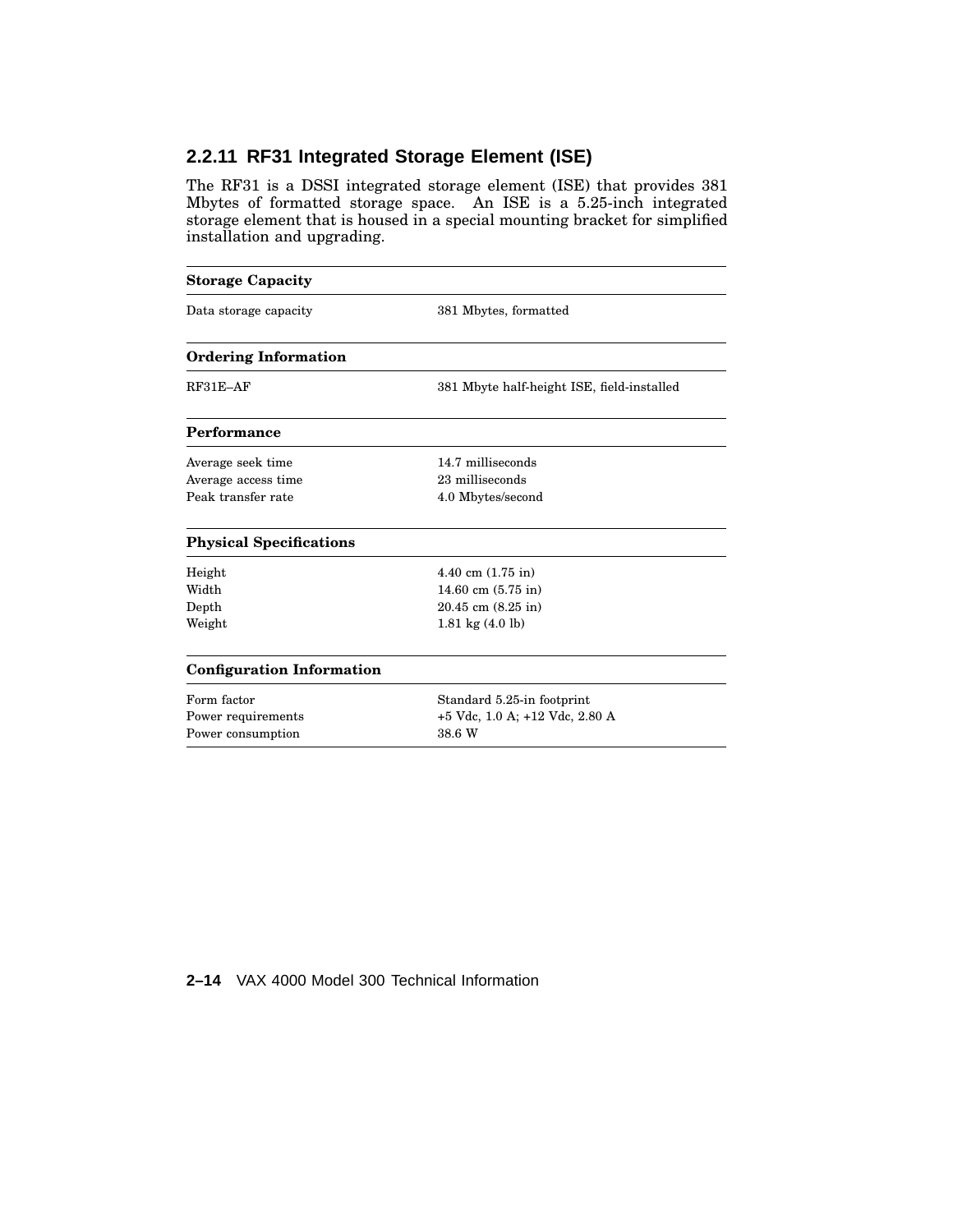# **2.2.12 RF31F Integrated Storage Element**

Weight 1.81 kg (4.0 lb)

The RF31F is a DSSI integrated storage element (ISE) that provides 200 Mbytes of formatted storage space. The RF31F features a code modification to the UVE ROM that makes the RF31F a half-stroke drive.

# **Storage Capacity** Data storage capacity 200 Mbytes, formatted **Ordering Information** RF31F–EA 200-Mbyte half-height ISE, no mounting hardware RF31F–AF 200-Mbyte half-height ISE, field-installed **Performance** Average seek time 12.3 milliseconds Average access time 20.6 milliseconds Peak transfer rate 4.0 Mbytes/second Transfer rate from the media 2.0 Mbytes/second **Physical Specifications** Height 4.40 cm (1.75 in) Width 14.60 cm (5.75 in) Depth 20.45 cm (8.25 in)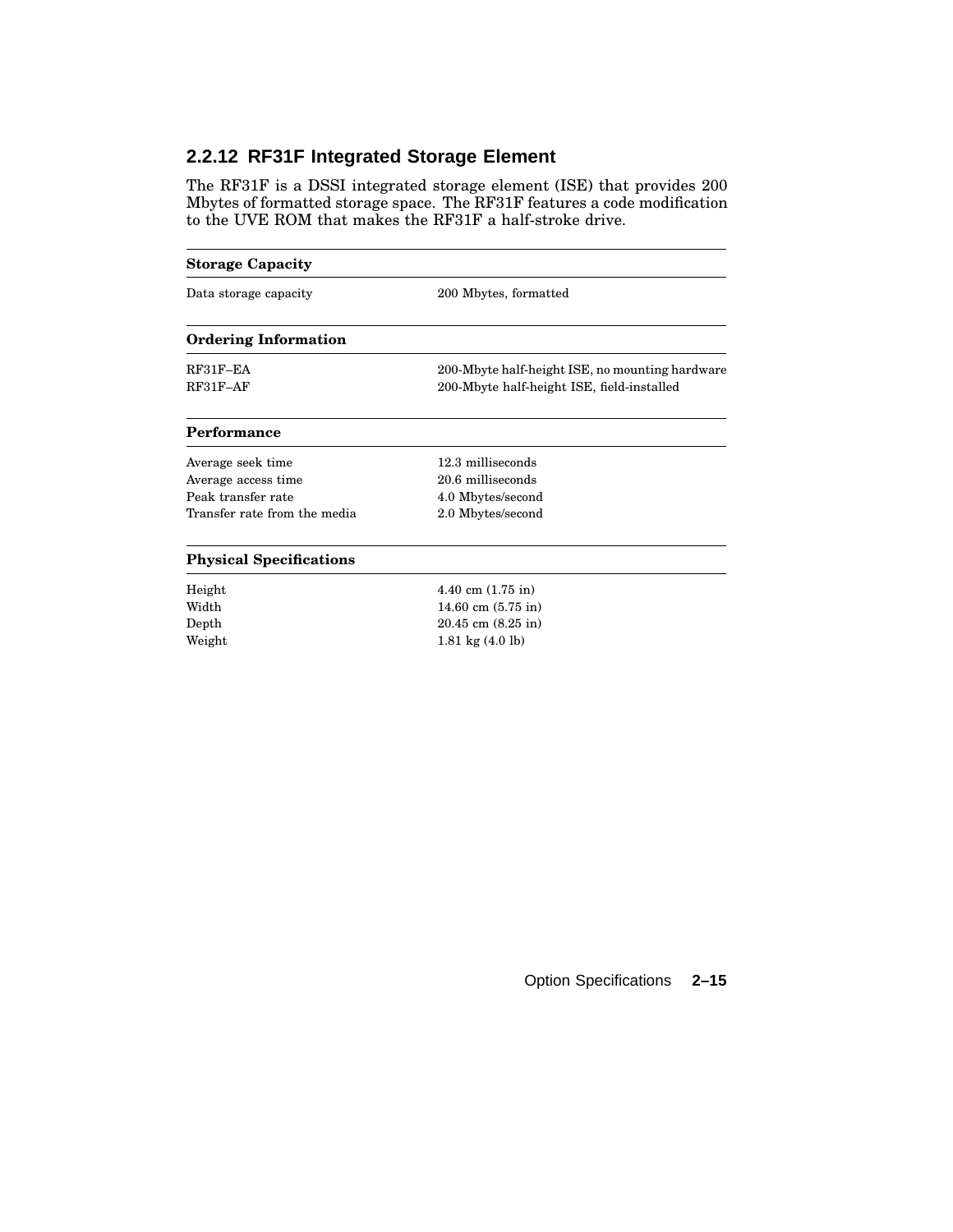# **Configuration Information**

| Form factor        | Standard 5.25-in footprint                  |
|--------------------|---------------------------------------------|
| Data surfaces      | 8                                           |
| Bits per inch      | 30,064                                      |
| Tracks per inch    | 1.875                                       |
| Power requirements | $+5$ Vdc, 1.3 A; $+12$ Vdc, 1.1 A (seeking) |
| Power consumption  | 19.7 W                                      |

## **Related Documentation**

| EK-RF72D-UG | RF31/RF72 User Guide    |
|-------------|-------------------------|
| EK-RF72D-SV | RF31/RF72 Service Guide |

**2–16** VAX 4000 Model 300 Technical Information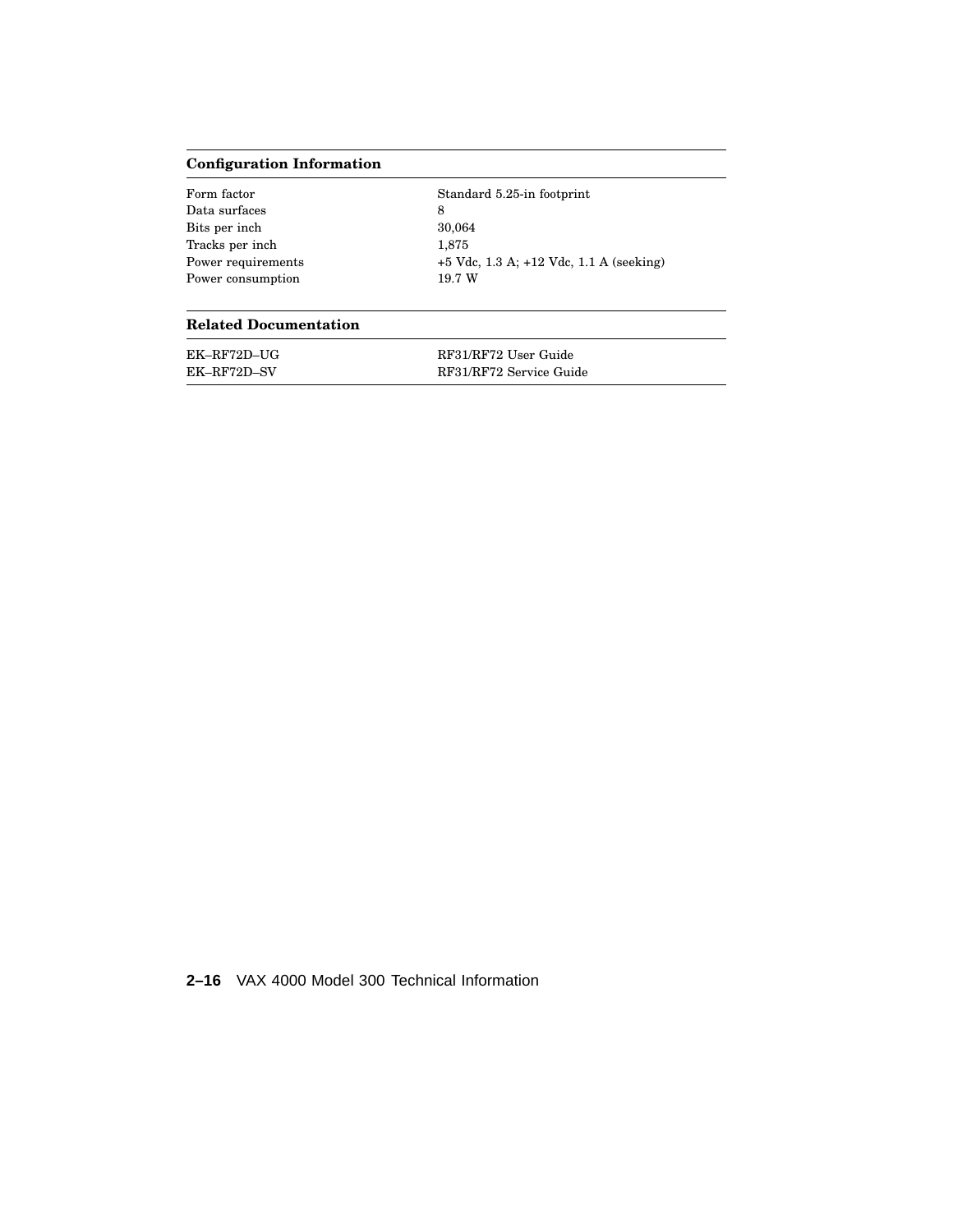# **2.2.13 RF71 Integrated Storage Element (ISE)**

The RF71 is a DSSI integrated storage element (ISE) that provides 400 Mbytes of formatted storage space. An ISE is a 5.25-inch integrated storage element that is housed in a special mounting bracket for simplified installation and upgrading.

| <b>Storage Capacity</b>          |                                     |
|----------------------------------|-------------------------------------|
| User capacity                    | 400 Mbytes                          |
| User capacity (blocks)           | 781,440                             |
| <b>Ordering Information</b>      |                                     |
| $RF71E-AA$                       | 400 Mbyte ISE                       |
| $RF71E-AA$                       | 400 Mbyte ISE, field-installed      |
| Performance                      |                                     |
| Average random seek time         | 19.20 milliseconds                  |
| Average rotational latency       | 8.33 milliseconds                   |
| Average access time              | 34.2 milliseconds                   |
| Peak transfer rate               | 1.5 Mbits/second                    |
| <b>Physical Specifications</b>   |                                     |
| Height                           | $7.75$ cm $(3.05$ in)               |
| Width                            | 14.60 cm $(5.75 \text{ in})$        |
| Depth                            | 20.75 cm (8.17 in)                  |
| Weight                           | $4.09 \text{ kg} (9.0 \text{ lb})$  |
| <b>Configuration Information</b> |                                     |
| Form factor                      | Standard 10.5-in footprint          |
| Power requirements               | +5 Vdc, 1.25 A; +12 Vdc, 1.64 A     |
| Power consumption                | 25.93 W                             |
| <b>Related Documentation</b>     |                                     |
| $EK-RF71D-IM$                    | RF71 Disk Drive Installation Manual |
| EK-RF71D-UG                      | RF71 Disk Drive User's Guide        |
|                                  |                                     |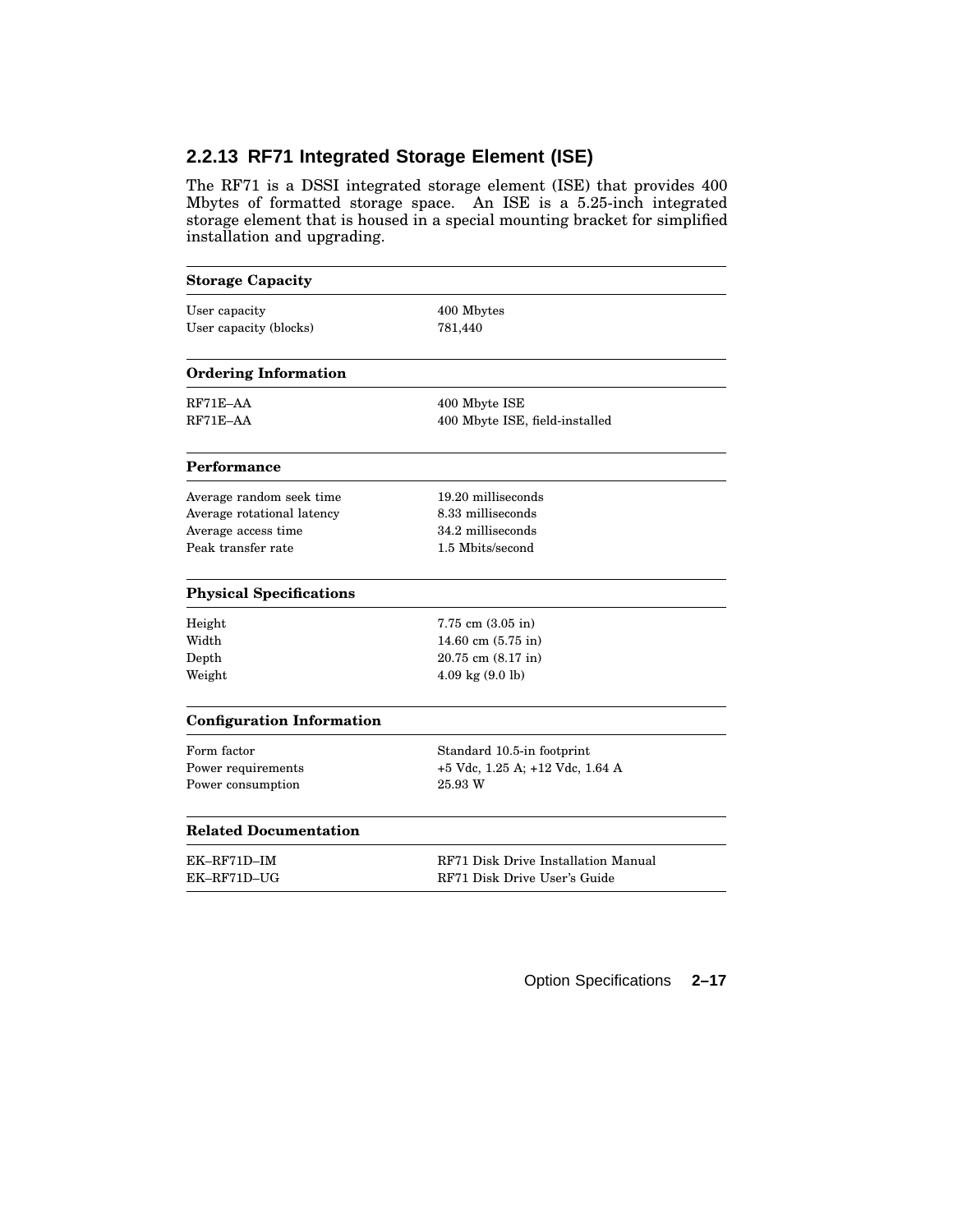# **2.2.14 RF72 Integrated Storage Element (ISE)**

The RF72 is a DSSI integrated storage element (ISE) that provides 1.0 Gbytes of formatted storage space. RF-series ISEs are used in DSSI busses (Digital Storage Systems Interconnect). An ISE is a 5.25-inch integrated storage element that is housed in a special mounting bracket for simplified installation and upgrading.

| <b>Storage Capacity</b>           |                                        |  |
|-----------------------------------|----------------------------------------|--|
| User capacity                     | 1.0 Gbytes                             |  |
| <b>Ordering Information</b>       |                                        |  |
| $RF72E-AA$                        | 1.0 Gbyte ISE                          |  |
| Performance                       |                                        |  |
| Average seek time                 | 13.3 milliseconds                      |  |
| Average raw seek time, high speed | 10.3 milliseconds                      |  |
| Average rotational latency        | 18.6 milliseconds                      |  |
| Peak transfer rate                | 2.0 Mbytes/second                      |  |
| <b>Physical Specifications</b>    |                                        |  |
| Height                            | $7.75$ cm $(3.05$ in)                  |  |
| Width                             | $14.60 \text{ cm } (5.75 \text{ in})$  |  |
| Depth                             | 20.75 cm (8.17 in)                     |  |
| Weight                            | $4.09 \text{ kg} (9.0 \text{ lb})$     |  |
| <b>Configuration Information</b>  |                                        |  |
| Form factor                       | Standard 5.25-in high, full rack width |  |
| Power requirements                | +5 Vdc, 1.25 A; +12 Vdc, 3.12 A        |  |
| Power consumption, spin-up        | 57.1 W                                 |  |
| Power consumption, seeking        | 27.7 W                                 |  |
| <b>Related Documentation</b>      |                                        |  |
| EK-RF72D-UG                       | RF31/RF72 User Guide                   |  |
| EK-RF72D-SV                       | RF31/RF72 Service Guide                |  |

**2–18** VAX 4000 Model 300 Technical Information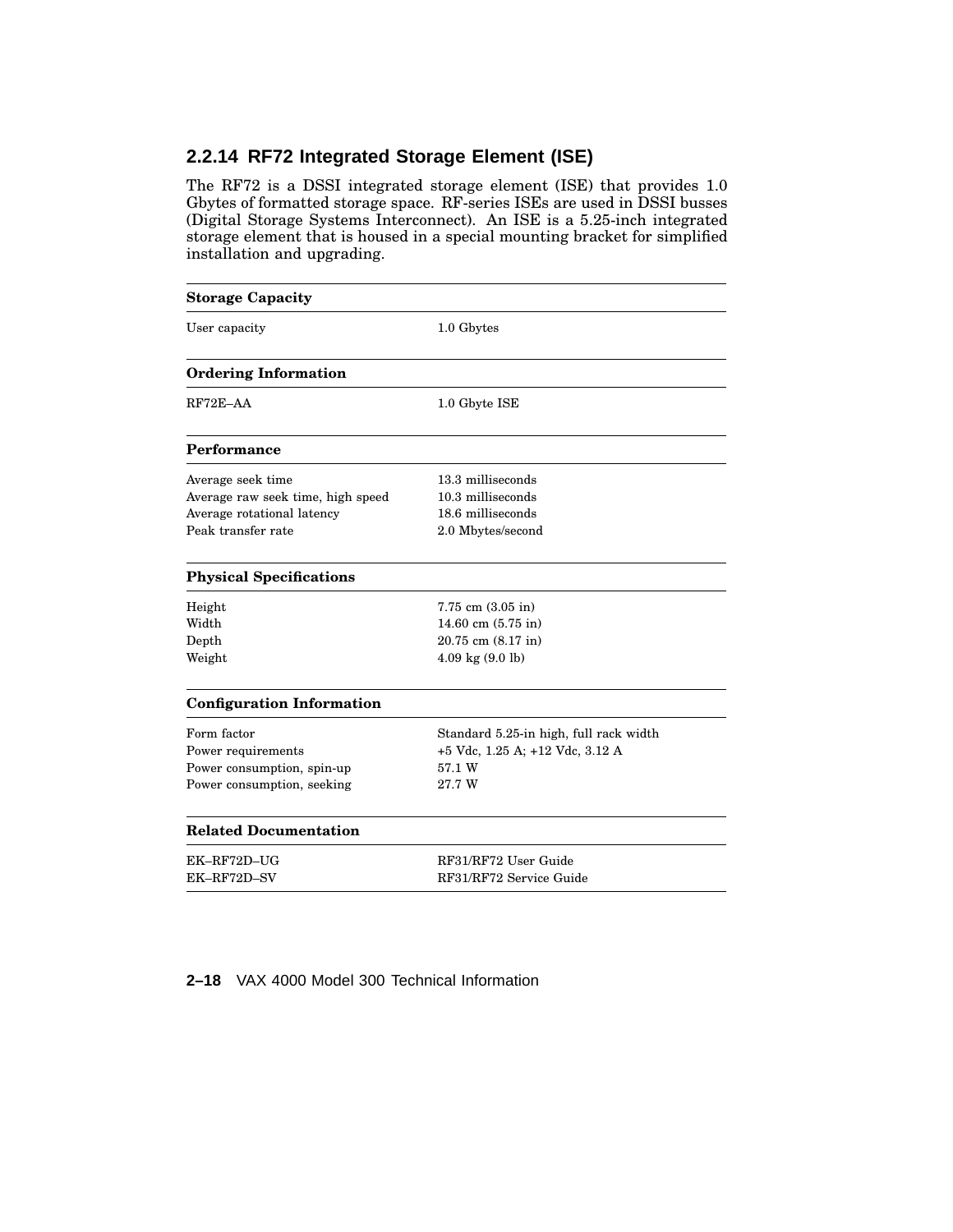# **2.2.15 RRD40 Compact-Disc Subsystem**

The RRD40 is a CD reader that retrieves data in fixed-length blocks from removable compact-disc media.

| <b>Functional Information</b>    |                                                                                   |
|----------------------------------|-----------------------------------------------------------------------------------|
| Modes<br>Orientation             | Idle mode<br>Operation mode: search, normal play<br>Horizontal                    |
|                                  |                                                                                   |
| <b>Ordering Information</b>      |                                                                                   |
| RRD40–SF                         | Field-installed tabletop CDROM drive                                              |
| Performance                      |                                                                                   |
| Motor stop time                  | 30% of nominal speed within 30 seconds maxi-<br>mum, 5 seconds typical            |
| Motor start time                 | 90% of nominal speed within 20 seconds maxi-<br>mum, less than 11 seconds typical |
| Formatted capacity               | 525 Mbytes with maximum of 600 Mbytes                                             |
| Average transfer rate            | 153.6 Kbytes/s, mode 1; 176.4 Kbytes/s, mode 2                                    |
| Average latency                  | 60 us max inner track; 155 us outer track                                         |
| Initialization time              | 15 seconds maximum to sector zero                                                 |
| <b>Physical Specifications</b>   |                                                                                   |
| Height                           | $27.6$ cm $(11.02$ in)                                                            |
| Width                            | 8.18 cm (3.27 in)                                                                 |
| Depth                            | $22.7 \text{ cm } (9.06 \text{ in})$                                              |
| Weight                           | $5.0 \text{ kg} (11.0 \text{ lb})$                                                |
| <b>Configuration Information</b> |                                                                                   |
| Power consumption                | 19.2 W max; Play mode: 18 W max                                                   |
| <b>Related Documentation</b>     |                                                                                   |
| EK-RRD40-OM                      | RRD40 Disk Drive Owner's Manual                                                   |
| EK-RRD40-SU                      | RRD40 MicroVAX Monitor User's Guide Updates                                       |
|                                  |                                                                                   |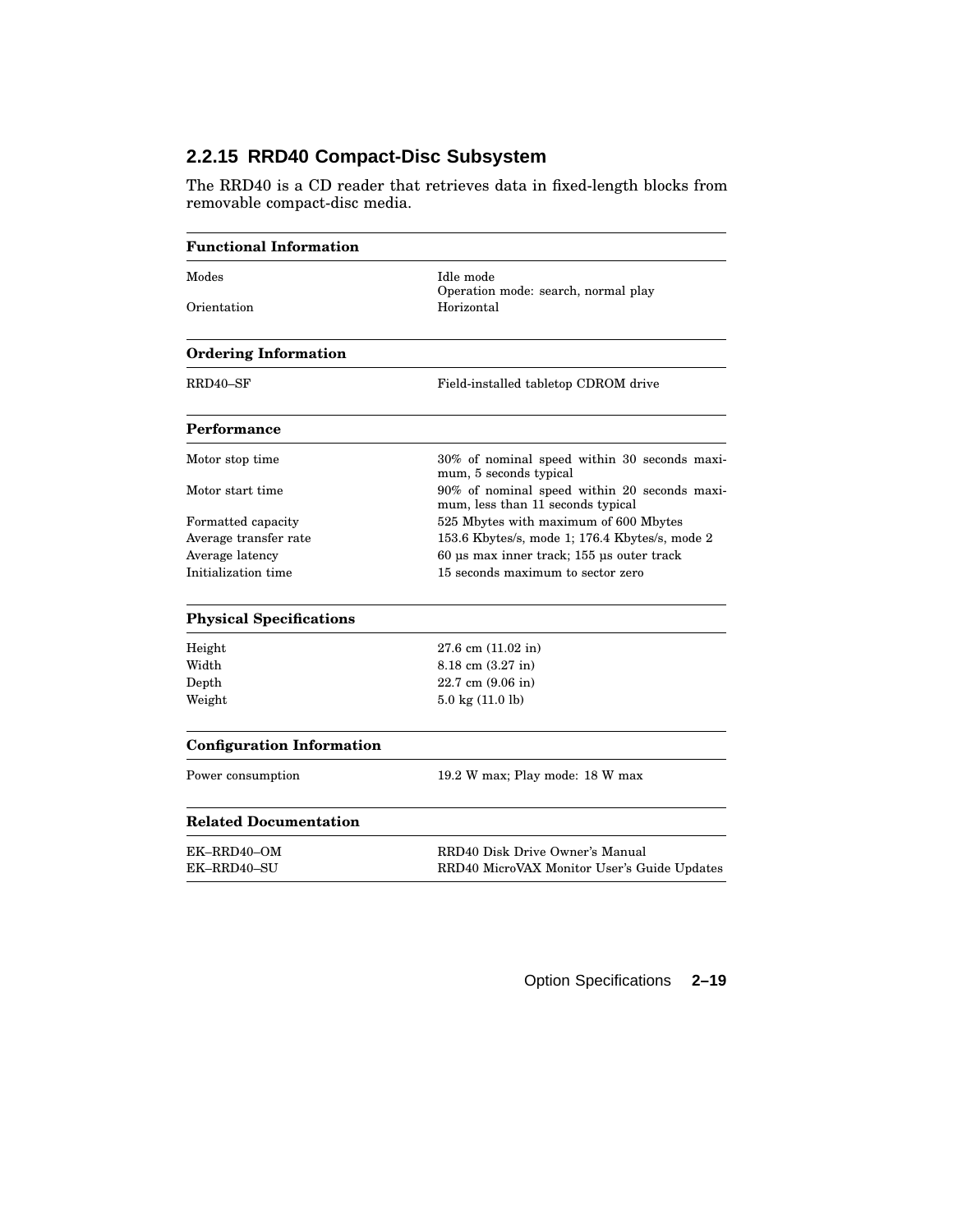# **2.2.16 RRD42 Optical Compact-Disc Subsystem**

The RRD42 is a 600-Mbyte optical CD reader that retrieves data in fixedlength blocks from removable compact-disc media.

| <b>Functional Information</b>                                                                                                                                                                          |                                                                                                                                                         |
|--------------------------------------------------------------------------------------------------------------------------------------------------------------------------------------------------------|---------------------------------------------------------------------------------------------------------------------------------------------------------|
| Interface                                                                                                                                                                                              | SCSI-2, single-ended, asynchronous<br>To Q-bus systems through KZQSA storage adapter                                                                    |
| <b>Ordering Information</b>                                                                                                                                                                            |                                                                                                                                                         |
| RRD42-AA<br>RRD42-DA                                                                                                                                                                                   | Embedded disc drive with controller<br>Tabletop model, with power supply                                                                                |
| Performance                                                                                                                                                                                            |                                                                                                                                                         |
| Seek time, average<br>Seek time, max full stroke<br>Rotational speed, innermost track<br>Rotational speed, outermost track<br>Start time/Stop time<br>Transfer rate, sustained<br>Transfer rate, burst | 400 millisecond, (typical)<br>800 millisecend, (typical)<br>$530$ rpm<br>$200$ rpm<br>2.0 second (max)<br>150 Kbytes/second<br>1.50 Mbytes/second (max) |
| <b>Physical Specifications</b>                                                                                                                                                                         |                                                                                                                                                         |
| Height<br>Width<br>Depth<br>Weight<br>$-AA$<br>$-DA$                                                                                                                                                   | $4.15$ cm $(1.62$ in)<br>14.60 cm $(5.75 \text{ in})$<br>$20.80$ cm $(8.0 \text{ in})$<br>$1.30 \text{ kg} (2.8 \text{ lb})$<br>2.9 kg (6.30 lb)        |
| <b>Configuration Information</b>                                                                                                                                                                       |                                                                                                                                                         |
| Form factor                                                                                                                                                                                            | Standard 5.25-in high, full rack width                                                                                                                  |
| <b>Related Documentation</b>                                                                                                                                                                           |                                                                                                                                                         |
| EK–RRD42–OM                                                                                                                                                                                            | RRD42 Disc Drive Owner's Manual                                                                                                                         |

**2–20** VAX 4000 Model 300 Technical Information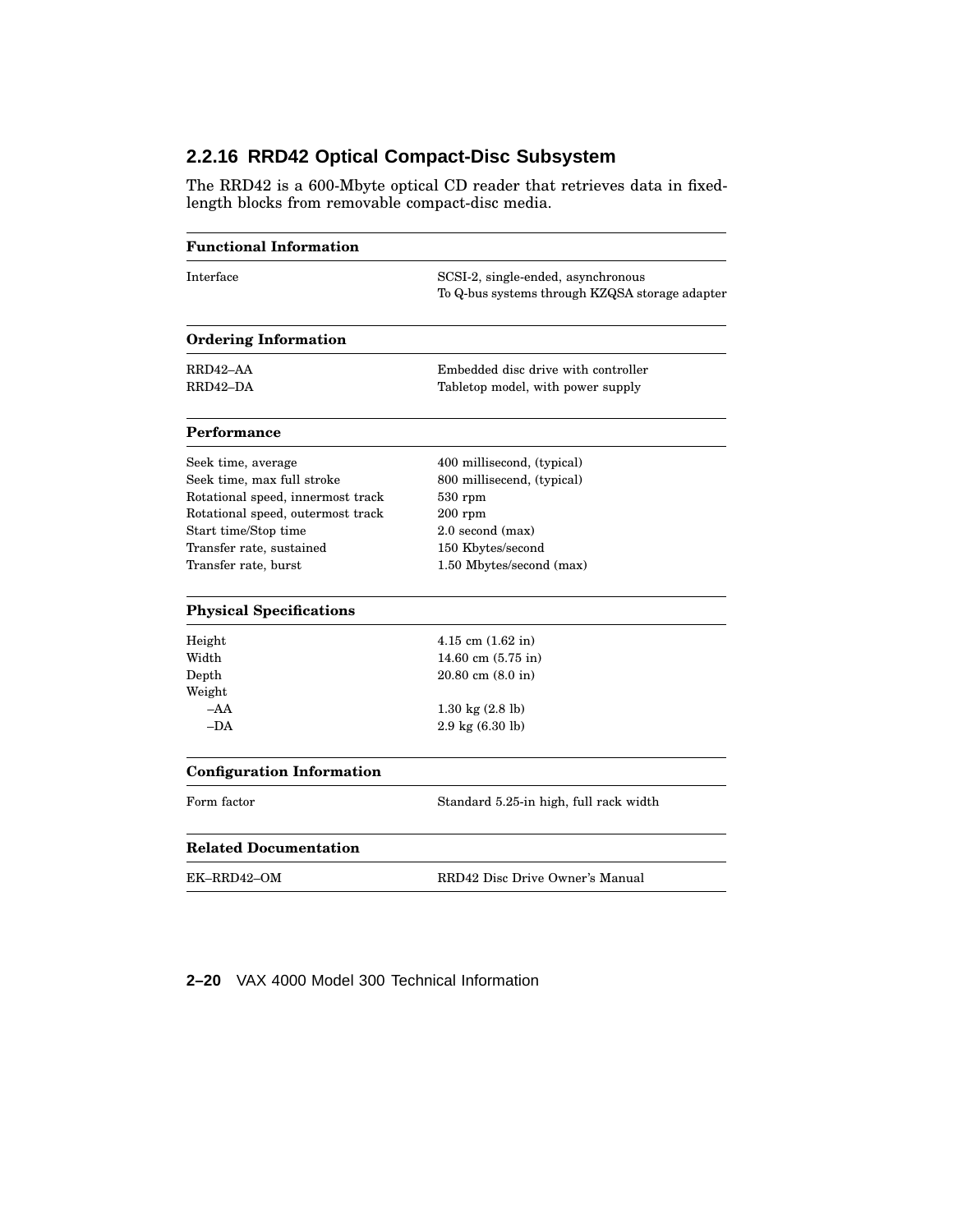# **2.2.17 TF85 Tape Drive**

The TF85 is a cartridge tape subsystem that can store up to 2.6 Gbytes. The TF85 is a streaming tape drive with a built-in DSSI (Digital Storage Systems Interconnect) controller, and can be used as a part of a DSSI VAXcluster.

| <b>Functional Information</b> |                                                                                                                                                                     |
|-------------------------------|---------------------------------------------------------------------------------------------------------------------------------------------------------------------|
| Recording media               | Magnetic, metal-particle tape                                                                                                                                       |
| Tape dimensions               | $1.27 \text{ cm } (0.5 \text{ in})$ wide, 366 m (1100 ft) long                                                                                                      |
| Mode of operation             | Streaming                                                                                                                                                           |
| Recording method              | Serpentine                                                                                                                                                          |
| Recording density             | $42,500$ bits/in                                                                                                                                                    |
| Number of tracks              | 48                                                                                                                                                                  |
| Storage capacity              | 2.6 Gbytes, formatted                                                                                                                                               |
| Transfer rate                 | 800 Kbytes/second, formatted                                                                                                                                        |
| <b>Ordering Information</b>   |                                                                                                                                                                     |
| TF85–BA                       | 2.6-Gbyte cartridge tape subsystem for DSSI-<br>based systems;<br>includes tape drive,<br><b>DSSI</b><br>controller, tape cartridge, and head cleaning<br>cartridge |
| TF85E–JA                      | Same as -AA but factory-installed                                                                                                                                   |
| <b>TF85-TA</b>                | Same as -AA but tabletop, 120 V                                                                                                                                     |
| TF85-TB                       | Same as -AA but tabletop, 220 V                                                                                                                                     |
| Performance                   |                                                                                                                                                                     |
| Tape start time               | 300 milliseconds maximum                                                                                                                                            |
| Tape stop time                | 300 milliseconds maximum                                                                                                                                            |
| Tape speed                    | 390 cm/second (100 in/second)                                                                                                                                       |
| Streaming data rate           | 800 Kbytes/second                                                                                                                                                   |
| Access time                   |                                                                                                                                                                     |
| TF85 mode                     | 3 minutes maximum                                                                                                                                                   |
| TK70/50 mode                  | 60 minutes maximum                                                                                                                                                  |
| Recording technique           | Two-track parallel, serpentine                                                                                                                                      |
| Burst rate on DSSI bus        | 3.8 Mbytes/second                                                                                                                                                   |
|                               |                                                                                                                                                                     |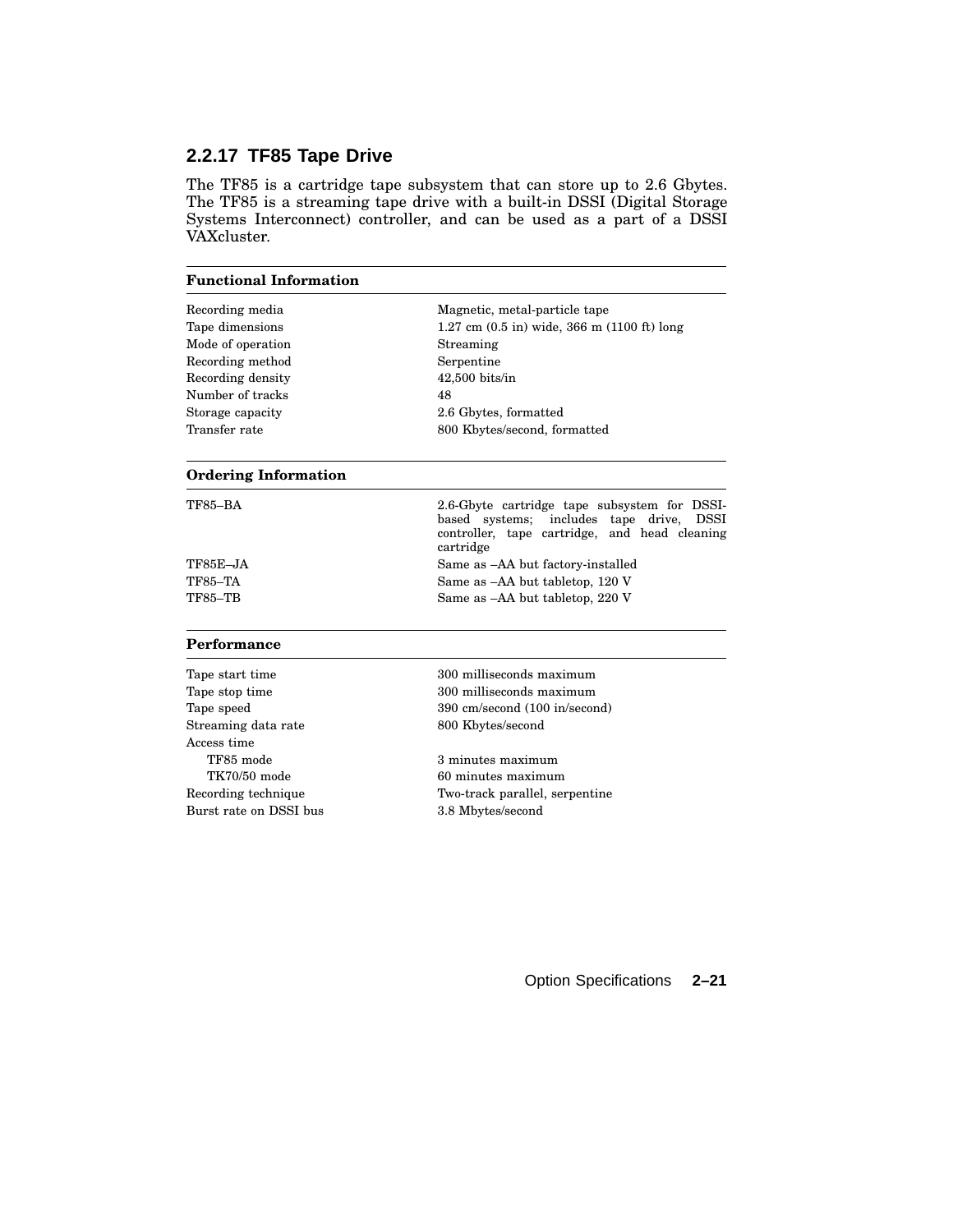### **Physical Specifications**

| Height | $8.25$ cm $(3.25$ in)        |
|--------|------------------------------|
| Width  | 14.60 cm $(5.70 \text{ in})$ |
| Depth  | $21.44$ cm $(8.44$ in)       |
| Weight | 15.4 kg $(7.0 \text{ lb})$   |

### **Configuration Information**

| Form factor<br>Power requirements<br>Power consumption<br>Bus loads | Half-rack, near 5.25-in footprint<br>+5 Vdc, 1.8 A (typ); +12 Vdc, 1.0 A (typ) |  |
|---------------------------------------------------------------------|--------------------------------------------------------------------------------|--|
|                                                                     | 36.3 W                                                                         |  |
|                                                                     | $0.0$ ac; $0.0$ dc                                                             |  |
| <b>Related Documentation</b>                                        |                                                                                |  |
| EK-OTF85-OM                                                         | TF85 Cartridge Tape Subsystem Owner's Manual                                   |  |
| EK-OTK85-RC                                                         | TF85 Cartridge Tape Drive Reference Card                                       |  |

| EK–OTK85–RC | TF85 Cartridge Tape Drive Reference Card |
|-------------|------------------------------------------|
|             |                                          |

# **2–22** VAX 4000 Model 300 Technical Information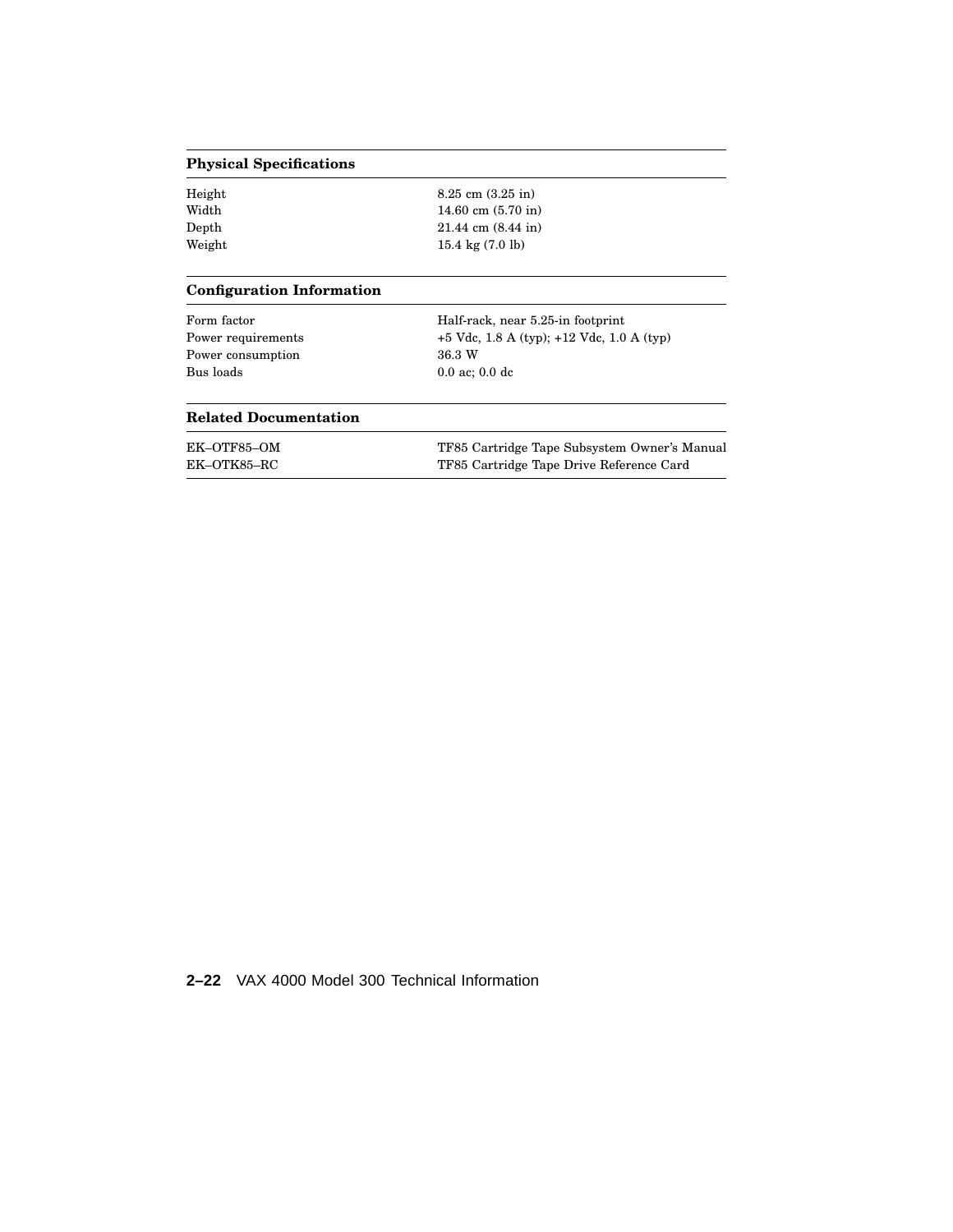# **2.2.18 TK50 Tape Drive**

The TK50 is a streaming-tape drive subsystem that can store up to 95 Mbytes on a tape cartridge for backup data storage.

#### **Functional Information**

| Recording media   | Magnetic tape                                                        |
|-------------------|----------------------------------------------------------------------|
| Tape dimensions   | $1.27$ cm $(0.5 \text{ in})$ wide, $182.9$ m $(600 \text{ ft})$ long |
| Mode of operation | Streaming                                                            |
| Recording method  | Serpentine                                                           |
| Recording density | 6667 bits/in                                                         |
| Number of tracks  | 22                                                                   |
| Storage capacity  | 94.5 Mbytes formatted                                                |
|                   |                                                                      |

#### **Ordering Information**

TK50E–AF 95-Mbyte cartridge tape drive, field-installed TQK50–SF Controller for TK50E–AF

#### **Performance**

Tape start time 300 milliseconds maximum Tape speed 2925 cm (75 in)/second Streaming data rate 62 Kbytes/second Access time (from insertion of tape) 60 minutes maximum

#### **Physical Specifications**

| Height | $8.25$ cm $(3.25$ in)              |
|--------|------------------------------------|
| Width  | 14.60 cm $(5.70 \text{ in})$       |
| Depth  | $21.44$ cm $(8.44$ in)             |
| Weight | $2.27 \text{ kg} (5.0 \text{ lb})$ |

#### **Configuration Information**

Form factor Standard 5.25-in footprint Power consumption 36.3 W Bus loads 0.0 ac; 0.0 dc

Power requirements  $+5$  Vdc, 1.5 A; +12 Vdc, 2.4 A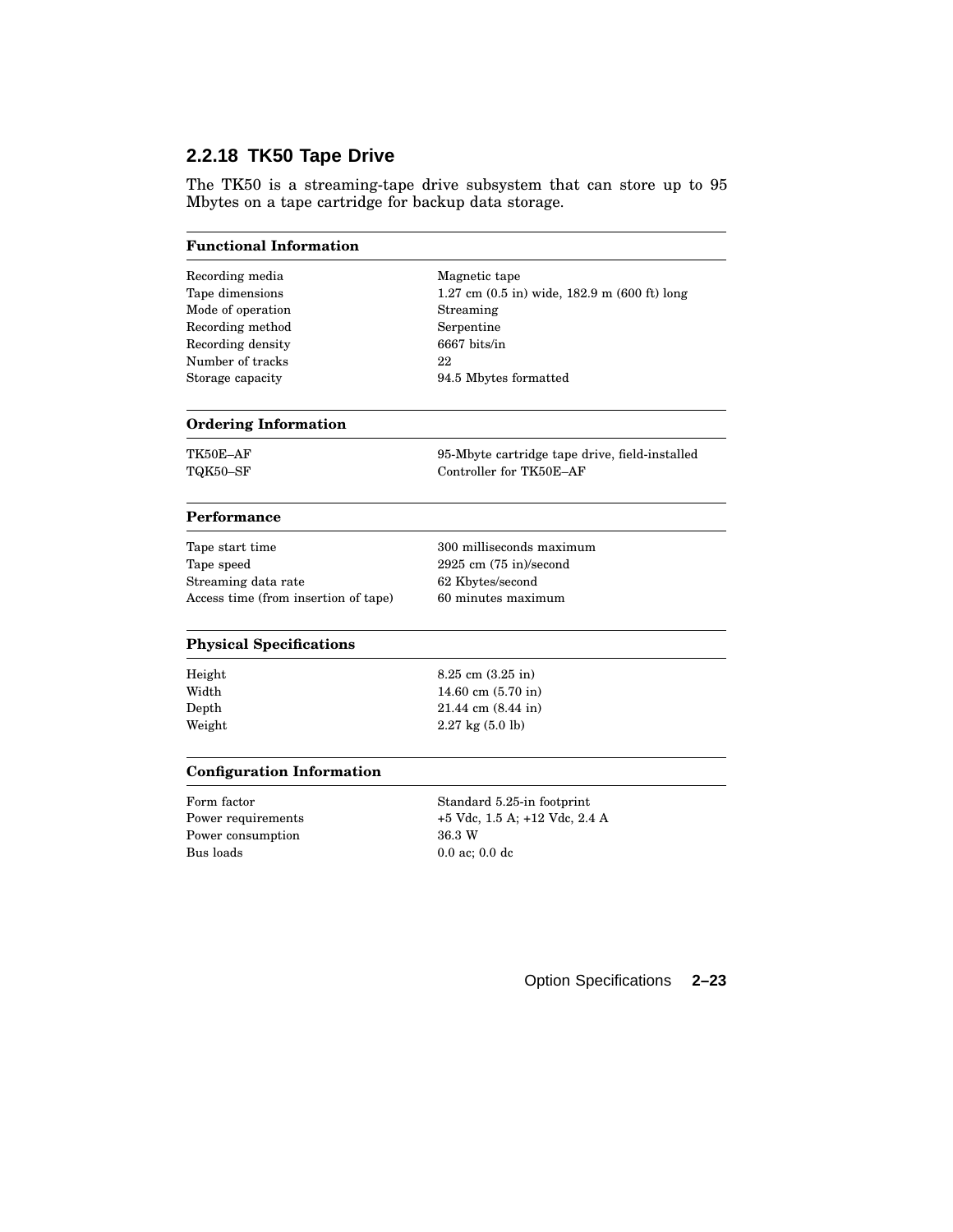| <b>Related Documentation</b> |                                             |
|------------------------------|---------------------------------------------|
| EK–LEP05–OM                  | TK50 Tape Drive Subsystem Owner's<br>Manual |
| EK-OTK50-UG                  | TK50 Tape Drive Subsystem Users<br>Guide    |

**2–24** VAX 4000 Model 300 Technical Information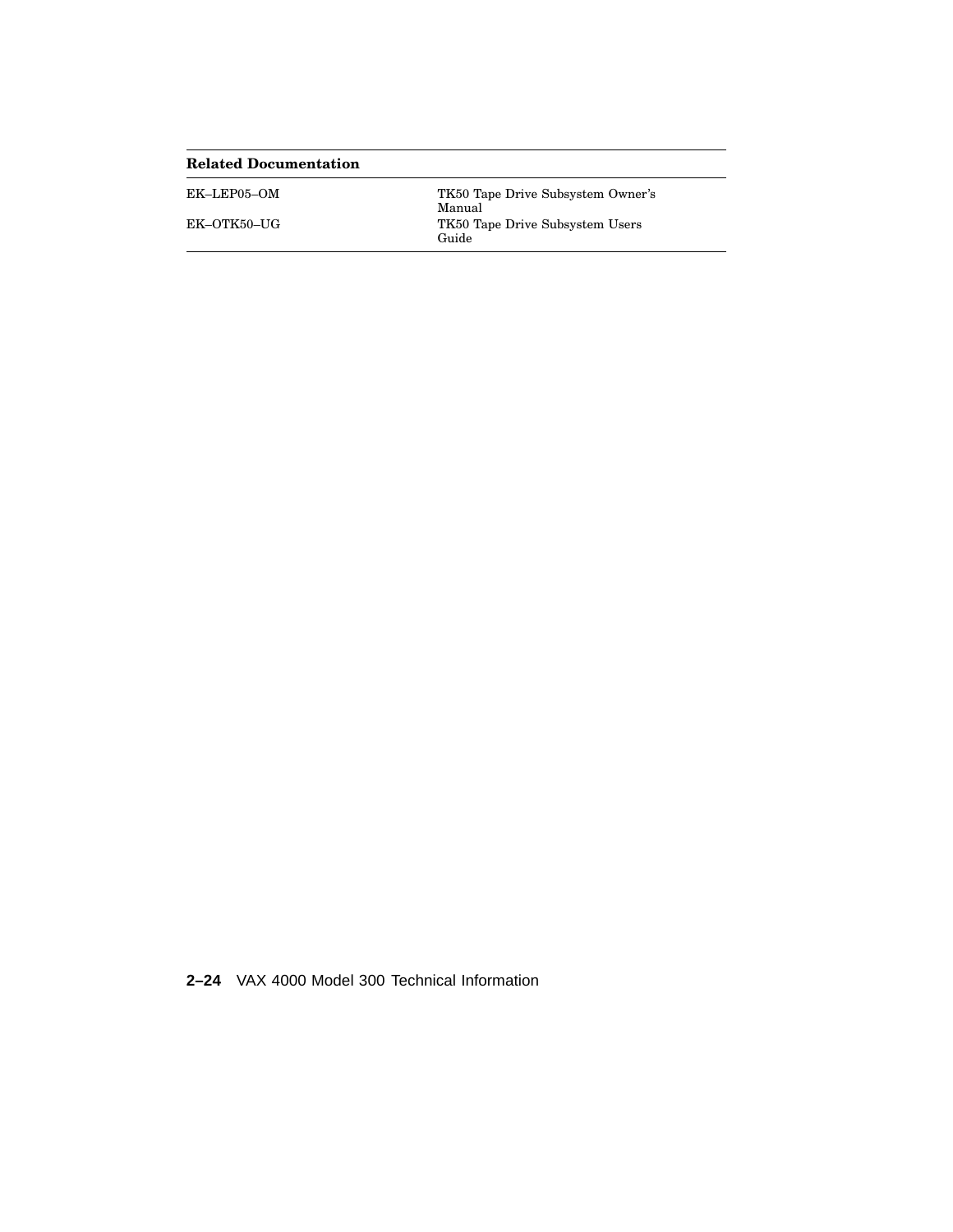# **2.2.19 TK70 Tape Drive**

The TK70 is a streaming-tape drive subsystem that can store up to 296 Mbytes on a tape cartridge for backup data storage. The TK70 can read data from cartridges recorded on a TK50 drive, but cannot write data to cartridges recorded on a TK50 drive.

| <b>Functional Information</b>        |                                                                                    |
|--------------------------------------|------------------------------------------------------------------------------------|
| Recording media                      | Magnetic tape                                                                      |
| Tape dimensions                      | $1.27 \text{ cm } (0.5 \text{ in})$ wide, $182.9 \text{ m } (600 \text{ ft})$ long |
| Mode of operation                    | Streaming                                                                          |
| Recording method                     | Serpentine                                                                         |
| Recording density                    | $10,000$ bits/in                                                                   |
| Number of tracks                     | 48                                                                                 |
| Storage capacity                     | 296 Mbytes formatted                                                               |
| <b>Ordering Information</b>          |                                                                                    |
| TK70E-SA                             | 296 Mbyte cartridge tape drive                                                     |
| TQK70-SF                             | Controller for TK70E-AF                                                            |
| Performance                          |                                                                                    |
| Tape start time                      | 325 milliseconds maximum                                                           |
| Tape stop time                       | 200 milliseconds maximum                                                           |
| Tape speed                           | 390 cm/second (100 in/second)                                                      |
| Streaming data rate                  | 125 Kbytes/second                                                                  |
| Access time (from insertion of tape) | 60 minutes maximum                                                                 |
| <b>Physical Specifications</b>       |                                                                                    |
| Height                               | $8.25$ cm $(3.25$ in)                                                              |
| Width                                | 14.60 cm $(5.70 \text{ in})$                                                       |
| Depth                                | $21.44$ cm $(8.44$ in)                                                             |

Weight  $2.27 \text{ kg} (5.0 \text{ lb})$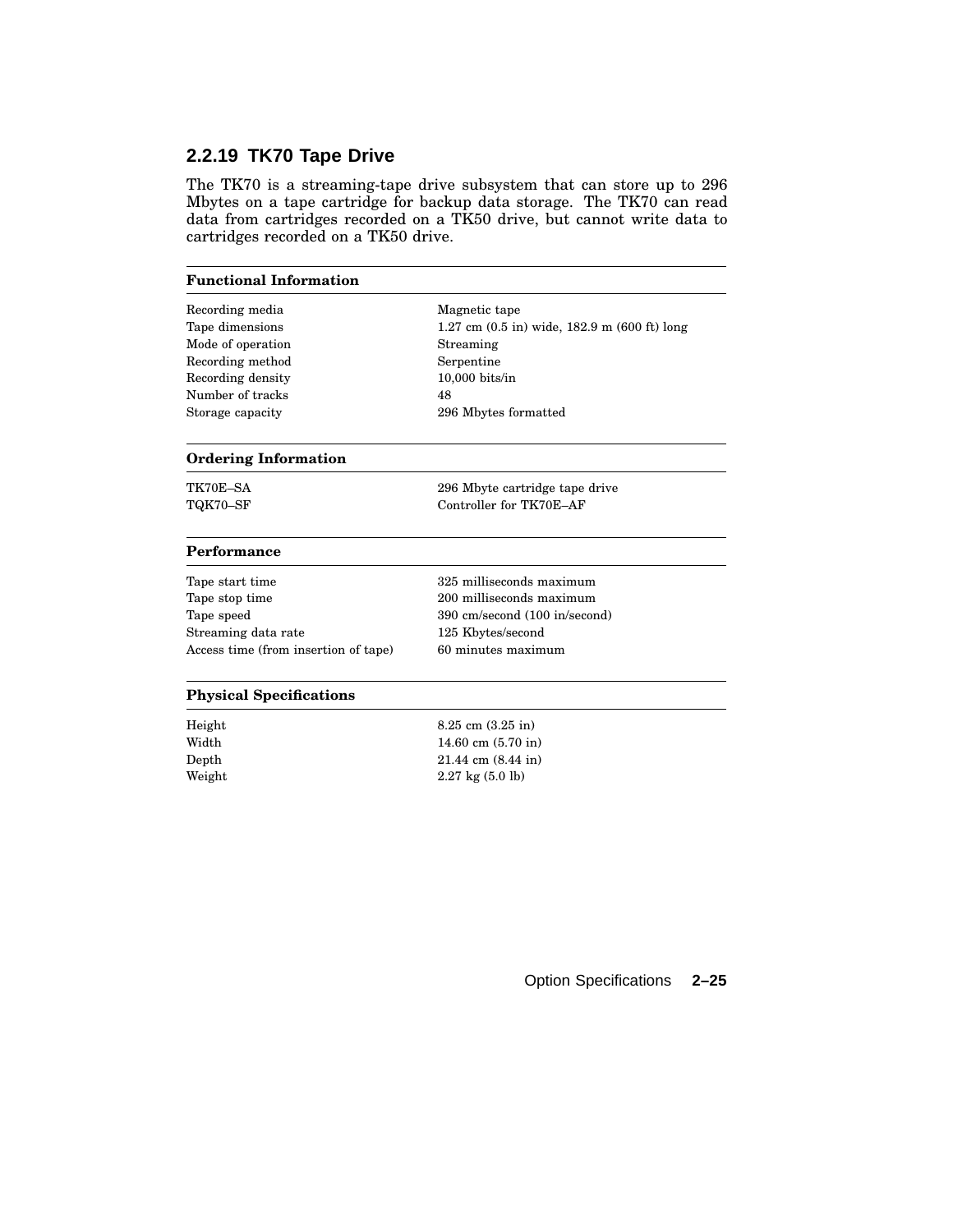# **Configuration Information**

| Form factor<br>Power requirements<br>Power consumption<br>Bus loads | Standard 5.25-in footprint<br>$+5$ Vdc, 1.35 A; $+12$ Vdc, 2.4 A<br>35.6 W<br>$0.0$ ac; $0.0$ dc |
|---------------------------------------------------------------------|--------------------------------------------------------------------------------------------------|
| <b>Related Documentation</b>                                        |                                                                                                  |
| EK-OTK70-OM                                                         | TK70 Tape Drive Subsystem Owner's<br>Manual                                                      |
| EK-OTK70-TM                                                         | TK70 Tape Drive Subsystem Technical<br>Manual                                                    |
| EK-OTK70-SM                                                         | TK70 Tape Drive Subsystem Service<br>Manual                                                      |

**2–26** VAX 4000 Model 300 Technical Information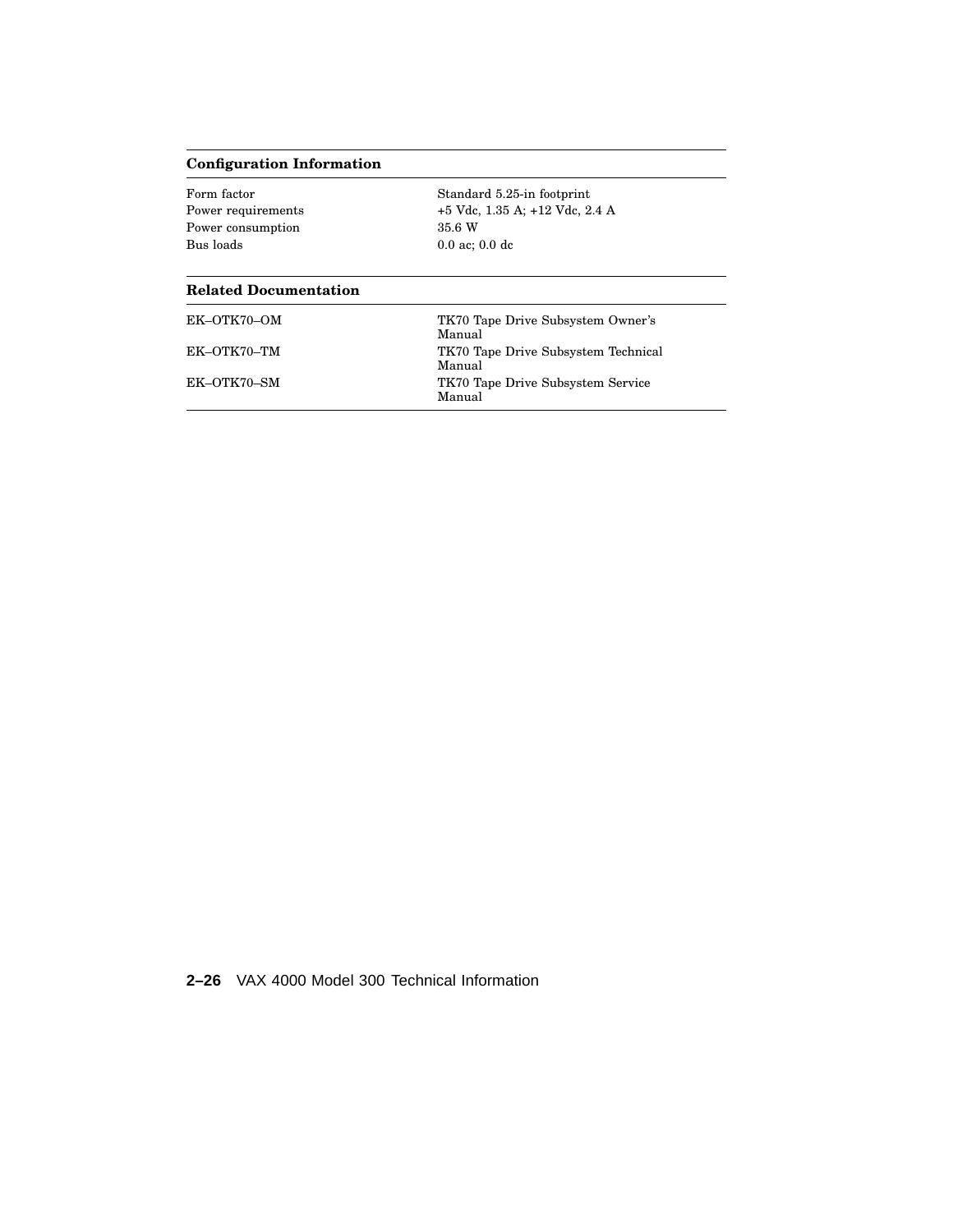# **2.2.20 TLZ04 Tape Drive**

The TLZ04 is a 1.2-Gbyte cassette (DAT) SCSI tape drive, either tabletop or embedded in the VAX 4000 Model 300 system.

Recording media Magnetic tape

Mode of operation Streaming and start/stop Storage capacity 1.2 Gbytes formatted Drive interface RDAT compatible

#### **Ordering Information**

| TLZ04–JA | Embedded (factory installed) BA400-series |
|----------|-------------------------------------------|
| TLZ04–JF | Embedded (field installed)BA400-series    |
| TLZ04-DA | Tabletop                                  |
| TLZ04–GA | Tabletop including BC06P cable            |

#### **Performance**

| Passes per cassette tape      | 300                        |
|-------------------------------|----------------------------|
| Media                         | TLZ04–CA cassette tape     |
| Bit density                   | 114 Mbits/square inch      |
| Transfer rate (sustained)     | 183 Kbytes/second          |
| Recording format              | Digital data storage (DDS) |
| Read/write speed              | $0.87$ cm/second           |
| Peak transfer rate, raw       | 180 Kbytes/second          |
| Peak transfer rate, user data | 170 Kbytes/second          |
| Average file access time      | 20 seconds                 |
| Rewinding time                | 40 seconds                 |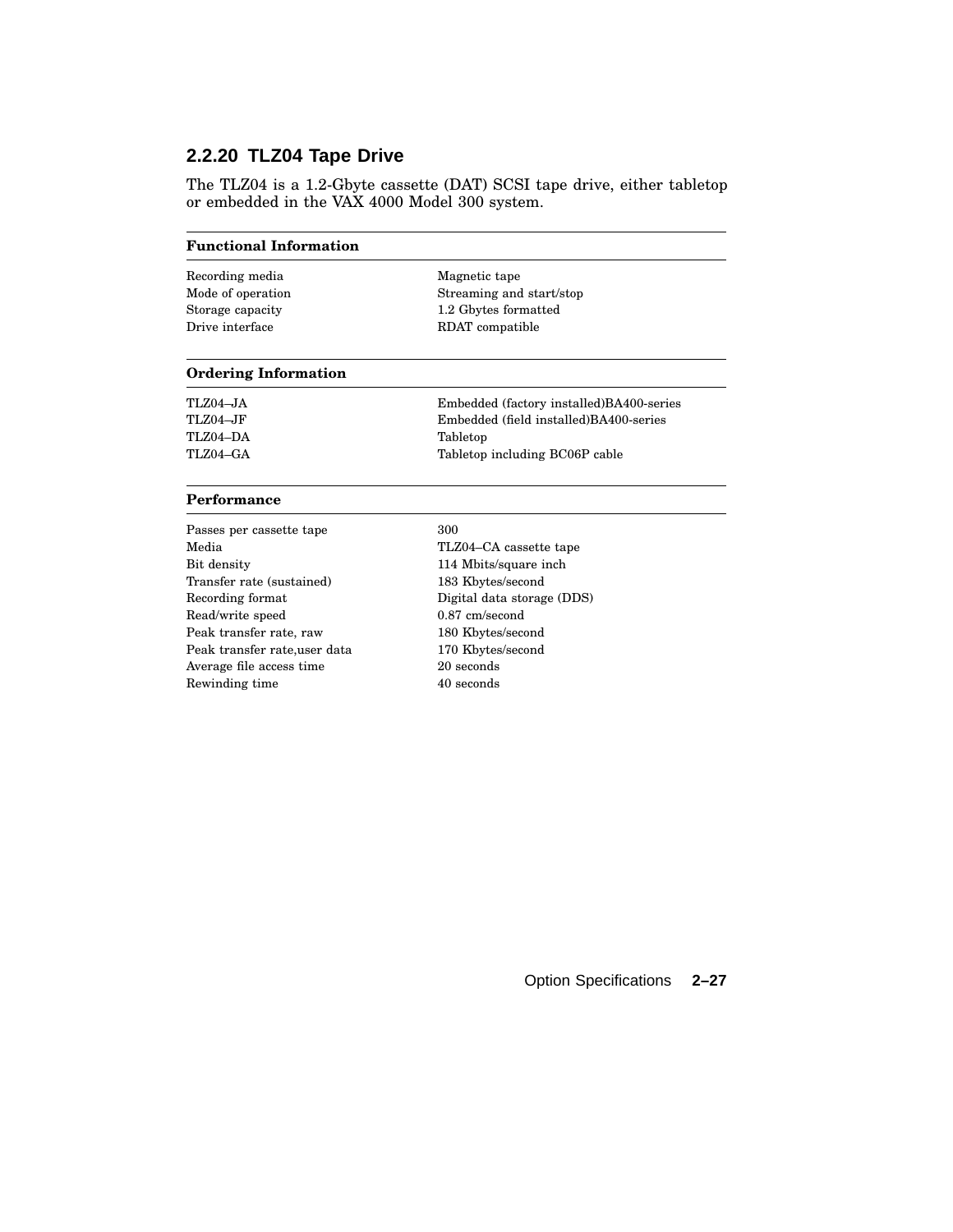# **Physical Specifications**

| Height | $10.0 \text{ cm}$ $(3.8 \text{ in})$ , tabletop |
|--------|-------------------------------------------------|
|        | $8.2 \text{ cm } (3.35 \text{ in})$ , embedded  |
| Width  | $32.5$ cm $(12.7$ in), tabletop                 |
|        | $14.60$ cm $(5.70)$ in), embedded               |
| Depth  | $28.5$ cm $(11.2$ in), tabletop                 |
|        | $21.44$ cm $(8.44$ in), embedded                |
| Weight | $7.72 \text{ kg}$ (17 lb), tabletop             |
|        | $2.20 \text{ kg}$ (7.72 lb), embedded           |
|        |                                                 |

### **Data Organization**

| Recording technology | Helical scan                       |
|----------------------|------------------------------------|
| Recording method     | Digital Data Storage (DDS)         |
| Recording density    | 61,000 bits/inch                   |
| Record size          | Variable                           |
| Maximum capacity     | 1.2 Gbytes, formatted              |
| Recording medium     | $60 \text{ m} \times 4 \text{ mm}$ |

#### **Maintenance**

Recommended cleaning cartridge Every 25 hours

### **Configuration Information**

| Form factor                  | 5.25-inch DAT drive                       |
|------------------------------|-------------------------------------------|
| Power requirements           | 90 to 132 V, 1.6 A; 198.0 to 264 V, 1.0 A |
| Power consumption (embedded) | 15.0 W                                    |
| Power consumption (tabletop) | 50.0 W                                    |

#### **Related Documentation**

| EK-TLZ04-MM | TLZ04 Tape Drive Subsystem Service Manual |
|-------------|-------------------------------------------|
| EK-BA400-IN | Tape Drive Subsystem Service Manual       |
| EK–TLZ04–OM | TLZ04 Tape Drive Owner's Manual           |

# **2–28** VAX 4000 Model 300 Technical Information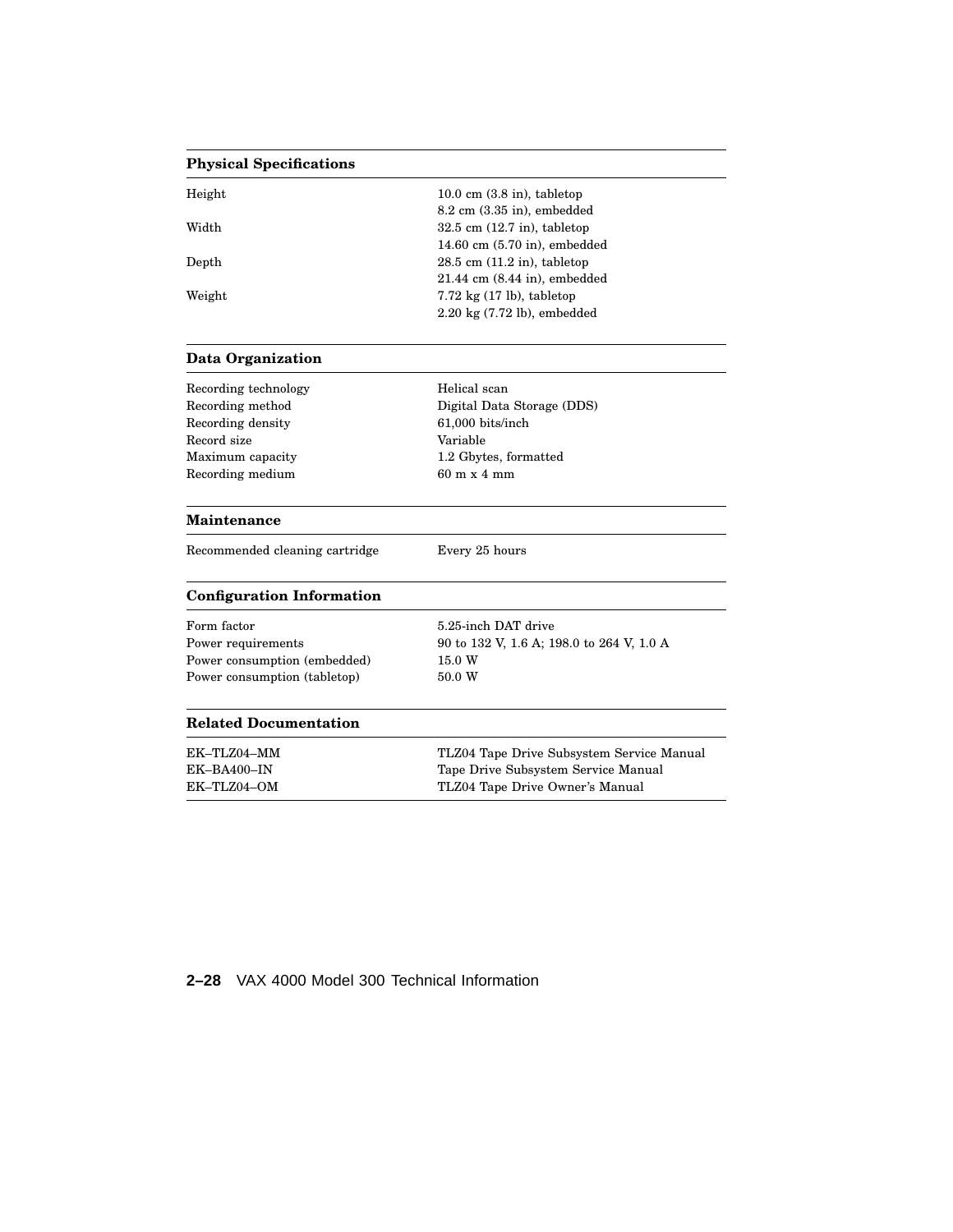# **2.2.21 TQK70 Controller**

The TQK70 controller module provides the interface between the TK70 tape drive and the Q22-bus.

| <b>Functional Information</b>    |                                                                                                             |
|----------------------------------|-------------------------------------------------------------------------------------------------------------|
| Controller protocol              | <b>TMSCP</b>                                                                                                |
| Supported drive                  | <b>TK70</b>                                                                                                 |
| Drives per controller            | 1.                                                                                                          |
| Drive interconnect               | Direct                                                                                                      |
| Controllers per system           | 1 maximum                                                                                                   |
| <b>Ordering Information</b>      |                                                                                                             |
| TQK70-SA                         | Controller for TK70E-AF                                                                                     |
| TQK70-SF                         | Controller for TK70E-AF, field-installed                                                                    |
| Performance                      |                                                                                                             |
| Data throughput rate             | 125 Kbytes/second                                                                                           |
| Read/Write data transfers        | Up to 16-word burst mode DMA, truncated to 8-<br>word burst mode if another device is requesting<br>the bus |
| Buffer size                      | 64 Kbytes                                                                                                   |
| <b>Configuration Information</b> |                                                                                                             |
| Form factor                      | Dual height                                                                                                 |
| Power requirements               | $+5$ Vdc, 3.5 A; $+12$ Vdc, 0.0 A                                                                           |
| Power consumption                | 17.5 W                                                                                                      |
| Bus loads                        | 4.3 ac; $0.5$ dc                                                                                            |
| <b>Related Documentation</b>     |                                                                                                             |
| EK-OTK70-OM                      | TK70 Tape Drive Subsystem Owner's<br>Manual                                                                 |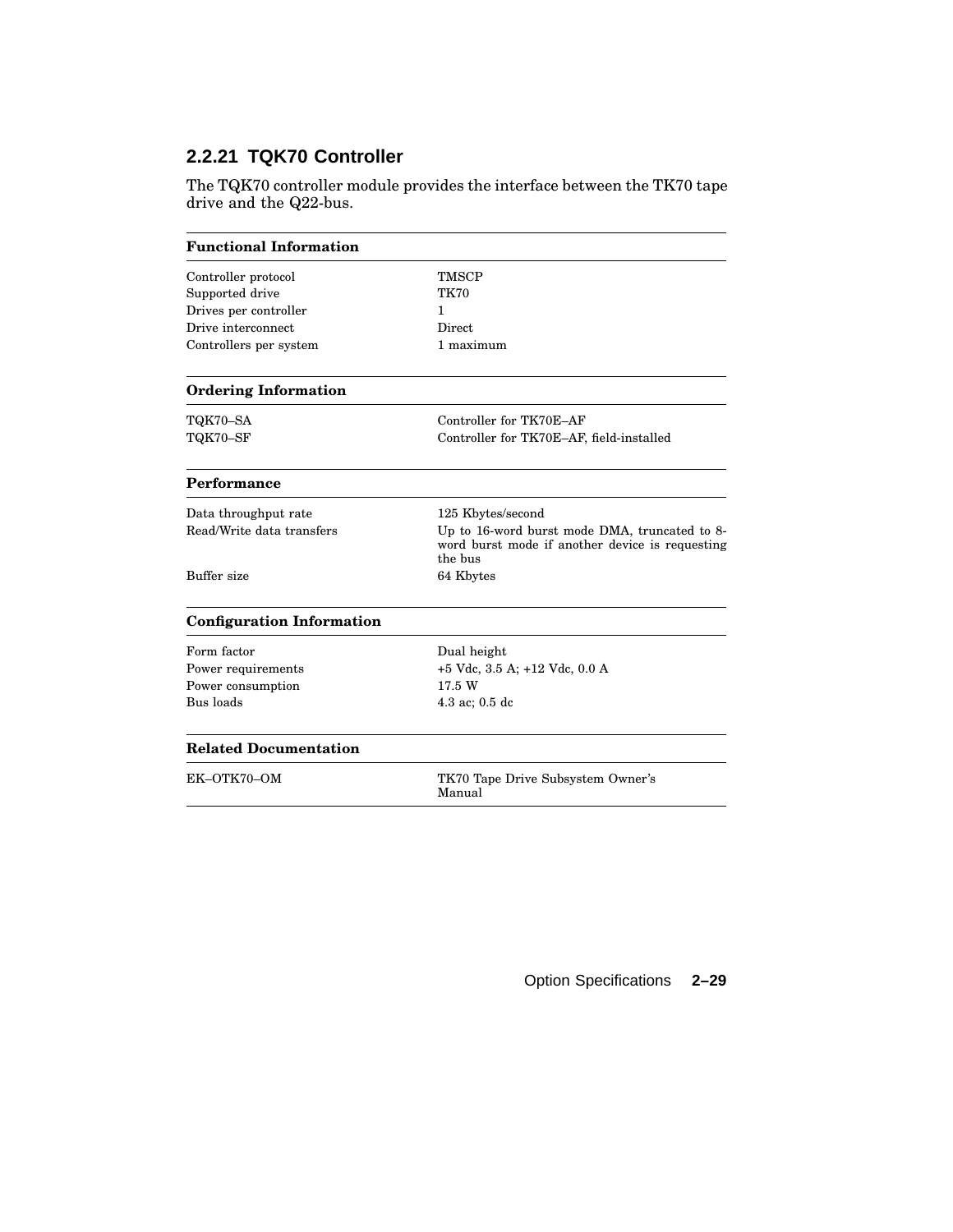## **2.2.22 TSZ07 Tape Drive**

The TSZ07 is a 40-Mbyte, high-capacity, streaming, 9-track, reel-to-reel, half-inch magnetic tape drive with dual recording densities. The TSZ07 is available in tabletop, cabinet, or rackmount models, and cannot be mounted inside the VAX 4000 Model 300 system.

#### **Functional Information**

Drive interface RDAT compatible

Recording densities 1600 bits/inch or 6250 bits/inch Mode of operation Streaming and start/stop Storage capacity 40 Mbytes with 8-Kbyte blocks, formatted Number of tracks 9 on 0.5-inch magnetic tape

#### **Ordering Information**

TSZ07–AA Rackmount, specify country kit TSZ07–BA Cabinet, 120 V TSZ07–BB Cabinet, 240 V TSZ07–CA Tabletop, specify country kit

#### **Performance**

Transfer rate 4 Mbytes/second Load/unload time 55 seconds Recording speed 100 in/second

Rewinding speed 150 seconds (with 2400 reel)

**2–30** VAX 4000 Model 300 Technical Information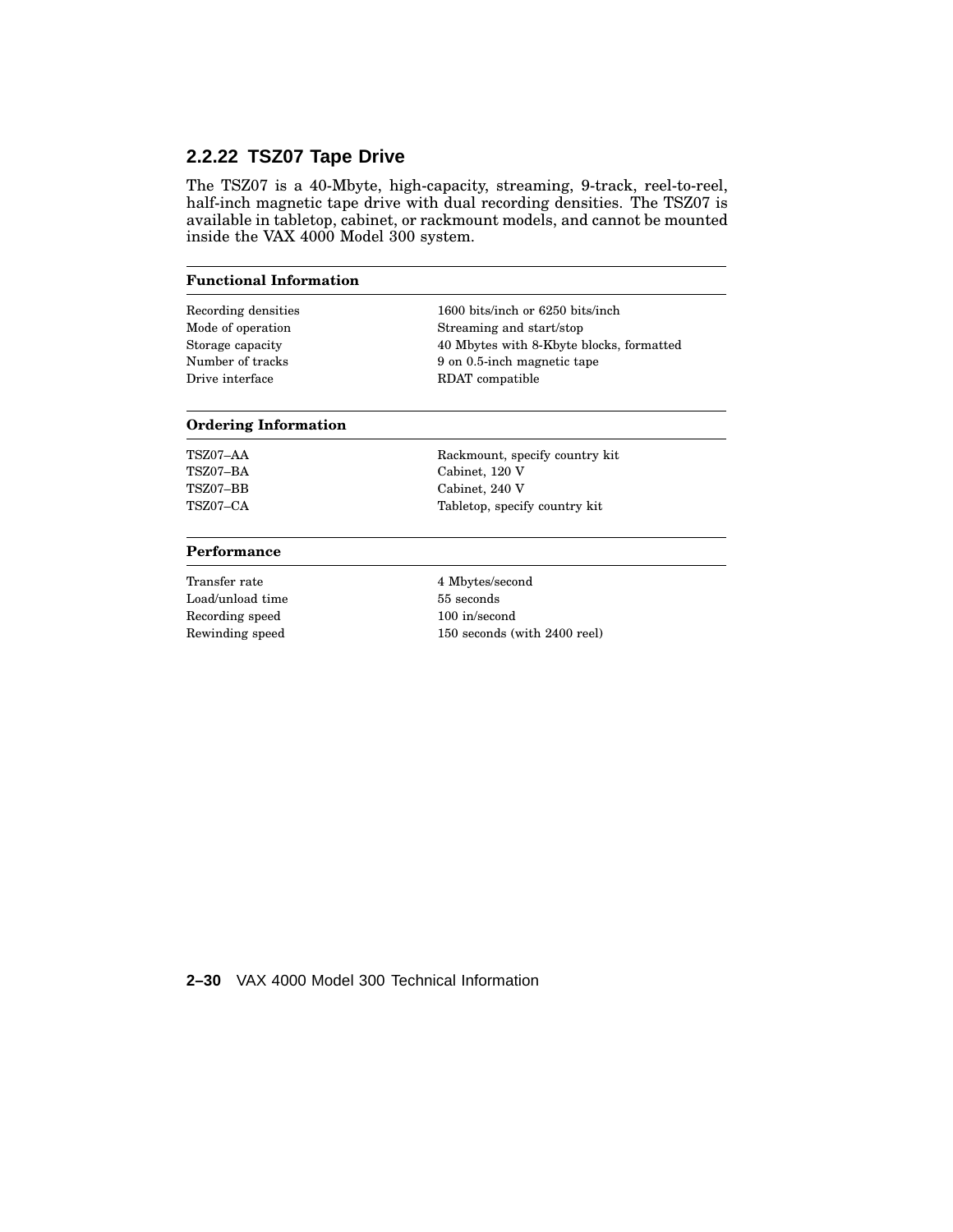### **Physical Specifications**

| Height<br>$26.78$ cm $(10.50)$ in<br>Width<br>$50.36$ cm $(19.75)$ in<br>Depth<br>68.85 cm (27.00 in)<br>Weight<br>36.8 kg (81 lb)<br>Rackmount<br>Height<br>$22.32$ cm $(8.75$ in)<br>Width<br>$43.35$ cm $(17.0 \text{ in})$<br>Depth<br>64.03 cm $(25.5 \text{ in})$<br>Weight<br>$31.8 \text{ kg} (70 \text{ lb})$<br>Cabinet<br>Height<br>101.0 cm $(40.0 \text{ in})$<br>Width<br>56.10 cm $(22.0 \text{ in})$ | Tabletop |                                       |
|----------------------------------------------------------------------------------------------------------------------------------------------------------------------------------------------------------------------------------------------------------------------------------------------------------------------------------------------------------------------------------------------------------------------|----------|---------------------------------------|
|                                                                                                                                                                                                                                                                                                                                                                                                                      |          |                                       |
|                                                                                                                                                                                                                                                                                                                                                                                                                      |          |                                       |
|                                                                                                                                                                                                                                                                                                                                                                                                                      |          |                                       |
|                                                                                                                                                                                                                                                                                                                                                                                                                      |          |                                       |
|                                                                                                                                                                                                                                                                                                                                                                                                                      |          |                                       |
|                                                                                                                                                                                                                                                                                                                                                                                                                      |          |                                       |
|                                                                                                                                                                                                                                                                                                                                                                                                                      |          |                                       |
|                                                                                                                                                                                                                                                                                                                                                                                                                      |          |                                       |
|                                                                                                                                                                                                                                                                                                                                                                                                                      |          |                                       |
|                                                                                                                                                                                                                                                                                                                                                                                                                      |          |                                       |
|                                                                                                                                                                                                                                                                                                                                                                                                                      |          |                                       |
|                                                                                                                                                                                                                                                                                                                                                                                                                      |          |                                       |
|                                                                                                                                                                                                                                                                                                                                                                                                                      | Depth    | $76.50 \text{ cm } (30.0 \text{ in})$ |
| Weight<br>180.1 kg $(238 \text{ lb})$                                                                                                                                                                                                                                                                                                                                                                                |          |                                       |
|                                                                                                                                                                                                                                                                                                                                                                                                                      |          |                                       |

#### **Maintenance**

Cleaning cartridge Every 25 hours recommended

### **Configuration Information**

Form factor 5.25-inch DAT drive<br>Power consumption 385 W, cabinet Power consumption

355 W, tabletop 355 W, rackmount

#### **Related Documentation**

| EK-TSZ07–IN–002 | TSZ07 Installation/Owner's Manual |
|-----------------|-----------------------------------|
| EK–TSZ07–TM–002 | TSZ07 Technical Manual            |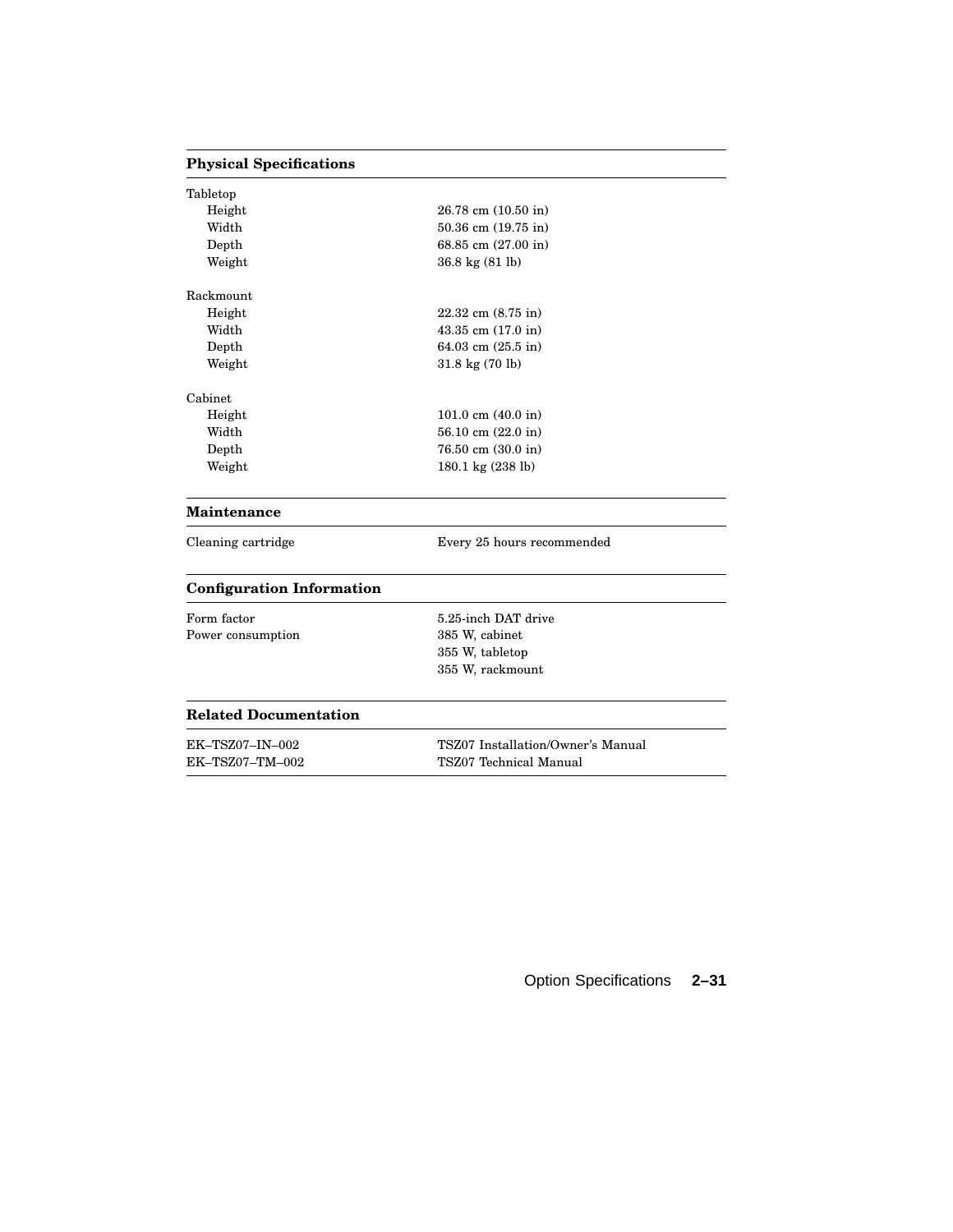# **2.2.23 TSV05 Tape Drive**

The TSV05 is a magnetic streaming-tape drive that provides 40.5 Mbytes of backup data storage. The TSV05 reads or writes up to 160 Kbytes per second in standard ANSI format.

#### **Functional Information**

| Recording media<br>Magnetic tape, 26.7 cm (10.5 in) reel<br>Tape dimensions |                                                                 |
|-----------------------------------------------------------------------------|-----------------------------------------------------------------|
|                                                                             |                                                                 |
|                                                                             | 1.27 cm $(0.5 \text{ in})$ wide, 731 m $(2400 \text{ ft})$ long |
| Mode of operation<br>Streaming                                              |                                                                 |
| Phase encoded (PE)<br>Recording method                                      |                                                                 |
| 1600 bits/in<br>Recording density                                           |                                                                 |
| Number of tracks<br>9                                                       |                                                                 |
| Storage capacity<br>40 Mbytes formatted                                     |                                                                 |
| <b>Ordering Information</b>                                                 |                                                                 |
| TSV05-SB<br>TSV05 tape drive subsystem                                      |                                                                 |
| Performance                                                                 |                                                                 |
| Handling                                                                    | Bidirectional reel-to-reel with compliance arm                  |
| Tape velocity                                                               | 64 or 254 cm/second $(25$ or 100 in/second)                     |
| Maximum data transfer rate<br>40 or 160 Kbytes/second                       |                                                                 |
| Rewind time<br>2.8 minutes/731 m (2400 ft)                                  |                                                                 |
| <b>Physical Specifications</b>                                              |                                                                 |
| Height<br>$23.0 \text{ cm } (8.75 \text{ in})$                              |                                                                 |
| Width<br>43 cm (17 in)                                                      |                                                                 |
|                                                                             |                                                                 |
| 62 cm (24.5 in)                                                             |                                                                 |
| 36 kg (80 lb)                                                               |                                                                 |
| Depth<br>Weight<br>Form factor<br>10.5-in high, full rack width             |                                                                 |
| <b>Related Documentation</b>                                                |                                                                 |
| EK-TSV05-UG                                                                 | TSV05 Tape Transport System User's Guide                        |

#### **2–32** VAX 4000 Model 300 Technical Information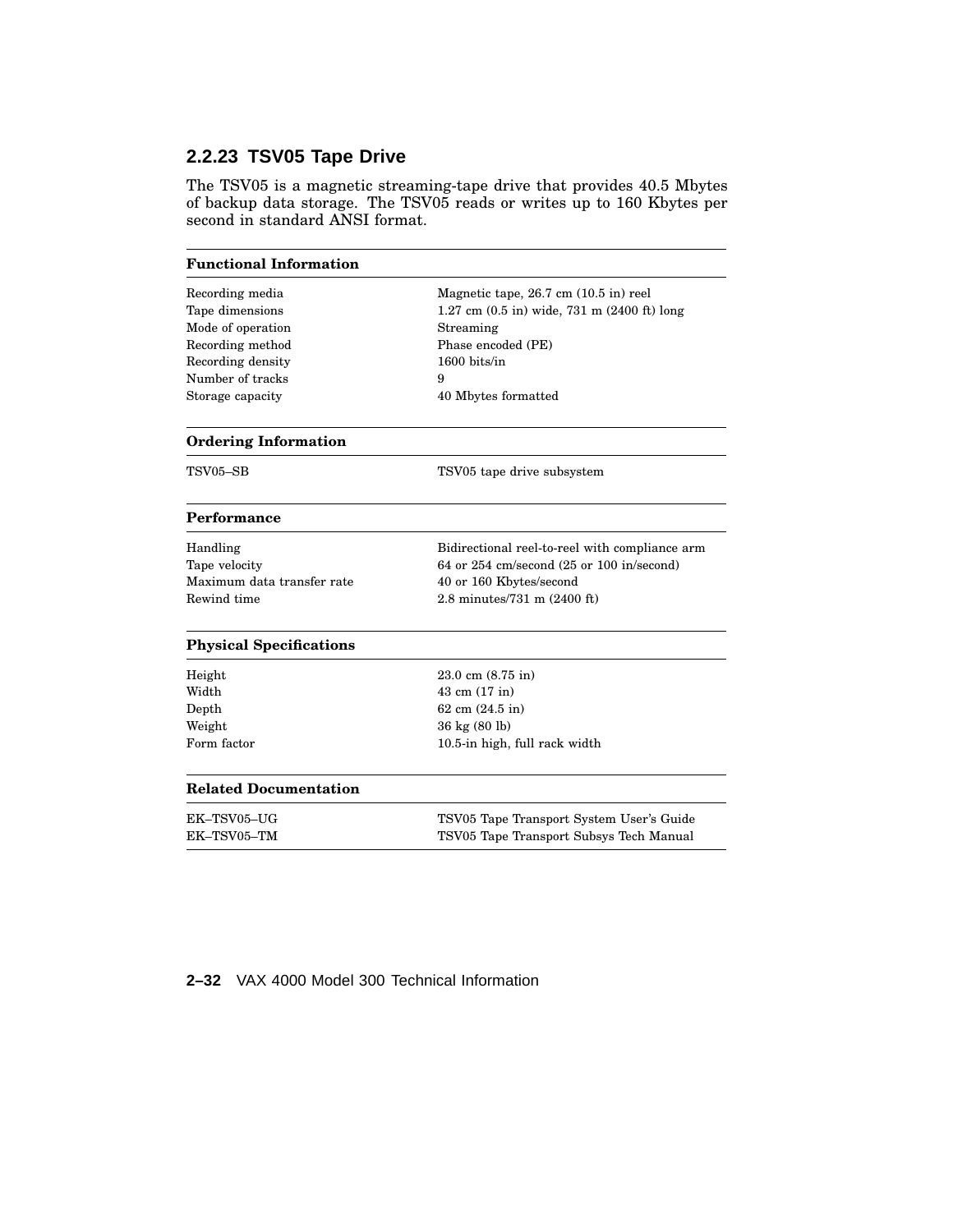# **2.2.24 TSV05 Controller**

The TSV05 tape drive controller interfaces the TSV05 tape drive to the Q22-bus.

| <b>Functional Information</b>          |                                               |
|----------------------------------------|-----------------------------------------------|
| Controller protocol<br>Supported drive | Controller unique<br>TSV <sub>05</sub>        |
| Drives per controller                  | 1                                             |
| Drive interconnect                     | Direct                                        |
| <b>Ordering Information</b>            |                                               |
| TSV05-SB                               | TSV05 tape drive subsystem                    |
| Performance                            |                                               |
| Buffer size                            | 3.5 Kbytes                                    |
| <b>Configuration Information</b>       |                                               |
| Form factor                            | Quad height                                   |
| Power requirements                     | $+5$ Vdc, 6.5 A (typ); $+12$ Vdc, 0.0 A (typ) |
| Power consumption                      | 32.5 W                                        |
| Bus loads                              | $2.4$ ac; 1.0 dc                              |
| <b>Related Documentation</b>           |                                               |
| EK-TSV05-UG                            | TSV05 Tape Transport System User's Guide      |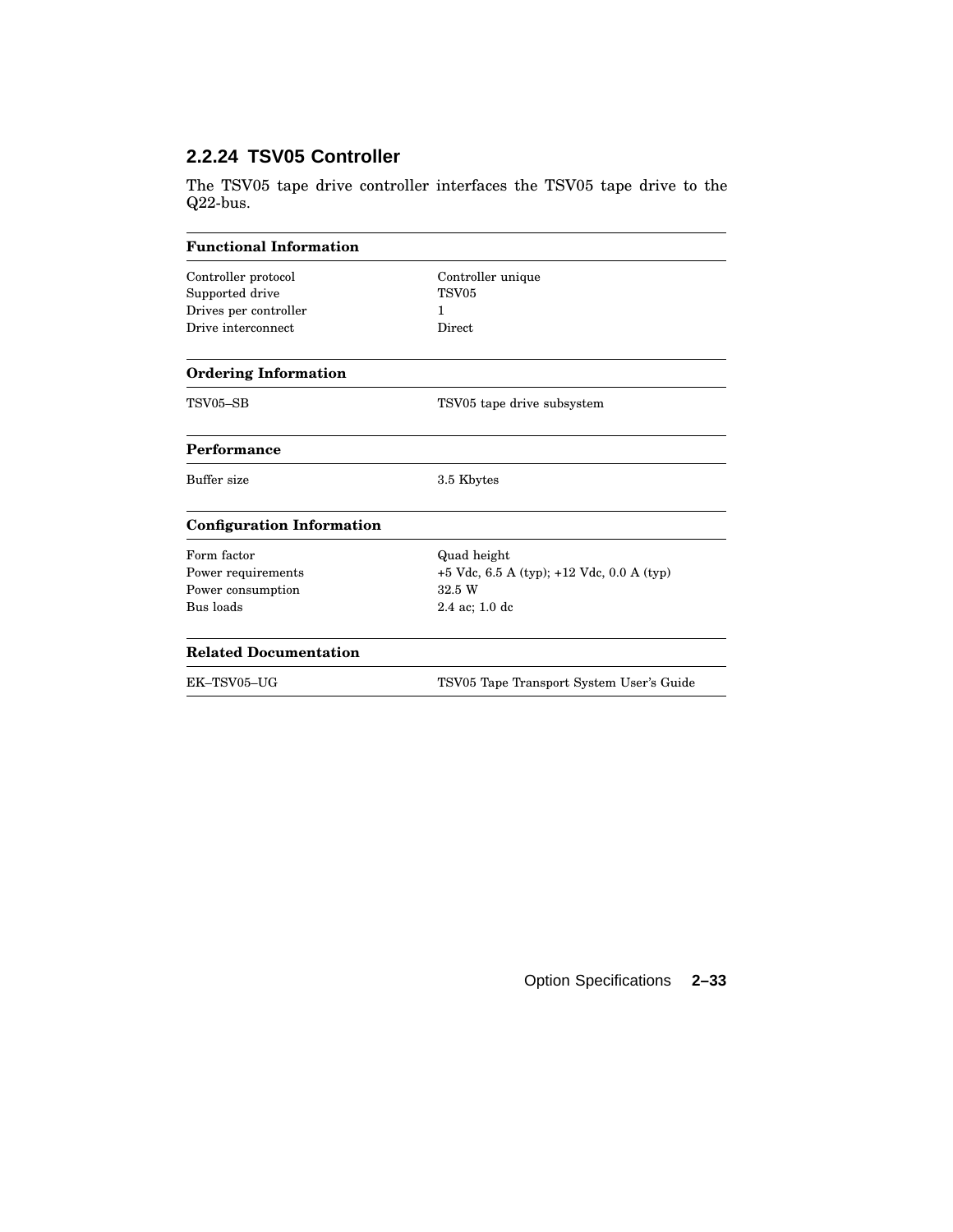# **2.2.25 TU81–Plus Tape Drive**

The TU81–Plus is a reel-to-reel tape drive mounted in a 101.6-cm (40 in) cabinet. The drive supports two industry-standard recording methods: group coded recording (GCR) and phase encoded (PE).

| <b>Storage Capacity</b>          |                                                                 |
|----------------------------------|-----------------------------------------------------------------|
| PE unformatted                   | 45.3 Mbytes                                                     |
| PE formatted                     | 40.0 Mbytes                                                     |
| GCR unformatted                  | 177 Mbytes                                                      |
| GCR formatted                    | 140 Mbytes                                                      |
| <b>Functional Specifications</b> |                                                                 |
| Recording media                  | Magnetic tape                                                   |
| Tape dimensions                  | 1.27 cm $(0.5 \text{ in})$ wide, 731 m $(2400 \text{ ft})$ long |
| Mode of operation                | Streaming                                                       |
| Recording methods                | Group code recording (GCR)                                      |
|                                  | Phase encoded (PE)                                              |
| Recording density                | $6250$ bits/in $(GCR)$                                          |
|                                  | $1600 \text{ bits/in (PE)}$                                     |
| Number of tracks                 | 9                                                               |

#### **Ordering Information**

TU81E–DA TU81–Plus tape drive, KLESI controller for 120 V TU81E–DB TU81–Plus tape drive, KLESI controller for 240 V

 $\overline{\phantom{0}}$ 

### **Performance**

| Handling                                                                                | Bidirectional reel-to-reel     |
|-----------------------------------------------------------------------------------------|--------------------------------|
| Tape velocity                                                                           |                                |
| High speed                                                                              | 190.5 cm/second (75 in/second) |
| Low speed                                                                               | 63.5 cm/second (25 in/second)  |
| Channel data transfer rate                                                              |                                |
| PE high speed                                                                           | 120 Kbytes/second              |
| PE low speed                                                                            | 40 Kbytes/second               |
| GCR high speed                                                                          | 469 Kbytes/second              |
| GCR low speed                                                                           | 156 Kbytes/second              |
| Rewind time $(731.5 \text{ m} (2400 \text{ ft})$ tape on<br>$26.7$ cm $(10.5$ in) reel) | 2.75 minutes maximum           |

### **2–34** VAX 4000 Model 300 Technical Information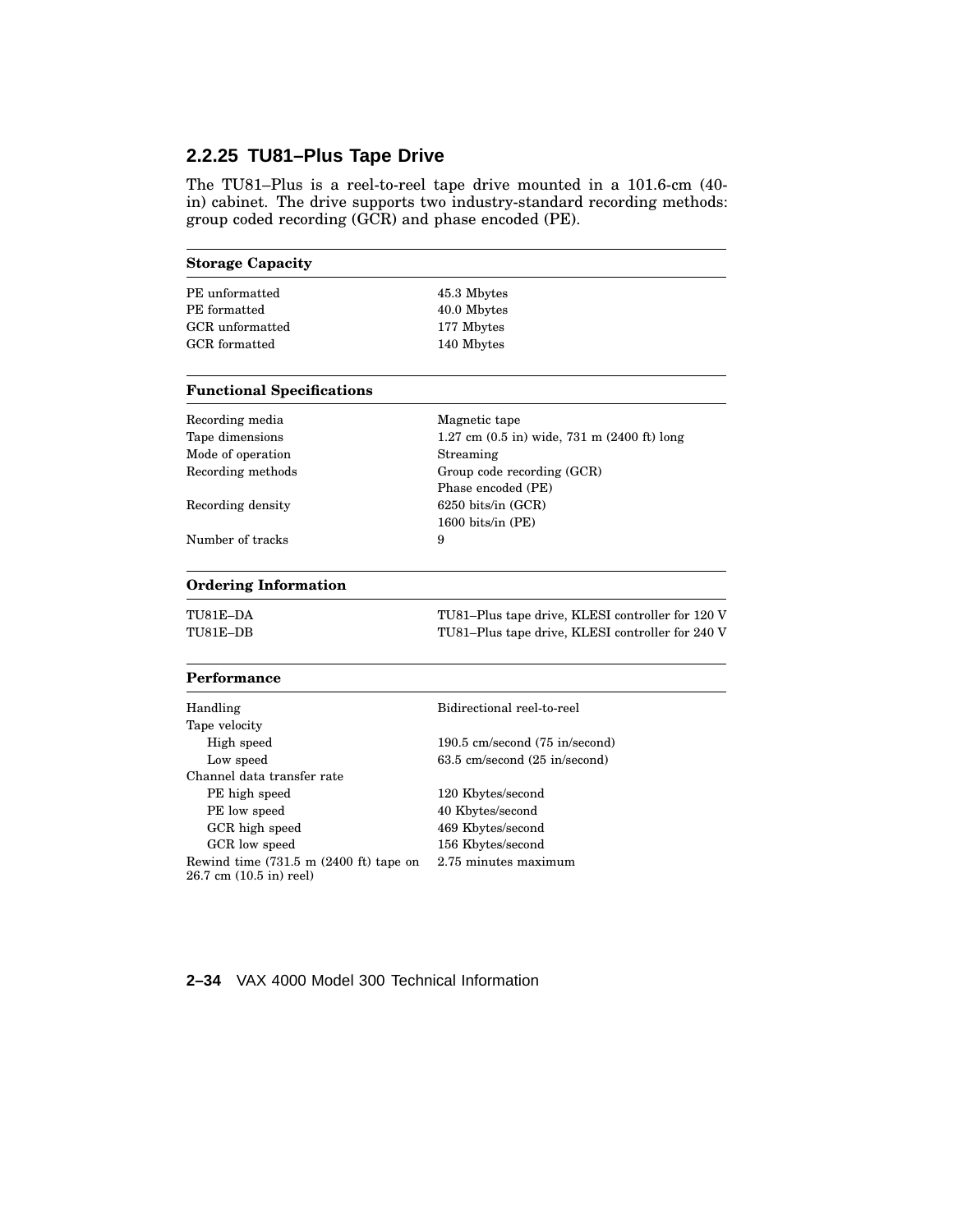# **Physical Specifications**

| Height | $105.8$ cm $(41.7 \text{ in})$       |
|--------|--------------------------------------|
| Width  | 54.6 cm $(21.5 \text{ in})$          |
| Depth  | $76.2 \text{ cm } (30.0 \text{ in})$ |
| Weight | $139 \text{ kg} (295 \text{ lb})$    |
|        |                                      |

#### **Related Documentation**

| EK–TU81E–UG |
|-------------|
|-------------|

TU81–Plus Tape Subsystem User's Guide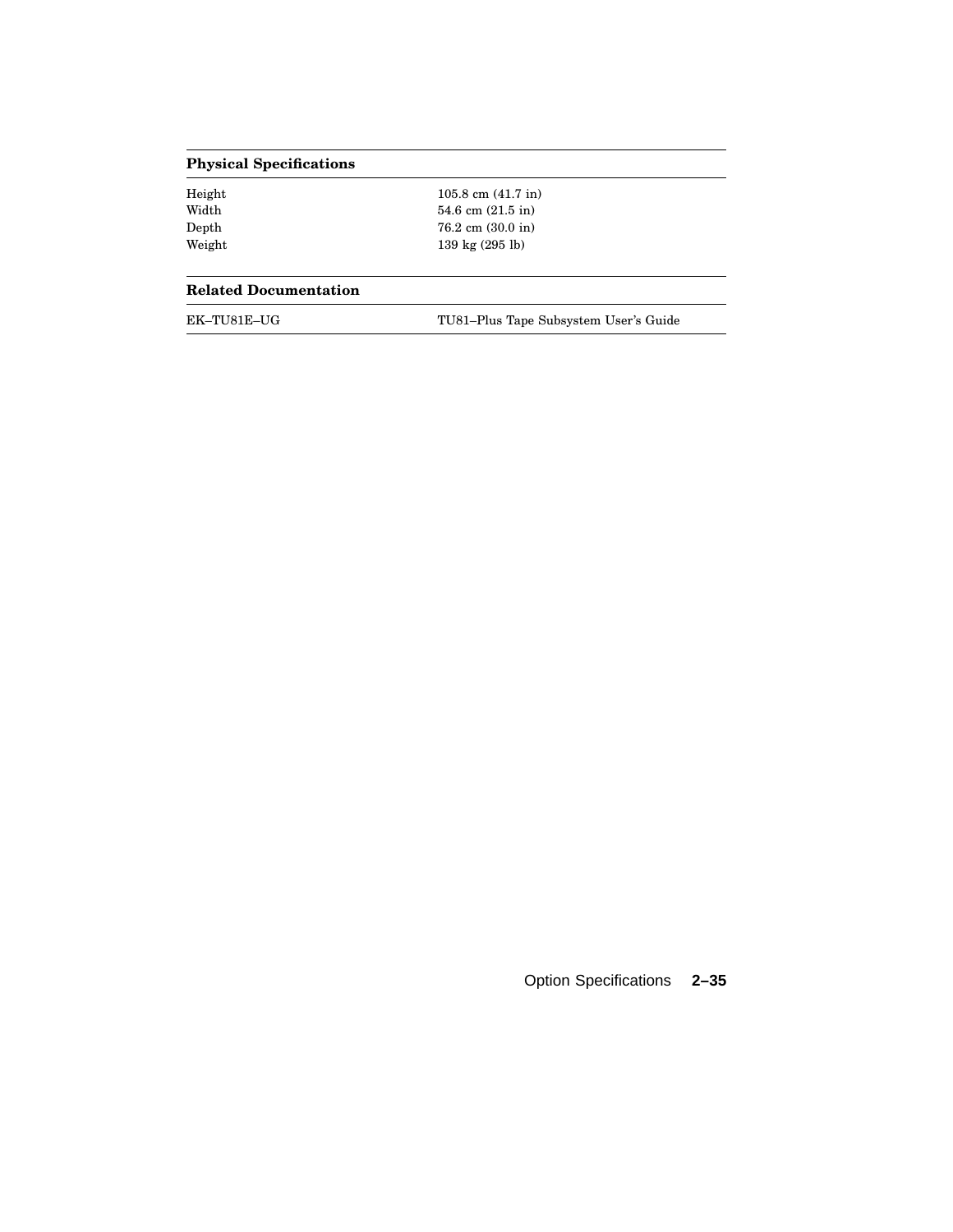# **2.3 Communications Options**

The VAX 4000 Model 300 system supports the following communications options:

- CXA16 asynchronous multiplexer (16 lines)
- CXB16 asynchronous multiplexer (16 lines)
- CXY08 asynchronous multiplexer (8 lines)
- DEQRA Token Ring Q-bus adapter
- DESQA Ethernet controller
- DFA01 asynchronous controller with integral modem
- DPV11 synchronous interface
- DSRVB DECserver 200
- DSV11 synchronous controller

### **Asynchronous Serial Controllers**

Asynchronous serial controllers provide low-speed connections between peripheral devices and the system. Asynchronous communications between the system and the peripheral depends on recognition of a pattern of start and stop bits, not on a time interval.

#### **Synchronous Serial Controllers**

Synchronous serial controllers provide high-speed connections between systems. Communication between synchronous devices depends on time intervals that are synchronized before transmission of data begins.

### **Ethernet Controllers**

Ethernet controllers connect your system to an Ethernet network. With a network connection and appropriate DECnet software, you can use all network services.

**2–36** VAX 4000 Model 300 Technical Information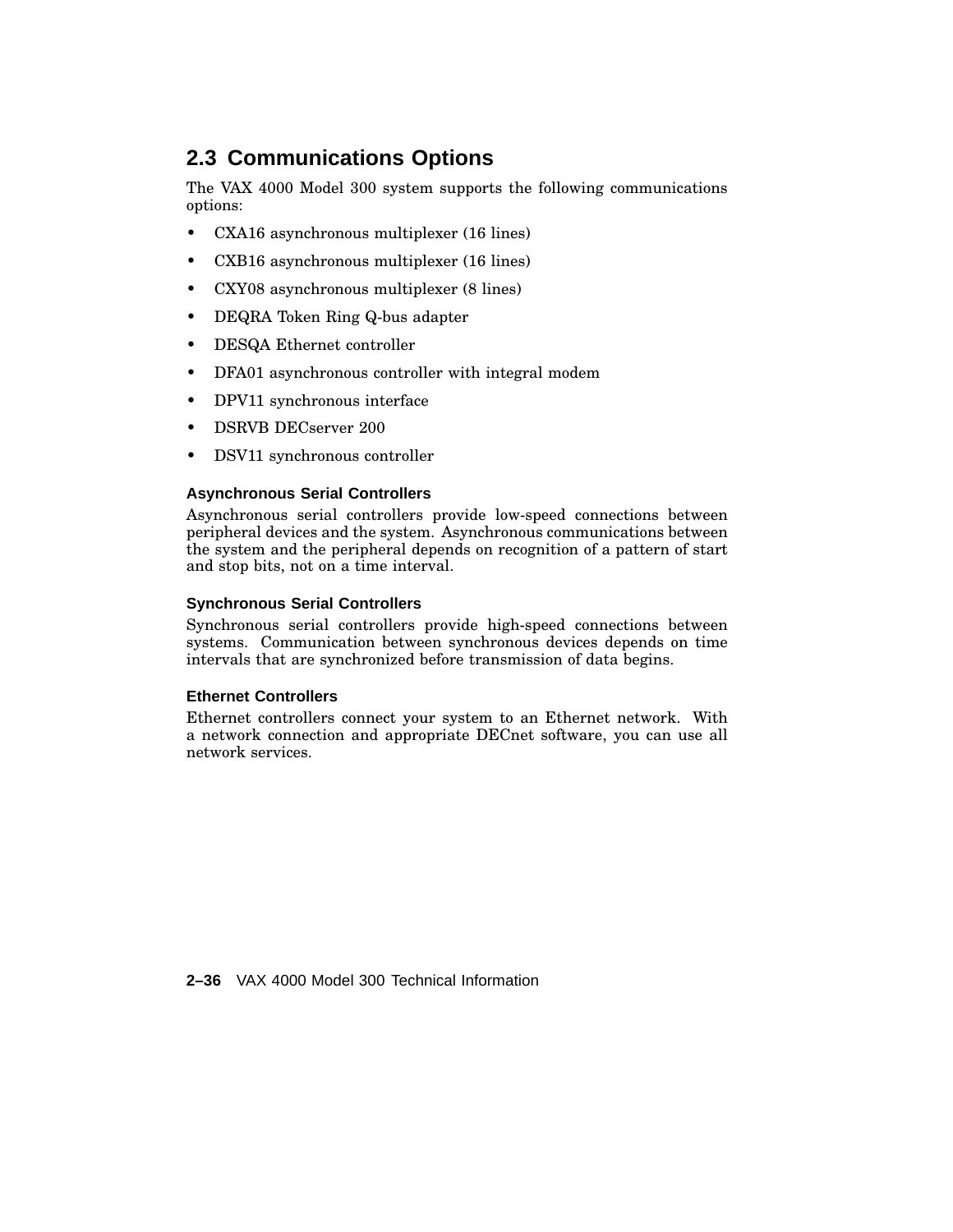# **2.3.1 CXA16 Asynchronous Multiplexer (16 lines)**

The CXA16 is an intelligent, preprogrammed serial controller that can operate in either DHV11 or DHU11 mode, depending on the setting of an on-board switch. The module contains 16 multiplexed lines.

# **Functional Information** Supported line interfaces EIA RS–423–A/CCITT V.10 EIA RS–232–D/CCITT V.28 DEC–423 Split-speed operation All lines Flow control (XON/XOFF) All lines Supported data formats 16 programmable formats (each with 1 start bit) • 5, 6, 7, or 8 data bits, 0 or 1 parity bit, and 1 stop bit • 5 data bits, 0 or 1 parity bit, and 1.5 stop bits • 6, 7, or 8 data bits, 0 or 1 parity bit, and 2 stop bits Parity, if enabled, can be either odd or even. Modem control None

| CXA16 field-installed kit. Includes two 7.6-<br>m $(25-ft)$ BC16D-25 cables, two H3104 cable<br>concentrators, and other accessories required to<br>install the option. |
|-------------------------------------------------------------------------------------------------------------------------------------------------------------------------|
| BC16D-25 cable—data only, 36-conductor,<br>$\bullet$<br>terminated with 36-pin Amphenol connectors                                                                      |
| H3104 cable concentrator—concentrates eight<br>$\bullet$<br>BC16E cables into one BC16D cable; eight<br>modified modular jacks and one 36-pin Am-<br>phenol connector   |
|                                                                                                                                                                         |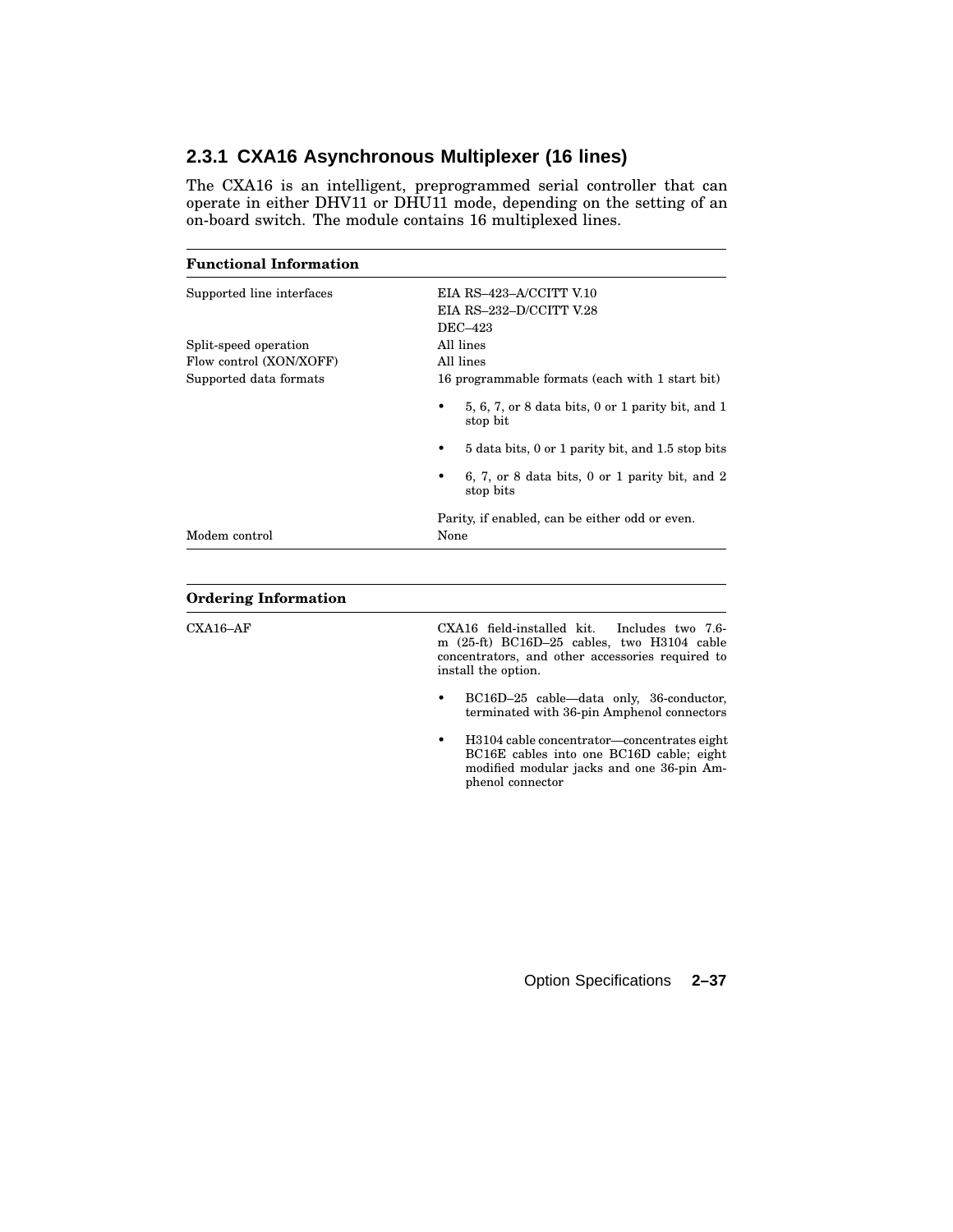#### **Ordering Information**

| BC16E-series cable | Office cable—data only, six-conductor, terminated<br>with modified modular plugs |
|--------------------|----------------------------------------------------------------------------------|
|                    | $BC16E-10: 3 m (10 ft)$<br>٠                                                     |
|                    | $BC16E-25: 7.6 m (25 ft)$<br>٠                                                   |
|                    | $BC16E-50: 15.2 m (50 ft)$<br>٠                                                  |
| H8572              | Cable extender with modified modular jacks.                                      |
| H8571–A            | 25-pin passive adapter <sup>1</sup>                                              |
| H8571-B            | 9-pin passive adapter <sup>1</sup>                                               |
| H3105              | Active adapter. Converts EIA RS-232-D signals<br>to DEC-423 signals.             |

#### **Performance**

| Transmit data transfers               | Single-character transfers or up to 16-char block<br>mode DMA transfers in DHV11 mode.                                                     |
|---------------------------------------|--------------------------------------------------------------------------------------------------------------------------------------------|
|                                       | Single-character or two-character transfers, or up<br>to 16-character block mode DMA transfers in<br>DHU11 mode.                           |
| Receive data transfers                | Single-character transfers in both DHV11 and<br>DHU11 modes.                                                                               |
| Transmit buffer size                  | One character for DHV11 mode transfers                                                                                                     |
|                                       | 64-character FIFO for DHU11 mode transfers                                                                                                 |
|                                       | 64-character FIFO for DMA transfers in DHU11<br>and DHV11 modes                                                                            |
| Receive buffer size                   | 256-character FIFO in DHV11 and DHU11 modes                                                                                                |
| Supported baud rates                  | 16 programmable baud rates: 50; 75; 110; 134.5;<br>150; 300; 600; 1200; 1800; 2000; 2400; 4800; 7200;<br>9600; 19,200; 38,400 <sup>2</sup> |
| Throughput at maximum baud rate:      |                                                                                                                                            |
| 5 data bits, 0 parity, 1 stop bit     | 140,000 characters/s (all lines)                                                                                                           |
| 7 data bits, 1 parity bit, 1 stop bit | 110,000 characters/s (all lines)                                                                                                           |
|                                       |                                                                                                                                            |

#### **Configuration Information**

| Form factor        | Quad height with integral, recessed cover panel |
|--------------------|-------------------------------------------------|
| Power requirements | $+5$ Vdc, 1.6 A (typ); $+12$ Vdc, 0.20 A (typ)  |
| Power consumption  | 10.4 W                                          |

<sup>1</sup>Converts a D-connector to a modified modular jack. Required for connecting terminals and printers to office cables terminated with modified modular plugs.  $238,400$  baud rate is not supported by Digital operating systems.

#### **2–38** VAX 4000 Model 300 Technical Information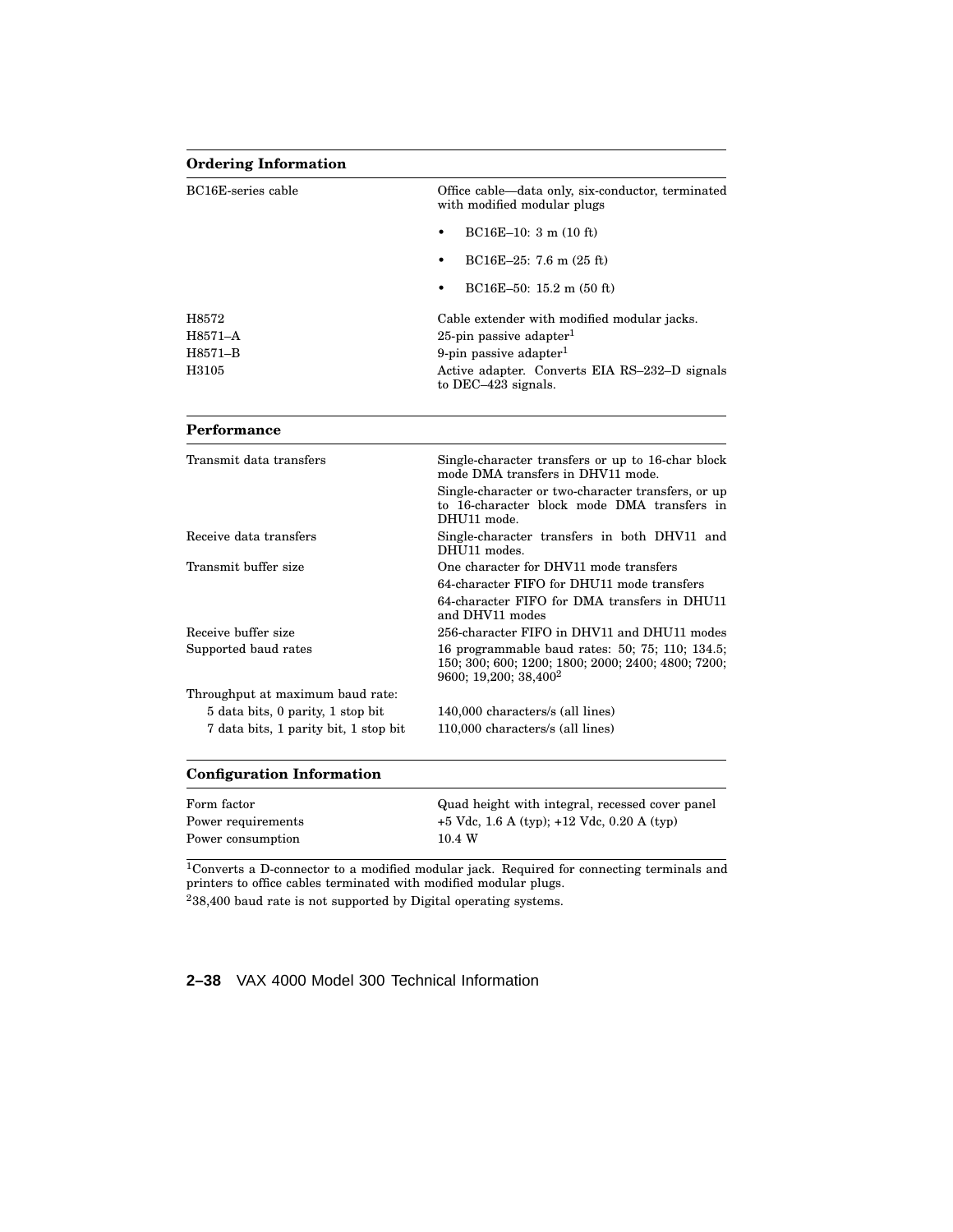# **Configuration Information**

| Bus loads         | $3.0$ ac: $0.5$ dc                   |
|-------------------|--------------------------------------|
| Module connectors | 2 female, 36-pin Amphenol connectors |

# **Related Documentation**

| EK-CAB16-UG | CXA16/CXB16 User's Guide     |
|-------------|------------------------------|
| EK-CAB16-TM | CXA16/CXB16 Technical Manual |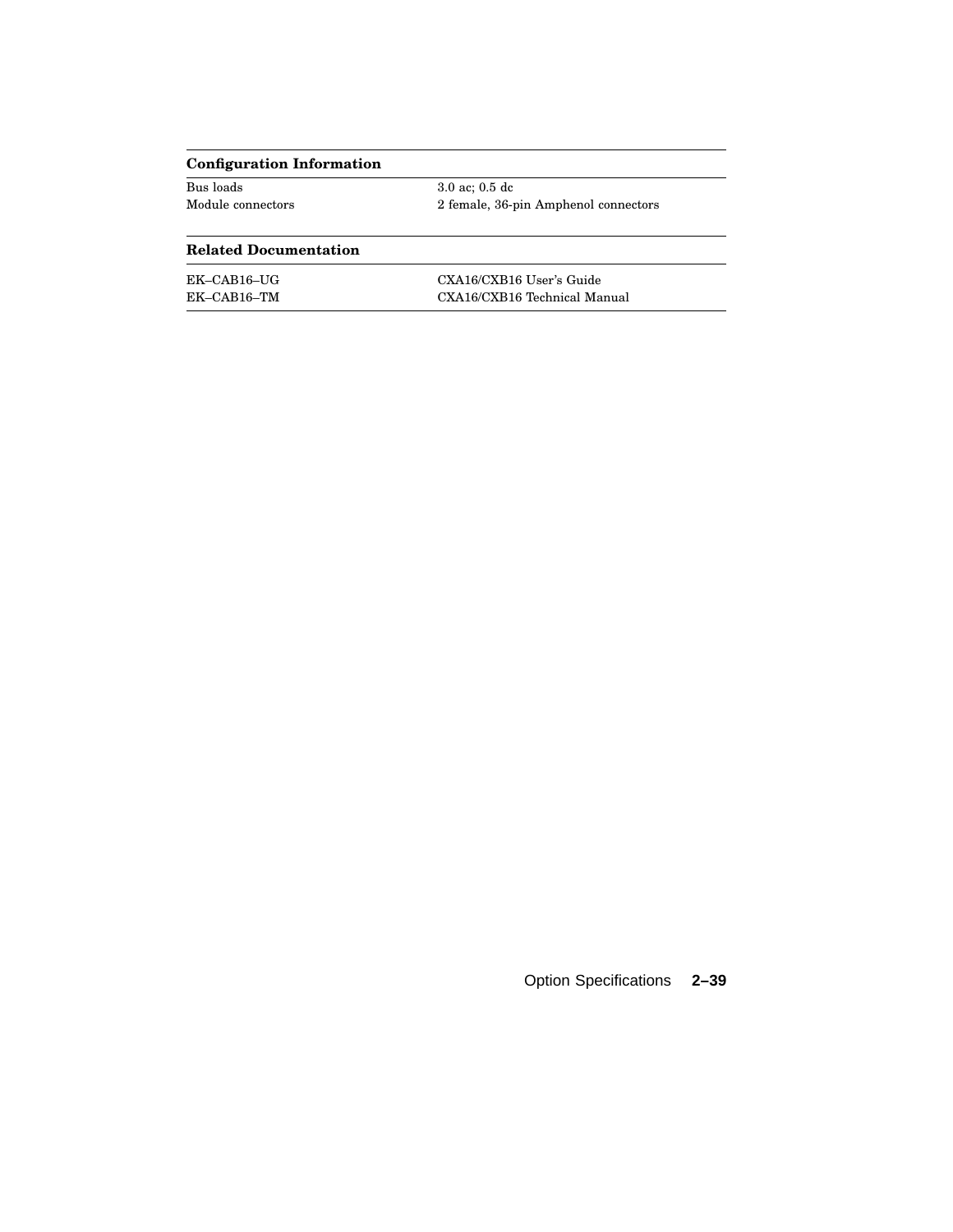# **2.3.2 CXB16 Asynchronous Multiplexer (16 lines)**

The CXB16 is an intelligent, preprogrammed serial controller that can operate in either DHV11 or DHU11 mode, depending on the setting of an on-board switch. The module contains 16 multiplexed lines.

| <b>Functional Information</b>                                                                           |                                                                                                                                                                      |
|---------------------------------------------------------------------------------------------------------|----------------------------------------------------------------------------------------------------------------------------------------------------------------------|
| Supported line interfaces<br>Split-speed operation<br>Flow control (XON/XOFF)<br>Supported data formats | EIA RS-422-A/CCITT V.11 X.27<br>All lines<br>All lines<br>16 programmable formats (each with 1 start bit)                                                            |
|                                                                                                         | $5, 6, 7$ , or 8 data bits, 0 or 1 parity bit, and 1<br>stop bit                                                                                                     |
|                                                                                                         | 5 data bits, 0 or 1 parity bit, and 1.5 stop bits                                                                                                                    |
|                                                                                                         | 6, 7, or 8 data bits, $0$ or 1 parity bit, and 2<br>stop bits                                                                                                        |
| Modem control                                                                                           | Parity, if enabled, can be either odd or even.<br>None                                                                                                               |
| <b>Ordering Information</b>                                                                             |                                                                                                                                                                      |
| $CXB16-AF$                                                                                              | Module and cable kit. Includes two 7.6-m (25-ft)<br>BC16D-25 cables, two H3104 cable concentrators,<br>and other accessories required to install the<br>option.      |
|                                                                                                         | BC16D-25 cable—data only, 36-conductor,<br>terminated with 36-pin Amphenol male<br>connectors                                                                        |
|                                                                                                         | ٠<br>H3104 cable concentrator—concentrates eight<br>BC16E cables into one BC16D cable; eight<br>modified modular jacks and one 36-pin Am-<br>phenol female connector |
| BC16E-series cable                                                                                      | Office cable—data only, six-conductor, terminated<br>with modified modular plugs                                                                                     |
|                                                                                                         | $BC16E-10$ : 3 m (10 ft)                                                                                                                                             |
|                                                                                                         | $BC16E-25$ : 7.6 m $(25$ ft)                                                                                                                                         |
|                                                                                                         | $BC16E-50: 15.2 m (50 ft)$                                                                                                                                           |

**2–40** VAX 4000 Model 300 Technical Information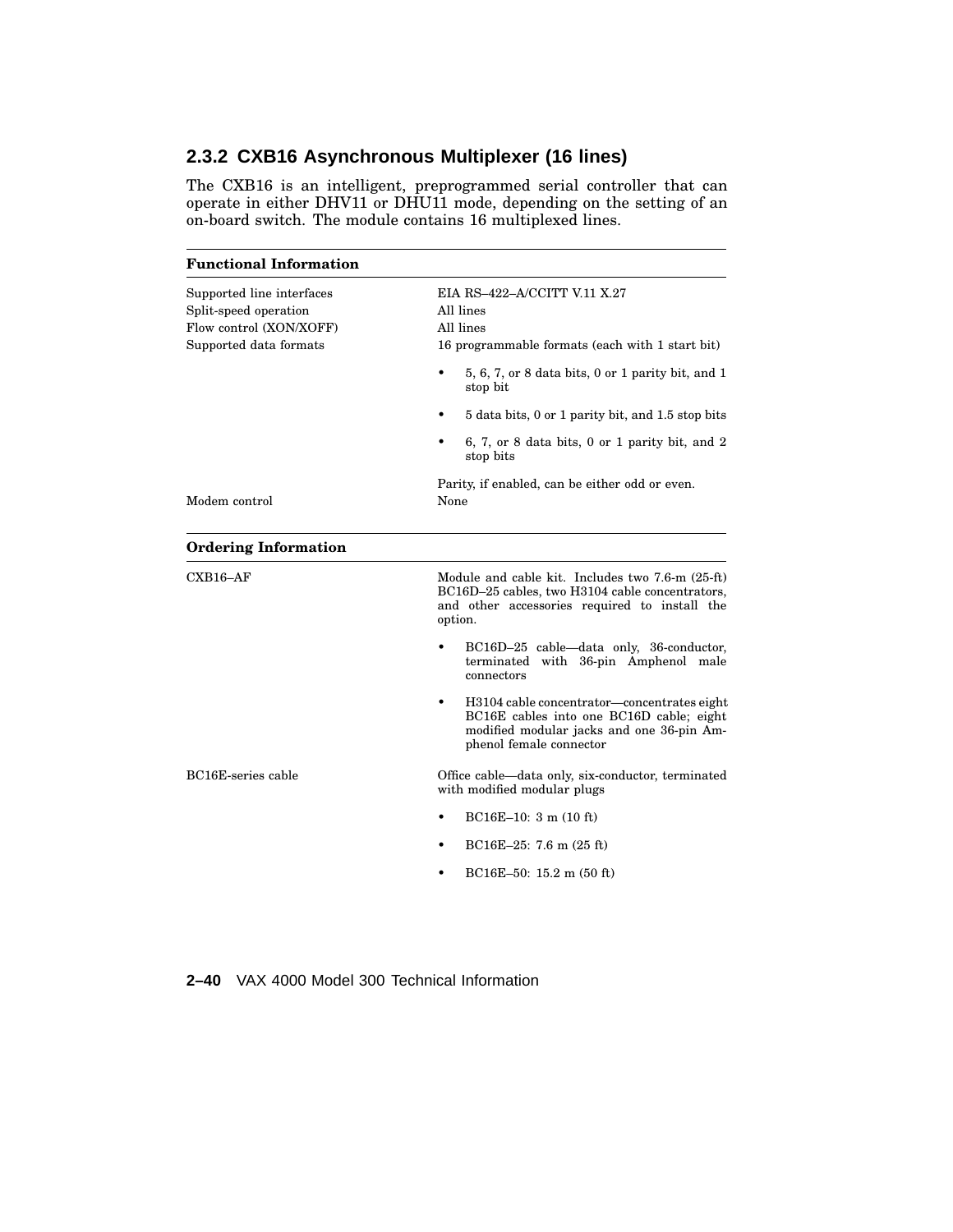# **Ordering Information**

| H8572                                     | Cable extender. Null modem cable terminated<br>with modified modular jacks.                                                                |
|-------------------------------------------|--------------------------------------------------------------------------------------------------------------------------------------------|
| Performance                               |                                                                                                                                            |
| Transmit data transfers                   | Single-character programmed transfers or up to<br>16-character block mode DMA transfers in DHV11<br>mode.                                  |
|                                           | Single-character or two-character programmed<br>transfers, or up to 16-character block mode DMA<br>transfers in DHU11 mode.                |
| Receive data transfers                    | Single-character programmed transfers in both<br>DHV11 and DHU11 modes.                                                                    |
| Transmit buffer size                      | One character for programmed transfers in<br>DHV11 mode                                                                                    |
|                                           | 64-character FIFO for programmed transfers in<br>DHU11 mode                                                                                |
|                                           | 64-character FIFO for DMA transfers in DHU11<br>and DHV11 modes                                                                            |
| Receive buffer size                       | 256-character FIFO in DHV11 and DHU11 modes                                                                                                |
| Supported baud rates                      | 16 programmable baud rates: 50; 75; 110; 134.5;<br>150; 300; 600; 1200; 1800; 2000; 2400; 4800; 7200;<br>9600; 19,200; 38,400 <sup>1</sup> |
| Throughput at maximum baud rate:          |                                                                                                                                            |
| 5 data bits, 0 parity bits, 1 stop<br>bit | 140,000 characters/second (all lines)                                                                                                      |
| 7 data bits, 1 parity bit, 1 stop bit     | 110,000 characters/second (all lines)                                                                                                      |

## **Configuration Information**

| Form factor        | Quad height with integral, recessed cover panel |
|--------------------|-------------------------------------------------|
| Power requirements | $+5$ Vdc, 2.0 A (typ); $+12$ Vdc, 0.00 A (typ)  |
| Power consumption  | 10.0 W                                          |
| Bus loads          | $3.0$ ac: $0.5$ dc                              |
| Module connectors  | 2 female, 36-pin Amphenol connectors            |

 $138,400$  baud rate is not supported by Digital operating systems.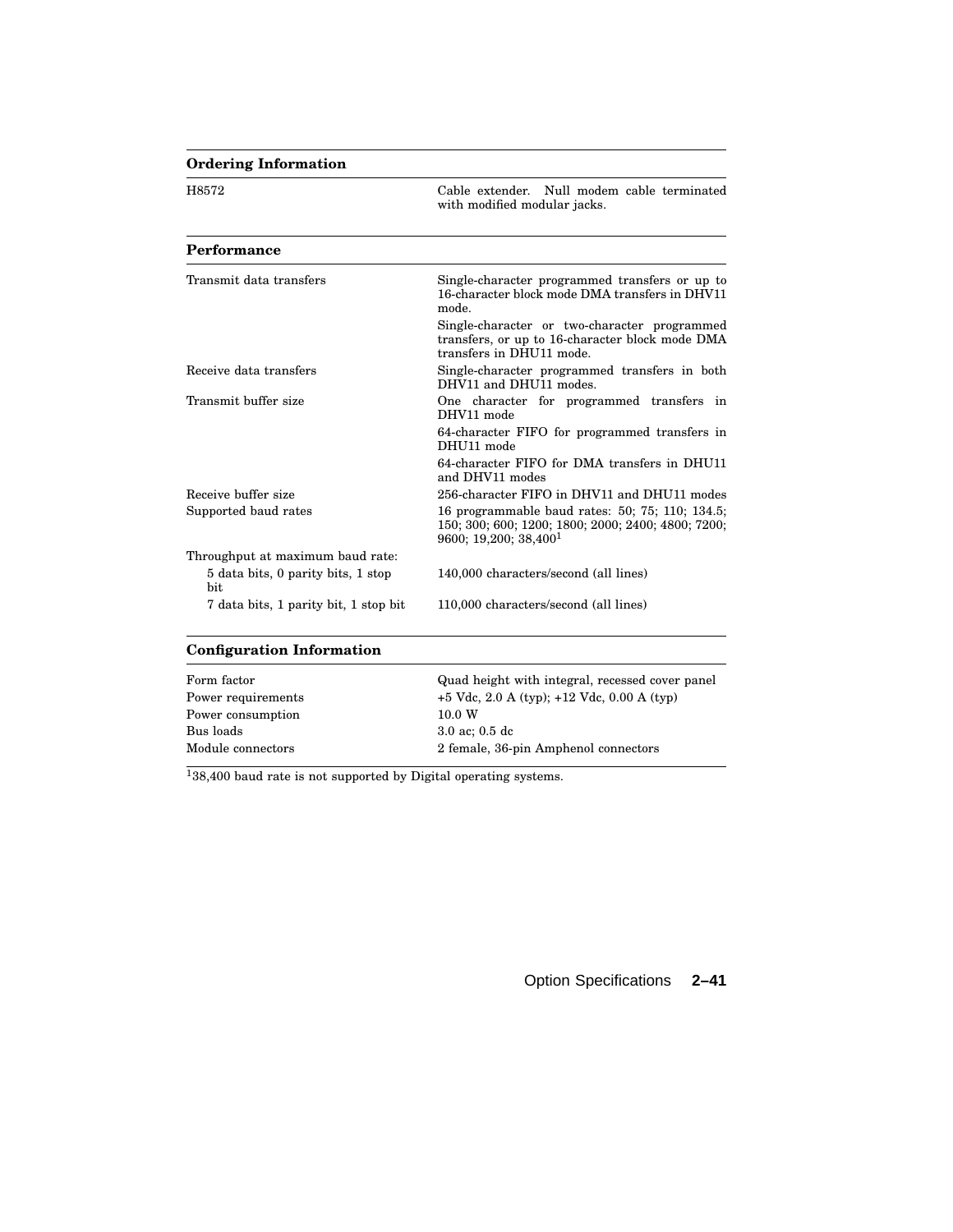### **Related Documentation**

| EK-CAB16-UG | CXA16/CXB16 User's Guide     |
|-------------|------------------------------|
| EK-CAB16-TM | CXA16/CXB16 Technical Manual |

**2–42** VAX 4000 Model 300 Technical Information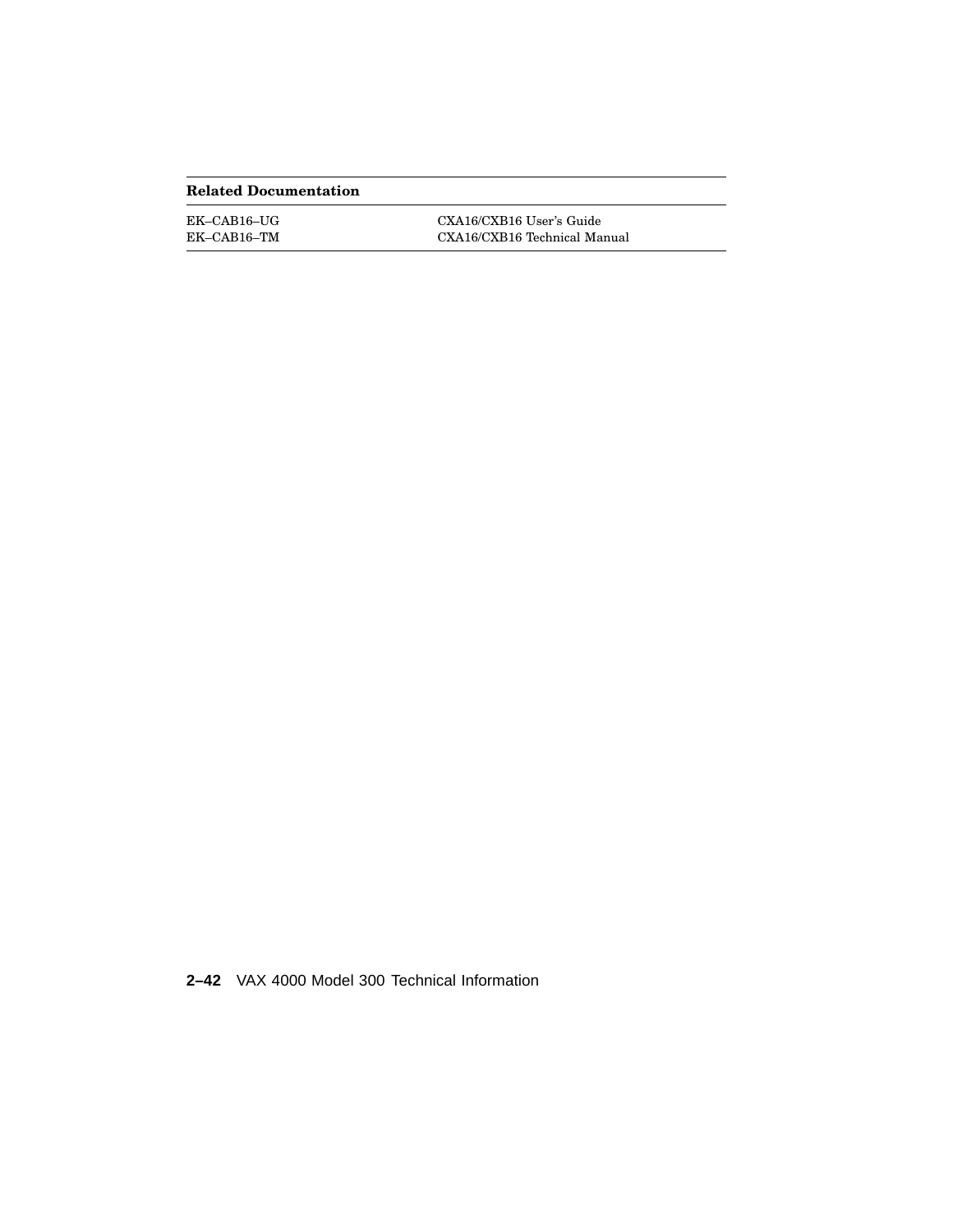# **2.3.3 CXY08 Asynchronous Multiplexer (8 Lines)**

The CXY08 asynchronous multiplexer performs data concentration, realtime processing, and interactive terminal handling. The CXY08 can operate in either DHV11 or DHU11 mode, depending on the setting of an on-board switch. The CXY08 supports full modem control.

| <b>Functional Information</b> |                                                                                                                                                                                 |
|-------------------------------|---------------------------------------------------------------------------------------------------------------------------------------------------------------------------------|
| Supported line interfaces     | EIA RS-423-A/CCITT V.10<br>EIA RS-232-D/CCITT V.28                                                                                                                              |
| Split-speed operation         | DEC-423<br>All lines                                                                                                                                                            |
| Flow control (XON/XOFF)       | All lines                                                                                                                                                                       |
| Supported data formats        | 16 programmable formats (each with 1 start bit)                                                                                                                                 |
|                               | $5, 6, 7$ , or 8 data bits, 0 or 1 parity bit, and 1<br>stop bit                                                                                                                |
|                               | 5 data bits, 0 or 1 parity bit, 1.5 stop bits                                                                                                                                   |
|                               | 6, 7, or 8 data bits, 0 or 1 parity bit, and 2<br>stop bits                                                                                                                     |
| Modem control                 | Parity, if enabled, can be either odd or even.<br>Full                                                                                                                          |
| Supported modems              | Bell models 103, 113, 212                                                                                                                                                       |
| <b>Ordering Information</b>   |                                                                                                                                                                                 |
| $CXY08 - AF$                  | CXY08 field-installed kit.<br>Includes two 3.7-<br>m (12-ft) BC19N-12 cable assemblies and other<br>accessories required to install the option.                                 |
|                               | BC19N-12 cable assembly-concentrates four<br>11-conductor cables with 25-pin male<br>D-connectors into one 44-connector cable ter-<br>minated by a 50-pin male CHAMP connector. |
| Performance                   |                                                                                                                                                                                 |
| Transmit data transfers       | Single-character programmed transfers or up to<br>16-character block mode DMA transfers in DHV11                                                                                |

mode.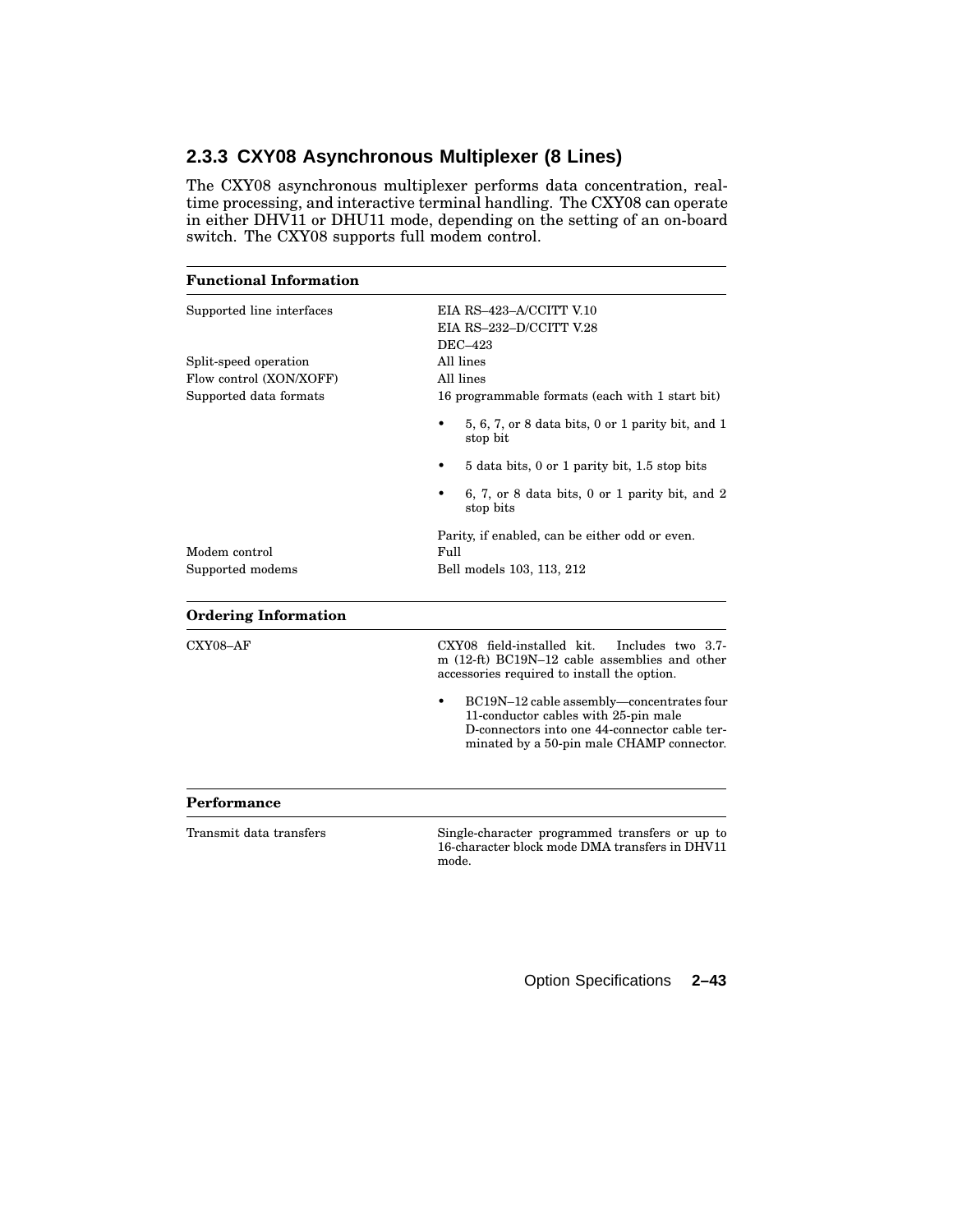### **Performance**

|                                           | Single-character or two-character programmed<br>transfers, or up to 16-character block mode DMA<br>transfers in DHU11 mode.                |
|-------------------------------------------|--------------------------------------------------------------------------------------------------------------------------------------------|
| Receive data transfers                    | Single-character programmed transfers in both<br>DHV11 and DHU11 modes.                                                                    |
| Transmit buffer size                      | One character for programmed transfers in<br>DHV11 mode                                                                                    |
|                                           | 64-character FIFO for programmed transfers in<br>DHU11 mode                                                                                |
|                                           | 64-character FIFO for DMA transfers in DHU11<br>and DHV11 modes                                                                            |
| Receive buffer size                       | 256-character FIFO in DHV11 and DHU11 modes                                                                                                |
| Supported baud rates                      | 16 programmable baud rates: 50; 75; 110; 134.5;<br>150; 300; 600; 1200; 1800; 2000; 2400; 4800; 7200;<br>9600; 19,200; 38,400 <sup>1</sup> |
| Throughput at maximum baud rate:          |                                                                                                                                            |
| 5 data bits, 0 parity bits, 1 stop<br>bit | 87,771 characters/second (all lines)                                                                                                       |
| 7 data bits, 1 parity bit, 1 stop bit     | 61,440 characters/second (all lines)                                                                                                       |
|                                           |                                                                                                                                            |

### **Configuration Information**

| Form factor        | Quad height with integral, recessed cover panel  |
|--------------------|--------------------------------------------------|
| Power requirements | $+5$ Vdc, 1.64 A (typ); $+12$ Vdc, 0.395 A (typ) |
| Power consumption  | 12.94 W                                          |
| Bus loads          | $3.0$ ac; $0.5$ dc                               |
| Module connectors  | 2 female, 50-pin CHAMP connectors                |
|                    |                                                  |

### **Related Documentation**

EK–CXY08–UG CXY08 User's Guide<br>EK–CXY08–TM CXY08 Technical Mar CXY08 Technical Manual

 $138,400$  baud rate is not supported by Digital operating systems.

## **2–44** VAX 4000 Model 300 Technical Information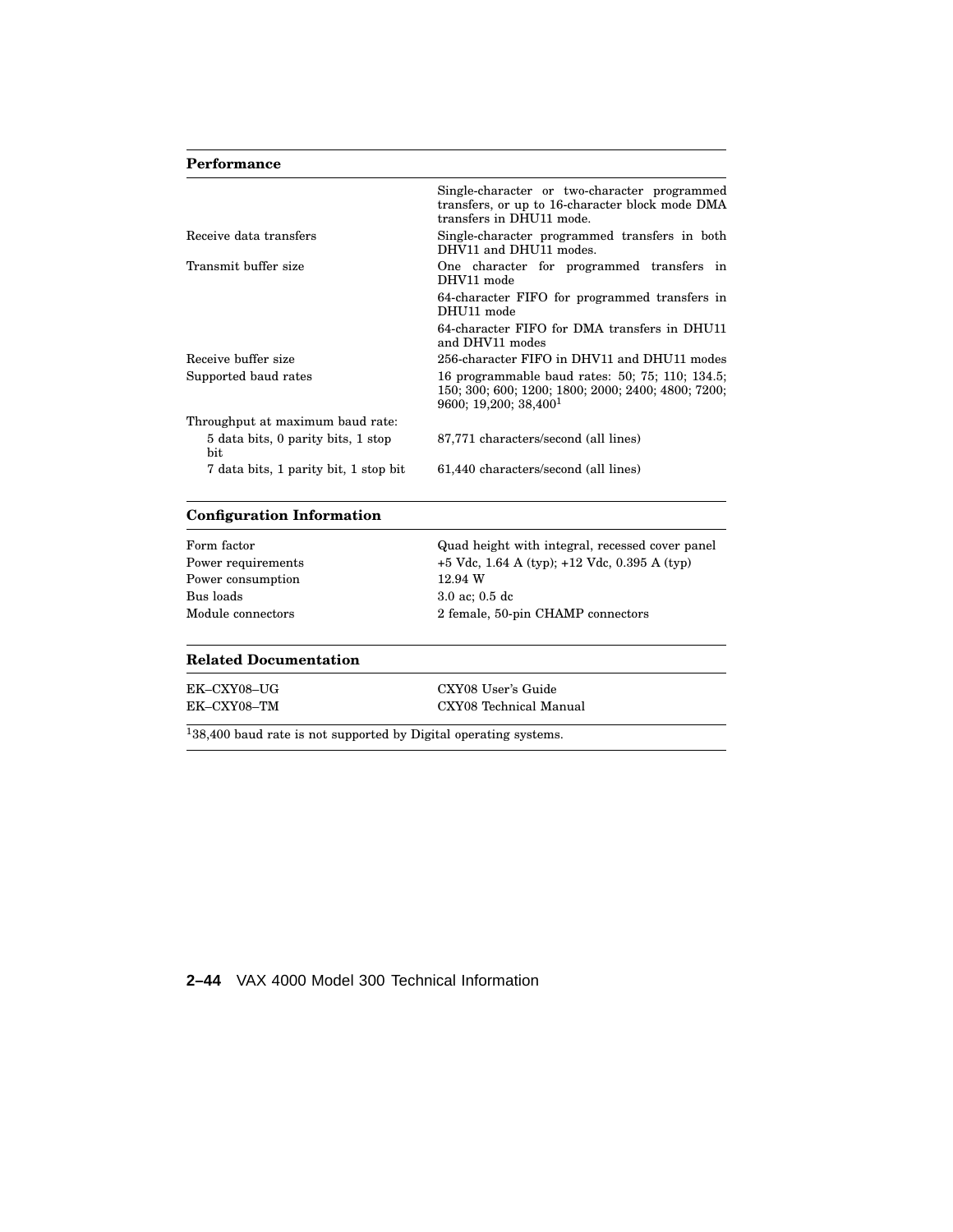# **2.3.4 DEQRA Token Ring Q-Bus Adapter**

The DEQRA Token Ring Q-bus adapter and its software, TRDRV/VMS, enable Q-bus VAX systems to connect to 4- or 16-Mbits/second Token Ring networks, and act as full function DECnet Phase IV nodes and pathworks for VMS servers.

| <b>Functional Information</b>                                       |                                                                                                           |
|---------------------------------------------------------------------|-----------------------------------------------------------------------------------------------------------|
| Supported protocols<br>Operating system supported                   | IBM-compatible Token Ring (IEEE 802.5)<br><b>VMS 5.4</b><br>DECTRN Driver VMS 1.0                         |
| <b>Ordering Information</b>                                         |                                                                                                           |
| DEQRA-CA                                                            | DEQRA module, documentation, and licensed<br>letter                                                       |
| $BC29E-15$<br>OL-GVJAP-AA                                           | External console ribbon cable, 15-ft<br>Software license                                                  |
| Performance                                                         |                                                                                                           |
| Data transfer rate                                                  | 4-Mbits and 16-Mbits                                                                                      |
| <b>Diagnostic Support</b>                                           |                                                                                                           |
| Diagnostic support                                                  | Power-up self test<br><b>MDM</b><br>Installation Verification Procedure (IVP)<br>DEQRA specific from host |
| <b>Configuration Information</b>                                    |                                                                                                           |
| Form factor<br>Power requirements<br>Power consumption<br>Bus loads | Quad height<br>+5 Vdc, 4.0 A; +12 Vdc, 0.1 A<br>21.2 W<br>$2.2$ ac; 0.5 dc                                |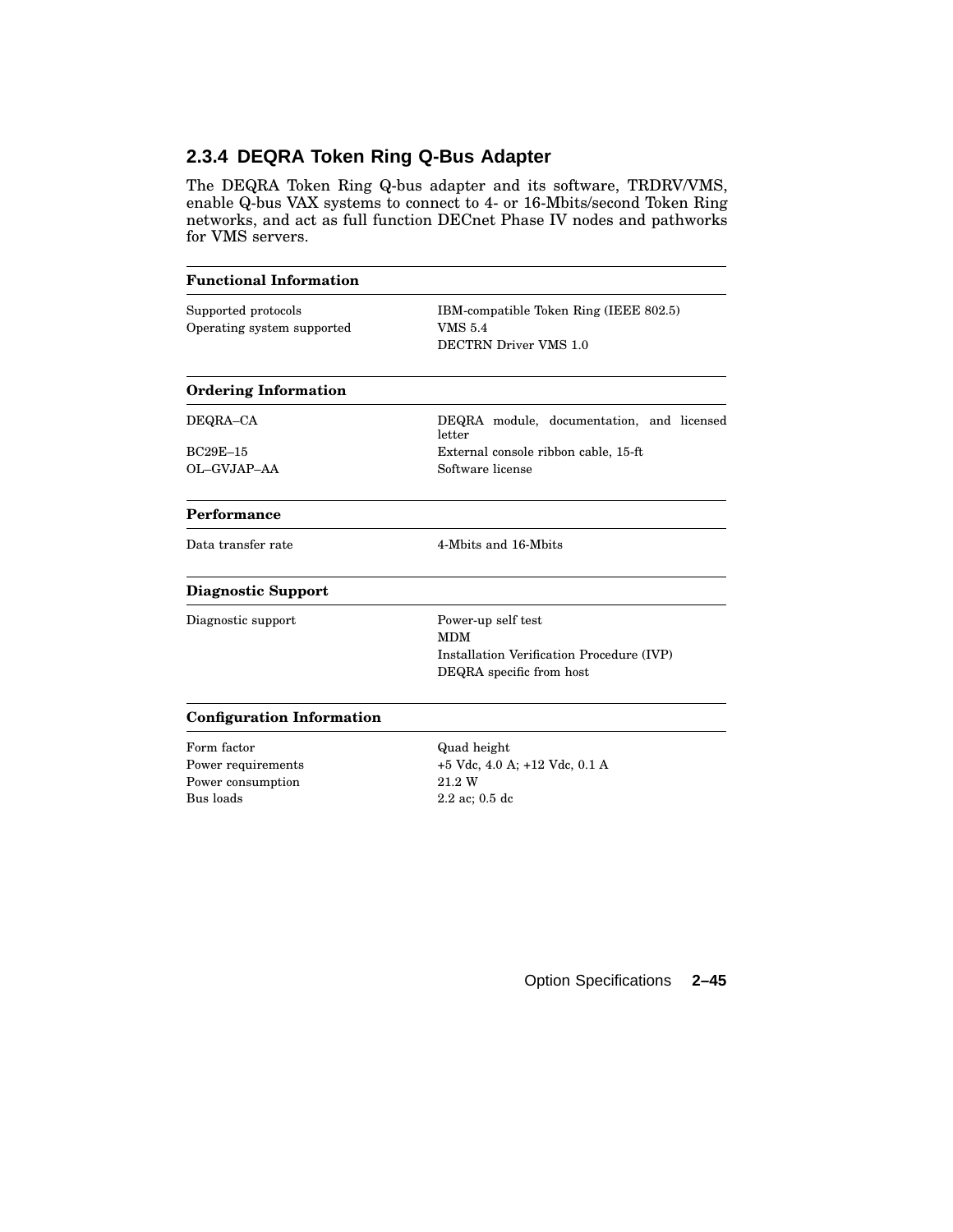### **Related Documentation**

| EK-DEQRA-IN | <b>DECTRN</b> Controller 100 Hardware Installation |
|-------------|----------------------------------------------------|
| EK-DEQRA-TM | <b>DECTRN</b> Controller 100 Hardware Description  |
| AA–PH7NA–TE | <b>DECTRN</b> Device Driver for VMS Installation   |
| AA–PH7PA–TE | DECTRN Device Driver for VMS Use and               |
|             | Programming                                        |

**2–46** VAX 4000 Model 300 Technical Information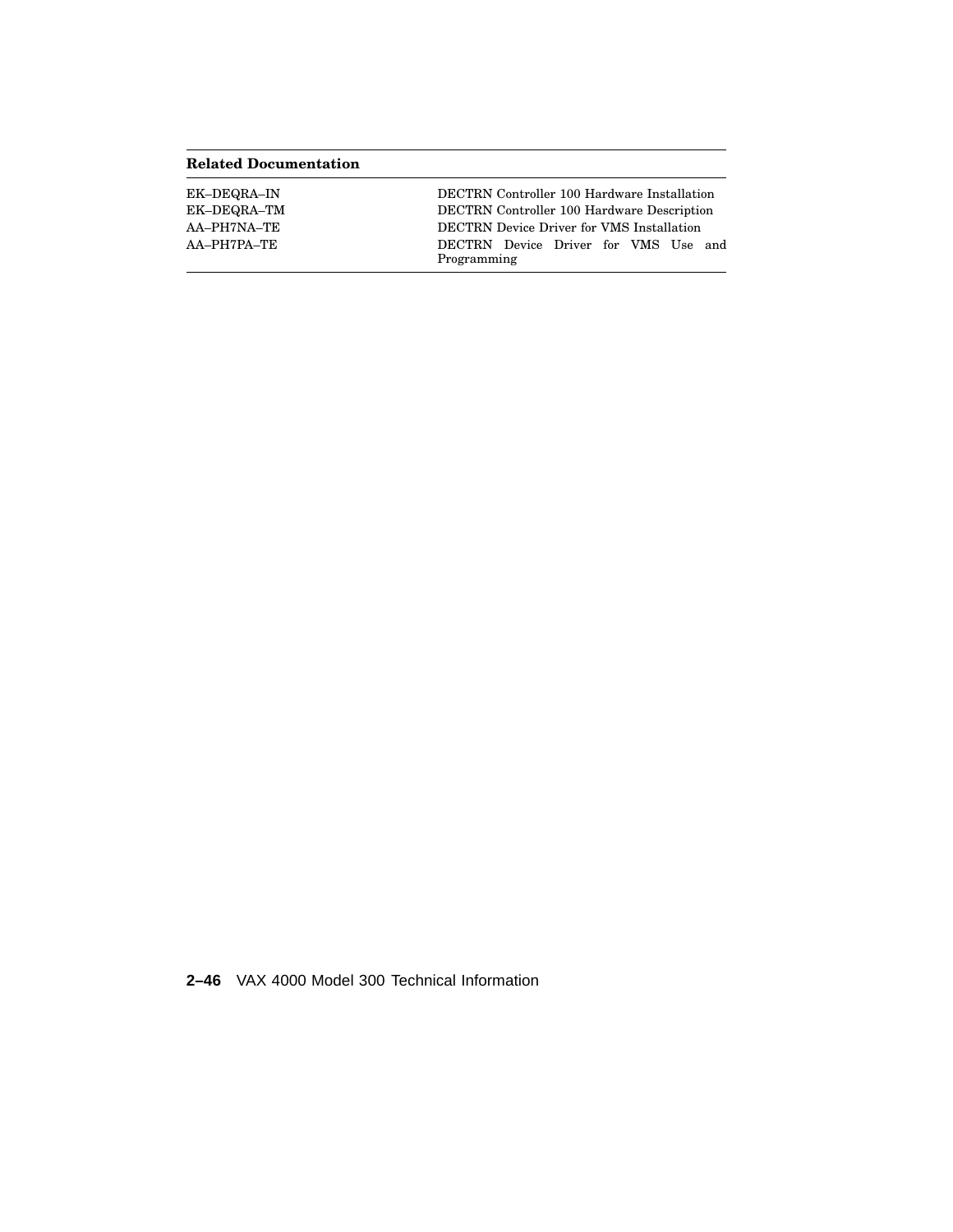# **2.3.5 DESQA Ethernet Controller**

The DESQA Ethernet controller provides a high-speed asynchronous connection between a Q22-bus system and a local area network (LAN) based on Ethernet or IEEE 802.3. The DESQA supports either standard or ThinWire Ethernet cabling.

| <b>Functional Information</b>    |                                       |
|----------------------------------|---------------------------------------|
| Supported protocols              | Ethernet, IEEE 802.3                  |
|                                  | Maintenance Operation Protocol (MOP)  |
| <b>Ordering Information</b>      |                                       |
| DESQA-SF                         | DESQA field-installed kit             |
| External cable (standard)        | <b>BNE3B or BNE3D</b>                 |
| External cable (ThinWire)        | <b>BC16M</b>                          |
| Performance                      |                                       |
| Transmit/Receive data transfers  | Up to 32-byte block mode DMA          |
| Transmit data transfers          | 2-Kbyte FIFO for DMA transfers        |
| Receive data transfers           | 4-Kbyte FIFO for DMA transfers        |
| Throughput at maximum rate       | 10 Mbits/second                       |
| <b>Configuration Information</b> |                                       |
| Form factor                      | Quad height                           |
| Power requirements               | +5 Vdc, 2.4 A; +12 Vdc, 0.22 A        |
| Power consumption                | 14.64 W                               |
| Bus loads                        | $2.2$ ac; 0.5 dc                      |
| Module connectors (standard)     | One 15-pin D-type                     |
| Module connectors (Thinwire)     | T-connector to BNC connector on DESQA |
| <b>Related Documentation</b>     |                                       |
| EK-DESQA-TM                      | DESQA Technical Manual                |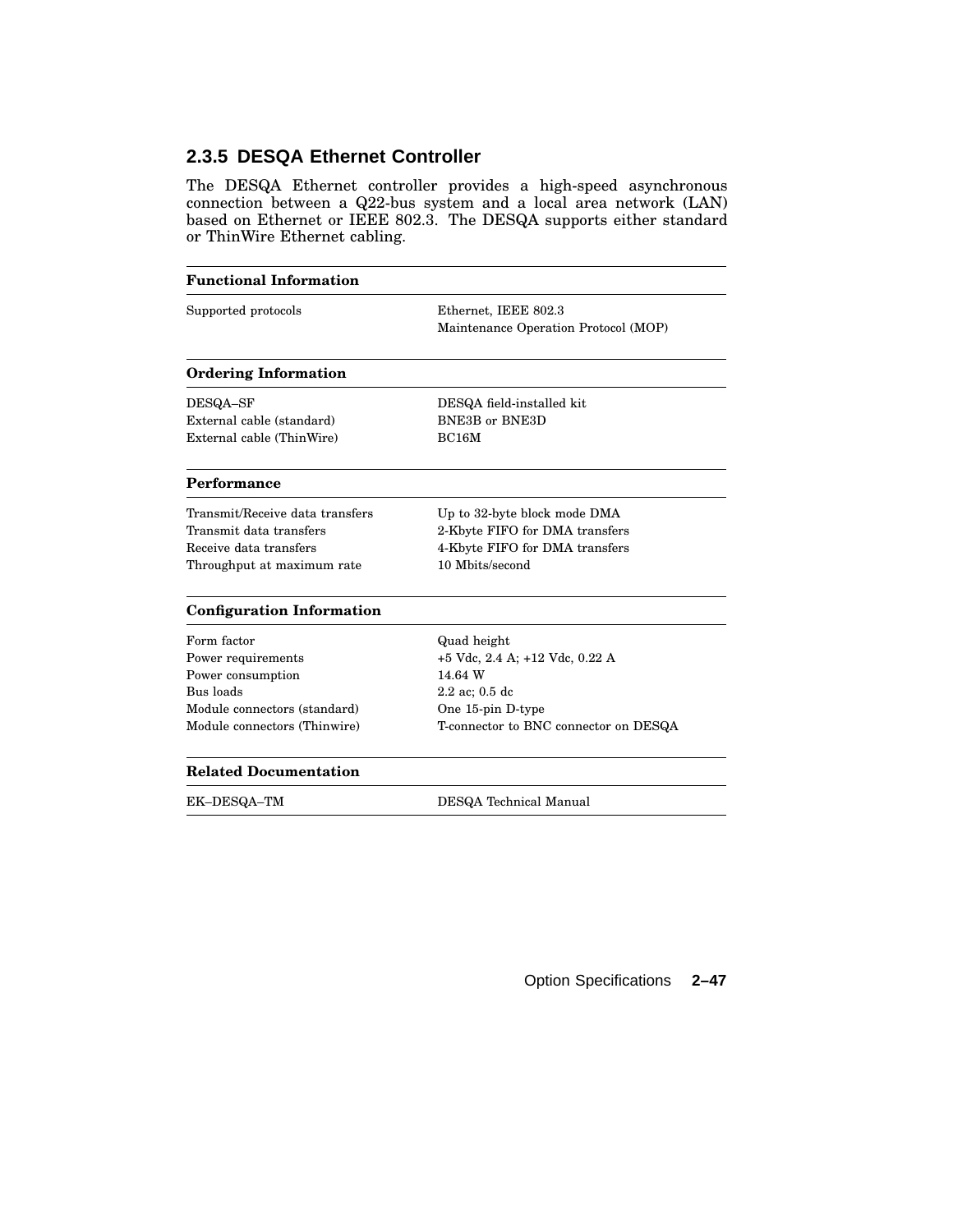# **2.3.6 DFA01 Asynchronous Controller with Integral Modem**

The DFA01 is an asynchronous serial controller that emulates the DZQ11. It has two lines, each with a DF224-compatible integral modem.

| <b>Functional Information</b>   |                                                                                     |  |
|---------------------------------|-------------------------------------------------------------------------------------|--|
| Supported modulation protocols  | Bell 103J                                                                           |  |
|                                 | <b>Bell 212A</b>                                                                    |  |
|                                 | <b>CCITT V.22</b>                                                                   |  |
|                                 | <b>CCITT V.22-BIS</b>                                                               |  |
| Split-speed operation           | <b>Both lines</b>                                                                   |  |
| Flow control (XON/XOFF)         | No                                                                                  |  |
| Supported data formats          | 8 programmable formats (each with 1 start bit)                                      |  |
|                                 | $5, 6, 7$ , or 8 data bits, 0 or 1 parity bit, and 1<br>stop bit                    |  |
|                                 | 5, 6, 7, or 8 data bits, 0 or 1 parity bit, and 2<br>stop bits                      |  |
| Modem control                   | Full                                                                                |  |
| <b>Ordering Information</b>     |                                                                                     |  |
| DFA01-AF                        | Field-installed kit                                                                 |  |
| Performance                     |                                                                                     |  |
| Transmit data transfers         | Single-character programmed transfers                                               |  |
| Receive data transfers          | Single-character programmed transfers                                               |  |
| Transmit buffer size            | One character for programmed transfers                                              |  |
| Receive buffer size             | 64-character FIFO                                                                   |  |
| Supported baud rates            | 8 programmable baud rates: 50, 75, 110, 134.5,<br>150, 300, 1200, 2400 <sup>1</sup> |  |
| Throughput at maximum baud rate | 1200 bytes/second                                                                   |  |

<sup>1</sup>The serial line is capable of baud rates up to  $9600$  baud. However, because the modem is restricted to speeds of 0–300, 1200, and 2400 baud, all other baud rates are considered illegal and pass meaningless data.

**2–48** VAX 4000 Model 300 Technical Information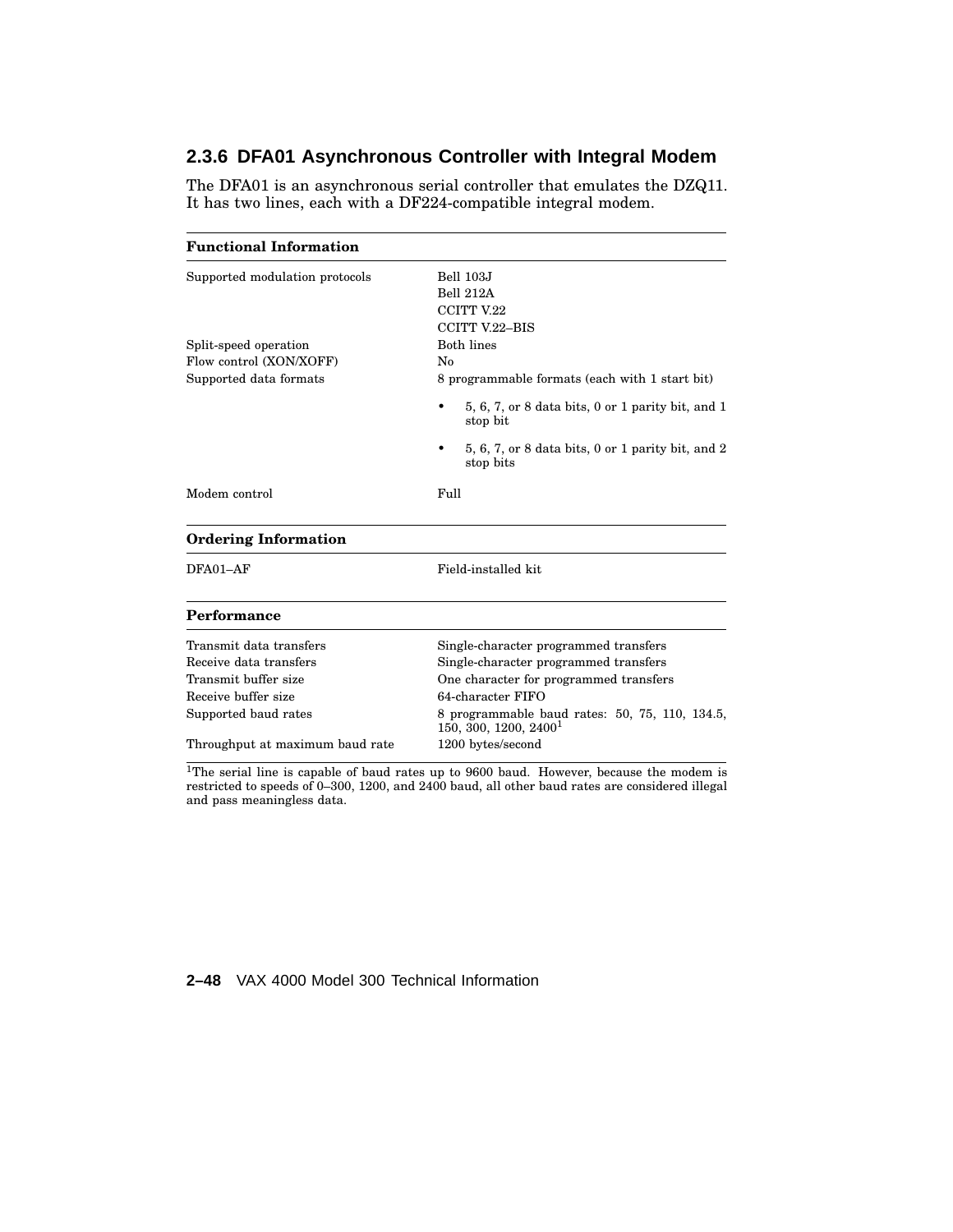### **Configuration Information**

| Form factor        | Quad height with integral, flush cover panel                                                    |
|--------------------|-------------------------------------------------------------------------------------------------|
| Power requirements | $+5$ Vdc, 1.97 A; $+12$ Vdc, 0.04 A                                                             |
| Power consumption  | 10.30 W                                                                                         |
| Bus loads          | $3.0$ ac: 1.0 dc                                                                                |
| Module connectors  | 4 TELCO: 2 modified modular jacks (MMJ) for<br>data lines; 2 modular jacks (MJ) for voice lines |

#### **Related Documentation**

| EK-DFA01-UG | DFA01 Modem User's Guide       |
|-------------|--------------------------------|
| EK-DFA01-IN | DFA01 Modem Installation Guide |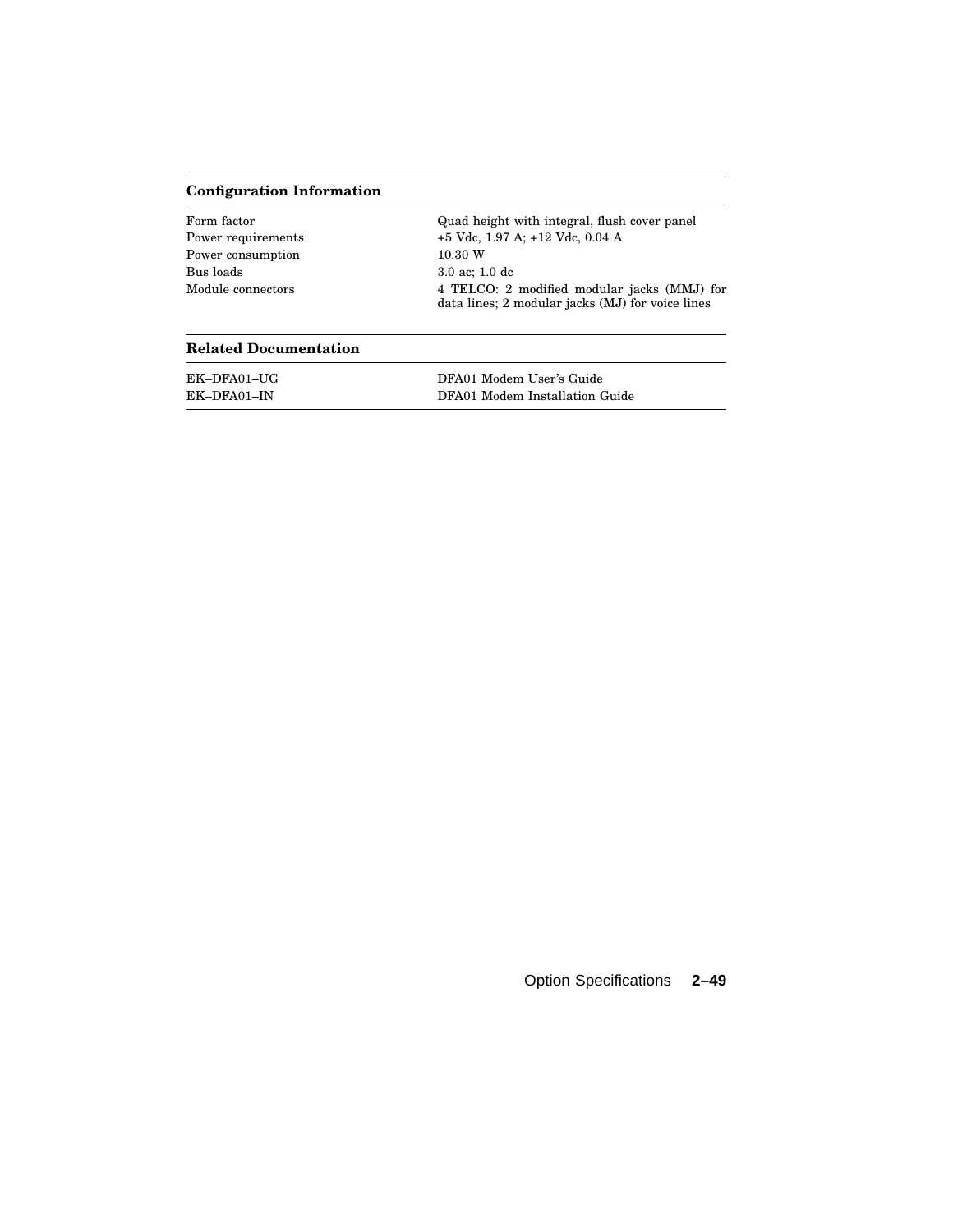# **2.3.7 DPV11 Synchronous Controller**

The DPV11 is a single-line programmable controller that provides local or remote interconnections between systems.

| <b>Functional Information</b>    |                                                                                                             |
|----------------------------------|-------------------------------------------------------------------------------------------------------------|
| Supported line interfaces        | EIA RS-232-C/CCITT V.28                                                                                     |
|                                  | <b>EIA RS-423-A</b>                                                                                         |
|                                  | <b>EIA RS-422-A</b>                                                                                         |
| Supported protocols              | DDCMP, BISYNC, and SDLC                                                                                     |
| Operating mode                   | Full or half-duplex                                                                                         |
| Character size                   | Program selectable (5–8 bits with character-oriented<br>protocols and 108 bits with bit-oriented protocols) |
| Modem support                    | Limited                                                                                                     |
| Supported modems                 | All Digital modems and the Bell 200 series                                                                  |
| <b>Ordering Information</b>      |                                                                                                             |
| DPV11-SF                         | Field-installed kit                                                                                         |
| Performance                      |                                                                                                             |
| Transmit/Receive data transfers  | Single-byte programmed transfer                                                                             |
| Transmit buffer size             | 2 bytes                                                                                                     |
| Receive buffer size              | 2 bytes                                                                                                     |
| Data rate                        | 56 Kbits/second                                                                                             |
| <b>Configuration Information</b> |                                                                                                             |
| Form factor                      | Dual height                                                                                                 |
| Power requirements               | $+5$ Vdc, 1.2 A (typ); $+12$ Vdc, 0.3 A (typ)                                                               |
| Power consumption                | 9.6 W                                                                                                       |
| Bus loads                        | 1.0 ac; 1.0 dc                                                                                              |
| <b>Related Documentation</b>     |                                                                                                             |
| EK-DPV11-UG                      | DPV11 Synchronous Interface User's Guide                                                                    |
| EK-DPV11-TM                      | DPV11 Technical Manual                                                                                      |

### **2–50** VAX 4000 Model 300 Technical Information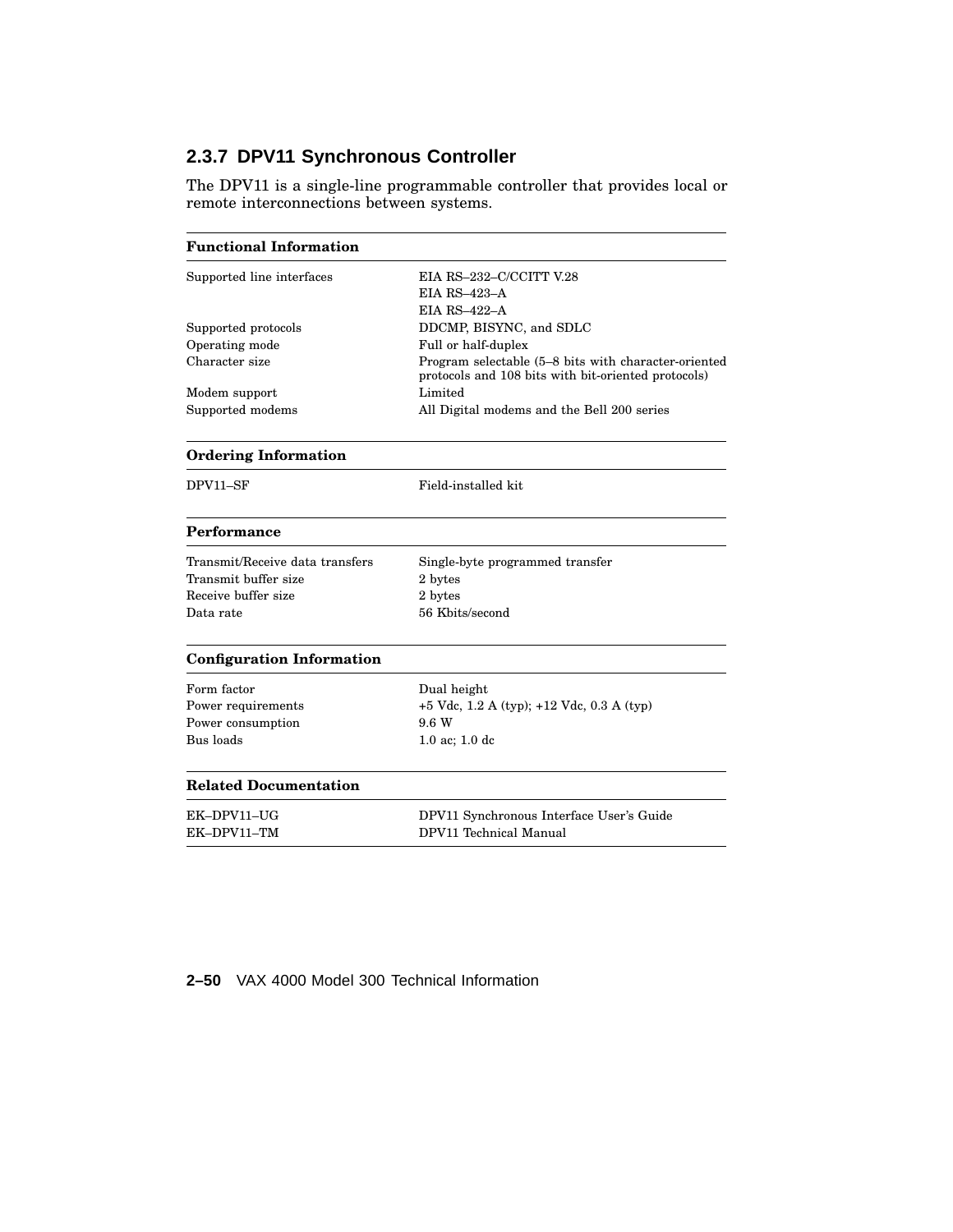### **2.3.8 DSRVB DECserver 200**

The DSRVB DECserver 200 is an 8-line terminal server connecting terminals to a host computer on an Ethernet local area network. Software for the server is downloaded from a host. The server is available in two models: the modem control (MC) model an RS–232–C line interface; the data leads (DL) model has no modem control and a DEC–423 (DECconnect) line interface.

#### **Functional Information**

| Supported line interfaces  | RS-232-C (MC Model)/DEC-423 (DL Model) |
|----------------------------|----------------------------------------|
| Modem control              | Yes (MC Model)/No (DL Model)           |
| Protocols                  | Asynchronous                           |
| Supported terminal devices | VT, LN, LA, and LQ-series devices      |

#### **Ordering Information (hardware only)**<sup>1</sup>

| <b>DSRVB-AA</b> | 8-line DECserver 200/MC, RS-232-C line inter-<br>face, 120 V. Includes country kit. <sup>2</sup> |
|-----------------|--------------------------------------------------------------------------------------------------|
| DSRVB-BA        | 8-line DECserver 200/DL, DEC-423 (DECconnect)<br>line interface, 120 V. Includes country kit.    |
| DSRVB-AB        | 8-line DECserver 200/MC, RS-232-C line inter-<br>face, 240 V. Requires country kit.              |
| DSRVB-BB        | 8-line DECserver 200/DL, DEC-423 (DECconnect)<br>line interface, 240 V. Requires country kit.    |
|                 |                                                                                                  |

#### **Performance**

| Maximum throughput |  |
|--------------------|--|
|                    |  |

8 lines at 19.2 Kbytes/second

#### **Physical Specifications**

| Height | 11.75 cm $(4.63 \text{ in})$           |
|--------|----------------------------------------|
| Width  | $48.90 \text{ cm } (19.25 \text{ in})$ |
| Depth  | $32.07$ cm $(12.63)$ in                |
| Weight | $5.44 \text{ kg} (12 \text{ lb})$      |
|        |                                        |

<sup>1</sup>See the *Networks and Communications Buyer's Guide* for appropriate software.

<sup>2</sup>Each country kit includes a power cord, hardware manual, and rack mounting brackets. See the *Networks and Communications Buyer's Guide* for available country kits.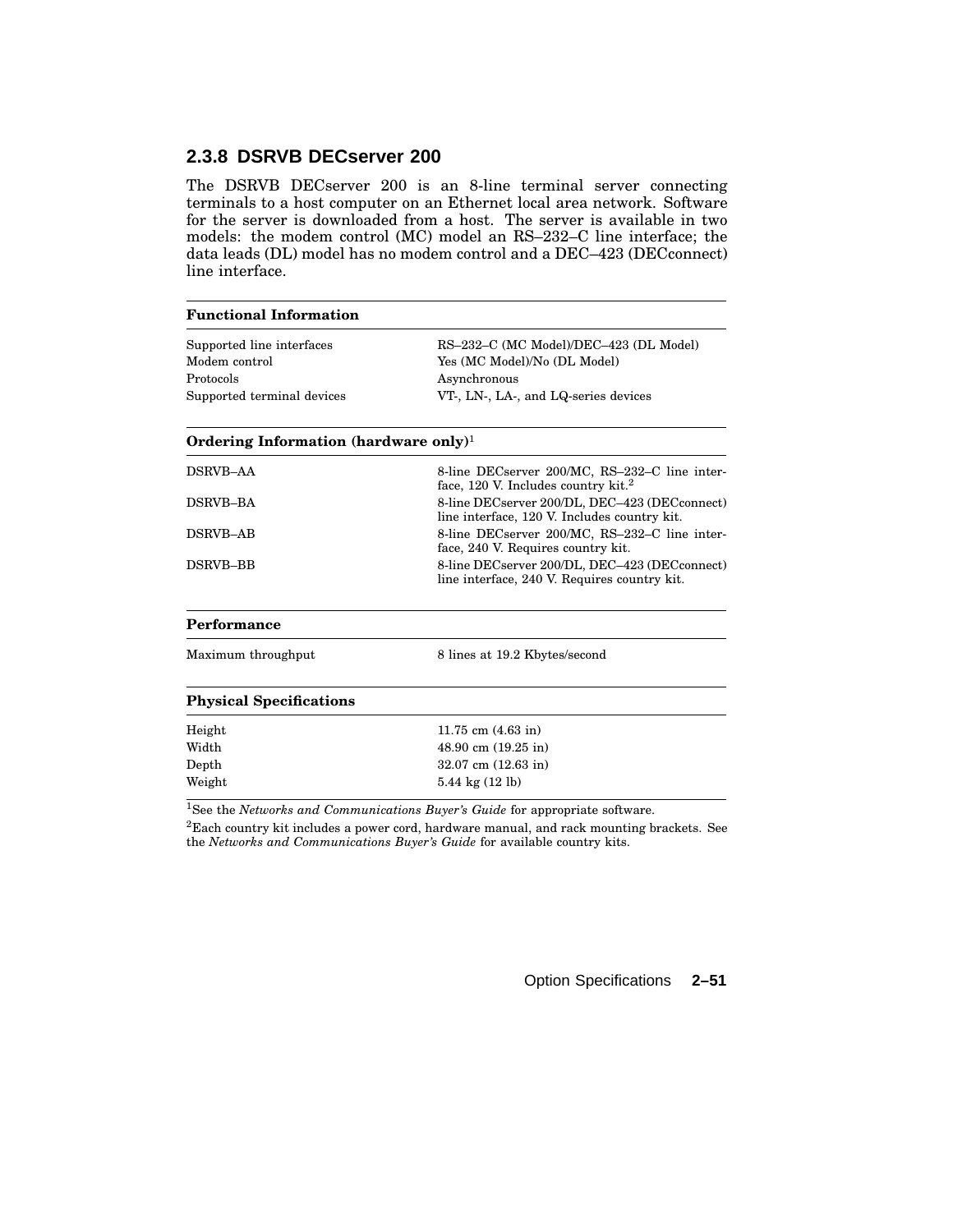### **Related Documentation**

AA–HL77B–TK DSRVB DECserver 200 User's Guide

**2–52** VAX 4000 Model 300 Technical Information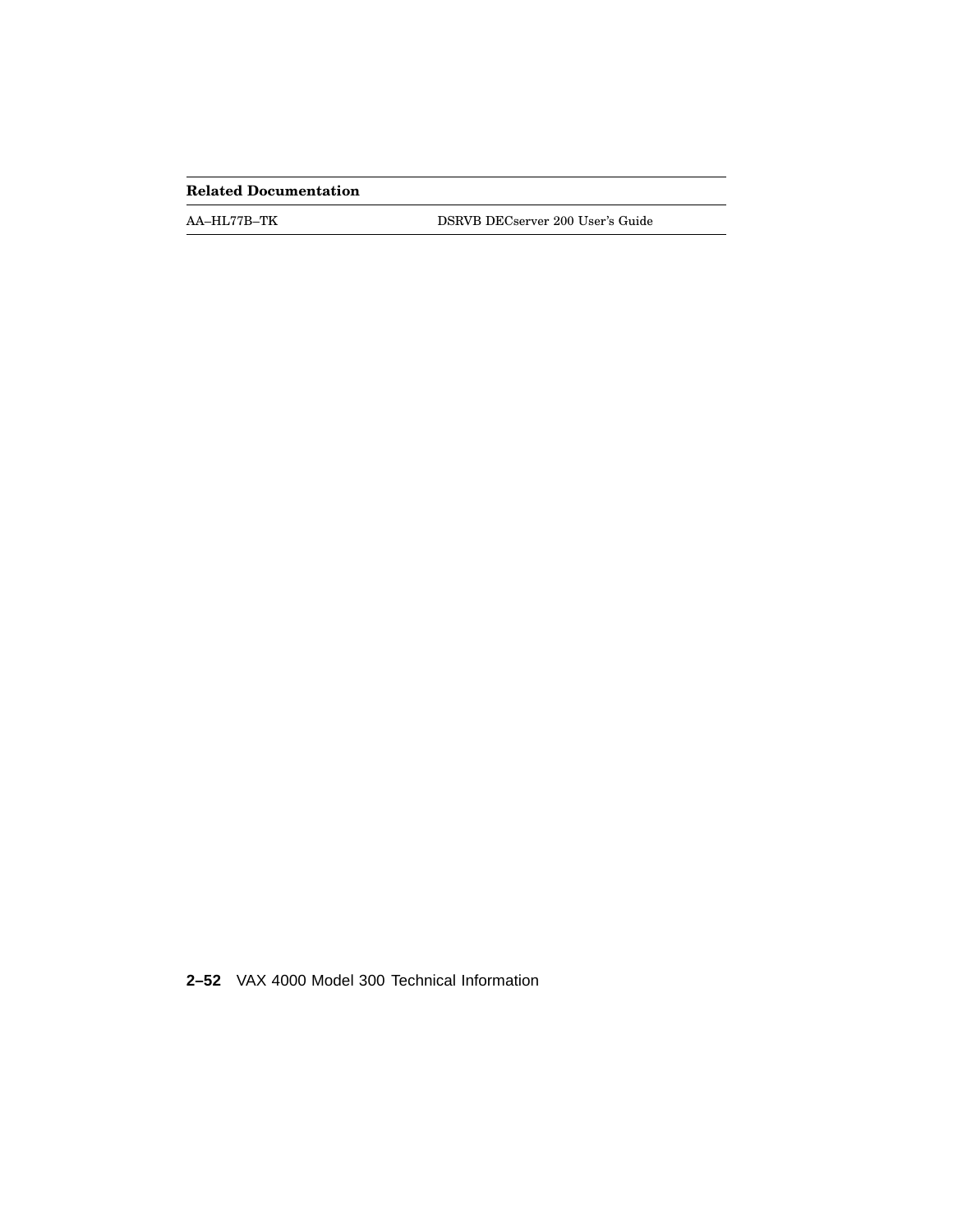### **2.3.9 DSV11 Synchronous Controller**

The DSV11 is a two-channel, high-speed, synchronous controller that interfaces Q22-bus backplanes.

| <b>Functional Information</b> |                                            |  |
|-------------------------------|--------------------------------------------|--|
| Supported line interfaces     | $RS-423$<br>RF-422<br>RS-232/V.24, V.35    |  |
| Supported protocols           | <b>DDCMP</b><br>HDLC/SDLC<br><b>BISYNC</b> |  |
| Operating mode                | Full or half-duplex                        |  |
| Modem support                 | Full modem control                         |  |
| <b>Ordering Information</b>   |                                            |  |

| DSV11–SF                        | Field-installed kit (first DSV11)       |
|---------------------------------|-----------------------------------------|
| $\mathop{\rm DSV11\text{--}SG}$ | Field-installed kit (additional DSV11s) |

#### **Performance Information**

| Transmit/Receive data transfers<br>Data rate, Mbits/second (maximum) | DMA<br>$RS-232-C/V.24 = up to 20K$<br>$RS-423 = 100$ Kbits/second<br>$RS-422 = 256$ Kbits/second<br>$V.35 = 48$ Kbits/second |
|----------------------------------------------------------------------|------------------------------------------------------------------------------------------------------------------------------|
|----------------------------------------------------------------------|------------------------------------------------------------------------------------------------------------------------------|

### **Configuration Information**

| Form factor        |
|--------------------|
| Power requirements |
| Power consumption  |
| Bus loads          |

Quad height +5 Vdc, 5.43 A (typ); +12 Vdc, 0.69 A (typ)  $35.43\ \rm{W}$  $3.9$ ac;  $1.0~\rm{dc}$ 

#### **Related Documentation**

| EK–DSV11–UG | DSV11–S Communications Option User Guide             |
|-------------|------------------------------------------------------|
| EK–DSV11–TD | DSV11 Communications Option Technical<br>Description |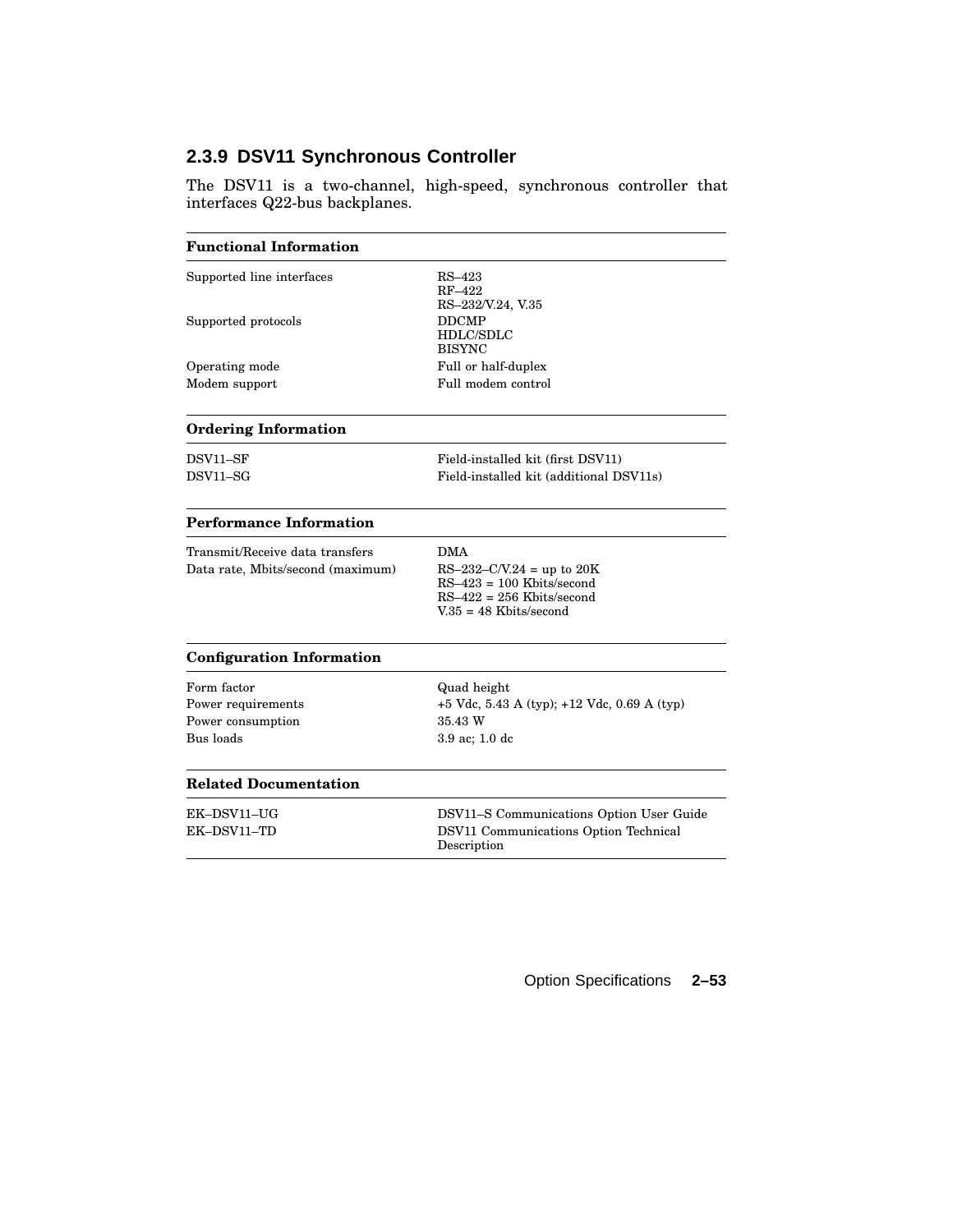# **2.4 Real-Time Options**

Real-time controllers interface devices that monitor processes in environments such as the laboratory or manufacturing. Typically, realtime controllers are parallel devices that transmit more than one bit of information simultaneously.

The VAX 4000 Model 300 system supports the following real-time options:

- AAV11–S digital-to-analog converter
- ADV11–S analog-to-digital converter
- AXV11 controller
- DIV32 controller
- DRQ3B parallel interface
- DRV1W parallel interface
- IBQ01 controller
- IEQ11 controller
- KWV11–S programmable real-time clock

**2–54** VAX 4000 Model 300 Technical Information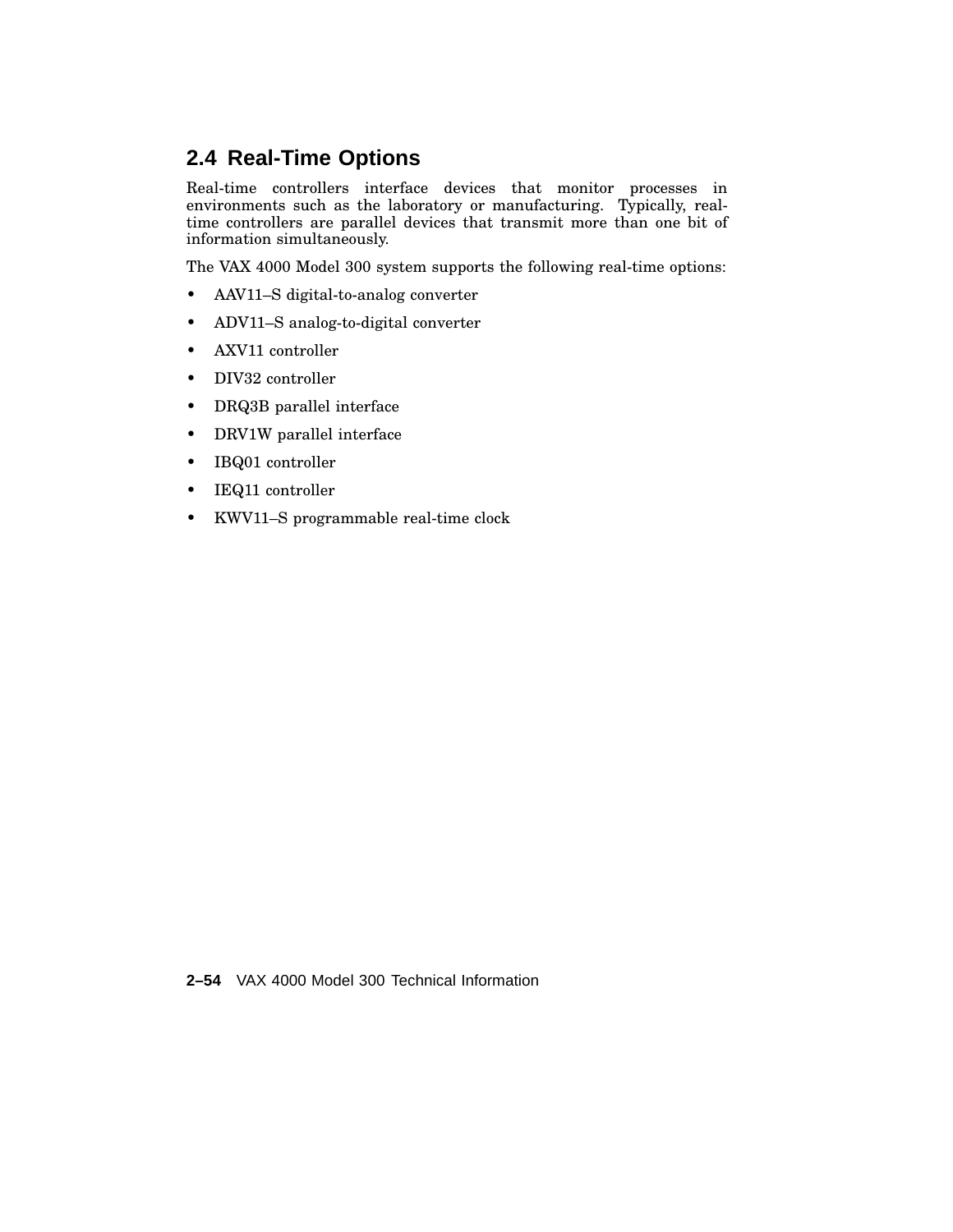### **2.4.1 AAV11–S Digital-to-Analog Converter**

The AAV11–S is a digital-to-analog converter with DMA capability. The AAV11–S is functionally equivalent to the AAV11–D.

| <b>Functional Information</b> |                                                                                                                       |
|-------------------------------|-----------------------------------------------------------------------------------------------------------------------|
| Circuits                      | Two D/A converter circuits                                                                                            |
| $D/A$ input                   | 12-bit digital input                                                                                                  |
| Data notation                 | Binary input notation for unipolar output; offset<br>binary or two's complement input notation for<br>bipolar output. |
| $D/A$ output                  |                                                                                                                       |
| Voltage                       | Output voltage range is jumper selectable: $\pm 10$ V,<br>$\pm 5$ V, or 0 V to +10 V.                                 |
| Control signals               | 4-bit digital output for control signals, such as<br>CRT intensity, blank, unblank, and erase                         |
| Polarity                      | Unipolar or bipolar output                                                                                            |

### **Ordering Information**

| AAV11–SF<br>$UDIP-BA1$ | AAV11-S field-installed kit<br>Universal data interface panel mounting box |
|------------------------|----------------------------------------------------------------------------|
| UDIP–DB                | Universal data interface panel (UDIP)                                      |
| UDIP–TA                | Tabletop enclosure                                                         |

#### **Performance**

| Analog output          |                                                 |
|------------------------|-------------------------------------------------|
| Voltage                | $\pm 10$ V, at 10 mA                            |
|                        | $\pm 5$ V, at 10 mA                             |
|                        | 0 V to 10 V, at 10 mA                           |
| Current                | 10 mA, at 10 V minimum                          |
| DC impedance           | $0.05\Omega$ typical                            |
| Linearity $(0-10 V)$   | $\pm 1/2$ LSB; $\pm 1.2$ mV at full-scale range |
| Differential linearity | $\pm 1/2$ LSB                                   |
| Offset error           | Adjustable to 0                                 |
| Offset drift           | $\pm 15$ ppm/at maximum $\degree$ C             |
| Gain accuracy          | Adjustable to zero                              |
| Gain drift             | $\pm 25$ ppm/at maximum °C                      |
| Settling time          | 6 us to 0.1% for a p-p output change of 20 V    |

<sup>1</sup>You must order both the UDIP mounting box and the UDIP interface when installing a new option.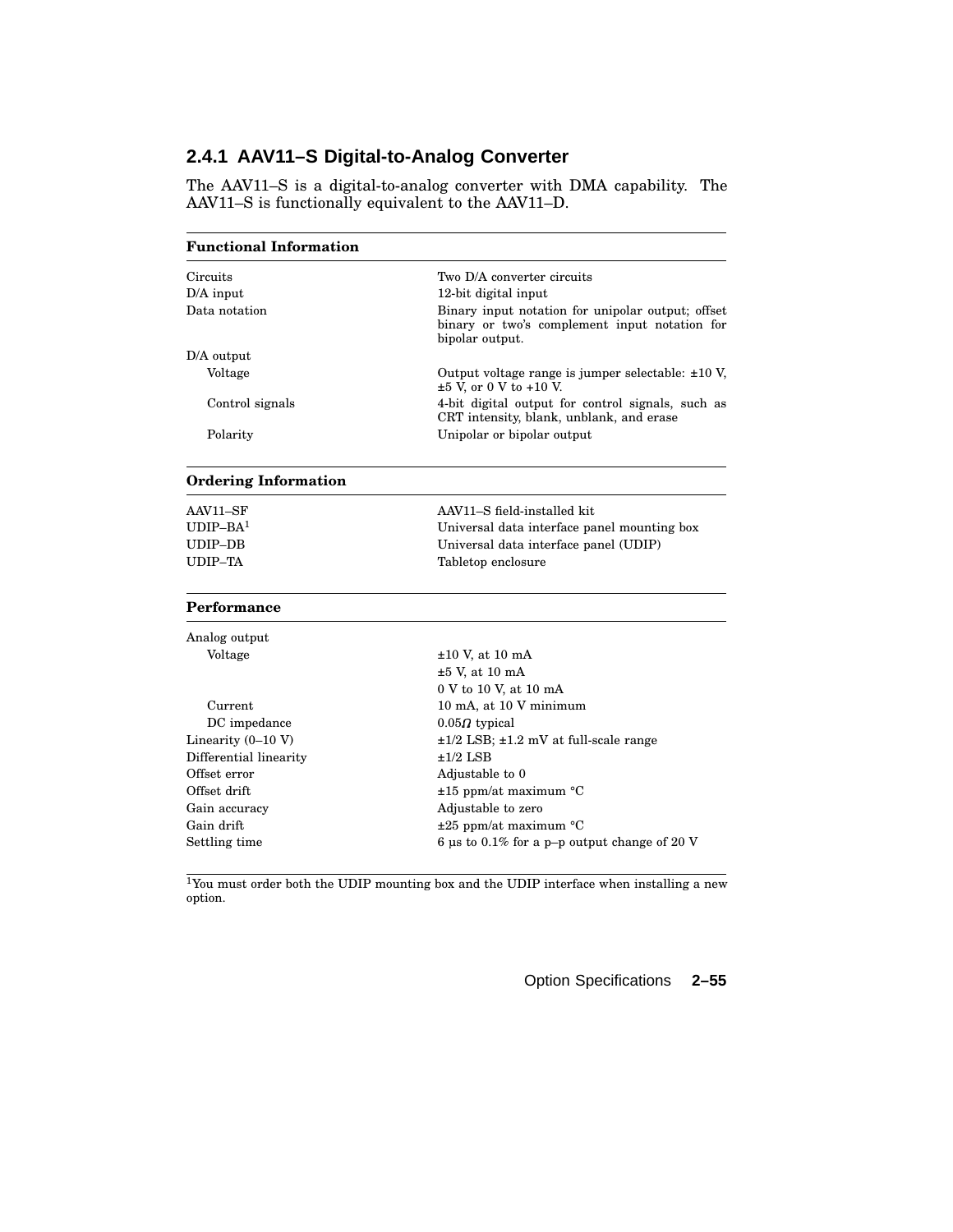#### **Configuration Information**

Form factor Dual height Power consumption Bus loads 2.5 ac; 0.5 dc

Power requirements  $$\rm +5$  Vdc,  $2.10$  A (typ);  $+12$  Vdc,  $0.0$  A Power consumption  $10.5~\rm{W}$ 

### **Related Documentation**

EK–AV11D–UG Q-Bus DMA Analog System User's Guide

**2–56** VAX 4000 Model 300 Technical Information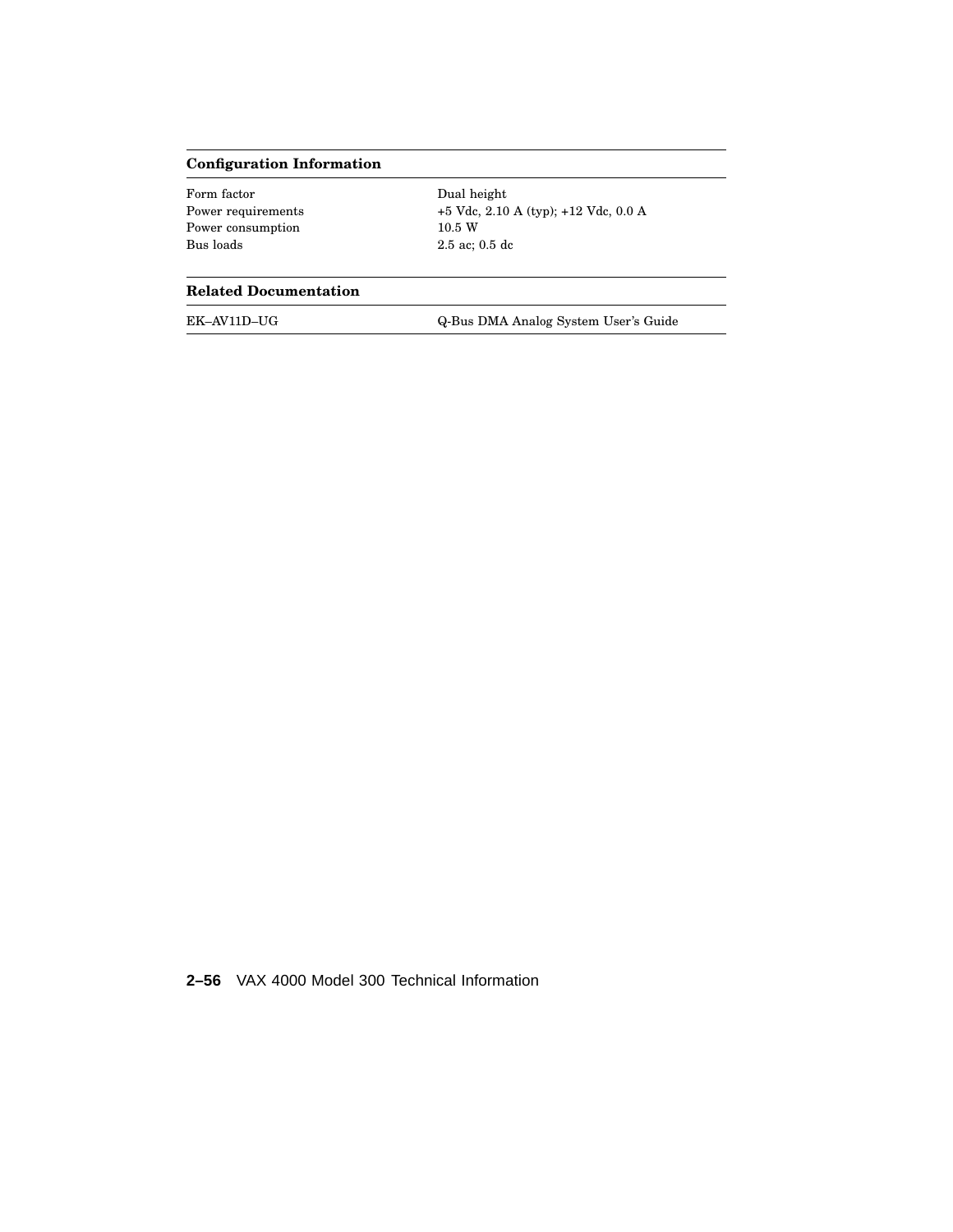### **2.4.2 ADV11–S Analog-to-Digital Converter**

The ADV11–S is an analog-to-digital converter with DMA capability. The ADV11–S is functionally equivalent to an ADV11–D.

| <b>Functional Information</b>        |                                                                                                                        |
|--------------------------------------|------------------------------------------------------------------------------------------------------------------------|
| Input channels                       | 16 single-ended analog input channels or 8<br>differential analog input channels; SE/DI input is<br>jumper-selectable. |
| Programmable gain                    | $1, 2, 4,$ or $8$                                                                                                      |
| A/D output                           |                                                                                                                        |
| Resolution                           | 12-bit output data resolution                                                                                          |
| Data notation                        | Binary, offset binary, or two's complement                                                                             |
| A/D conversions                      | Can be started by a program, a real-time clock, or<br>an external trigger                                              |
| $A/D$ results                        | Can be received by a programmed I/O transfer or<br>by servicing an interrupt request                                   |
| Interrupts                           | Can be enabled and automatically set by A/D<br>DONE and/or ERROR bits                                                  |
| Common mode rejection ratio (gain=1) | 80 dB at maximum range                                                                                                 |

### **Ordering Information**

| ADV11–SF   | ADV11 field-installed kit                   |
|------------|---------------------------------------------|
| $UDIP-BA1$ | Universal data interface panel mounting box |
| UDIP–AB    | Universal data interface panel for ADV11–S  |
| UDIP–TA    | Tabletop enclosure                          |

#### **Performance**

| 8 channels using differential inputs or 16 channels<br>using single-ended inputs |
|----------------------------------------------------------------------------------|
| 0 V to +10 V (unipolar); $-10$ V to +10 V (bipolar)                              |
| $\pm 10.5$ V (signal + common mode voltage)                                      |
|                                                                                  |
| $100$ M $\Omega$ minimum, 10 pF maximum                                          |
| $100$ M $\Omega$ minimum, $100$ pF maximum                                       |
| $1 K\Omega$ in series with a diode                                               |
| $\pm 20$ nA at 25 $\rm{^{\circ}C}$ (77 $\rm{^{\circ}F}$ ) maximum                |
|                                                                                  |

<sup>1</sup>You must order both the UDIP mounting box and the UDIP interface when installing a new option.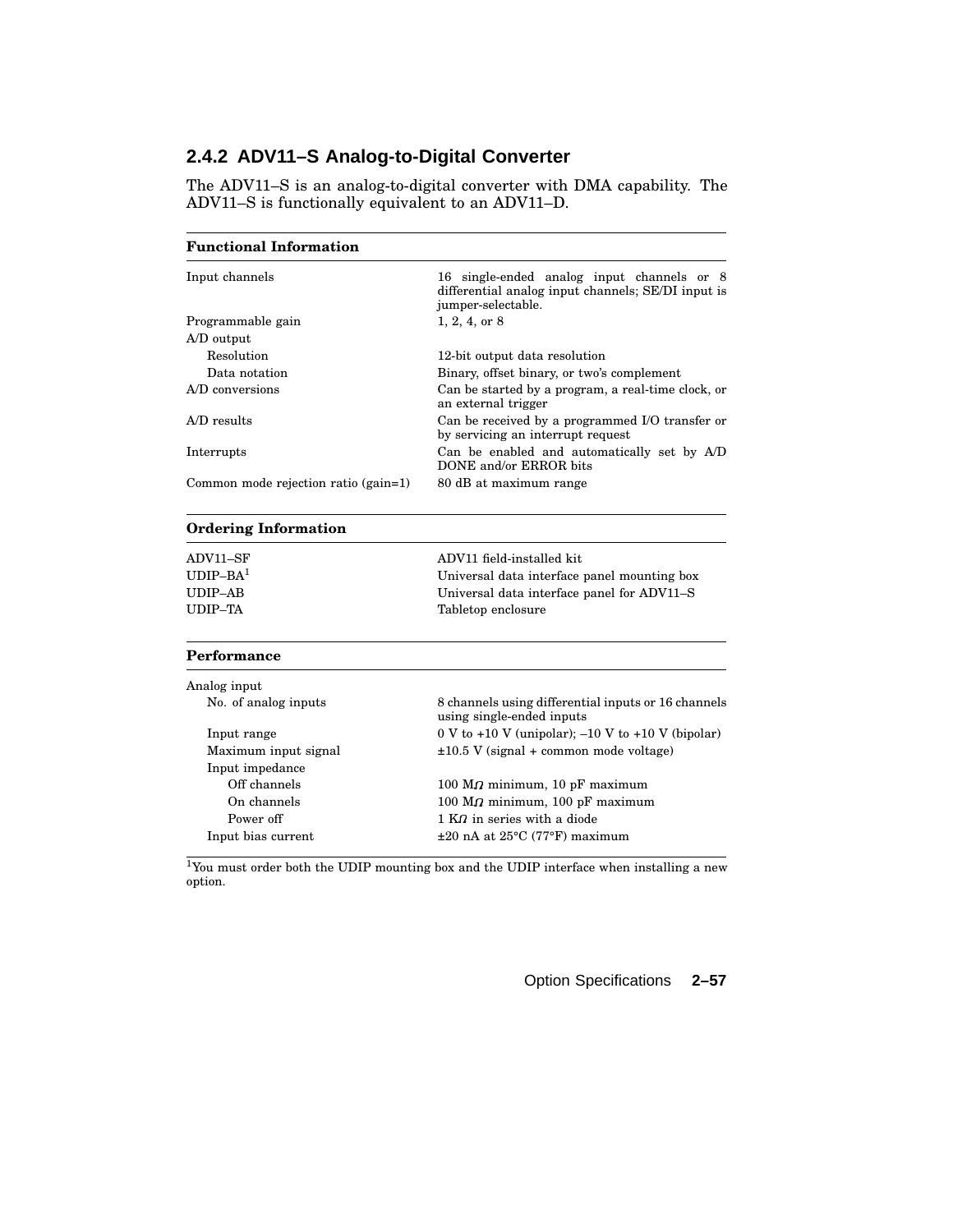#### **Performance**

| Input protection                    | Inputs are current-limited and protected to an<br>overvoltage of $\pm 35$ V without damage. |
|-------------------------------------|---------------------------------------------------------------------------------------------|
| Common mode rejection               | 80 dB at a range of $\pm 10$ V at 60 Hz                                                     |
| ratio                               |                                                                                             |
| A/D output                          |                                                                                             |
| Data buffer register                | 16-bit read-only output register                                                            |
| Resolution                          | 12 bits unipolar; 11 bits bipolar plus sign bit                                             |
| Data notation                       | Binary, offset binary, or two's complement                                                  |
| Sample and hold amplifier           |                                                                                             |
| Aperture uncertainty                | Less than 10 nanoseconds                                                                    |
| Aperture delay                      | Less than 0.5 us from start of conversion to signal<br>disconnect.                          |
| Front end settling                  | Less than 15 us to $\pm 0.01\%$ of full-scale value for a<br>peak-to-peak input of 20 V     |
| Input noise                         | Less than $0.2$ mV rms                                                                      |
| A/D converter performance           |                                                                                             |
| Linearity                           | Less than $\pm 1/2$ LSB                                                                     |
| Stability (temperature coefficient) | $\pm 30$ ppm at maximum °C (32°F)                                                           |
| Stability (long term)               | $\pm 0.05\%$ change in 6 months                                                             |
| System accuracy (gain=1)            | Input voltage to digitized value to within $\pm 0.03\%$                                     |
| System throughput                   | 25K channel samples/second                                                                  |
|                                     |                                                                                             |

#### **Configuration Information**

Form factor Dual height Power consumption Bus loads 2.3 ac; 0.5 dc

Power requirements  $+5$  Vdc, 2.0 A (typ); +12 Vdc, 0.0 A<br>Power consumption  $10.0$  W

#### **Related Documentation**

EK–AV11O–UG Q-Bus DMA Analog System User's Guide

**2–58** VAX 4000 Model 300 Technical Information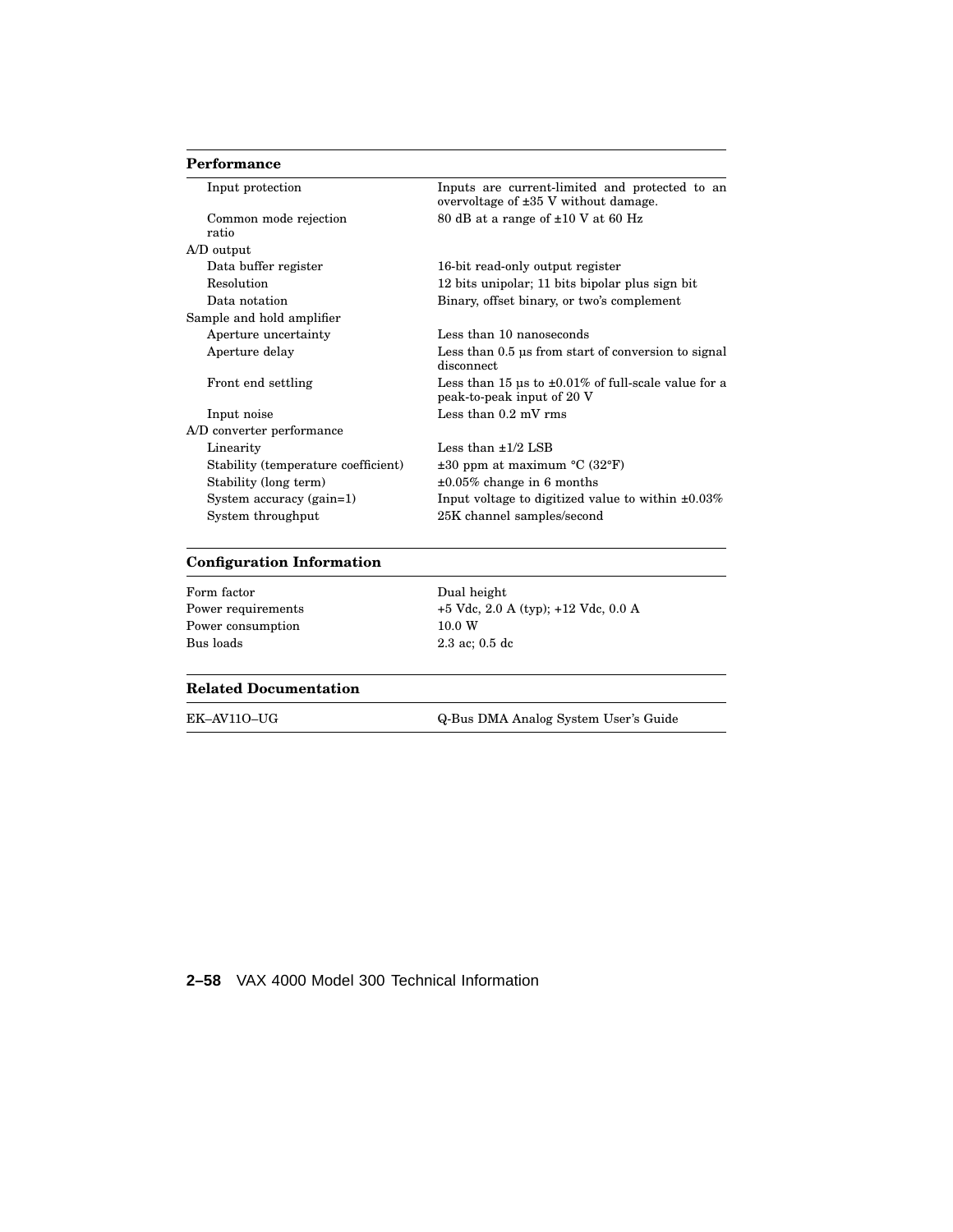# **2.4.3 AXV11 Controller**

The AXV11–S is an input/output circuit board for analog devices. The AXV11–S is functionally equivalent to the AXV11–C.

| <b>Functional Information</b> |                                                                                                                        |
|-------------------------------|------------------------------------------------------------------------------------------------------------------------|
| Input channels                | 16 single-ended analog input channels or 8<br>differential analog input channels; SE/DI<br>jumper is field-selectable. |
| Programmable gain             | $1, 2, 4,$ or $8$                                                                                                      |
| A/D output                    |                                                                                                                        |
| Data resolution               | 12-bit output data resolution                                                                                          |
| Data notation                 | Binary, offset binary, or two's complement                                                                             |
| Voltage                       | Output voltage range selection of $\pm 10$ V (bipolar)<br>or $0 \nabla$ to $10 \nabla$ (unipolar)                      |
| A/D conversions               | Can be started by a program, an external trigger,<br>or a real-time clock                                              |
| $A/D$ results                 | Can be received by a programmed I/O transfer or<br>by servicing an interrupt request                                   |
| Common mode rejection ratio   | 80 dB at maximum range                                                                                                 |
| $D/A$ converters $(DACs)$     |                                                                                                                        |
| No. of DACs                   | $\mathbf{2}$                                                                                                           |
| Input (each DAC)              | 12-bit digital input                                                                                                   |
| Output (each DAC)             | Unipolar or bipolar output                                                                                             |

### **Ordering Information**

| AXV11–SF   | AXV11 field-installed kit                        |
|------------|--------------------------------------------------|
| $UDIP-BA1$ | Universal data interface panel (UDIP) mounting   |
|            | hox                                              |
| UDIP–AY    | Universal data interface panel (UDIP) for AXV11– |
|            | S                                                |
| UDIP–TA    | Tabletop enclosure                               |
|            |                                                  |

#### **Performance**

| A/D converter performance           |                                                                     |
|-------------------------------------|---------------------------------------------------------------------|
| Linearity                           | To within $\pm 1/2$ LSB                                             |
| Stability (temperature coefficient) | $\pm 30$ ppm at maximum °C (32°F)                                   |
| Stability (long term)               | $\pm 0.05\%$ change in 6 months                                     |
| Conversion time                     | 25 us from end of front end settling to setting the<br>A/D DONE bit |

<sup>1</sup>You must order both a UDIP mounting box and an interface when installing a new option.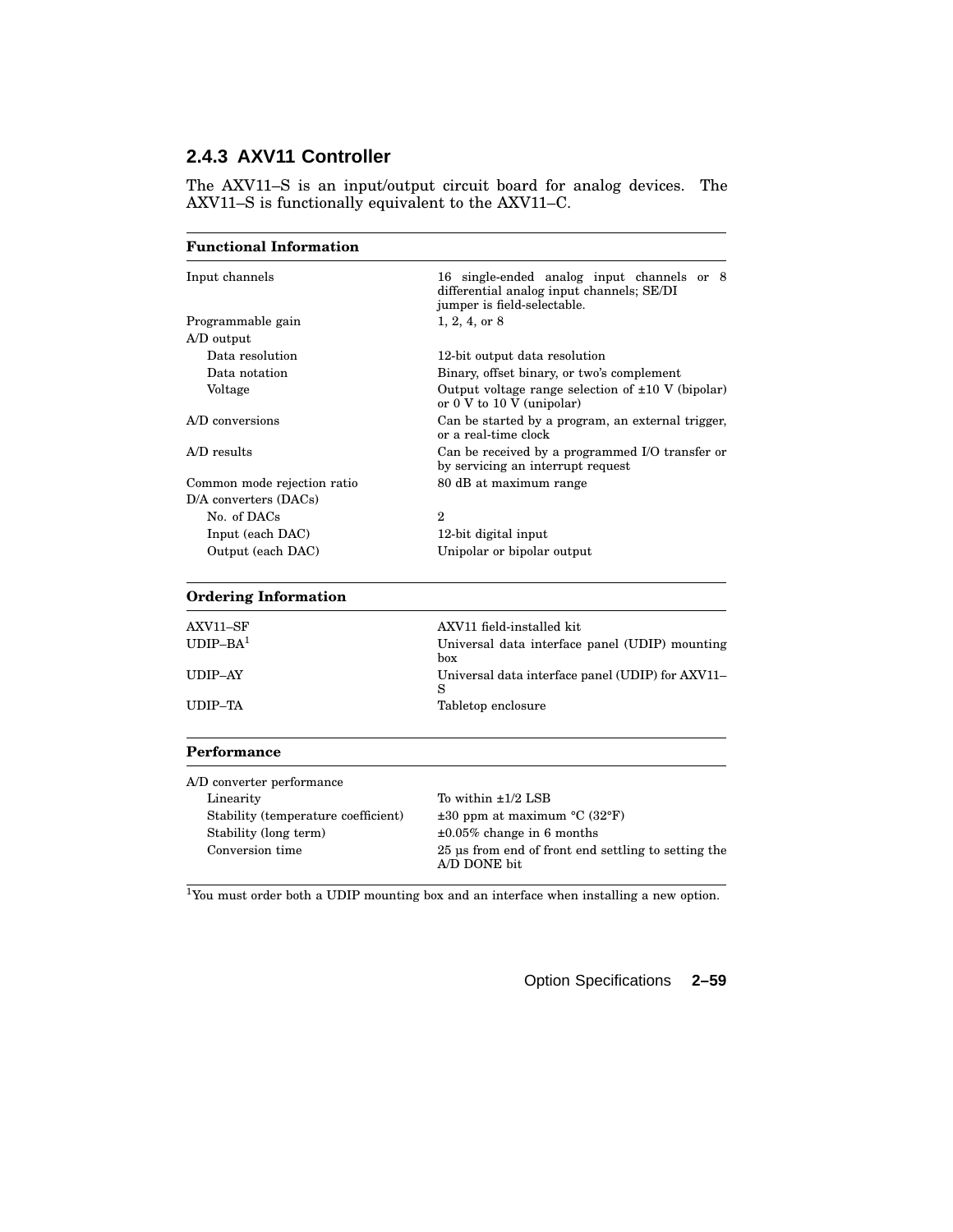#### **Performance**

| 25K channel samples/second                                                                                                  |
|-----------------------------------------------------------------------------------------------------------------------------|
|                                                                                                                             |
| $\overline{2}$                                                                                                              |
| 12 bits (Binary code is used for unipolar output;<br>offset binary or two's complement code is used for<br>bipolar output.) |
| $\pm 10$ V (bipolar) or 0 V to +10 V (unipolar)                                                                             |
| $±5$ mA maximum                                                                                                             |
| $0.1 \Omega$                                                                                                                |
| To within $\pm 1/2$ LSB                                                                                                     |
| $0.02\%$ of full-scale value                                                                                                |
| Adjustable to 0                                                                                                             |
| $\pm 30$ ppm at maximum °C (32°F)                                                                                           |
| Adjustable to full-scale value                                                                                              |
| $\pm 30$ ppm at maximum °C (32°F)                                                                                           |
| $65 \text{ }\mu\text{s}$ to $0.1\%$ for a peak-to-peak output change of<br>20 V                                             |
| $0.1\%$ full-scale value                                                                                                    |
| $0.5 \mu F$                                                                                                                 |
|                                                                                                                             |

### **Configuration Information**

Power consumption Bus loads 1.2 ac; 0.3 dc

Power requirements  $+5$  Vdc, 2.0 A; +12 Vdc, 0.0 A<br>Power consumption  $10.0$  W

### **Related Documentation**

| <b>EK-AXVAA-UG</b> | AXV11/KWV11 Module User's Guide     |
|--------------------|-------------------------------------|
| MP-011291-00       | AXV11–C Field Maintenance Print Set |

**2–60** VAX 4000 Model 300 Technical Information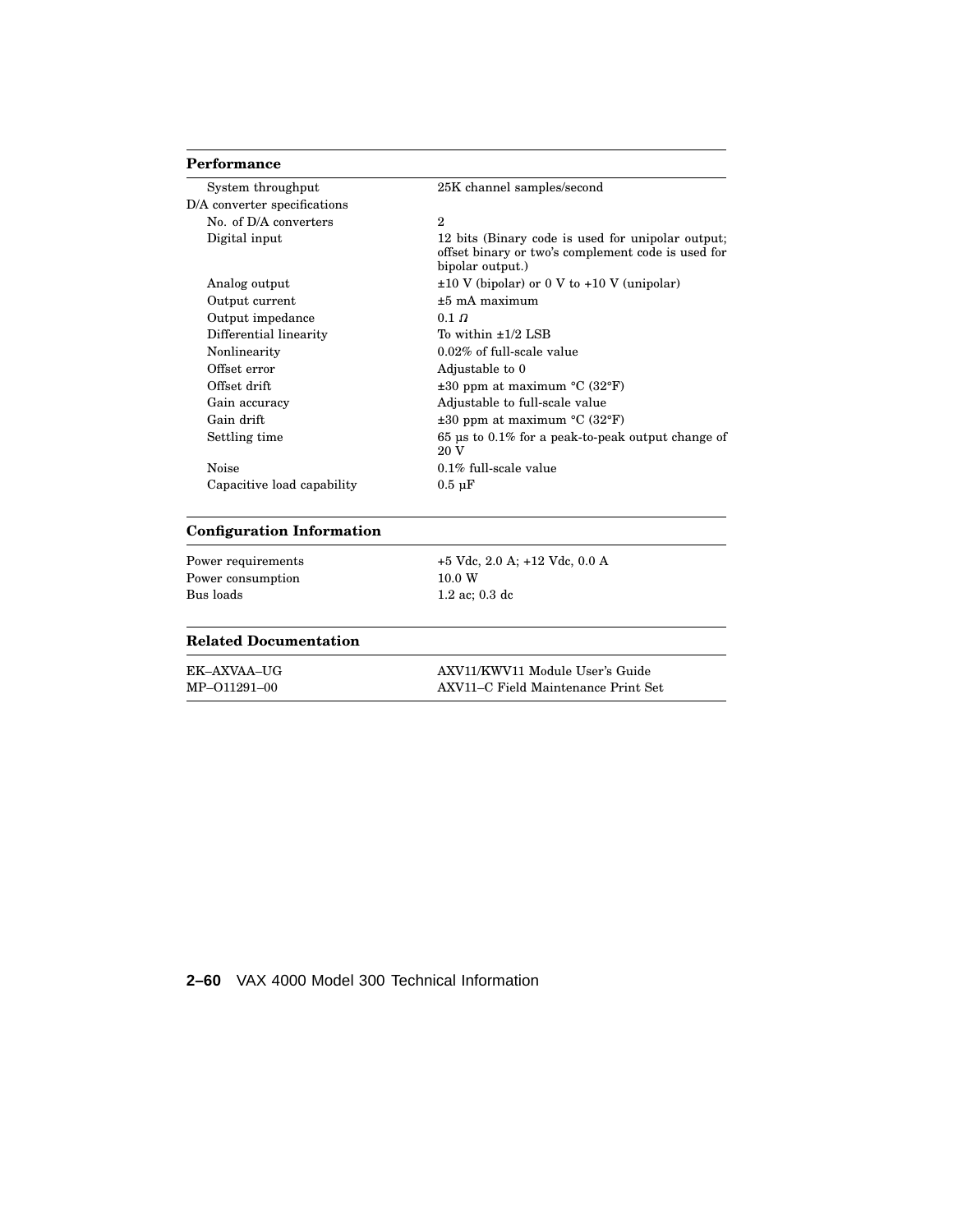# **2.4.4 DIV32 Controller**

The DIV32 is a quad-height, integrated services digital network (ISDN) communications controller with connection to the Q22-bus backplane.

| <b>Functional Information</b>    |                                  |
|----------------------------------|----------------------------------|
| Supported line interfaces        | $RS-423$                         |
|                                  | $RS-422$                         |
|                                  | RS-232/V.24, V.35                |
| Supported protocols              | <b>VAX ISDN</b>                  |
| Operating mode                   | Full- or half-duplex             |
| <b>Ordering Information</b>      |                                  |
| DIV32-SA                         | Factory-installed                |
| DIV32-SF                         | Field-installed kit              |
| Performance                      |                                  |
| Transmit/Receive data transfers  | <b>DMA</b>                       |
| Data transfer rate               | 64 Kbits/second                  |
| <b>Configuration Information</b> |                                  |
| Form factor                      | Quad height                      |
| Power requirements               | $+5$ Vdc, 5.5 A (typ)            |
| Power consumption                | 27.5 W                           |
| Bus loads                        | 3.9 ac; 1.0 dc                   |
| <b>Related Documentation</b>     |                                  |
| EK-DIV32-UG                      | Communications Option User Guide |
| EK-DIV32-IN                      | DIV Hardware Installation Guide  |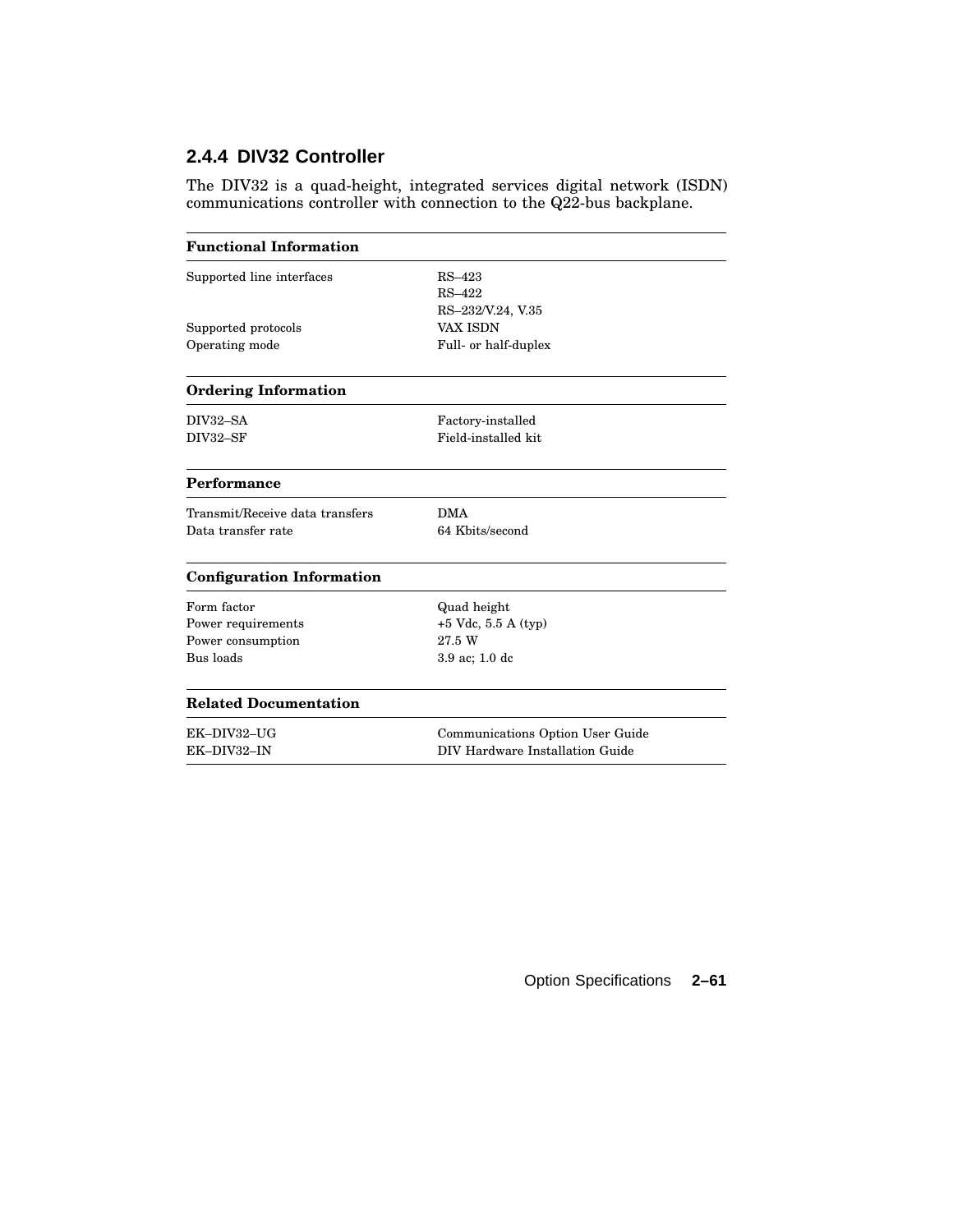# **2.4.5 DRQ3B Parallel Interface**

The DRQ3B is a high-speed parallel interface that provides two independent 16-bit, unidirectional data channels.

| Each 512-word FIFO<br>One for both DMA channels<br>One for all other interrupts                                                                                             |
|-----------------------------------------------------------------------------------------------------------------------------------------------------------------------------|
|                                                                                                                                                                             |
| Field-installed kit.<br>Connects the DRQ3B to a user device or to another<br>DRQ3B. Order two cables for each DRQ3B module.<br>BC19T-25/-50: 7.6 m $(25 ft)/15.2 m (50 ft)$ |
|                                                                                                                                                                             |
| Burst: 500 kilowords<br>Block: 1.1 megawords<br>Extended block mode: 1.1 megawords<br>Height speed: 1.4 megawords                                                           |
|                                                                                                                                                                             |
| Quad height<br>$+ 5$ Vdc, 4.5 A; $+12$ Vdc, 0.0 A<br>22.5 W<br>$2.0$ ac; $0.5$ dc<br>Two 50-pin female IEEE connectors<br>Source 16 mA, sink 64 mA                          |
|                                                                                                                                                                             |
| DRQ3B Parallel DMA Input/Output<br>Module<br>User's Guide                                                                                                                   |
|                                                                                                                                                                             |

### **2–62** VAX 4000 Model 300 Technical Information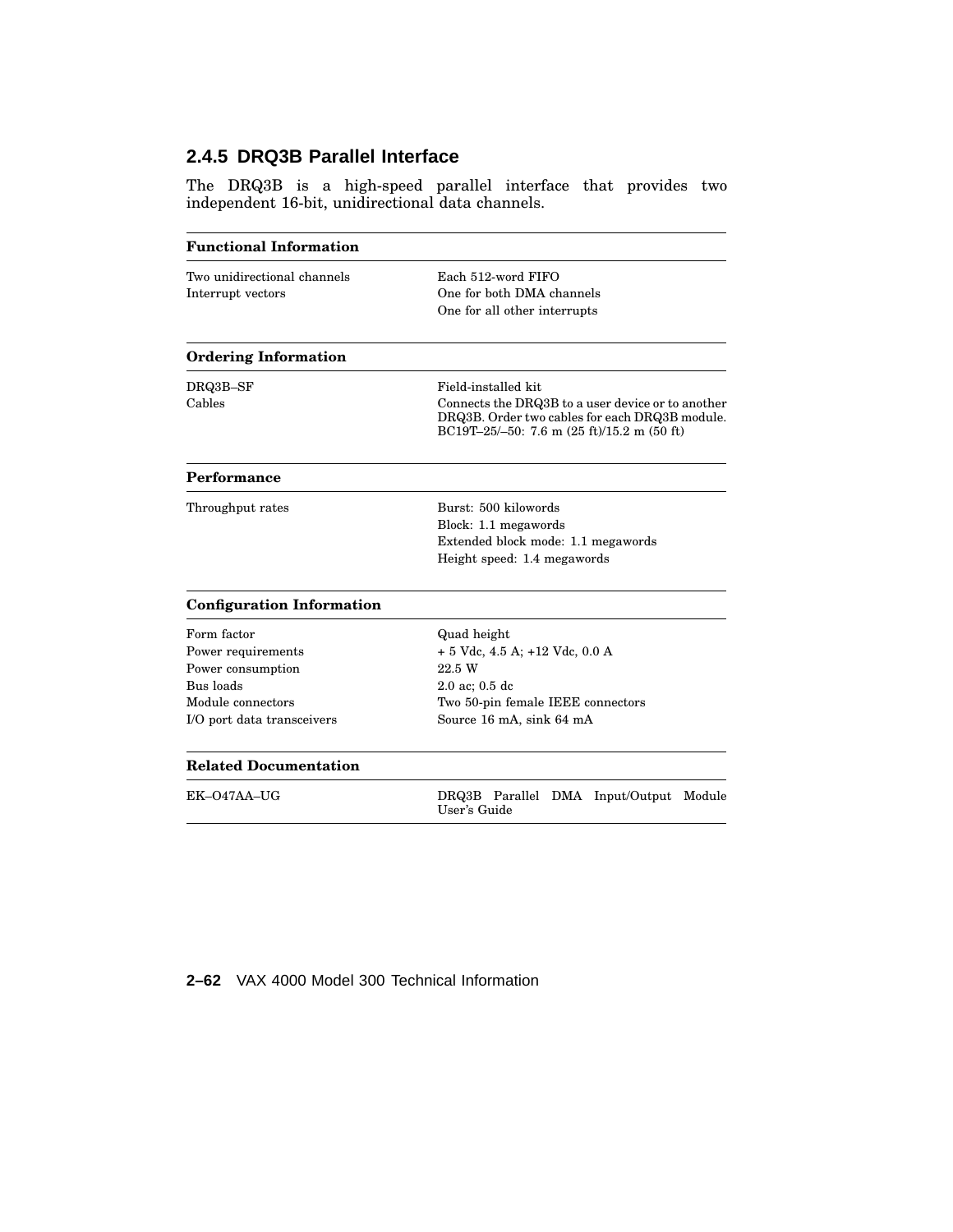### **2.4.6 DRV1W Parallel Interface**

The DRV1W is a general-purpose, parallel interface with one 16-bit input port and one 16-bit output port. The DRV1W supports DMA. The DRV1W– S is functionally equivalent to the DRV11–WA.

### **Functional Information** Number of lines Total: 50 16 data output lines 16 data input lines 3 user-definable input status lines 3 user-definable output control lines 8 input control lines 4 output control lines Line characteristics Input data lines 1 TTL unit load each Input control lines 1 TTL unit load each Output data lines 10 TTL unit loads each Output control lines 10 TTL unit loads each Logic levels  $\qquad \qquad$  High = logic 1 Low  $=$  logic  $0$ **Ordering Information** DRV1W–SF Field-installed kit **Performance** Transfer mode Up to 2-byte programmed transfers Up to 8-byte burst mode DMA transfers and unlimited burst mode DMA transfers (unsupported) Data transfer rate Up to 250,000 16-bit words/second in single-cycle mode Up to 500,000 16-bit words/second in burst mode **Configuration Information**

Form factor Dual height Power requirements +5 Vdc, 1.8 A (typ); +12 Vdc, 0.0 A Power consumption 9.0 W Bus loads 2.0 ac; 1.0 dc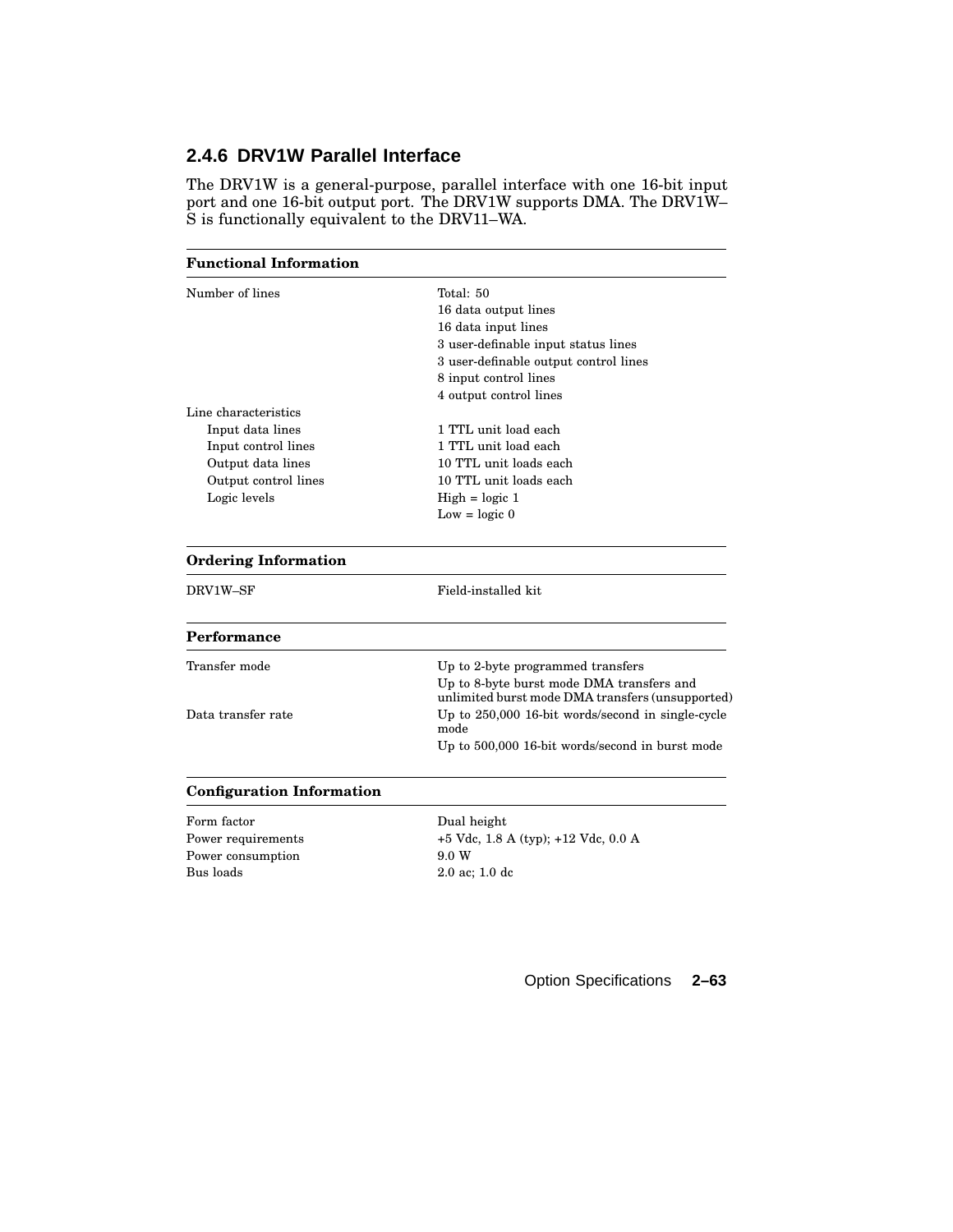### **Configuration Information**

Module connectors Two 40-pin connectors

### **Related Documentation**

EK–DRVWA–UG DRV11–WA General Purpose DMA User's Guide

**2–64** VAX 4000 Model 300 Technical Information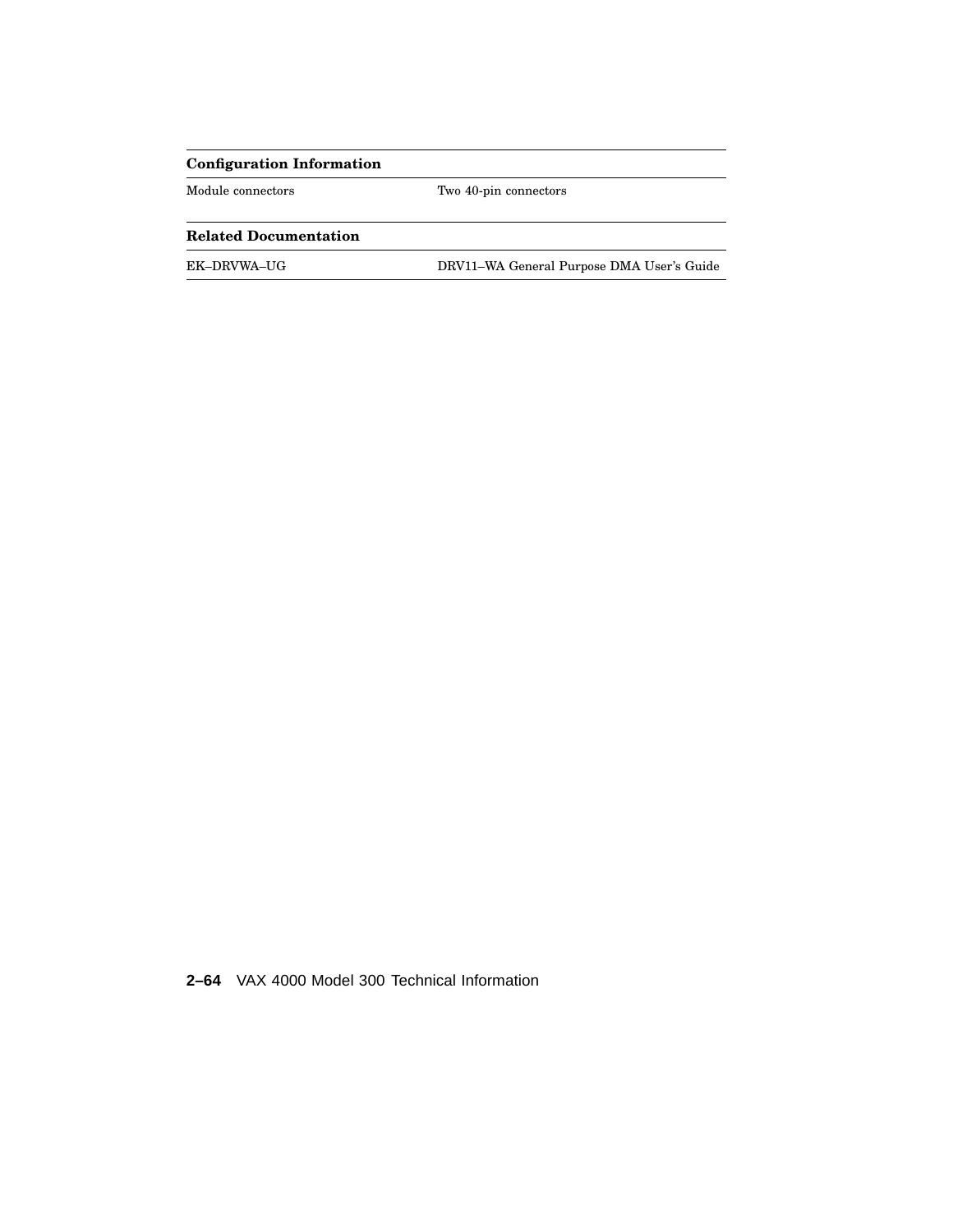# **2.4.7 IBQ01 Controller**

The IBQ01 is a DMA controller that interfaces a Q22-bus system to RS–485 industrial control and measurement devices.

| <b>Functional Information</b>                                       |                                                                                                                                                               |
|---------------------------------------------------------------------|---------------------------------------------------------------------------------------------------------------------------------------------------------------|
| Communication protocol<br>Supported functions                       | Modified SDLC<br>Single multidrop interconnect<br>250 BITBUS compatible devices                                                                               |
| <b>Ordering Information</b>                                         |                                                                                                                                                               |
| IBQ01-SF<br>Cables                                                  | Field-installed kit<br>User-supplied RS-485 BITBUS standard                                                                                                   |
| Performance                                                         |                                                                                                                                                               |
| Transfer mode<br>Data transfer rate                                 | Programmed I/O transfers with interrupt DMA<br>data transfer<br>Up to 2.4 Mbits/second at BITBUS length of 30 m<br>375 Kbits/second at BITBUS length of 300 m |
| <b>Configuration Information</b>                                    | 62.5 Kbits/second at BITBUS length of 13,200 m                                                                                                                |
| Form factor<br>Power requirements<br>Power consumption<br>Bus loads | Quad height<br>+5 Vdc, 5.0 A; +12 Vdc, 0.3 A<br>28.6 W<br>$4.6$ ac; $1.0$ dc                                                                                  |
| <b>Related Documentation</b>                                        |                                                                                                                                                               |
| EK-IBQ01-UG<br>EK-IBQ01-IN                                          | DECscan BITBUS Controller User's Guide<br><b>DECscan BITBUS Controller Installation</b><br>Manual                                                             |
| EK-IBQ01-TM                                                         | DECscan BITBUS Controller Technical<br>Manual                                                                                                                 |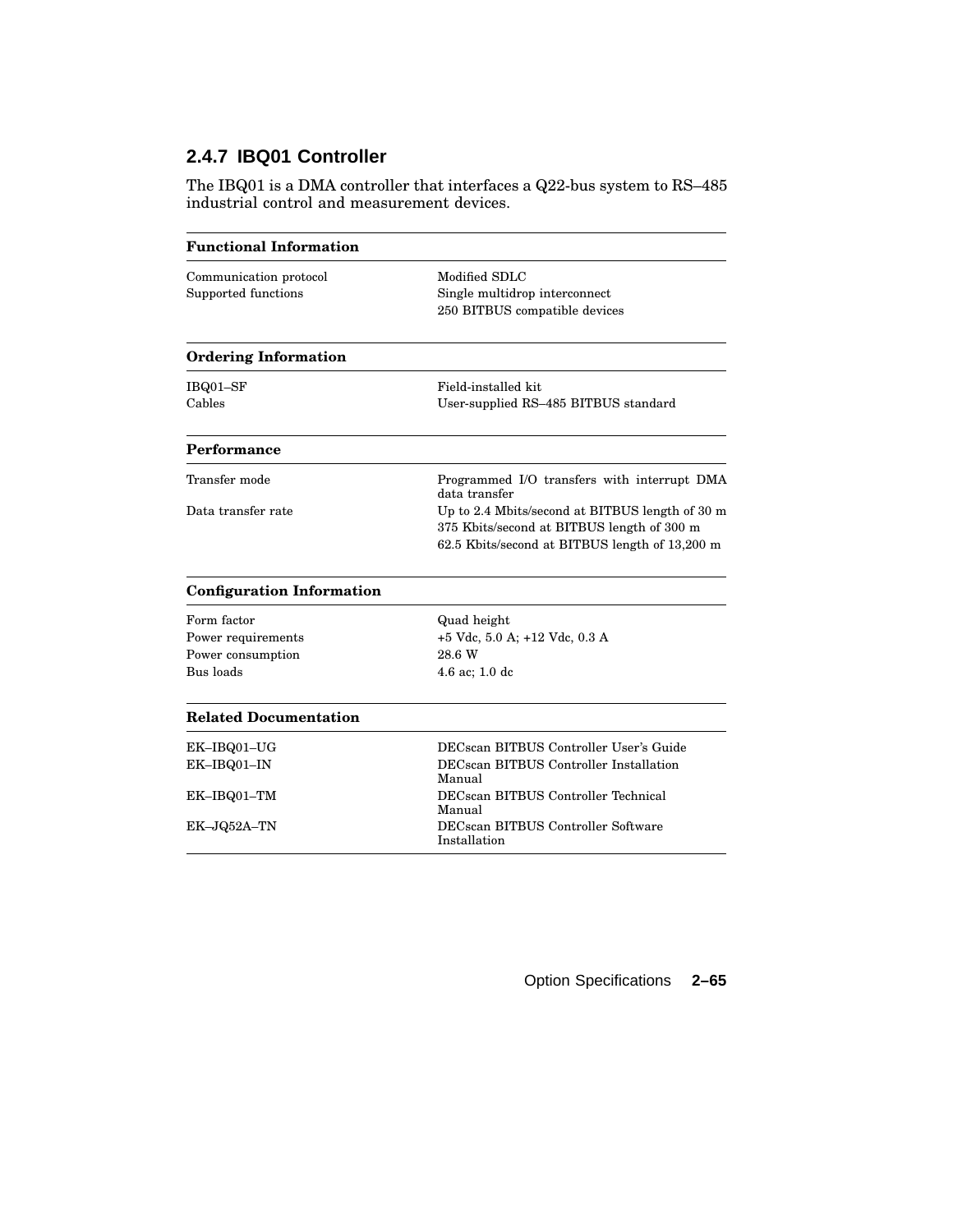# **2.4.8 IEQ11 Controller**

The IEQ11 option is a DMA controller that interfaces a Q22-bus system to two independent instrument buses (IEC/IEEE).

| <b>Functional Information</b>    |                                                               |
|----------------------------------|---------------------------------------------------------------|
| Supported interfaces             | IEEE-488-1978                                                 |
|                                  | IEC 625-1                                                     |
| Supported interface functions    | Automatic source handshake                                    |
|                                  | Automatic acceptor handshake                                  |
|                                  | Talker and extended talker (includes serial poll)             |
|                                  | Listener and extended listener                                |
|                                  | Service request                                               |
|                                  | Remote local                                                  |
|                                  | Parallel poll                                                 |
|                                  | Device clear/Device trigger                                   |
|                                  | Controller                                                    |
| <b>Ordering Information</b>      |                                                               |
| IEQ11-SF                         | Field-installed kit for IEC connection                        |
| Performance                      |                                                               |
| Transfer mode                    | Programmed I/O transfers with interrupt DMA<br>data transfers |
| Data transfer rate               | 150 Kbytes/s during a DMA block transfer                      |
| <b>Configuration Information</b> |                                                               |
| Form factor                      | Quad height                                                   |
| Power requirements               | $+5$ Vdc, 3.5 A (typ); $+12$ Vdc, 0.0 A                       |
| Power consumption                | 17.5 W                                                        |
| Bus loads                        | $2.0$ ac; $1.0$ dc                                            |
| Module connectors                | Standard 24-pin IEEE 488 connector (IEQAA-AC)                 |
|                                  | Standard 25-pin IEC 625 connector (IEQ11-AD)                  |
| <b>Related Documentation</b>     |                                                               |
| EK-IEUQ1-UG                      | IEU11-A/IEQ11-A User's Guide                                  |
|                                  |                                                               |

**2–66** VAX 4000 Model 300 Technical Information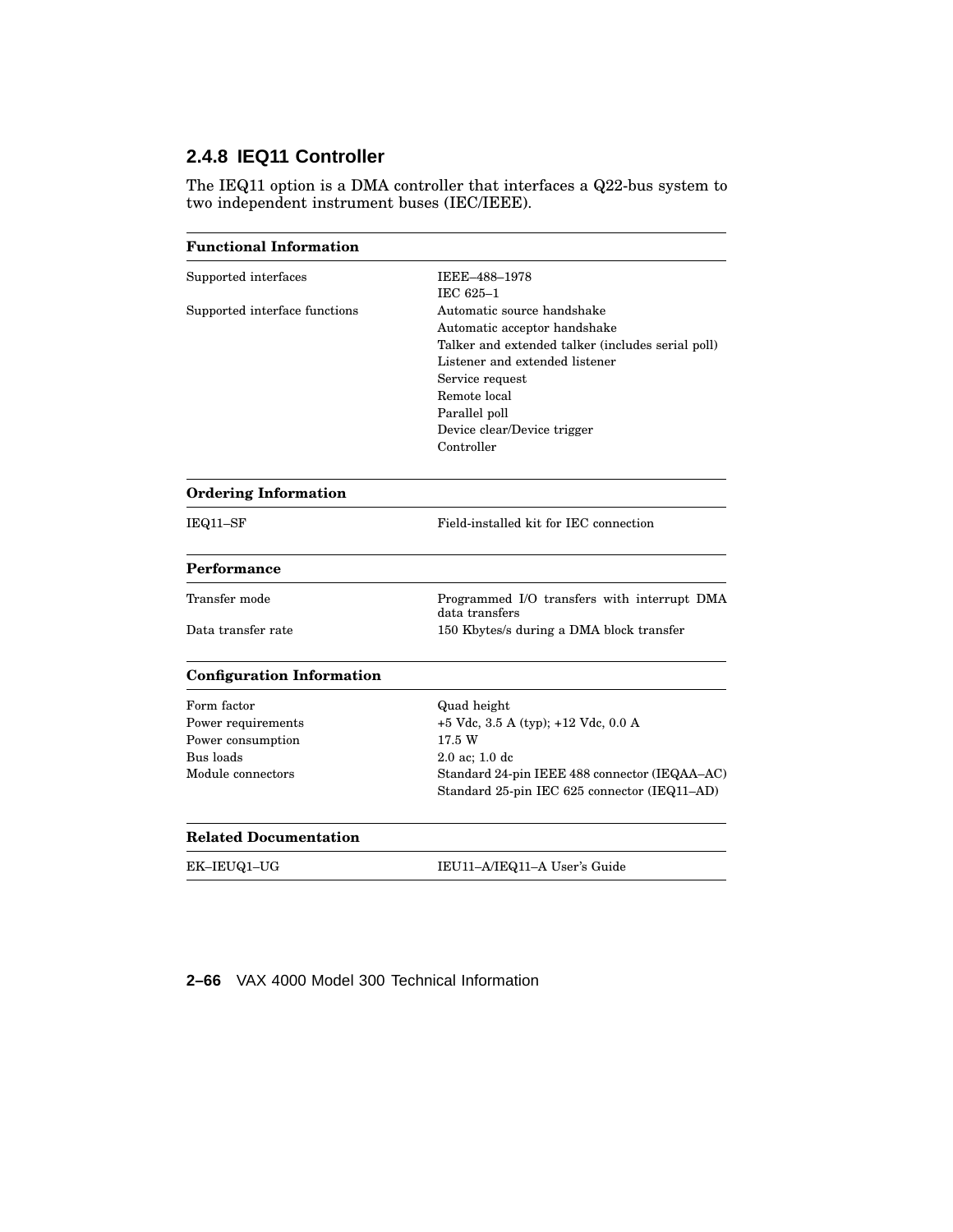### **2.4.9 KWV11–S Programmable Real-Time Clock**

The KWV11–S is a programmable real-time clock that can be programmed to count from one to five crystal-controlled frequencies, from an external frequency or event, or from a 50-Hz or 60-Hz line frequency on the Q22 bus. The board can generate interrupts or can synchronize the processor. The KWV11–S clock is functionally equivalent to the KWV11–C.

| <b>Functional Information</b> |                                                                                                                |
|-------------------------------|----------------------------------------------------------------------------------------------------------------|
| Resolution                    | 16 hits                                                                                                        |
| Frequencies                   | $5$ internal crystal frequencies $-1$ MHz, 100 kHz,<br>10 kHz, 1 kHz, and 100 Hz                               |
| <b>Schmitt Triggers</b>       | 2, each with slope and level controls that can<br>be used to start the clock or generate program<br>interrupts |
| Input                         | Line frequency input from BEVNT bus (50 or 60)<br>Hz)                                                          |
| Modes                         | 4 programmable modes                                                                                           |
| <b>Ordering Information</b>   |                                                                                                                |
| KWV11-SF                      | Field-installed kit                                                                                            |
| $IDIP-BA1$                    | Universal data interface panel mounting box                                                                    |
| UDIP-KB                       | Universal data interface panel for KWV11-S                                                                     |
| UDIP-TA                       | Tabletop enclosure                                                                                             |
| Performance                   |                                                                                                                |
| Clock                         |                                                                                                                |
| Crystal oscillator            | 10-MHz base frequency                                                                                          |
| Output ranges                 | 1 MHz, 100 kHz, 10 kHz, 1 kHz, and 100 Hz                                                                      |
| Oscillator accuracy           | 0.01%                                                                                                          |
| Other sources                 | Line frequency or input at Schmitt Trigger                                                                     |
| Schmitt-Trigger input signals |                                                                                                                |
| No. of inputs                 | $\mathbf{2}$                                                                                                   |
| Input range                   | $\pm 30$ V (maximum limits)                                                                                    |
| Triggering range              | $-12$ V to $+12$ V (adjustable)                                                                                |
| Triggering slope              | Positive or negative, switch-selectable                                                                        |
| Source                        | User device                                                                                                    |
| Response time                 | Depends on input waveform and amplitude; for<br>TTL logic levels, typically 600 nanoseconds                    |
| Hysteresis                    | Approximately 0.5 V, positive and negative                                                                     |

<sup>1</sup>You must order both a UDIP mounting box and an interface when installing a new option.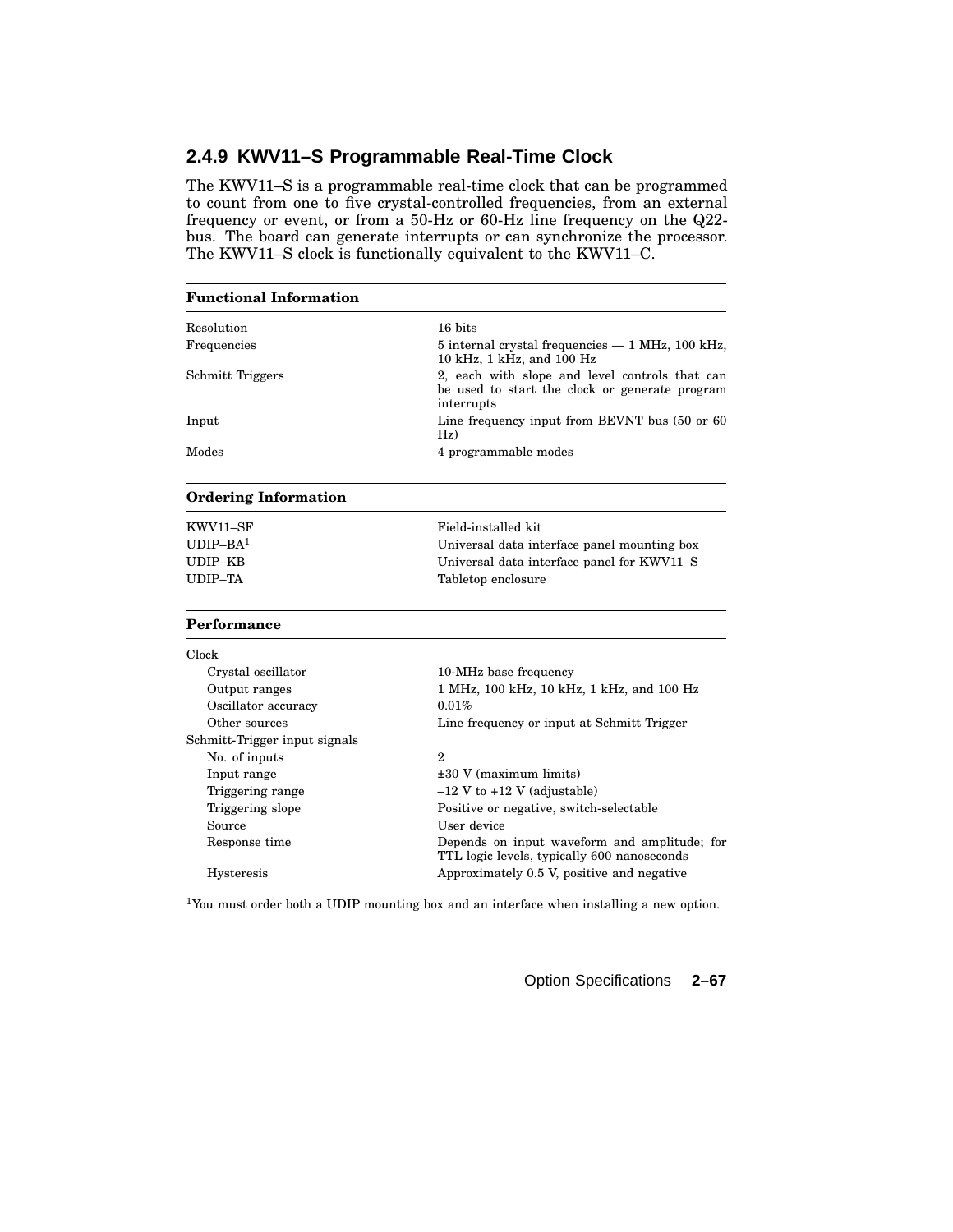### **Performance**

| Characteristics          | Single-ended input, $100 - K\Omega$ impedance to gnd                                                                                         |
|--------------------------|----------------------------------------------------------------------------------------------------------------------------------------------|
| Clock output             |                                                                                                                                              |
| Signal                   | CLK OV L (clock overflow, asserted low)                                                                                                      |
| Output pins              | J1 pin 5 and CLK OVFL tab                                                                                                                    |
| Function                 | Time base selection from an internal<br>crystal-controlled frequency, an input at ST1, or a<br>line frequency at BEVNT bus line              |
| Duration                 | Approximately 500 nanoseconds                                                                                                                |
| Line driver              | TTL-compatible, open collector circuit with a<br>470- $\Omega$ pull-up resistor to +5 V                                                      |
| Maximum source current   | 5 mA when output is high $(\geq 2.4 \text{ V})$ , measuring<br>from source through load to ground                                            |
| Maximum sink current     | 8 mA when output is low (<0.8 V), measuring from<br>external source voltage through load to output                                           |
| Schmitt-Trigger 1 output |                                                                                                                                              |
| Signal                   | ST1 OUT L (asserted low)                                                                                                                     |
| Output pins              | J1 pin 2 and ST1 OUT tab                                                                                                                     |
| Function                 | External time base input or counter.<br>Input<br>frequency is a function of the input signal.                                                |
| Other characteristics    | Same as clock output                                                                                                                         |
| Schmitt-Trigger 2 output |                                                                                                                                              |
| Signal                   | ST2 OUT L (asserted low)                                                                                                                     |
| Output pin               | $J1$ pin 4                                                                                                                                   |
| Function                 | Starts counter, sets ST2 flag, and generates an<br>interrupt (if enabled); causes buffer preset register<br>(BPR) to be loaded from counter. |
| Other characteristics    | Same as clock output                                                                                                                         |

### **Configuration Information**

| Power requirements |
|--------------------|
| Power consumption  |
| Bus loads          |

+5 Vdc, 2.2 A (typ); +12 Vdc, 0.013 A (typ)  $11.156~\mathrm{W}$  $1.0$ ac;  $0.3~\mathrm{dc}$ 

### **Related Documentation**

EK–AXVAA–UG AXV11/KWV11 Module User's Guide

**2–68** VAX 4000 Model 300 Technical Information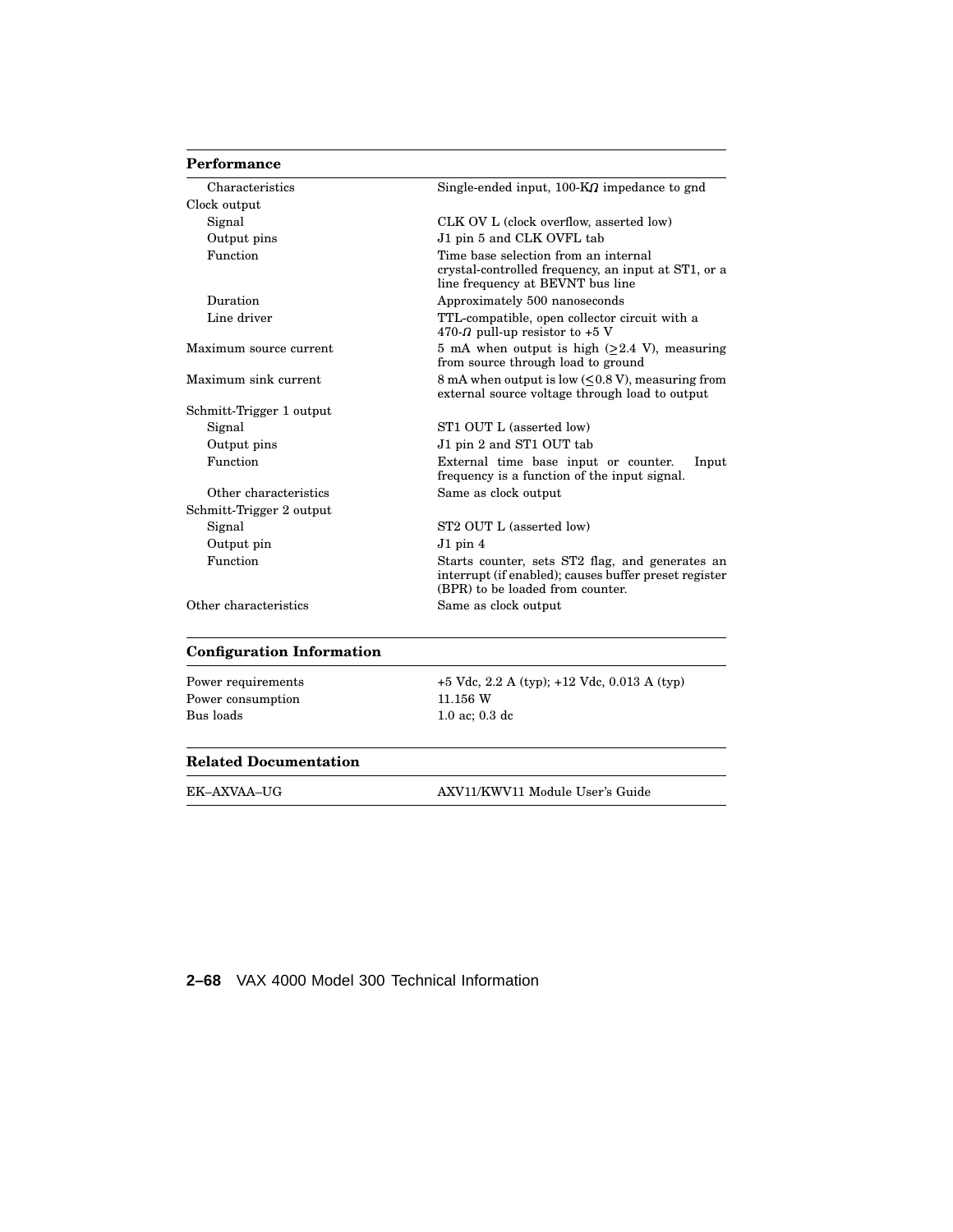# **2.5 Printer Interface**

### **2.5.1 LPV11–SA Printer Interface**

The LPV11 printer interface controls the flow of data between the Q22-bus and a line printer.

| <b>Ordering Information</b>      |                                            |
|----------------------------------|--------------------------------------------|
| LPV11-SA                         | LPV11 controller module                    |
| <b>Configuration Information</b> |                                            |
| Form factor                      | Quad height                                |
| Power requirements               | $+5$ Vdc, 2.8 A (typ); $+12$ Vdc, 0.0 A    |
| Power consumption                | 14.0 W                                     |
| Bus loads                        | $1.8$ ac; $0.5$ dc                         |
| Module connectors                | 2 female, 37-pin D subminiature connectors |
| <b>Related Documentation</b>     |                                            |
| EK-LPV11-OP                      | LPV11 Printer User's Manual                |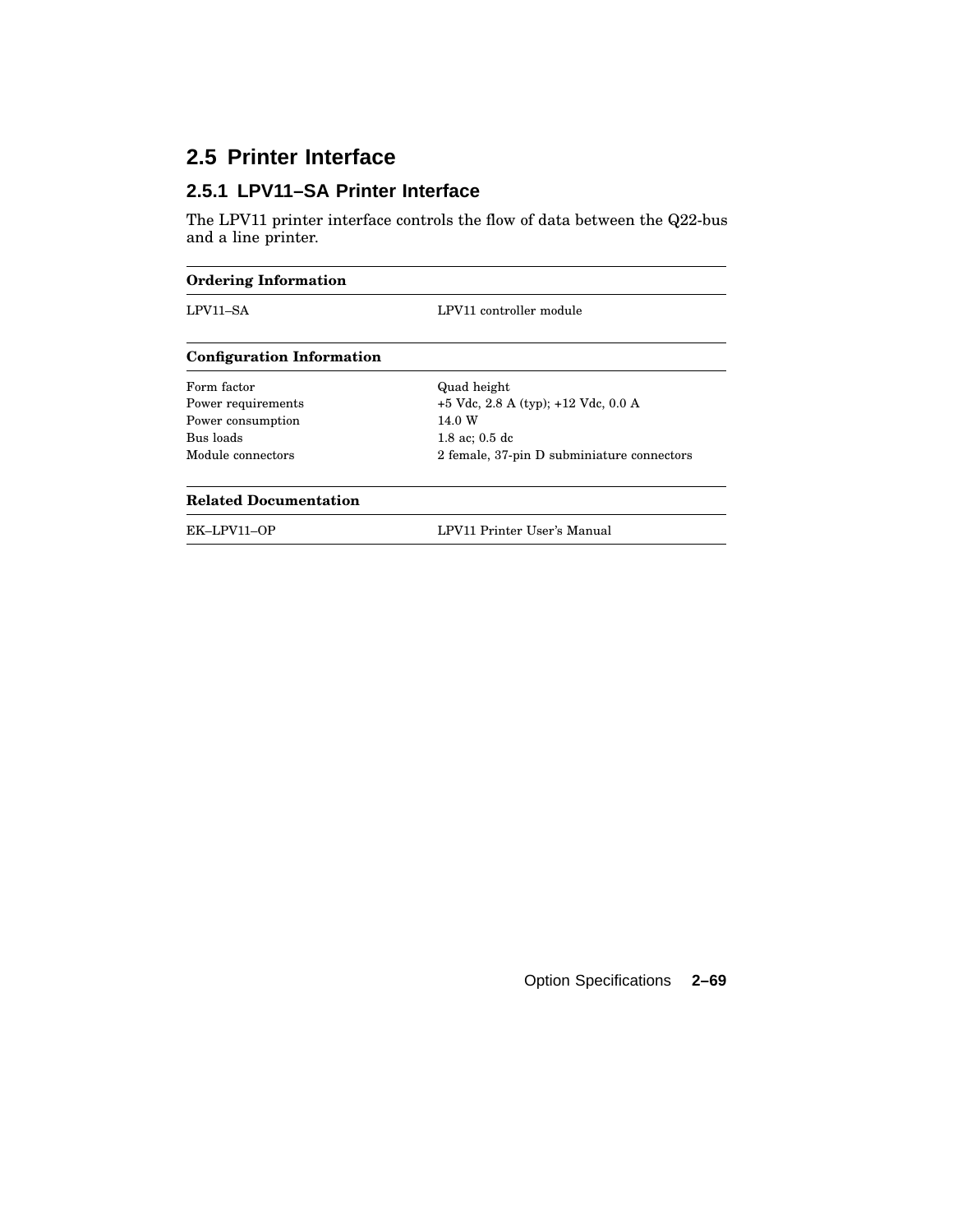# **2.6 Graphics Adapter**

### **2.6.1 VS30U Graphics Adapter**

The VS30U is a full-page, high-resolution DMA color video subsystem capable of 8-plane color video memory display. The VS30U allows field upgrade of Q-bus VAXservers to Q-bus workstations. The option includes the 8-plane color graphics module set (VCB02–J) as well as the 19-in color monitor (VR299) and a keyboard, mouse, and cable.

| <b>Ordering Information</b>      |                                                |
|----------------------------------|------------------------------------------------|
| VS30U                            | 3 modules: base module and two 4-plane modules |
| <b>VS30U-G3</b>                  | GPX upgrade for BA213, VR299, 240 V            |
| <b>VS30U-G4</b>                  | GPX upgrade for BA213, VR299, 240 V SH         |
| VS30U-GA                         | GPX upgrade for BA213, VR299, 120 V            |
| <b>Configuration Information</b> |                                                |
| Form factor                      | Quad height                                    |
| Power requirements               | Base module at $+5$ Vdc, 5.8 A (typ)           |
|                                  | Base module at $+12$ Vdc, 0.7 A (typ)          |
|                                  | 4-plane module at $+5$ Vdc, 3.4 A (typ)        |

**2–70** VAX 4000 Model 300 Technical Information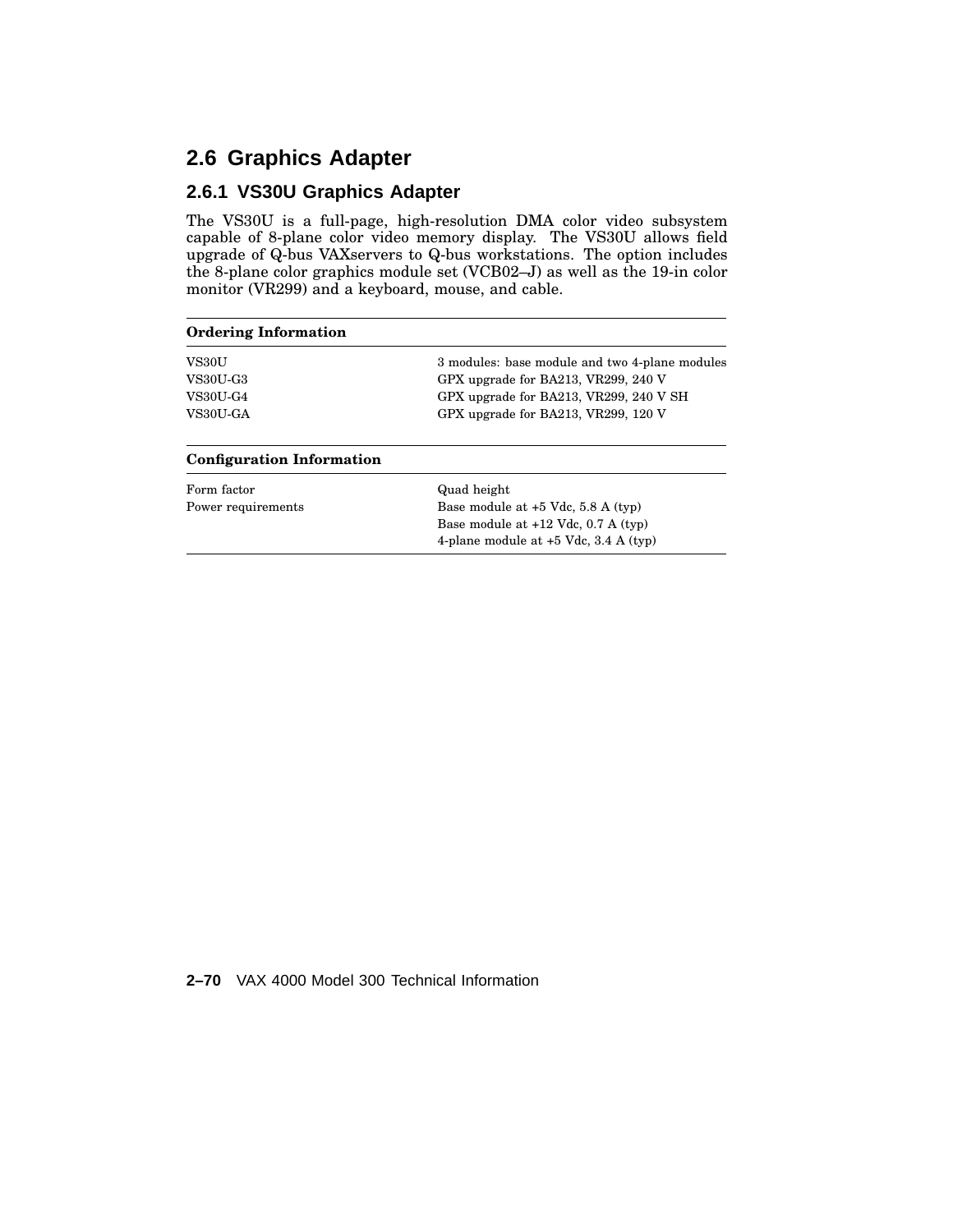# **Chapter 3 System Expansion**

This chapter provides guidelines on how to expand your VAX 4000 Model 300 system.

# **3.1 Planning System Expansion**

You must consider the following when you decide to expand your system:

• Can your system accommodate additional supported options?

You determine this by filling in the worksheet (Figure 3–1) with the options currently installed in your system and those you wish to add.

If your existing system cannot accommodate a particular set of supported options, you might wish to add one of the following expanders, to enable support for the RA-series or RF-series ISEs.

| <b>Expander</b><br>Name | Additional<br>Q-22-Bus Slots | Additional<br><b>Storage Capacity</b>                                                               |
|-------------------------|------------------------------|-----------------------------------------------------------------------------------------------------|
| <b>B213F</b>            | 11                           | Up to three RF-series ISEs.                                                                         |
| R215F                   | $\Omega$                     | Up to three RF-series ISEs.                                                                         |
| <b>B400X</b>            | 11                           | Up to four RF-series disk drives or three<br>tape drives and and one TK or TF series<br>tape drive. |
| <b>R400X</b>            | $\theta$                     | Up to seven RF-series disk drive or six<br>RF-series ISEs, with room for one TLZ04<br>tape drive.   |

This chapter does not describe how to configure new options or how to install them in your system. Configuring an option involves assigning a control and status register (CSR) address and an interrupt vector. This is usually done by means of switches or jumpers on the options themselves. Digital service representatives configure the options when they install them. Your Digital service representative also determines the proper placement of options within your system, according to specific guidelines.

### System Expansion **3–1**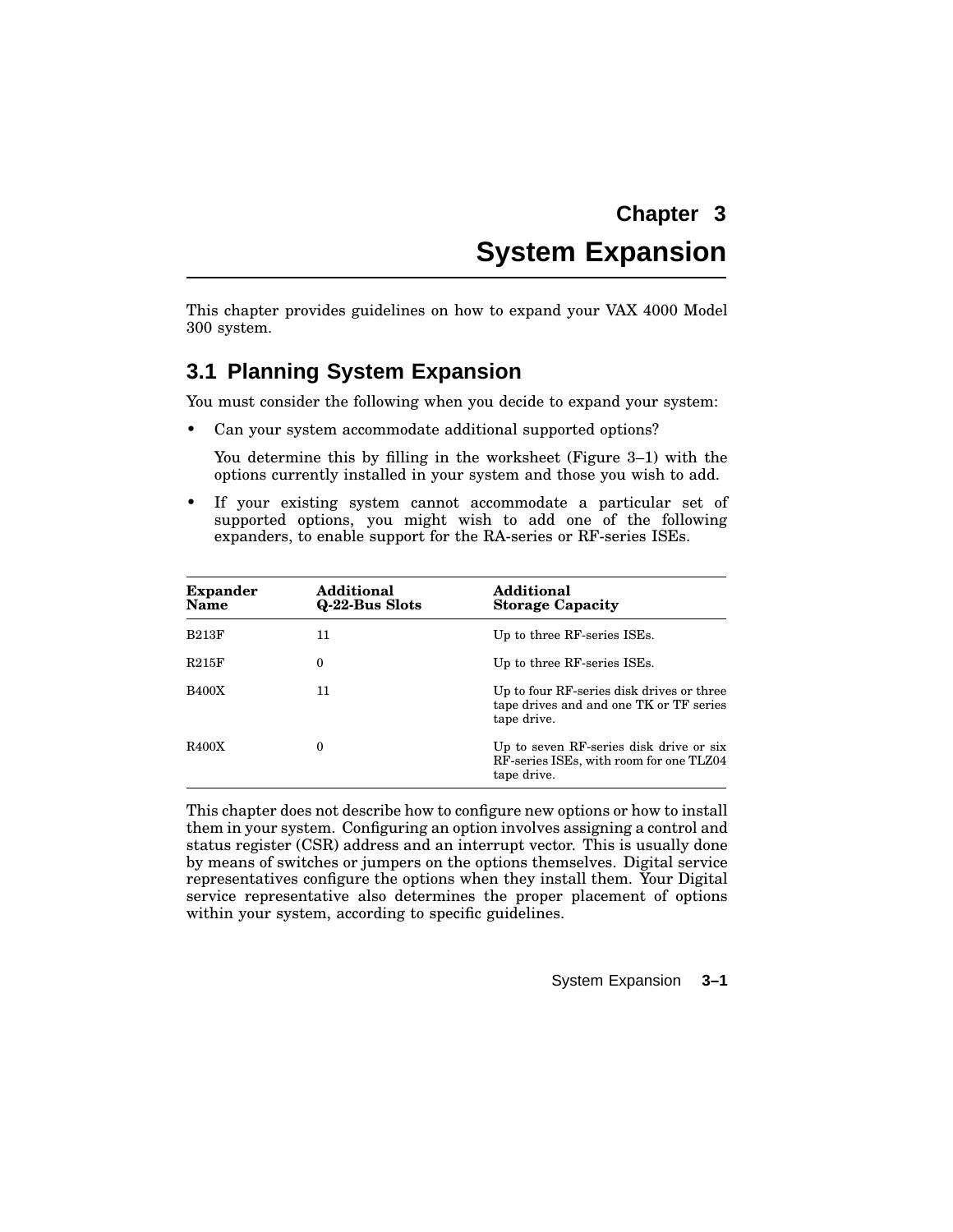# **3.2 Completing the VAX 4000 Model 300 Configuration Worksheet**

To determine what options you can add to your system, you must list the options currently installed and their power requirements on the VAX 4000 Model 300 Configuration Worksheet, provided in Figure 3–1.

The worksheet in Figure 3–1 is for the BA440 enclosure. All backplane slots and mass storage devices are powered by the H7874 power supply.

Use the worksheets as follows:

1. In the Module column, list all options and mass storage devices currently installed in your system, except the controller for the tape drive. The processor module, one memory module, and the tape drive has already been entered.

Use the label on the cover panel of each slot to identify the module installed in that slot.

- 2. List each RF-series ISE.
- 3. List the options and mass storage devices you wish to add to your system.
- 4. List the controller for the tape drive last.
- 5. Fill in the power requirements for each module and each mass storage device. The power requirements for the more common options are listed in Table 3–1; refer to the option descriptions in Chapter 2 for the power requirements of additional options.
- 6. Add each column and make sure the totals do not exceed the specified limit. As long as the figures are within range, you can probably install the new option(s).

**NOTE:** *The worksheets are only guides. Confirm your plan with your Digital sales representative. While certain configurations may be possible, they may not be recommended due to excessive loads on the system or difficulties in arranging bus and cable access to all devices.*

**3–2** VAX 4000 Model 300 Technical Information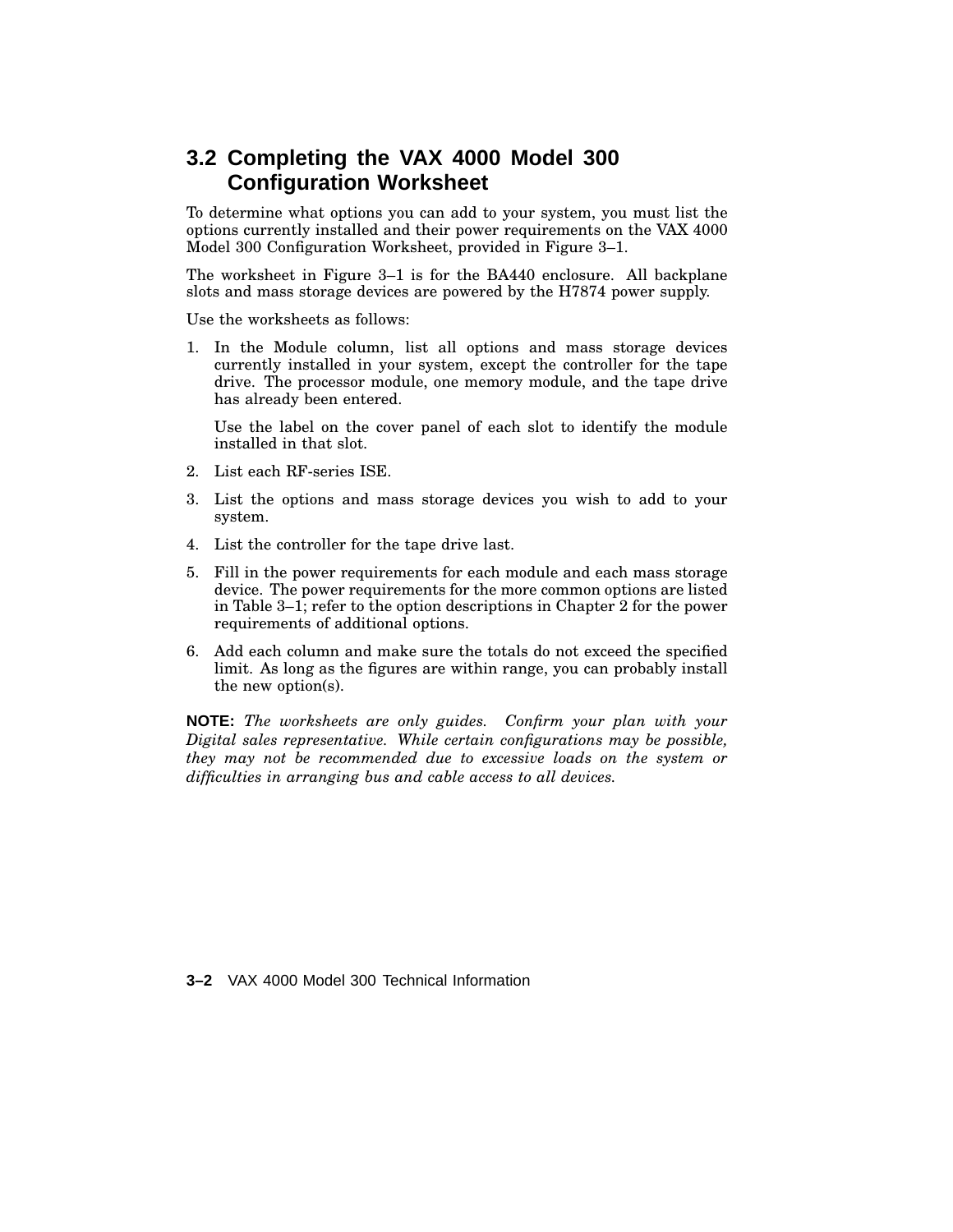| Slot                 | Module |        | <b>Current (Amps)</b><br>+5 Vdc 1+12 Vdc 1+3.3 Vdc 1-12 Vdc |        |      | Power<br>(Watts) | <b>Bus</b><br><b>AC</b> | Load<br>DC |
|----------------------|--------|--------|-------------------------------------------------------------|--------|------|------------------|-------------------------|------------|
| MEM <sub>1</sub>     |        |        |                                                             |        |      |                  |                         |            |
| MEM <sub>2</sub>     |        |        |                                                             |        |      |                  |                         |            |
| MEM <sub>3</sub>     |        |        |                                                             |        |      |                  |                         |            |
| MEM <sub>4</sub>     |        |        |                                                             |        |      |                  |                         |            |
| CPU                  |        |        |                                                             |        |      |                  |                         |            |
| Q-bus 1              |        |        |                                                             |        |      |                  |                         |            |
| Q-bus 2              |        |        |                                                             |        |      |                  |                         |            |
| Q-bus 3              |        |        |                                                             |        |      |                  |                         |            |
| Q-bus 4              |        |        |                                                             |        |      |                  |                         |            |
| Q-bus 5              |        |        |                                                             |        |      |                  |                         |            |
| Q-bus 6              |        |        |                                                             |        |      |                  |                         |            |
| Q-bus 7              |        |        |                                                             |        |      |                  |                         |            |
| H3604                |        | 1.7    | 0.5                                                         | 0.0    | 0.25 | 17.5             |                         |            |
| <b>Mass Storage:</b> |        |        |                                                             |        |      |                  |                         |            |
| Tape                 |        |        |                                                             |        |      |                  |                         |            |
| 1                    |        |        |                                                             |        |      |                  |                         |            |
| $\overline{2}$       |        |        |                                                             |        |      |                  |                         |            |
| 3                    |        |        |                                                             |        |      |                  |                         |            |
| Total these columns: |        |        |                                                             |        |      |                  |                         |            |
| Must not exceed:     |        | 60.0 A | 22.0 A                                                      | 15.0 A | 3.0A | 584.0 W          | 31                      | 20         |

### **Figure 3–1: VAX 4000 Model 300 (BA440 Enclosure) Configuration Worksheet**

Note: Total output power from +3.3 Vdc and +5 Vdc must not exceed 330 watts.

MLO-005361

System Expansion **3–3**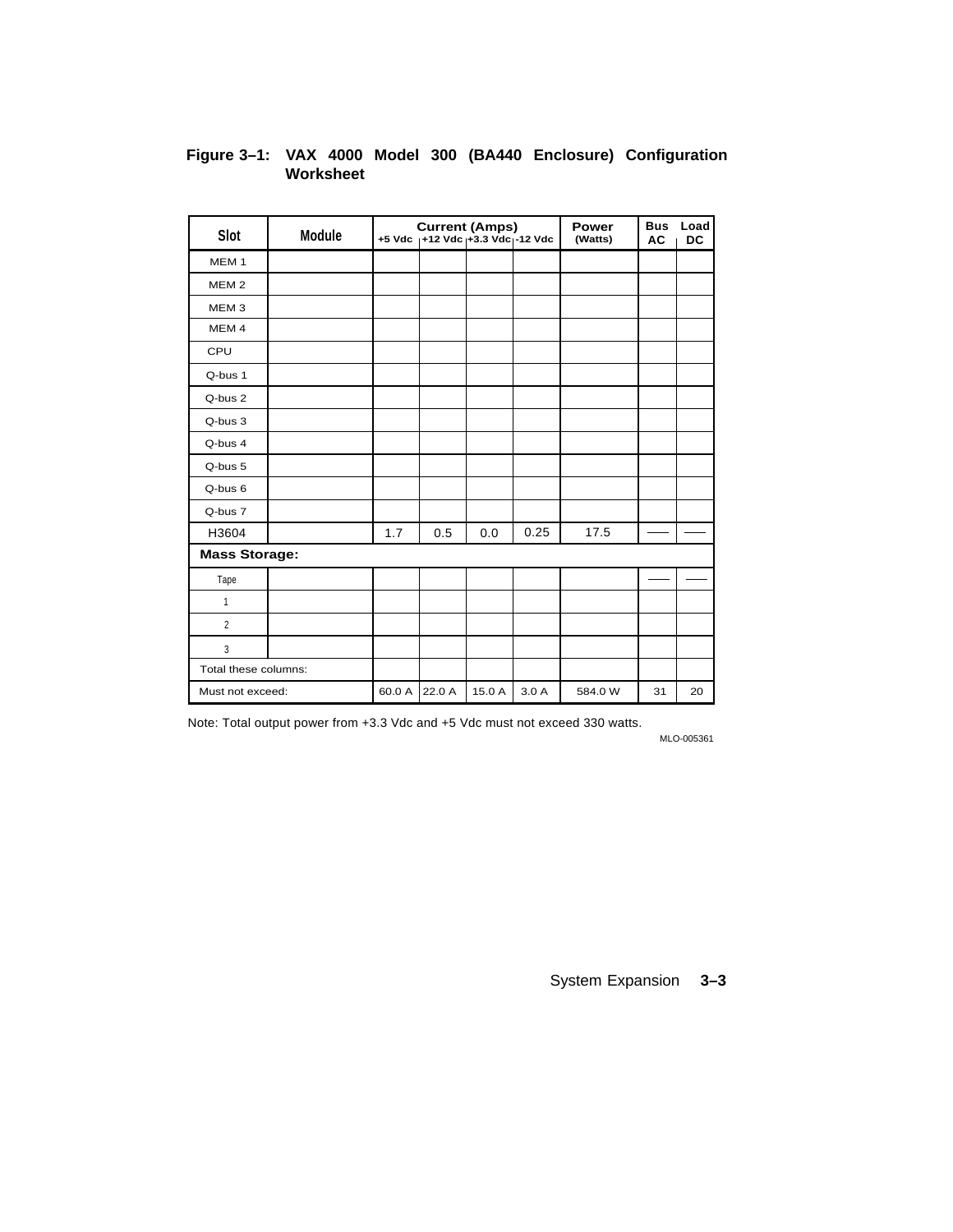|                          |               |                          | <b>Current (Amps)</b><br><b>Max</b> | Power<br>Max |                   | sus<br>oads              |  |
|--------------------------|---------------|--------------------------|-------------------------------------|--------------|-------------------|--------------------------|--|
| Option                   | <b>Module</b> | $+5V$                    | $+12V$                              | Watts        | AC                | DC                       |  |
| AAV11-SA                 | A1009-PA      | 2.10                     | 0.00                                | 10.50        | $2.5\,$           | 0.5                      |  |
| ADQ32-SA                 | A030          | 4.45                     | 0.00                                | 22.25        | $2.5\,$           | 0.5                      |  |
| ADV11-SA                 | A1008-PA      | 2.00                     | 0.00                                | 10.00        | 2.3               | 0.5                      |  |
| AXV11-SA                 | $A026-PA$     | 2.00                     | 0.00                                | 10.00        | 1.2               | 0.3                      |  |
| CXA16-AA                 | M3118-YA      | 1.60                     | 0.20                                | 10.40        | 3.0               | 0.5                      |  |
| CXB16-AA                 | M3118-YB      | 2.00                     | 0.00                                | 10.00        | 3.3               | 0.5                      |  |
| CXY08-AA                 | M3119-YA      | 1.64                     | 0.395                               | 12.94        | 3.0               | 0.5                      |  |
| DESQA-SA                 | M3127-PA      | 2.40                     | 0.22                                | 14.64        | 3.3               | 0.5                      |  |
| DFA01-AA                 | M3121-PA      | 1.97                     | 0.04                                | 10.30        | 3.0               | 1.0                      |  |
| DIV32-SA                 | M7571-PA      | 5.5                      | 0.00                                | 35.4         | 3.5               | 1.0                      |  |
| DPV11-SA                 | M8020-PA      | 1.20                     | 0.30                                | 9.60         | 1.0               | 1.0                      |  |
| DRQ3B-SA                 | M7658-PA      | 4.50                     | 0.00                                | 22.50        | 2.0               | 0.5                      |  |
| DRV1J-SA                 | M8049-PA      | 1.80                     | 0.00                                | 9.00         | 2.0               | 1.0                      |  |
| DRV1W-SA                 | M7651-PA      | 1.80                     | 0.00                                | 9.00         | 2.0               | 1.0                      |  |
| DSV11-SA                 | M3108         | 5.43                     | 0.69                                | 35.43        | 3.9               | 1.0                      |  |
| H3602                    |               | 0.30                     | 0.50                                | 6.50         | $\overline{a}$    | $\overline{\phantom{0}}$ |  |
| $H3604^1$                |               | 1.70                     | 0.50                                | 14.50        | $\qquad \qquad -$ | $\qquad \qquad -$        |  |
| IBQ01-SA                 | M3125-PA      | 5.00                     | 0.30                                | 28.60        | 4.6               | 1.0                      |  |
| IEQ11-SA                 | M8634-PA      | 3.50                     | 0.00                                | 17.50        | 2.0               | 1.0                      |  |
| KA670-AA/BA <sup>2</sup> | L4000-AA/BA   | 9.2                      | $0.5\,$                             | 52.0         | 4.0               | 1.0                      |  |
| KDA50-SE                 | M7164         | 6.93                     | 0.00                                | 34.65        | 3.0               | 0.5                      |  |
|                          | M7165         | 6.57                     | 0.03                                | 33.21        | $\overline{a}$    | -                        |  |
| KFQSA-SA/SE              | M7769         | 5.50                     | 0.00                                | 27.50        | 4.4               | 0.5                      |  |
| KLESI-SA/SF              | M7740-PA      | 4.00                     | 0.00                                | 20.00        | $0.5\,$           | 1.0                      |  |
| KRQ50-SA/SF              | M7552         | 2.70                     | 0.00                                | 13.50        | 2.7               | 1.0                      |  |
| KWV11-SA                 | M4002-PA      | 2.20                     | 0.013                               | 11.156       | 1.0               | 0.3                      |  |
| KXJ11-SF                 | M7616         | 6.0                      | 0.4                                 | 46.8         | 2.0               | 1.0                      |  |
| KZQSA-SA                 | M5976         | 5.4                      | 0.0                                 | 27.0         | 4.4               | 0.5                      |  |
| LPV11-SA                 | M8086-PA      | 2.80                     | 0.00                                | 14.00        | 1.8               | 0.5                      |  |
| M9404-PA                 | M9404         | $\overline{\phantom{0}}$ | 0.00                                | 0.0          | -                 |                          |  |
| M9405-PA                 | M9405         | $\overline{a}$           | 0.00                                | 0.0          | $\overline{a}$    | $\overline{\phantom{0}}$ |  |
| MRV11-D                  | M8578         | $1.60^{3}$               | 0.00                                | 8.00         | 3.0               | 0.5                      |  |
| <b>MS670-BA</b>          | L4001-BA      | 3.25                     | 0.00                                | 16.25        |                   |                          |  |
| <b>MS670-CA</b>          | $L4001-CA$    | 4.75                     | 0.00                                | 23.75        |                   |                          |  |

### **Table 3–1: Power Requirements**

 $1$ Also include -12 Vdc @ 0.25 A, 3 W.

 $^2\text{Also}$  include 3.3 Vdc @ 15 A, 0.9 W and –12 Vdc @ 3.0 A, 0.5 W.

<sup>3</sup>Value is for the unpopulated module only.

**3–4** VAX 4000 Model 300 Technical Information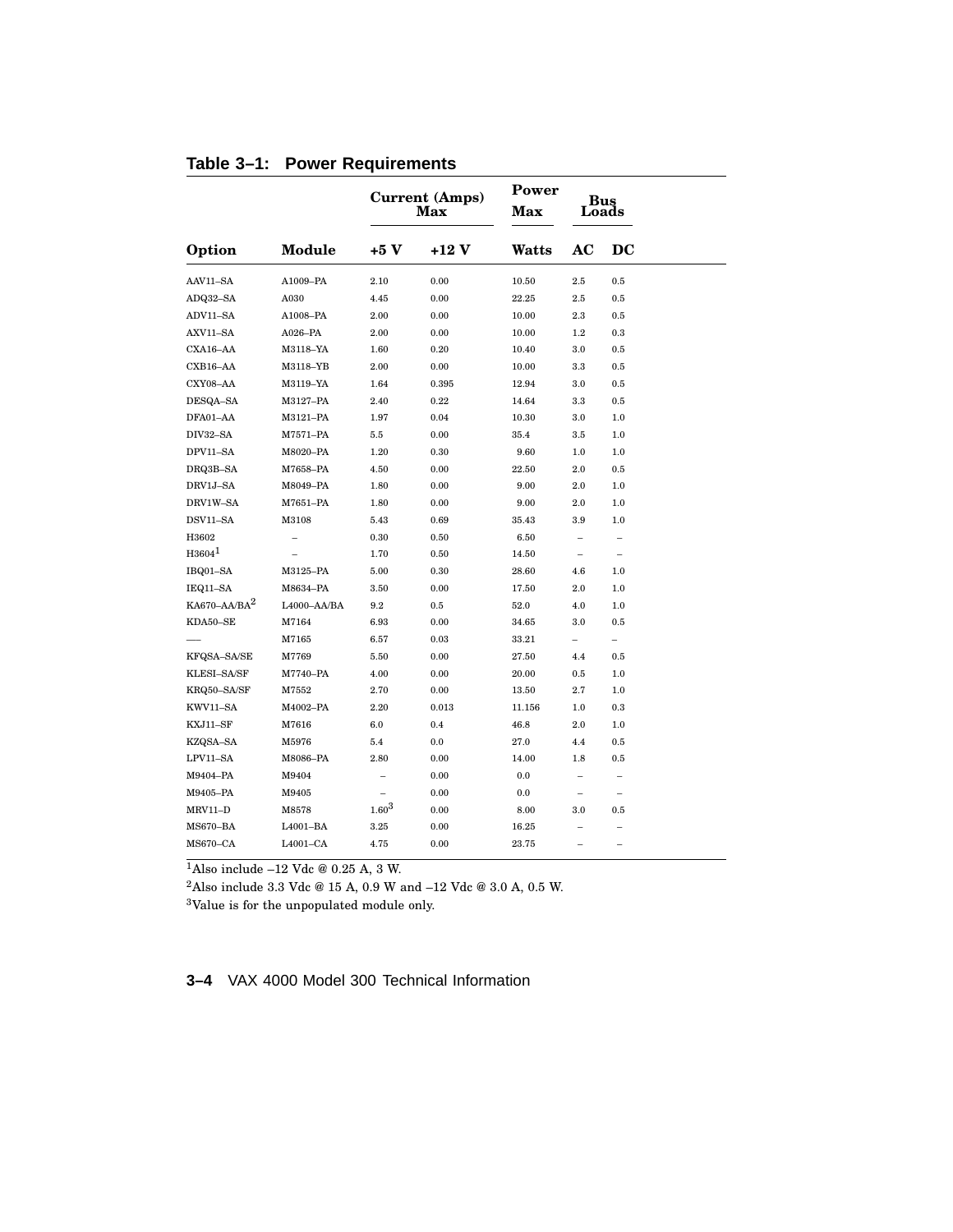|             |                          | Current (Amps)<br>Max |        | Power<br>Max | <b>Bus</b><br>Loads |                                   |
|-------------|--------------------------|-----------------------|--------|--------------|---------------------|-----------------------------------|
| Option      | Module                   | $+5V$                 | $+12V$ | Watts        | AC                  | $\overline{\mathbf{D}\mathbf{C}}$ |
| RF31E-AA/AF |                          | 1.2                   | 2.21   | 32.52        | N/A                 | N/A                               |
| RF31F-AA/AF | $\overline{\phantom{0}}$ | 1.2                   | 2.21   | 32.52        | N/A                 | N/A                               |
| RF71E-AA/AF | $\overline{\phantom{0}}$ | 1.25                  | 1.64   | 25.93        | N/A                 | N/A                               |
| RF72E-AA/AF |                          | 1.20                  | 1.75   | 27.00        | N/A                 | N/A                               |
| RZ56E-AA/AF |                          | 1.36                  | 2.1    | 32.0         | N/A                 | N/A                               |
| RZ57E-AA/AF | $\overline{\phantom{0}}$ | 1.36                  | 2.1    | 32.0         | N/A                 | N/A                               |
| TF85E-JA/JF |                          | 1.50                  | 2.40   | 36.30        | N/A                 | N/A                               |
| TK50E-AA    | $\overline{\phantom{0}}$ | 1.50                  | 2.40   | 36.30        | N/A                 | N/A                               |
| TK70E-AA    |                          | 1.50                  | 2.40   | 36.30        | N/A                 | N/A                               |
| TLZ04-JA/JF | $\overline{\phantom{0}}$ | 1.5                   | 2.4    | 36.3         | N/A                 | N/A                               |
| TQK50-SA/SF | M7546                    | 2.9                   | 0.00   | 14.5         | 2.8                 | 0.5                               |
| TQK70-SA/SF | M7559                    | 3.50                  | 0.00   | 17.50        | 4.3                 | 0.5                               |
| TSV05-SA    | M7530                    | 6.50                  | 0.00   | 32.50        | 1.5                 | 1.0                               |
| VCB02-A     | M7615                    | 4.60                  | 0.10   | 24.2         | 3.5                 | 1.0                               |
| $VCB02-B$   | M7168-00<br>M7169        | 8.85                  | 0.47   | 49.89        | 3.5                 | 1.0                               |
| $VCB02-C$   | $(2)$ M7168-00<br>M7169  | 12.0                  | 0.47   | 65.64        | 3.5                 | 1.0                               |

**Table 3–1 (Cont.): Power Requirements**

## System Expansion **3–5**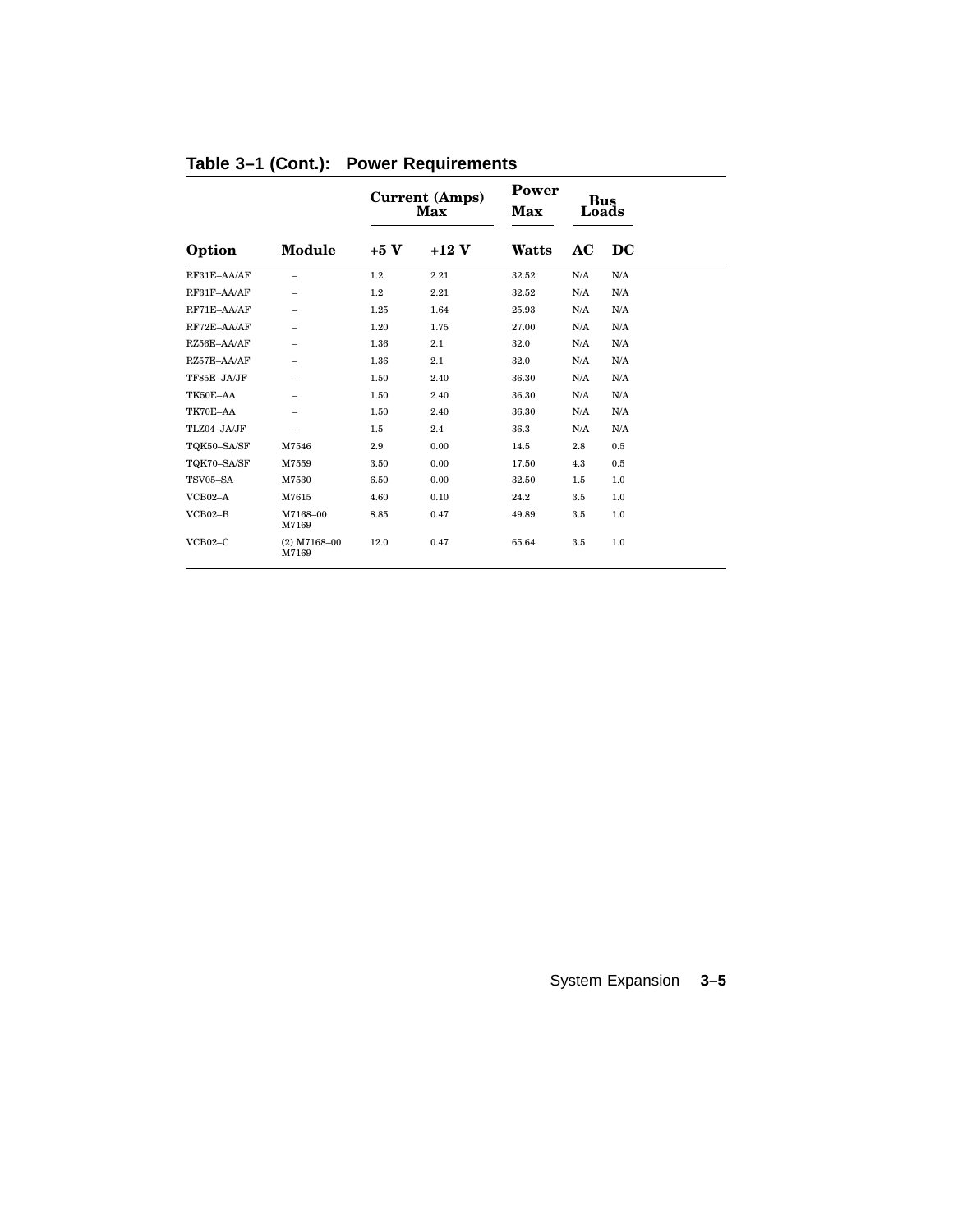# **Index**

# **A**

Asynchronous serial controllers description of, 2–36

### **B**

BA440 enclosure, 1–1 Base system description of, 1–1 Break Enable/Disable switch description of enable setting, 1–4

# **C**

Communications options supported, list of, 2–36 Console commands qualifier and argument conventions in Console I/O mode, 1–6 Console I/O mode and examples of SET and SHOW commands, 1–9 console commands, 1–6 description of, 1–4 Console program, 1–3 and power-up mode, 1–4 entering Console I/O mode, 1–4 Control and status register (CSR) assigning, 3–1 description of, 2–2 Controllers, mass storage supported in KA670 systems, list of, 2–3 CSR *See* Control and status register

# **D**

Device abbreviations, 1–12 DHU11 mode and CXA16 support, 2–37 and CXB16 support, 2–40 DHV11 mode and CXA16 support, 2–37 and CXB16 support, 2–40 Digital Storage Systems Interconnect *See* DSSI DSSI description of, 1–13

# **E**

Expanding your system, 3–1

### **F**

Firmware system control of, 1–3

# **I**

Integrated storage element (ISE) and support on DSSI bus, 1–13 RF-series, description of, 2–14, 2–15, 2–17, 2–18 Interrupt vector description of, 2–2

### **K**

KA670–AA/–BA module system names for, 1–14

#### **Index–1**